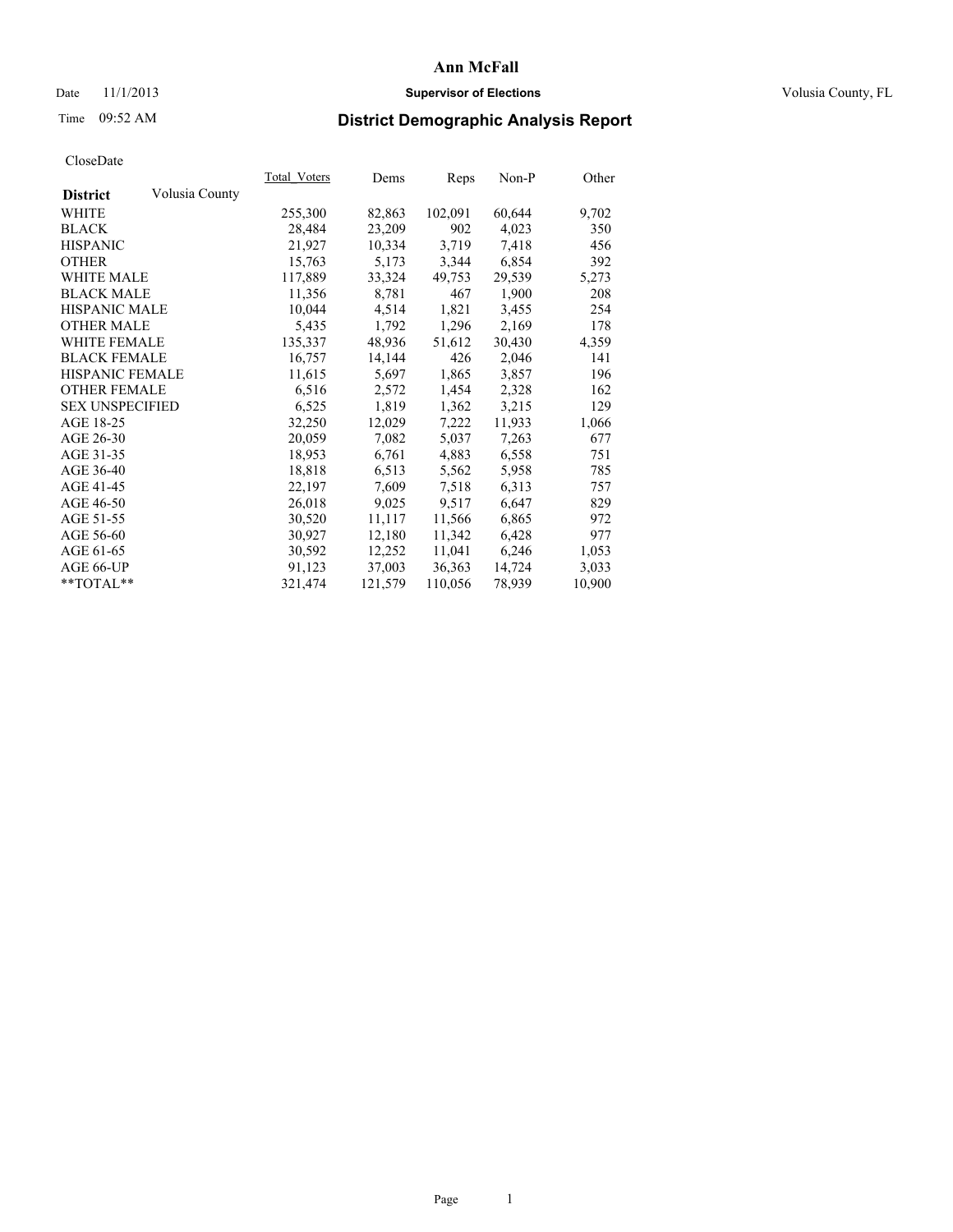### Date 11/1/2013 **Supervisor of Elections Supervisor of Elections** Volusia County, FL

# Time 09:52 AM **District Demographic Analysis Report**

|                                              | <b>Total Voters</b> | Dems   | Reps   | Non-P  | Other |
|----------------------------------------------|---------------------|--------|--------|--------|-------|
| County Council District 1<br><b>District</b> |                     |        |        |        |       |
| <b>WHITE</b>                                 | 50,303              | 15,786 | 21,577 | 10,777 | 2,163 |
| <b>BLACK</b>                                 | 4,635               | 3,782  | 160    | 628    | 65    |
| <b>HISPANIC</b>                              | 4,160               | 1,833  | 727    | 1,500  | 100   |
| <b>OTHER</b>                                 | 2,949               | 894    | 736    | 1,232  | 87    |
| <b>WHITE MALE</b>                            | 22,938              | 6,258  | 10,336 | 5,183  | 1,161 |
| <b>BLACK MALE</b>                            | 1,828               | 1,423  | 73     | 292    | 40    |
| <b>HISPANIC MALE</b>                         | 1,797               | 745    | 352    | 656    | 44    |
| <b>OTHER MALE</b>                            | 1,011               | 322    | 271    | 382    | 36    |
| <b>WHITE FEMALE</b>                          | 26,984              | 9,430  | 11,085 | 5,481  | 988   |
| <b>BLACK FEMALE</b>                          | 2,753               | 2,320  | 83     | 326    | 24    |
| <b>HISPANIC FEMALE</b>                       | 2,308               | 1,060  | 368    | 826    | 54    |
| <b>OTHER FEMALE</b>                          | 1,141               | 416    | 289    | 404    | 32    |
| <b>SEX UNSPECIFIED</b>                       | 1,287               | 321    | 343    | 587    | 36    |
| AGE 18-25                                    | 6,124               | 1,898  | 1,639  | 2,337  | 250   |
| AGE 26-30                                    | 3,650               | 1,161  | 1,034  | 1,321  | 134   |
| AGE 31-35                                    | 3,730               | 1,239  | 1,108  | 1,224  | 159   |
| AGE 36-40                                    | 3,623               | 1,163  | 1,195  | 1,076  | 189   |
| AGE 41-45                                    | 4,373               | 1,407  | 1,613  | 1,177  | 176   |
| AGE 46-50                                    | 4,997               | 1,603  | 2,055  | 1,160  | 179   |
| AGE 51-55                                    | 5,767               | 2,005  | 2,388  | 1,166  | 208   |
| AGE 56-60                                    | 5,778               | 2,193  | 2,293  | 1,086  | 206   |
| AGE 61-65                                    | 5,920               | 2,355  | 2,299  | 1,016  | 250   |
| AGE 66-UP                                    | 18,079              | 7,267  | 7,575  | 2,573  | 664   |
| $*$ $TOTAL**$                                | 62,047              | 22,295 | 23,200 | 14,137 | 2,415 |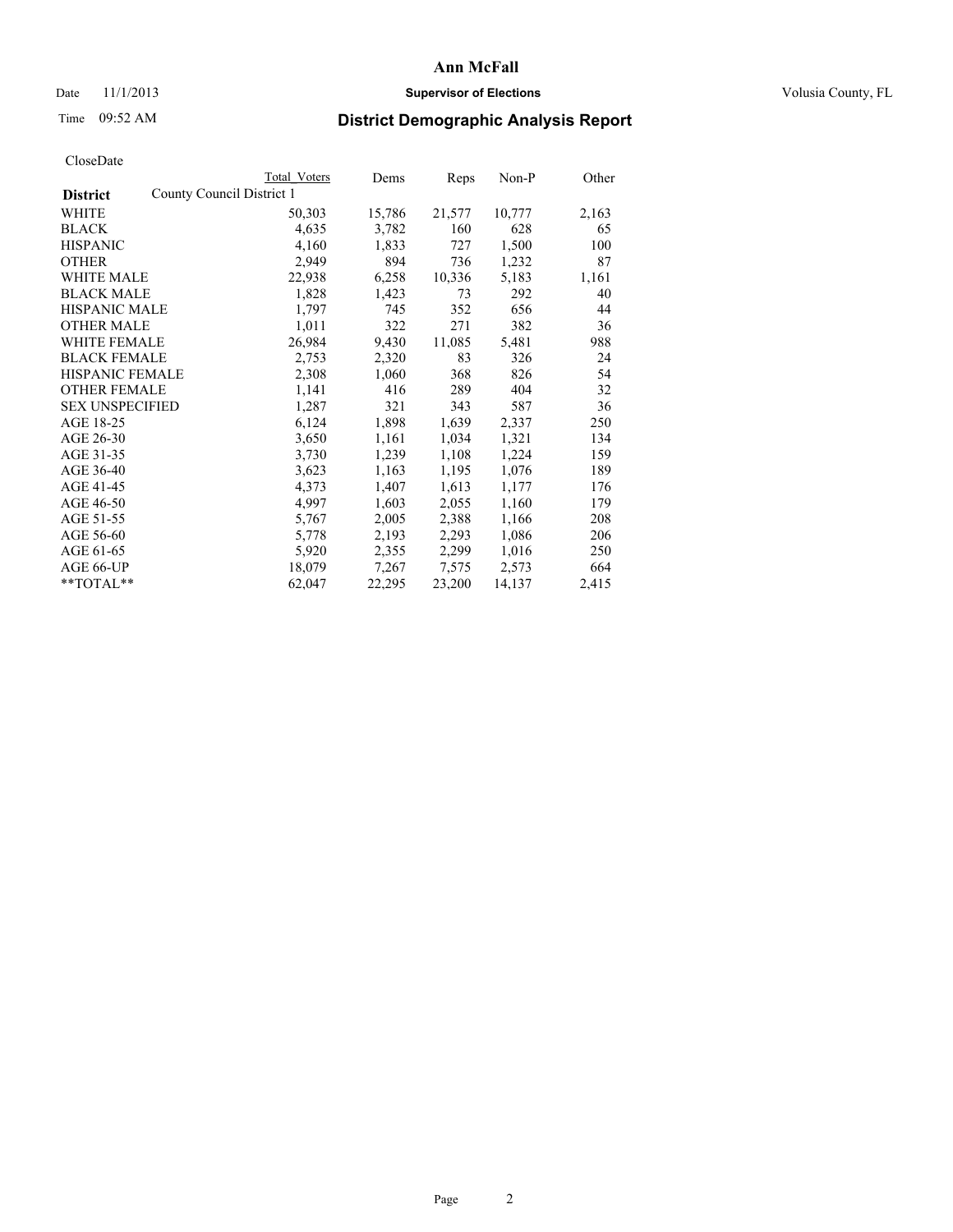### Date 11/1/2013 **Supervisor of Elections Supervisor of Elections** Volusia County, FL

# Time 09:52 AM **District Demographic Analysis Report**

|                                              | Total Voters | Dems   | Reps   | Non-P  | Other |
|----------------------------------------------|--------------|--------|--------|--------|-------|
| County Council District 2<br><b>District</b> |              |        |        |        |       |
| <b>WHITE</b>                                 | 48,284       | 16,549 | 18,077 | 11,828 | 1,830 |
| <b>BLACK</b>                                 | 10,650       | 8,887  | 251    | 1,422  | 90    |
| <b>HISPANIC</b>                              | 1,643        | 722    | 334    | 552    | 35    |
| <b>OTHER</b>                                 | 3,432        | 1,269  | 607    | 1,477  | 79    |
| <b>WHITE MALE</b>                            | 22,399       | 6,679  | 8,915  | 5,771  | 1,034 |
| <b>BLACK MALE</b>                            | 4,080        | 3,282  | 124    | 628    | 46    |
| <b>HISPANIC MALE</b>                         | 761          | 318    | 158    | 261    | 24    |
| <b>OTHER MALE</b>                            | 1,148        | 409    | 228    | 474    | 37    |
| <b>WHITE FEMALE</b>                          | 25,457       | 9,725  | 9,034  | 5,920  | 778   |
| <b>BLACK FEMALE</b>                          | 6,401        | 5,473  | 124    | 760    | 44    |
| <b>HISPANIC FEMALE</b>                       | 851          | 392    | 172    | 276    | 11    |
| <b>OTHER FEMALE</b>                          | 1,515        | 656    | 285    | 542    | 32    |
| <b>SEX UNSPECIFIED</b>                       | 1,397        | 493    | 229    | 647    | 28    |
| AGE 18-25                                    | 7,487        | 3,871  | 1,148  | 2,285  | 183   |
| AGE 26-30                                    | 4,324        | 1,792  | 944    | 1,459  | 129   |
| AGE 31-35                                    | 3,623        | 1,502  | 795    | 1,195  | 131   |
| AGE 36-40                                    | 3,213        | 1,325  | 807    | 975    | 106   |
| AGE 41-45                                    | 3,794        | 1,522  | 1,076  | 1,087  | 109   |
| AGE 46-50                                    | 4,520        | 1,803  | 1,403  | 1,190  | 124   |
| AGE 51-55                                    | 5,653        | 2,347  | 1,888  | 1,249  | 169   |
| AGE 56-60                                    | 5,823        | 2,508  | 1,905  | 1,241  | 169   |
| AGE 61-65                                    | 6,124        | 2,528  | 2,003  | 1,389  | 204   |
| AGE 66-UP                                    | 19,447       | 8,228  | 7,300  | 3,209  | 710   |
| $*$ $TOTAL**$                                | 64,009       | 27,427 | 19,269 | 15,279 | 2,034 |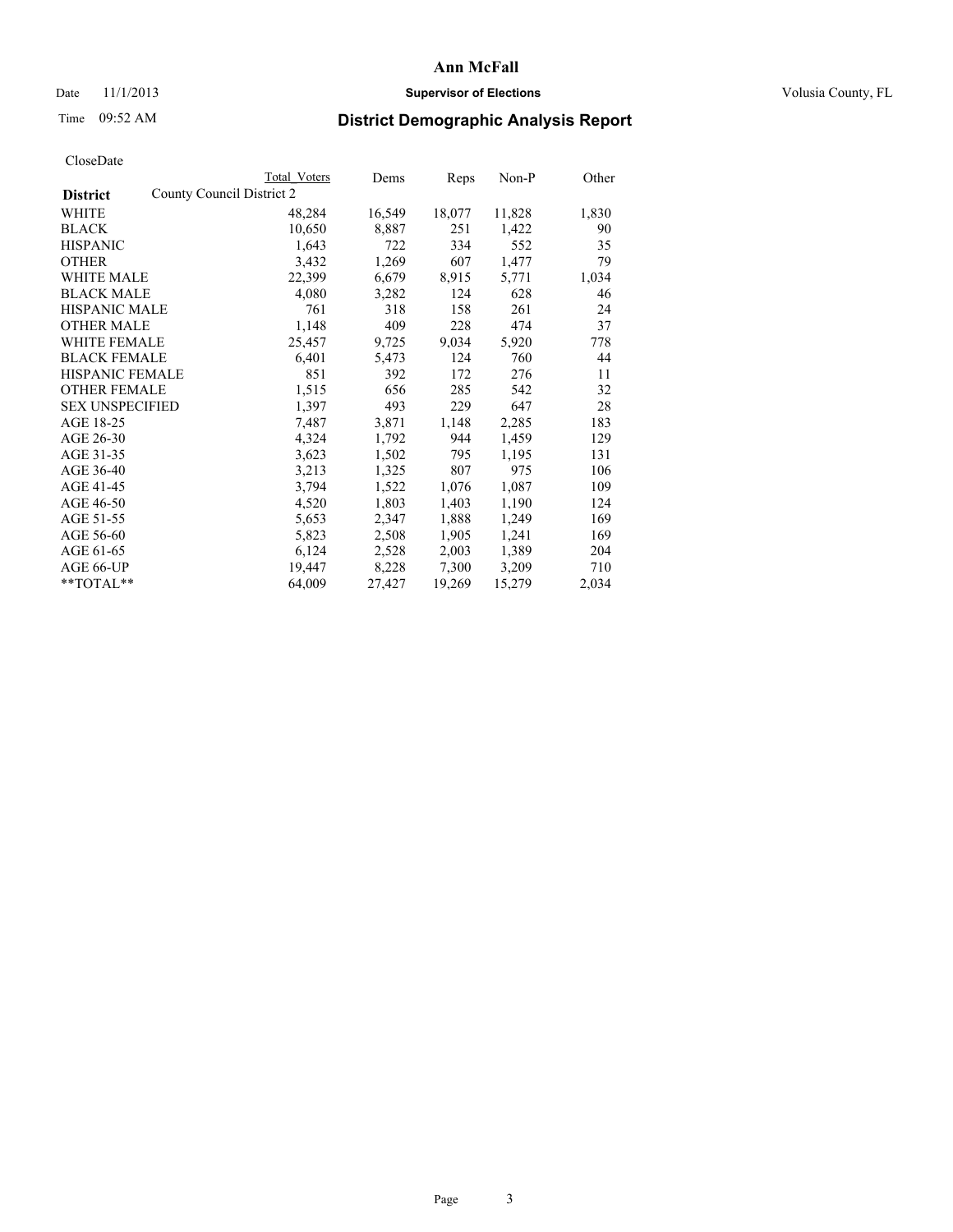### Date 11/1/2013 **Supervisor of Elections Supervisor of Elections** Volusia County, FL

## Time 09:52 AM **District Demographic Analysis Report**

| Total Voters | Dems                      | Reps   | Non-P  | Other          |
|--------------|---------------------------|--------|--------|----------------|
|              |                           |        |        |                |
| 63,602       | 20,579                    | 25,328 | 15,657 | 2,038          |
| 1,970        | 1,601                     | 73     | 275    | 21             |
| 1,144        | 440                       | 295    | 378    | 31             |
| 2,586        | 736                       | 588    | 1,192  | 70             |
| 29,529       | 8,312                     | 12,464 | 7,656  | 1,097          |
| 860          | 658                       | 39     | 146    | 17             |
| 521          | 181                       | 133    | 190    | 17             |
| 889          | 257                       | 239    | 363    | 30             |
| 33,552       | 12,104                    | 12,679 | 7,840  | 929            |
| 1,094        | 931                       | 33     | 126    | $\overline{4}$ |
| 609          | 253                       | 159    | 184    | 13             |
| 1,052        | 379                       | 256    | 384    | 33             |
| 1,196        | 281                       | 282    | 613    | 20             |
| 5,429        | 1,512                     | 1,520  | 2,203  | 194            |
| 3,606        | 1,123                     | 993    | 1,374  | 116            |
| 3,521        | 1,001                     | 1,035  | 1,360  | 125            |
| 3,669        | 1,055                     | 1,227  | 1,234  | 153            |
| 4,605        | 1,375                     | 1,709  | 1,402  | 119            |
| 5,353        | 1,627                     | 2,162  | 1,422  | 142            |
| 6,759        | 2,145                     | 2,802  | 1,610  | 202            |
| 7,201        | 2,628                     | 2,802  | 1,552  | 219            |
| 7,211        | 2,755                     | 2,748  | 1,485  | 223            |
| 21,945       | 8,134                     | 9,285  | 3,859  | 667            |
| 69,302       | 23,356                    | 26,284 | 17,502 | 2,160          |
|              | County Council District 3 |        |        |                |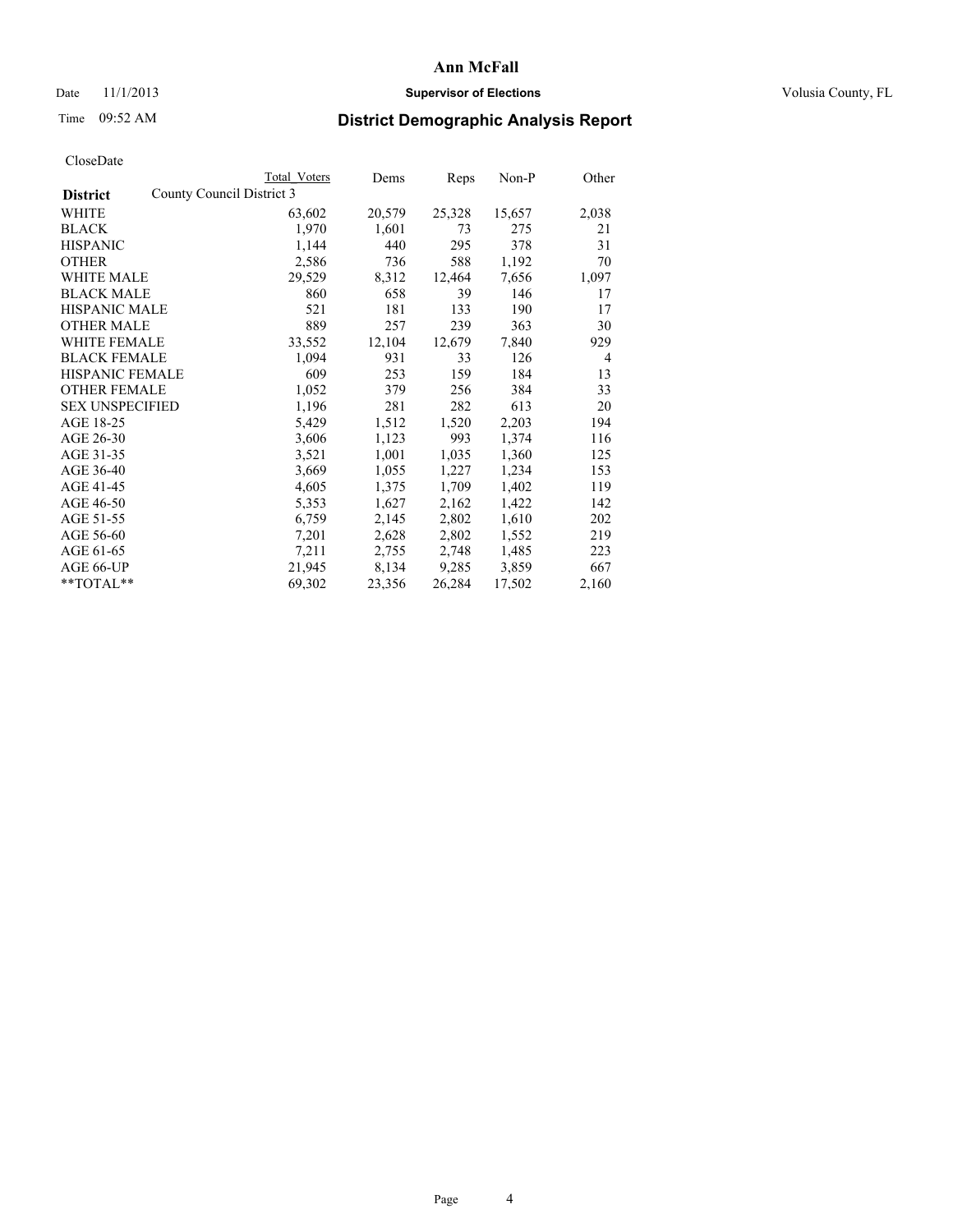### Date 11/1/2013 **Supervisor of Elections Supervisor of Elections** Volusia County, FL

# Time 09:52 AM **District Demographic Analysis Report**

|                                              | Total Voters | Dems   | Reps   | Non-P  | Other |
|----------------------------------------------|--------------|--------|--------|--------|-------|
| County Council District 4<br><b>District</b> |              |        |        |        |       |
| <b>WHITE</b>                                 | 52,937       | 17,606 | 21,117 | 12,353 | 1,861 |
| <b>BLACK</b>                                 | 6,003        | 4,917  | 174    | 835    | 77    |
| <b>HISPANIC</b>                              | 1,504        | 644    | 331    | 500    | 29    |
| <b>OTHER</b>                                 | 3,255        | 1,075  | 744    | 1,361  | 75    |
| <b>WHITE MALE</b>                            | 24,283       | 7,035  | 10,215 | 6,036  | 997   |
| <b>BLACK MALE</b>                            | 2,301        | 1,770  | 89     | 397    | 45    |
| <b>HISPANIC MALE</b>                         | 656          | 250    | 163    | 223    | 20    |
| <b>OTHER MALE</b>                            | 1,167        | 369    | 295    | 465    | 38    |
| <b>WHITE FEMALE</b>                          | 28,254       | 10,469 | 10,763 | 6,174  | 848   |
| <b>BLACK FEMALE</b>                          | 3,637        | 3,094  | 85     | 426    | 32    |
| <b>HISPANIC FEMALE</b>                       | 831          | 390    | 162    | 270    | 9     |
| <b>OTHER FEMALE</b>                          | 1,363        | 527    | 351    | 453    | 32    |
| <b>SEX UNSPECIFIED</b>                       | 1,207        | 338    | 243    | 605    | 21    |
| AGE 18-25                                    | 5,946        | 2,259  | 1,420  | 2,112  | 155   |
| AGE 26-30                                    | 3,909        | 1,478  | 1,017  | 1,289  | 125   |
| AGE 31-35                                    | 3,332        | 1,268  | 837    | 1,106  | 121   |
| AGE 36-40                                    | 3,326        | 1,169  | 998    | 1,038  | 121   |
| AGE 41-45                                    | 4,127        | 1,416  | 1,420  | 1,141  | 150   |
| AGE 46-50                                    | 5,128        | 1,777  | 1,900  | 1,284  | 167   |
| AGE 51-55                                    | 5,984        | 2,200  | 2,229  | 1,358  | 197   |
| AGE 56-60                                    | 6,353        | 2,536  | 2,346  | 1,282  | 189   |
| AGE 61-65                                    | 6,289        | 2,491  | 2,263  | 1,323  | 212   |
| AGE 66-UP                                    | 19,302       | 7,647  | 7,934  | 3,116  | 605   |
| $*$ $TOTAL**$                                | 63,699       | 24,242 | 22,366 | 15,049 | 2,042 |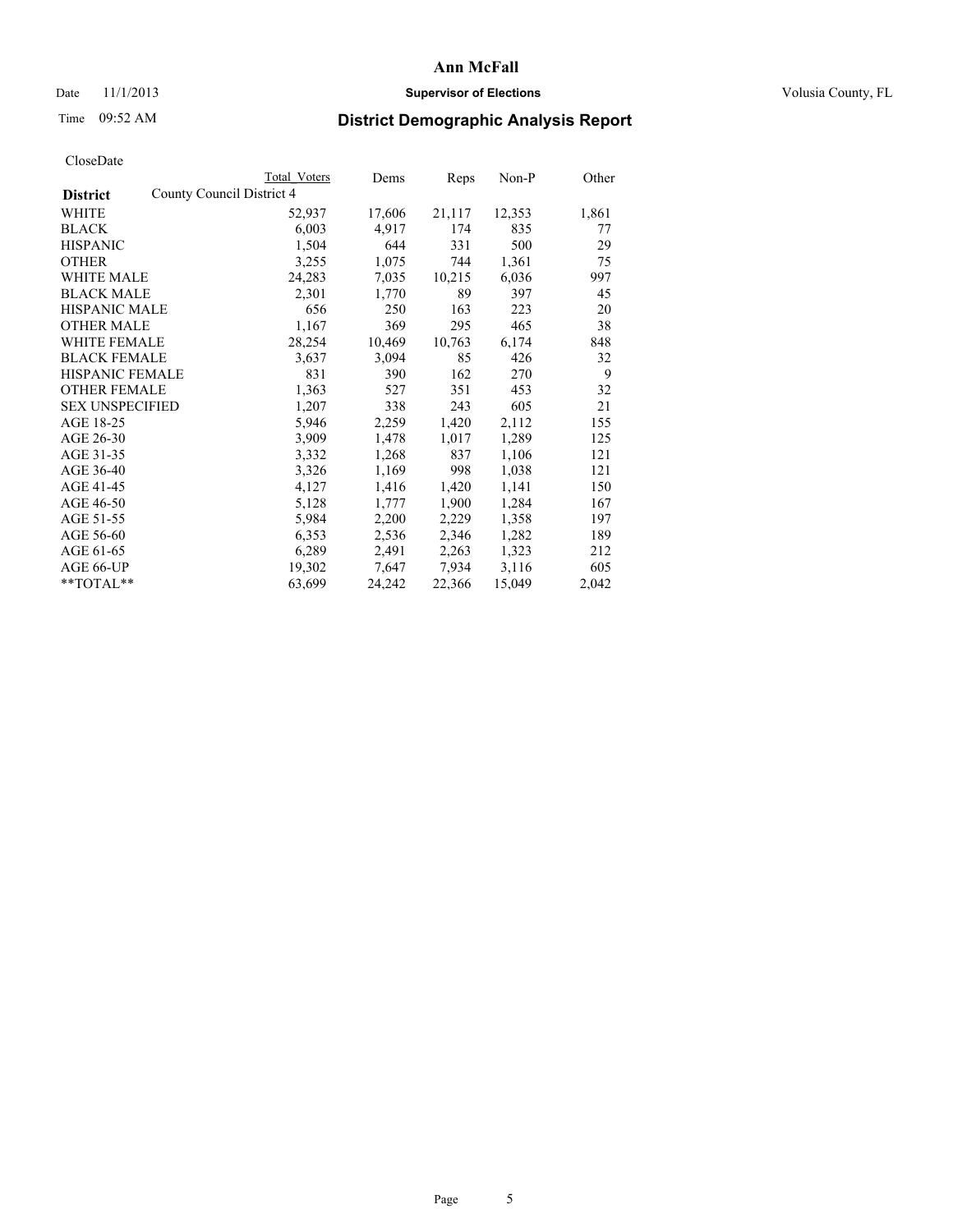### Date 11/1/2013 **Supervisor of Elections Supervisor of Elections** Volusia County, FL

## Time 09:52 AM **District Demographic Analysis Report**

|                        |                           | <b>Total Voters</b> | Dems   | <b>Reps</b> | Non-P  | Other |
|------------------------|---------------------------|---------------------|--------|-------------|--------|-------|
| <b>District</b>        | County Council District 5 |                     |        |             |        |       |
| <b>WHITE</b>           |                           | 40,174              | 12,343 | 15,992      | 10,029 | 1,810 |
| <b>BLACK</b>           |                           | 5,226               | 4,022  | 244         | 863    | 97    |
| <b>HISPANIC</b>        |                           | 13,476              | 6,695  | 2,032       | 4,488  | 261   |
| <b>OTHER</b>           |                           | 3,541               | 1,199  | 669         | 1,592  | 81    |
| <b>WHITE MALE</b>      |                           | 18,740              | 5,040  | 7,823       | 4,893  | 984   |
| <b>BLACK MALE</b>      |                           | 2,287               | 1,648  | 142         | 437    | 60    |
| <b>HISPANIC MALE</b>   |                           | 6,309               | 3,020  | 1,015       | 2,125  | 149   |
| <b>OTHER MALE</b>      |                           | 1,220               | 435    | 263         | 485    | 37    |
| <b>WHITE FEMALE</b>    |                           | 21,090              | 7,208  | 8,051       | 5,015  | 816   |
| <b>BLACK FEMALE</b>    |                           | 2,872               | 2,326  | 101         | 408    | 37    |
| <b>HISPANIC FEMALE</b> |                           | 7,016               | 3,602  | 1,004       | 2,301  | 109   |
| <b>OTHER FEMALE</b>    |                           | 1,445               | 594    | 273         | 545    | 33    |
| <b>SEX UNSPECIFIED</b> |                           | 1,438               | 386    | 265         | 763    | 24    |
| AGE 18-25              |                           | 7,264               | 2,489  | 1,495       | 2,996  | 284   |
| AGE 26-30              |                           | 4,570               | 1,528  | 1,049       | 1,820  | 173   |
| AGE 31-35              |                           | 4,747               | 1,751  | 1,108       | 1,673  | 215   |
| AGE 36-40              |                           | 4,987               | 1,801  | 1,335       | 1,635  | 216   |
| AGE 41-45              |                           | 5,298               | 1,889  | 1,700       | 1,506  | 203   |
| AGE 46-50              |                           | 6,020               | 2,215  | 1,997       | 1,591  | 217   |
| AGE 51-55              |                           | 6,357               | 2,420  | 2,259       | 1,482  | 196   |
| AGE 56-60              |                           | 5,772               | 2,315  | 1,996       | 1,267  | 194   |
| AGE 61-65              |                           | 5,048               | 2,123  | 1,728       | 1,033  | 164   |
| AGE 66-UP              |                           | 12,350              | 5,727  | 4,269       | 1,967  | 387   |
| $*$ $TOTAL**$          |                           | 62,417              | 24,259 | 18,937      | 16,972 | 2,249 |
|                        |                           |                     |        |             |        |       |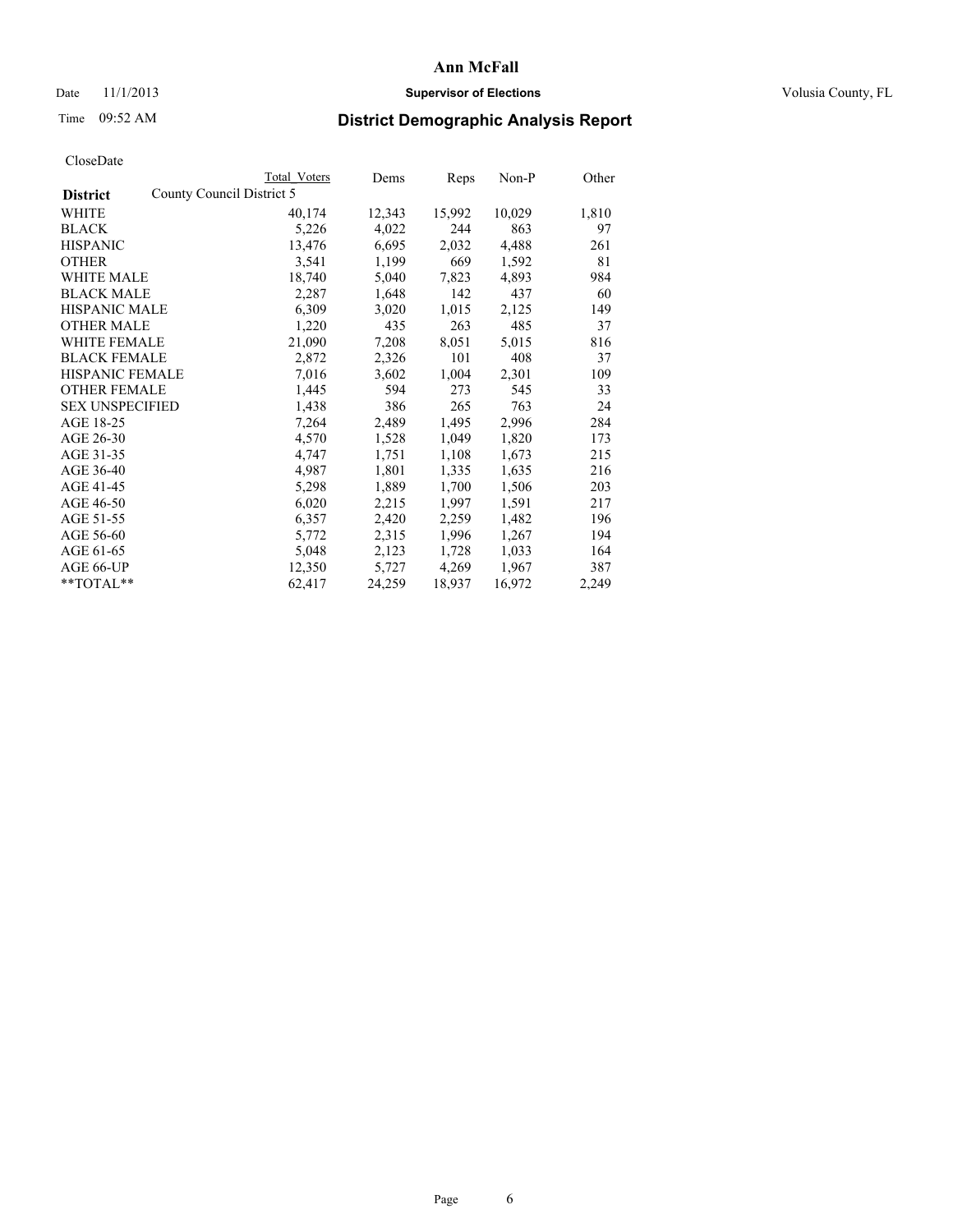### Date 11/1/2013 **Supervisor of Elections Supervisor of Elections** Volusia County, FL

# Time 09:52 AM **District Demographic Analysis Report**

|                        |                              | Total Voters | Dems | Reps           | Non-P | Other            |
|------------------------|------------------------------|--------------|------|----------------|-------|------------------|
| <b>District</b>        | Indigo Community Development |              |      |                |       |                  |
| WHITE                  |                              | 887          | 217  | 450            | 185   | 35               |
| <b>BLACK</b>           |                              | 91           | 68   | 8              | 14    | 1                |
| <b>HISPANIC</b>        |                              | 43           | 20   | 7              | 14    | 2                |
| <b>OTHER</b>           |                              | 86           | 23   | 28             | 35    | $\theta$         |
| WHITE MALE             |                              | 431          | 92   | 224            | 94    | 21               |
| <b>BLACK MALE</b>      |                              | 41           | 28   | 5              | 7     | 1                |
| <b>HISPANIC MALE</b>   |                              | 13           | 5    | $\overline{2}$ | 5     | 1                |
| <b>OTHER MALE</b>      |                              | 29           | 6    | 11             | 12    | $\theta$         |
| <b>WHITE FEMALE</b>    |                              | 448          | 124  | 223            | 88    | 13               |
| <b>BLACK FEMALE</b>    |                              | 50           | 40   | 3              | 7     | $\theta$         |
| <b>HISPANIC FEMALE</b> |                              | 30           | 15   | 5              | 9     | 1                |
| <b>OTHER FEMALE</b>    |                              | 44           | 11   | 14             | 19    | $\theta$         |
| <b>SEX UNSPECIFIED</b> |                              | 21           | 7    | 6              | 7     | 1                |
| AGE 18-25              |                              | 81           | 16   | 30             | 30    | 5                |
| AGE 26-30              |                              | 102          | 25   | 40             | 32    | 5                |
| AGE 31-35              |                              | 88           | 26   | 28             | 32    | $\overline{c}$   |
| AGE 36-40              |                              | 73           | 24   | 31             | 16    | $\overline{c}$   |
| AGE 41-45              |                              | 71           | 21   | 33             | 17    | $\boldsymbol{0}$ |
| AGE 46-50              |                              | 85           | 23   | 41             | 16    | 5                |
| AGE 51-55              |                              | 101          | 35   | 50             | 15    | 1                |
| AGE 56-60              |                              | 120          | 43   | 59             | 17    | 1                |
| AGE 61-65              |                              | 130          | 41   | 56             | 28    | 5                |
| AGE 66-UP              |                              | 256          | 74   | 125            | 45    | 12               |
| **TOTAL**              |                              | 1,107        | 328  | 493            | 248   | 38               |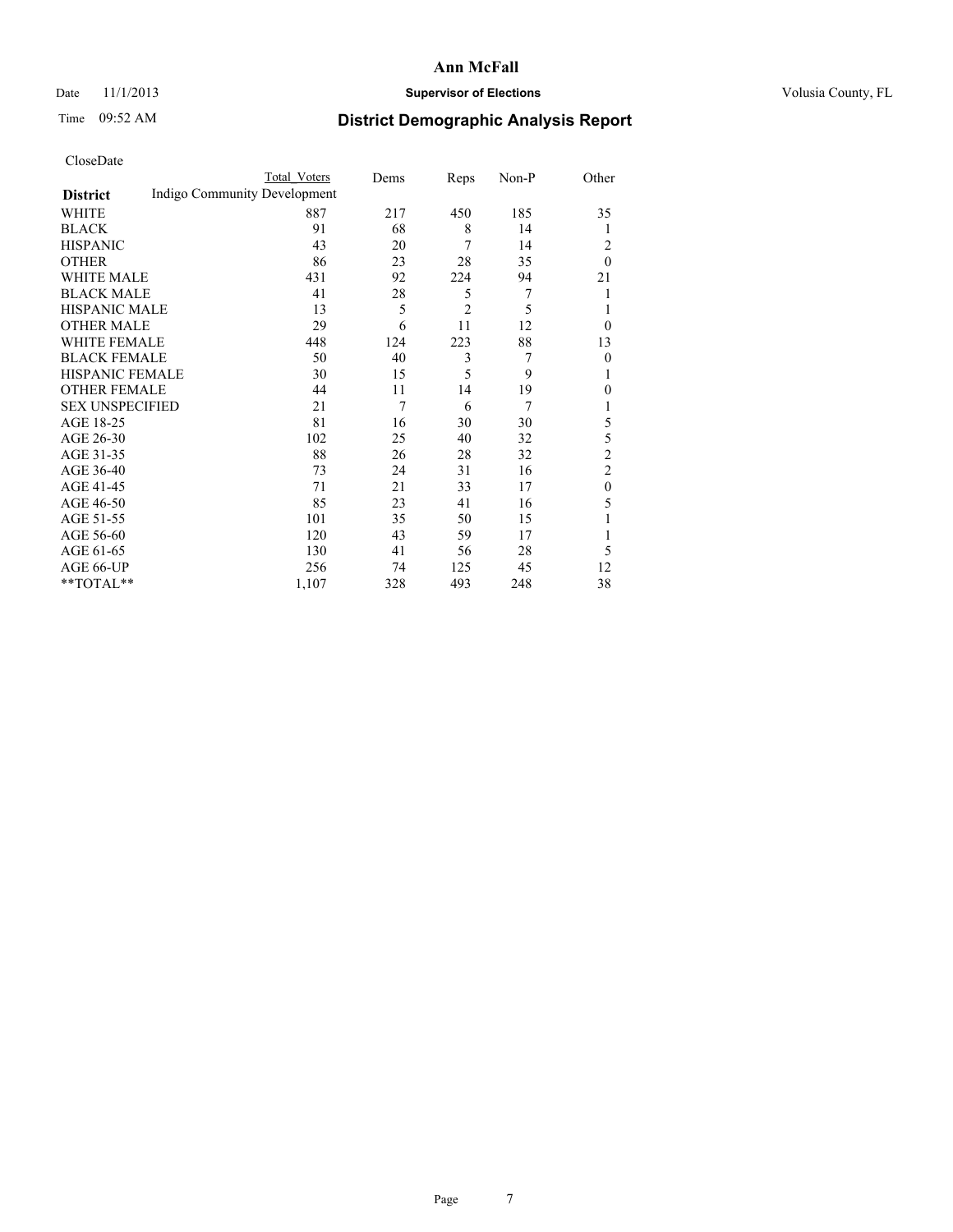### Date 11/1/2013 **Supervisor of Elections Supervisor of Elections** Volusia County, FL

# Time 09:52 AM **District Demographic Analysis Report**

|                        |                          | Total Voters | Dems   | <b>Reps</b> | Non-P  | Other |
|------------------------|--------------------------|--------------|--------|-------------|--------|-------|
| <b>District</b>        | Congressional District 6 |              |        |             |        |       |
| WHITE                  |                          | 197,981      | 65,526 | 78,626      | 46,696 | 7,133 |
| <b>BLACK</b>           |                          | 22,425       | 18,531 | 627         | 3,031  | 236   |
| <b>HISPANIC</b>        |                          | 6,495        | 2,755  | 1,329       | 2,248  | 163   |
| <b>OTHER</b>           |                          | 11,189       | 3,665  | 2,417       | 4,823  | 284   |
| WHITE MALE             |                          | 91,375       | 26,353 | 38,363      | 22,780 | 3,879 |
| <b>BLACK MALE</b>      |                          | 8,733        | 6,888  | 314         | 1,392  | 139   |
| <b>HISPANIC MALE</b>   |                          | 2,891        | 1,146  | 618         | 1,033  | 94    |
| <b>OTHER MALE</b>      |                          | 3,844        | 1,238  | 935         | 1,542  | 129   |
| <b>WHITE FEMALE</b>    |                          | 105,013      | 38,700 | 39,713      | 23,400 | 3,200 |
| <b>BLACK FEMALE</b>    |                          | 13,396       | 11,414 | 305         | 1,581  | 96    |
| HISPANIC FEMALE        |                          | 3,509        | 1,571  | 693         | 1,179  | 66    |
| <b>OTHER FEMALE</b>    |                          | 4,673        | 1,832  | 1,076       | 1,647  | 118   |
| <b>SEX UNSPECIFIED</b> |                          | 4,656        | 1,335  | 982         | 2,244  | 95    |
| AGE 18-25              |                          | 23,161       | 9,043  | 5,219       | 8,203  | 696   |
| AGE 26-30              |                          | 14,278       | 5,202  | 3,623       | 4,991  | 462   |
| AGE 31-35              |                          | 12,882       | 4,615  | 3,367       | 4,422  | 478   |
| AGE 36-40              |                          | 12,651       | 4,351  | 3,838       | 3,944  | 518   |
| AGE 41-45              |                          | 15,361       | 5,271  | 5,256       | 4,340  | 494   |
| AGE 46-50              |                          | 18,244       | 6,286  | 6,812       | 4,606  | 540   |
| AGE 51-55              |                          | 22,223       | 8,108  | 8,462       | 4,955  | 698   |
| AGE 56-60              |                          | 23,210       | 9,196  | 8,539       | 4,754  | 721   |
| AGE 61-65              |                          | 23,654       | 9,449  | 8,548       | 4,853  | 804   |
| AGE 66-UP              |                          | 72,415       | 28,950 | 29,332      | 11,728 | 2,405 |
| $*$ $TOTAL**$          |                          | 238,090      | 90,477 | 82,999      | 56,798 | 7,816 |
|                        |                          |              |        |             |        |       |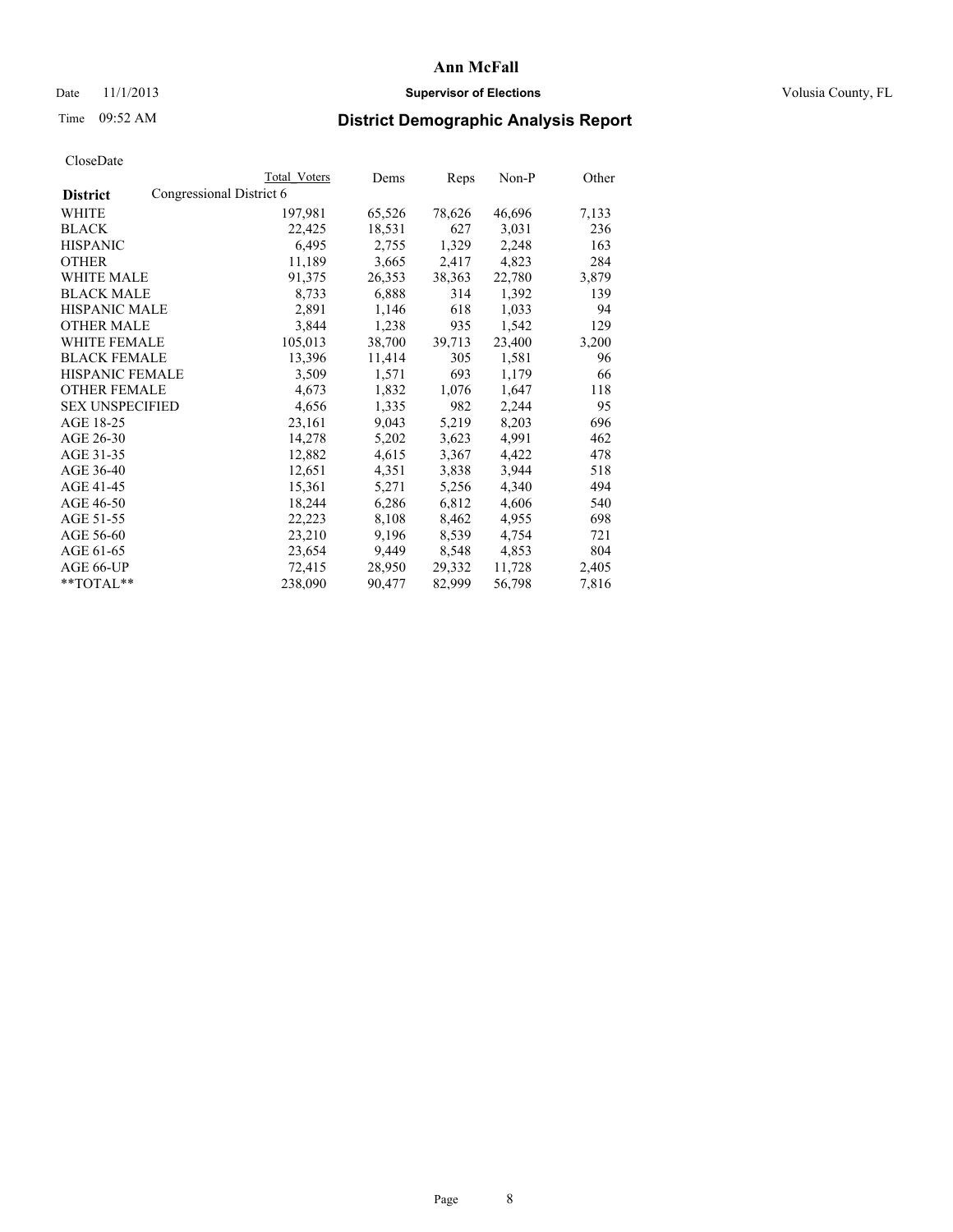### Date 11/1/2013 **Supervisor of Elections Supervisor of Elections** Volusia County, FL

## Time 09:52 AM **District Demographic Analysis Report**

|                        |                          | <b>Total Voters</b> | Dems   | Reps   | Non-P  | Other |
|------------------------|--------------------------|---------------------|--------|--------|--------|-------|
| <b>District</b>        | Congressional District 7 |                     |        |        |        |       |
| <b>WHITE</b>           |                          | 57,319              | 17,337 | 23,465 | 13,948 | 2,569 |
| <b>BLACK</b>           |                          | 6,059               | 4,678  | 275    | 992    | 114   |
| <b>HISPANIC</b>        |                          | 15,432              | 7,579  | 2,390  | 5,170  | 293   |
| <b>OTHER</b>           |                          | 4,574               | 1,508  | 927    | 2,031  | 108   |
| <b>WHITE MALE</b>      |                          | 26,514              | 6,971  | 11,390 | 6,759  | 1,394 |
| <b>BLACK MALE</b>      |                          | 2,623               | 1,893  | 153    | 508    | 69    |
| <b>HISPANIC MALE</b>   |                          | 7,153               | 3,368  | 1,203  | 2,422  | 160   |
| <b>OTHER MALE</b>      |                          | 1,591               | 554    | 361    | 627    | 49    |
| <b>WHITE FEMALE</b>    |                          | 30,324              | 10,236 | 11,899 | 7,030  | 1,159 |
| <b>BLACK FEMALE</b>    |                          | 3,361               | 2,730  | 121    | 465    | 45    |
| <b>HISPANIC FEMALE</b> |                          | 8,106               | 4,126  | 1,172  | 2,678  | 130   |
| <b>OTHER FEMALE</b>    |                          | 1,843               | 740    | 378    | 681    | 44    |
| <b>SEX UNSPECIFIED</b> |                          | 1,869               | 484    | 380    | 971    | 34    |
| AGE 18-25              |                          | 9,089               | 2,986  | 2,003  | 3,730  | 370   |
| AGE 26-30              |                          | 5,781               | 1,880  | 1,414  | 2,272  | 215   |
| AGE 31-35              |                          | 6,071               | 2,146  | 1,516  | 2,136  | 273   |
| AGE 36-40              |                          | 6,167               | 2,162  | 1,724  | 2,014  | 267   |
| AGE 41-45              |                          | 6,836               | 2,338  | 2,262  | 1,973  | 263   |
| AGE 46-50              |                          | 7,774               | 2,739  | 2,705  | 2,041  | 289   |
| AGE 51-55              |                          | 8,297               | 3,009  | 3,104  | 1,910  | 274   |
| AGE 56-60              |                          | 7,717               | 2,984  | 2,803  | 1,674  | 256   |
| AGE 61-65              |                          | 6,938               | 2,803  | 2,493  | 1,393  | 249   |
| AGE 66-UP              |                          | 18,708              | 8,053  | 7,031  | 2,996  | 628   |
| $*$ $TOTAL**$          |                          | 83,384              | 31,102 | 27,057 | 22,141 | 3,084 |
|                        |                          |                     |        |        |        |       |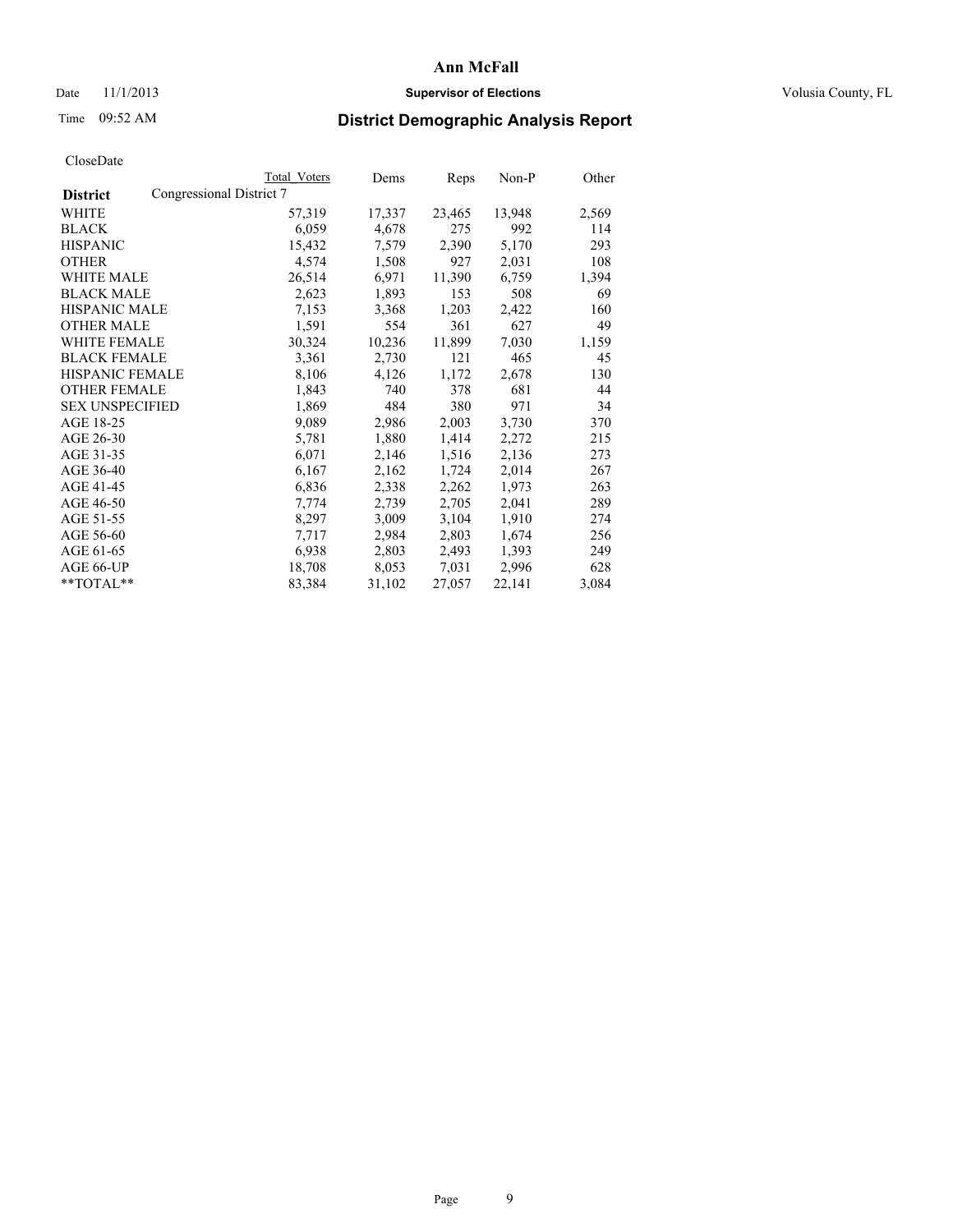## Date 11/1/2013 **Supervisor of Elections Supervisor of Elections** Volusia County, FL

# Time 09:52 AM **District Demographic Analysis Report**

|                        | Total Voters        | Dems | Reps     | Non-P    | Other |
|------------------------|---------------------|------|----------|----------|-------|
| <b>District</b>        | Unincorporated Area |      |          |          |       |
| <b>WHITE</b>           | 0                   | 0    | $\theta$ | $\theta$ | 0     |
| <b>BLACK</b>           |                     |      | 0        | 0        |       |
| <b>HISPANIC</b>        |                     |      | 0        | 0        |       |
| <b>OTHER</b>           |                     |      |          |          |       |
| <b>WHITE MALE</b>      |                     |      |          |          |       |
| <b>BLACK MALE</b>      |                     |      | 0        |          |       |
| <b>HISPANIC MALE</b>   |                     |      |          |          |       |
| <b>OTHER MALE</b>      |                     |      | 0        |          |       |
| <b>WHITE FEMALE</b>    |                     |      |          |          |       |
| <b>BLACK FEMALE</b>    |                     |      | 0        |          |       |
| <b>HISPANIC FEMALE</b> |                     |      |          |          |       |
| <b>OTHER FEMALE</b>    |                     |      |          |          |       |
| <b>SEX UNSPECIFIED</b> |                     |      |          |          |       |
| AGE 18-25              |                     |      |          |          |       |
| AGE 26-30              |                     |      | 0        |          |       |
| AGE 31-35              |                     |      |          |          |       |
| AGE 36-40              |                     |      | 0        |          |       |
| AGE 41-45              |                     |      |          |          |       |
| AGE 46-50              |                     |      | 0        |          |       |
| AGE 51-55              |                     |      |          |          |       |
| AGE 56-60              |                     |      |          |          |       |
| AGE 61-65              |                     |      |          |          |       |
| AGE 66-UP              |                     |      |          |          |       |
| $**TOTAL**$            |                     |      | 0        | 0        | 0     |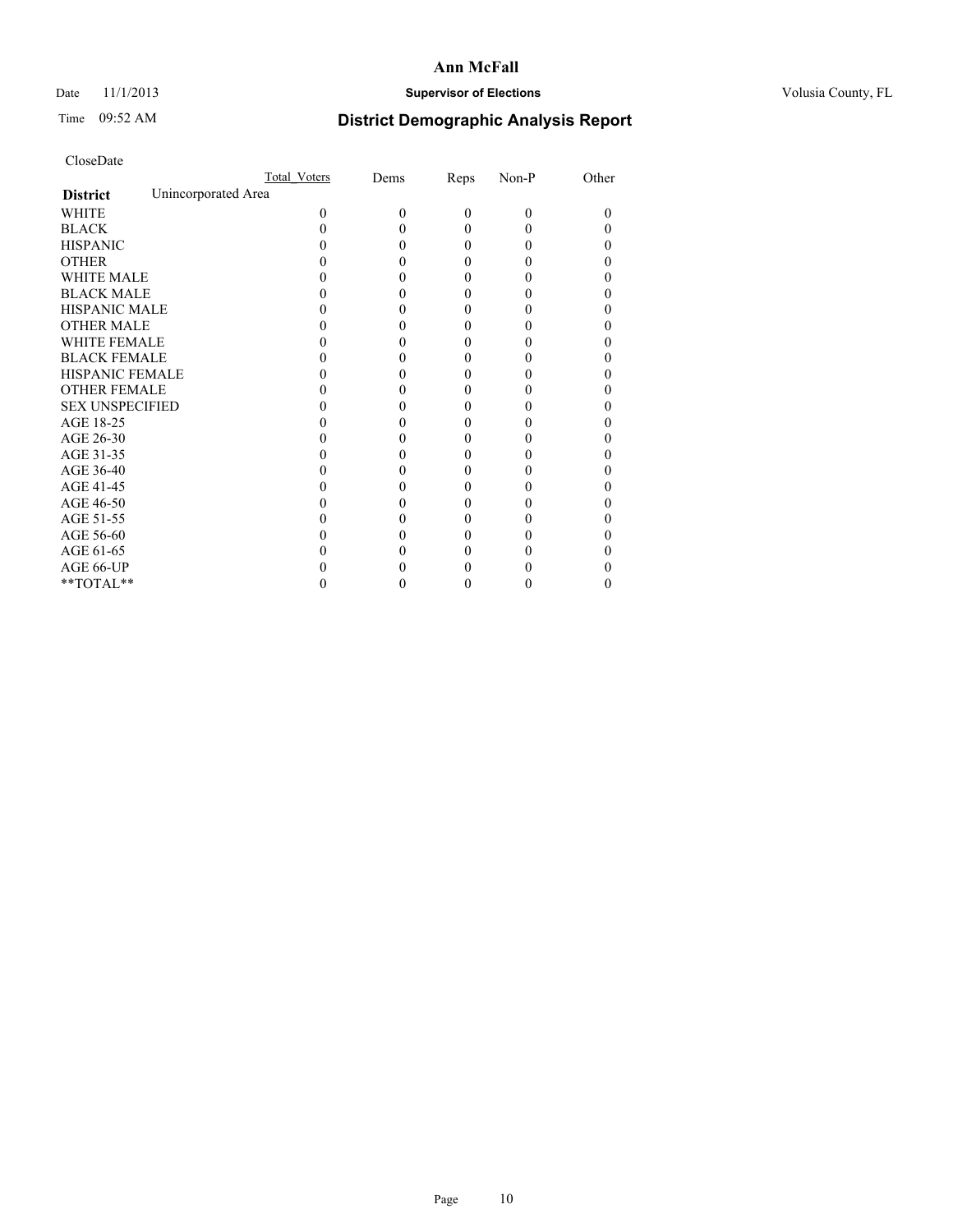### Date 11/1/2013 **Supervisor of Elections Supervisor of Elections** Volusia County, FL

# Time 09:52 AM **District Demographic Analysis Report**

|                        |               | Total Voters | Dems   | Reps  | Non-P | Other |
|------------------------|---------------|--------------|--------|-------|-------|-------|
| <b>District</b>        | Daytona Beach |              |        |       |       |       |
| <b>WHITE</b>           |               | 20,604       | 7,324  | 7,449 | 5,044 | 787   |
| <b>BLACK</b>           |               | 12,976       | 10,921 | 277   | 1,674 | 104   |
| <b>HISPANIC</b>        |               | 1,059        | 525    | 174   | 340   | 20    |
| <b>OTHER</b>           |               | 2,347        | 990    | 319   | 989   | 49    |
| <b>WHITE MALE</b>      |               | 9,843        | 3,041  | 3,807 | 2,512 | 483   |
| <b>BLACK MALE</b>      |               | 4,910        | 3,975  | 140   | 739   | 56    |
| <b>HISPANIC MALE</b>   |               | 482          | 223    | 81    | 163   | 15    |
| <b>OTHER MALE</b>      |               | 748          | 305    | 120   | 302   | 21    |
| <b>WHITE FEMALE</b>    |               | 10,596       | 4,219  | 3,604 | 2,474 | 299   |
| <b>BLACK FEMALE</b>    |               | 7,874        | 6,793  | 135   | 898   | 48    |
| HISPANIC FEMALE        |               | 564          | 298    | 92    | 169   | 5     |
| <b>OTHER FEMALE</b>    |               | 1,042        | 508    | 152   | 362   | 20    |
| <b>SEX UNSPECIFIED</b> |               | 927          | 398    | 88    | 428   | 13    |
| AGE 18-25              |               | 6,334        | 3,890  | 623   | 1,714 | 107   |
| AGE 26-30              |               | 3,076        | 1,585  | 509   | 900   | 82    |
| AGE 31-35              |               | 2,367        | 1,225  | 384   | 688   | 70    |
| AGE 36-40              |               | 2,000        | 1,038  | 373   | 547   | 42    |
| AGE 41-45              |               | 2,223        | 1,144  | 477   | 542   | 60    |
| AGE 46-50              |               | 2,586        | 1,341  | 559   | 623   | 63    |
| AGE 51-55              |               | 3,121        | 1,636  | 791   | 592   | 102   |
| AGE 56-60              |               | 3,172        | 1,681  | 820   | 592   | 79    |
| AGE 61-65              |               | 3,139        | 1,584  | 849   | 620   | 86    |
| AGE 66-UP              |               | 8,967        | 4,635  | 2,834 | 1,229 | 269   |
| $*$ $TOTAL**$          |               | 36,986       | 19,760 | 8,219 | 8,047 | 960   |
|                        |               |              |        |       |       |       |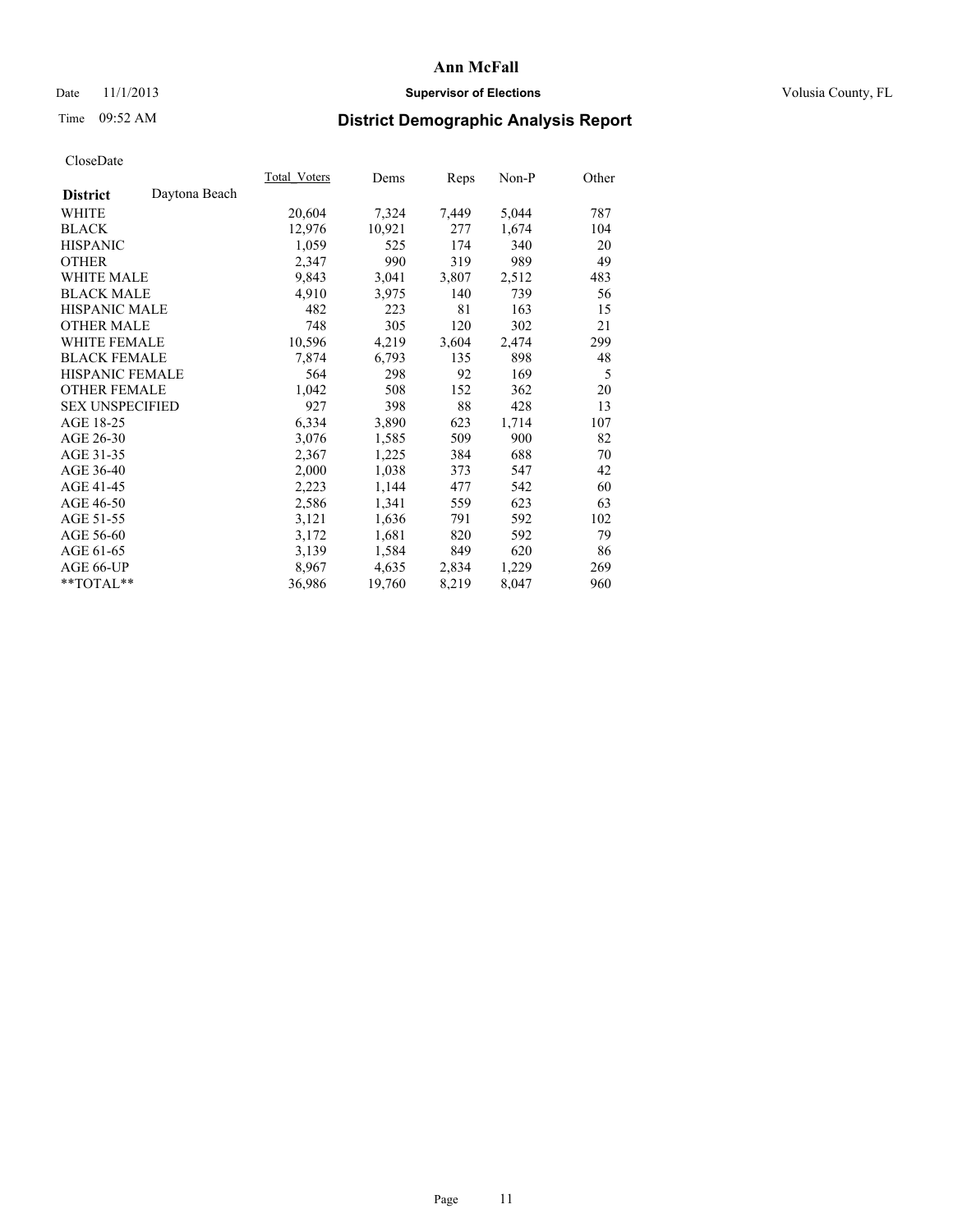## Date 11/1/2013 **Supervisor of Elections Supervisor of Elections** Volusia County, FL

# Time 09:52 AM **District Demographic Analysis Report**

|                        | <b>Total Voters</b>  | Dems | Reps  | Non-P | Other          |
|------------------------|----------------------|------|-------|-------|----------------|
| <b>District</b>        | Daytona Beach Shores |      |       |       |                |
| WHITE                  | 3,348                | 884  | 1,569 | 778   | 117            |
| <b>BLACK</b>           | 43                   | 23   | 4     | 13    | 3              |
| <b>HISPANIC</b>        | 68                   | 13   | 30    | 23    | $\overline{c}$ |
| <b>OTHER</b>           | 184                  | 49   | 62    | 67    | 6              |
| WHITE MALE             | 1,591                | 378  | 752   | 401   | 60             |
| <b>BLACK MALE</b>      | 20                   | 11   | 1     | 6     | $\overline{2}$ |
| <b>HISPANIC MALE</b>   | 32                   | 5    | 16    | 11    | $\mathbf{0}$   |
| <b>OTHER MALE</b>      | 68                   | 19   | 26    | 22    | 1              |
| WHITE FEMALE           | 1,725                | 498  | 802   | 371   | 54             |
| <b>BLACK FEMALE</b>    | 22                   | 12   | 3     | 6     | 1              |
| <b>HISPANIC FEMALE</b> | 35                   | 8    | 13    | 12    | $\overline{c}$ |
| <b>OTHER FEMALE</b>    | 89                   | 25   | 27    | 32    | 5              |
| <b>SEX UNSPECIFIED</b> | 61                   | 13   | 25    | 20    | 3              |
| AGE 18-25              | 117                  | 20   | 43    | 49    | 5              |
| AGE 26-30              | 100                  | 29   | 36    | 33    | $\overline{c}$ |
| AGE 31-35              | 85                   | 22   | 27    | 28    | 8              |
| AGE 36-40              | 95                   | 27   | 28    | 34    | 6              |
| AGE 41-45              | 117                  | 34   | 35    | 47    | 1              |
| AGE 46-50              | 177                  | 42   | 76    | 55    | 4              |
| AGE 51-55              | 268                  | 55   | 126   | 80    | 7              |
| AGE 56-60              | 313                  | 91   | 141   | 71    | 10             |
| AGE 61-65              | 442                  | 112  | 191   | 120   | 19             |
| AGE 66-UP              | 1,929                | 537  | 962   | 364   | 66             |
| **TOTAL**              | 3,643                | 969  | 1,665 | 881   | 128            |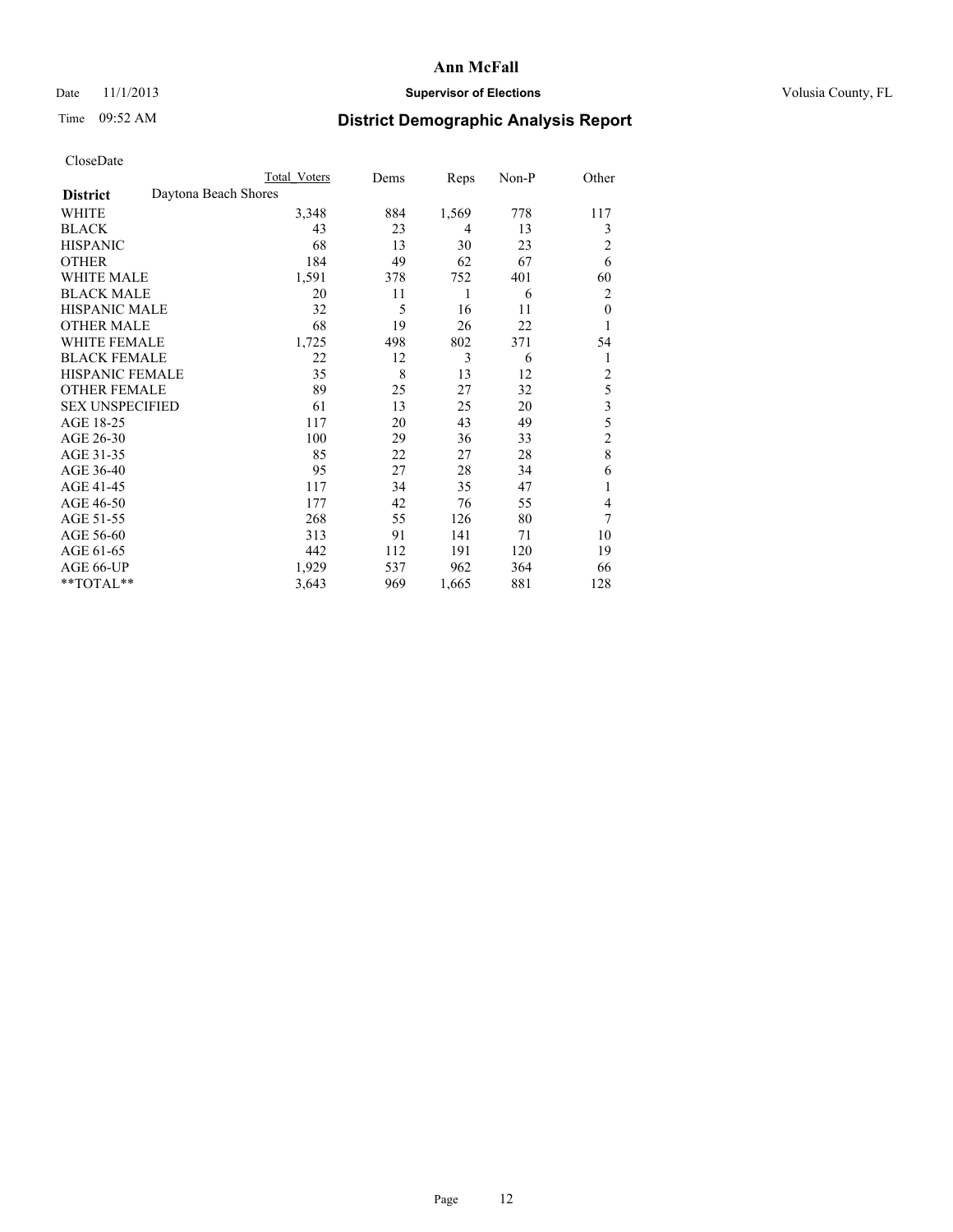## Date 11/1/2013 **Supervisor of Elections Supervisor of Elections** Volusia County, FL

## Time 09:52 AM **District Demographic Analysis Report**

|                        |        | Total Voters | Dems  | Reps  | Non-P | Other |
|------------------------|--------|--------------|-------|-------|-------|-------|
| <b>District</b>        | DeBary |              |       |       |       |       |
| WHITE                  |        | 11,409       | 3,082 | 5,321 | 2,524 | 482   |
| <b>BLACK</b>           |        | 440          | 339   | 24    | 65    | 12    |
| <b>HISPANIC</b>        |        | 866          | 370   | 218   | 262   | 16    |
| <b>OTHER</b>           |        | 707          | 204   | 186   | 301   | 16    |
| WHITE MALE             |        | 5,350        | 1,227 | 2,613 | 1,255 | 255   |
| <b>BLACK MALE</b>      |        | 202          | 141   | 8     | 45    | 8     |
| <b>HISPANIC MALE</b>   |        | 384          | 150   | 107   | 118   | 9     |
| <b>OTHER MALE</b>      |        | 230          | 65    | 70    | 89    | 6     |
| <b>WHITE FEMALE</b>    |        | 5,958        | 1,831 | 2,667 | 1,238 | 222   |
| <b>BLACK FEMALE</b>    |        | 232          | 193   | 16    | 19    | 4     |
| <b>HISPANIC FEMALE</b> |        | 471          | 215   | 110   | 139   | 7     |
| <b>OTHER FEMALE</b>    |        | 302          | 105   | 82    | 107   | 8     |
| <b>SEX UNSPECIFIED</b> |        | 293          | 68    | 76    | 142   | 7     |
| AGE 18-25              |        | 1,046        | 274   | 325   | 410   | 37    |
| AGE 26-30              |        | 702          | 173   | 252   | 249   | 28    |
| AGE 31-35              |        | 761          | 213   | 264   | 253   | 31    |
| AGE 36-40              |        | 781          | 210   | 293   | 244   | 34    |
| AGE 41-45              |        | 1,016        | 279   | 408   | 277   | 52    |
| AGE 46-50              |        | 1,187        | 318   | 534   | 287   | 48    |
| AGE 51-55              |        | 1,323        | 367   | 625   | 287   | 44    |
| AGE 56-60              |        | 1,368        | 424   | 620   | 280   | 44    |
| AGE 61-65              |        | 1,346        | 453   | 604   | 239   | 50    |
| AGE 66-UP              |        | 3,891        | 1,284 | 1,823 | 626   | 158   |
| **TOTAL**              |        | 13,422       | 3,995 | 5,749 | 3,152 | 526   |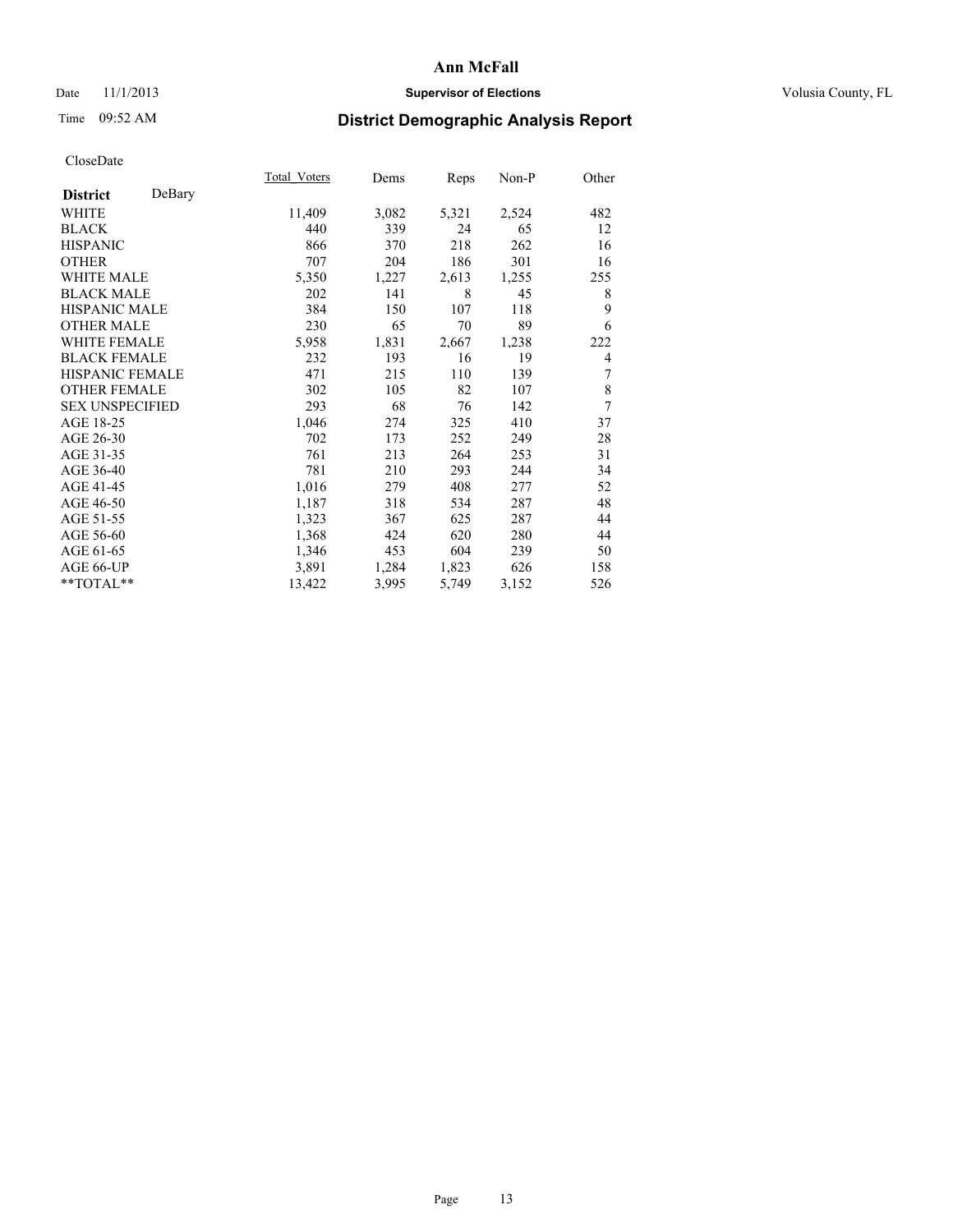## Date 11/1/2013 **Supervisor of Elections Supervisor of Elections** Volusia County, FL

# Time 09:52 AM **District Demographic Analysis Report**

|                        |        | <b>Total Voters</b> | Dems  | Reps  | Non-P | Other |
|------------------------|--------|---------------------|-------|-------|-------|-------|
| <b>District</b>        | DeLand |                     |       |       |       |       |
| WHITE                  |        | 11,897              | 3,858 | 4,893 | 2,609 | 537   |
| <b>BLACK</b>           |        | 2,402               | 1,962 | 82    | 322   | 36    |
| <b>HISPANIC</b>        |        | 1,052               | 465   | 172   | 382   | 33    |
| <b>OTHER</b>           |        | 841                 | 292   | 162   | 359   | 28    |
| <b>WHITE MALE</b>      |        | 5,203               | 1,471 | 2,230 | 1,232 | 270   |
| <b>BLACK MALE</b>      |        | 911                 | 708   | 37    | 142   | 24    |
| <b>HISPANIC MALE</b>   |        | 421                 | 176   | 79    | 152   | 14    |
| <b>OTHER MALE</b>      |        | 278                 | 104   | 57    | 106   | 11    |
| WHITE FEMALE           |        | 6,613               | 2,368 | 2,633 | 1,348 | 264   |
| <b>BLACK FEMALE</b>    |        | 1,459               | 1,233 | 42    | 173   | 11    |
| HISPANIC FEMALE        |        | 621                 | 286   | 91    | 226   | 18    |
| <b>OTHER FEMALE</b>    |        | 338                 | 134   | 64    | 127   | 13    |
| <b>SEX UNSPECIFIED</b> |        | 348                 | 97    | 76    | 166   | 9     |
| AGE 18-25              |        | 1,997               | 771   | 430   | 730   | 66    |
| AGE 26-30              |        | 1,012               | 378   | 240   | 355   | 39    |
| AGE 31-35              |        | 1,014               | 385   | 276   | 309   | 44    |
| AGE 36-40              |        | 1,145               | 435   | 318   | 320   | 72    |
| AGE 41-45              |        | 1,158               | 458   | 369   | 296   | 35    |
| AGE 46-50              |        | 1,188               | 448   | 438   | 252   | 50    |
| AGE 51-55              |        | 1,312               | 563   | 449   | 258   | 42    |
| AGE 56-60              |        | 1,305               | 575   | 434   | 249   | 47    |
| AGE 61-65              |        | 1,413               | 637   | 475   | 243   | 58    |
| AGE 66-UP              |        | 4,647               | 1,926 | 1,880 | 660   | 181   |
| $*$ TOTAL $*$          |        | 16,192              | 6,577 | 5,309 | 3,672 | 634   |
|                        |        |                     |       |       |       |       |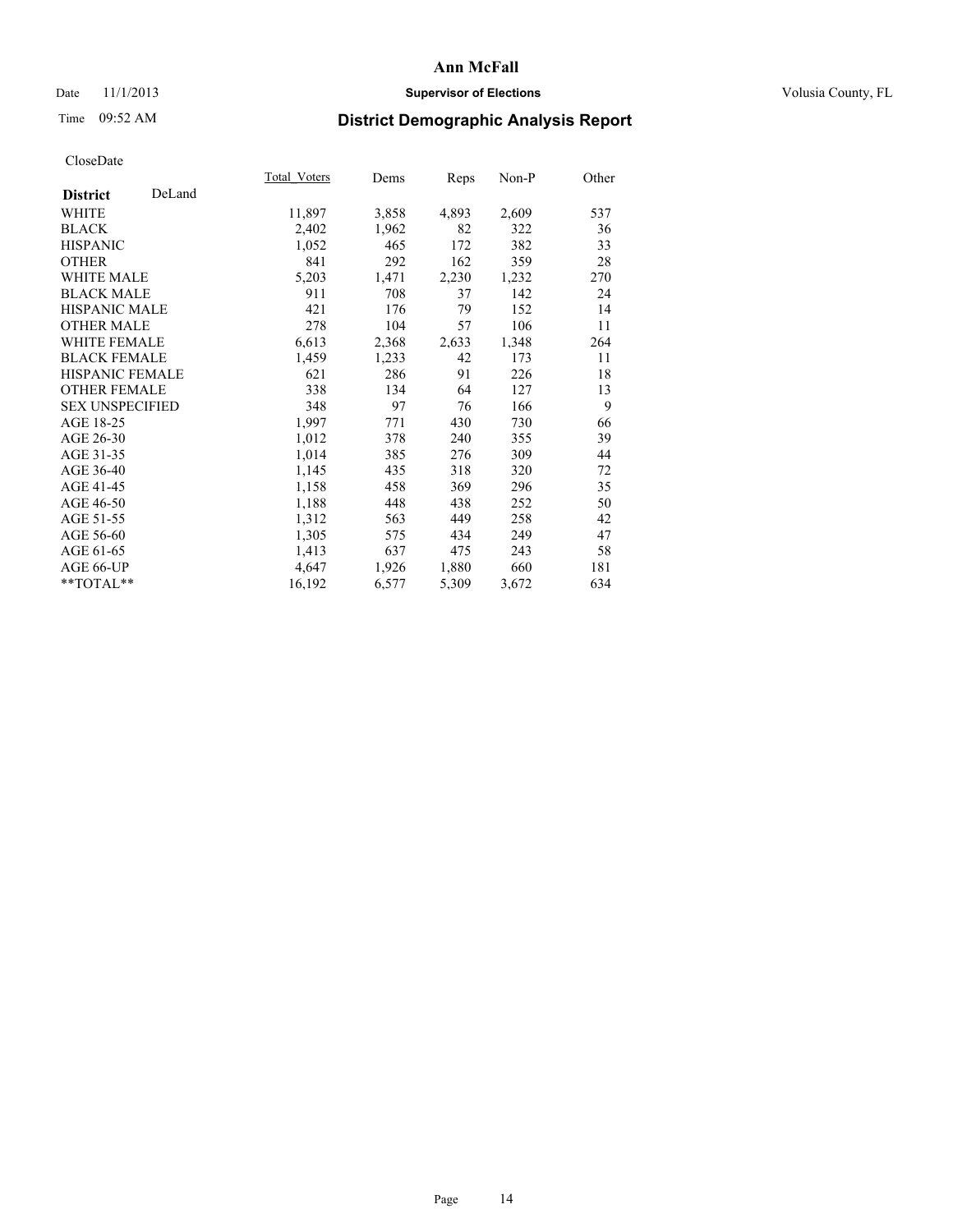## Date 11/1/2013 **Supervisor of Elections Supervisor of Elections** Volusia County, FL

# Time 09:52 AM **District Demographic Analysis Report**

|                        |         | Total Voters | Dems   | Reps   | Non-P  | Other |
|------------------------|---------|--------------|--------|--------|--------|-------|
| <b>District</b>        | Deltona |              |        |        |        |       |
| <b>WHITE</b>           |         | 31,815       | 10,031 | 12,218 | 8,096  | 1,470 |
| <b>BLACK</b>           |         | 4,870        | 3,753  | 215    | 810    | 92    |
| <b>HISPANIC</b>        |         | 12,834       | 6,440  | 1,872  | 4,282  | 240   |
| <b>OTHER</b>           |         | 3,039        | 1,058  | 541    | 1,376  | 64    |
| <b>WHITE MALE</b>      |         | 14,733       | 4,097  | 5,936  | 3,906  | 794   |
| <b>BLACK MALE</b>      |         | 2,121        | 1,538  | 128    | 398    | 57    |
| <b>HISPANIC MALE</b>   |         | 5,994        | 2,897  | 938    | 2,024  | 135   |
| <b>OTHER MALE</b>      |         | 1,053        | 393    | 207    | 423    | 30    |
| <b>WHITE FEMALE</b>    |         | 16,819       | 5,859  | 6,193  | 4,099  | 668   |
| <b>BLACK FEMALE</b>    |         | 2,685        | 2,169  | 86     | 395    | 35    |
| HISPANIC FEMALE        |         | 6,697        | 3,474  | 922    | 2,199  | 102   |
| <b>OTHER FEMALE</b>    |         | 1,236        | 521    | 220    | 468    | 27    |
| <b>SEX UNSPECIFIED</b> |         | 1,220        | 334    | 216    | 652    | 18    |
| AGE 18-25              |         | 6,357        | 2,252  | 1,210  | 2,645  | 250   |
| AGE 26-30              |         | 3,964        | 1,370  | 837    | 1,609  | 148   |
| AGE 31-35              |         | 4,141        | 1,573  | 910    | 1,476  | 182   |
| AGE 36-40              |         | 4,314        | 1,624  | 1,087  | 1,417  | 186   |
| AGE 41-45              |         | 4,443        | 1,653  | 1,353  | 1,274  | 163   |
| AGE 46-50              |         | 5,074        | 1,979  | 1,573  | 1,350  | 172   |
| AGE 51-55              |         | 5,254        | 2,101  | 1,763  | 1,233  | 157   |
| AGE 56-60              |         | 4,735        | 1,979  | 1,535  | 1,062  | 159   |
| AGE 61-65              |         | 4,105        | 1,830  | 1,290  | 851    | 134   |
| AGE 66-UP              |         | 10,167       | 4,920  | 3,287  | 1,645  | 315   |
| **TOTAL**              |         | 52,558       | 21,282 | 14,846 | 14,564 | 1,866 |
|                        |         |              |        |        |        |       |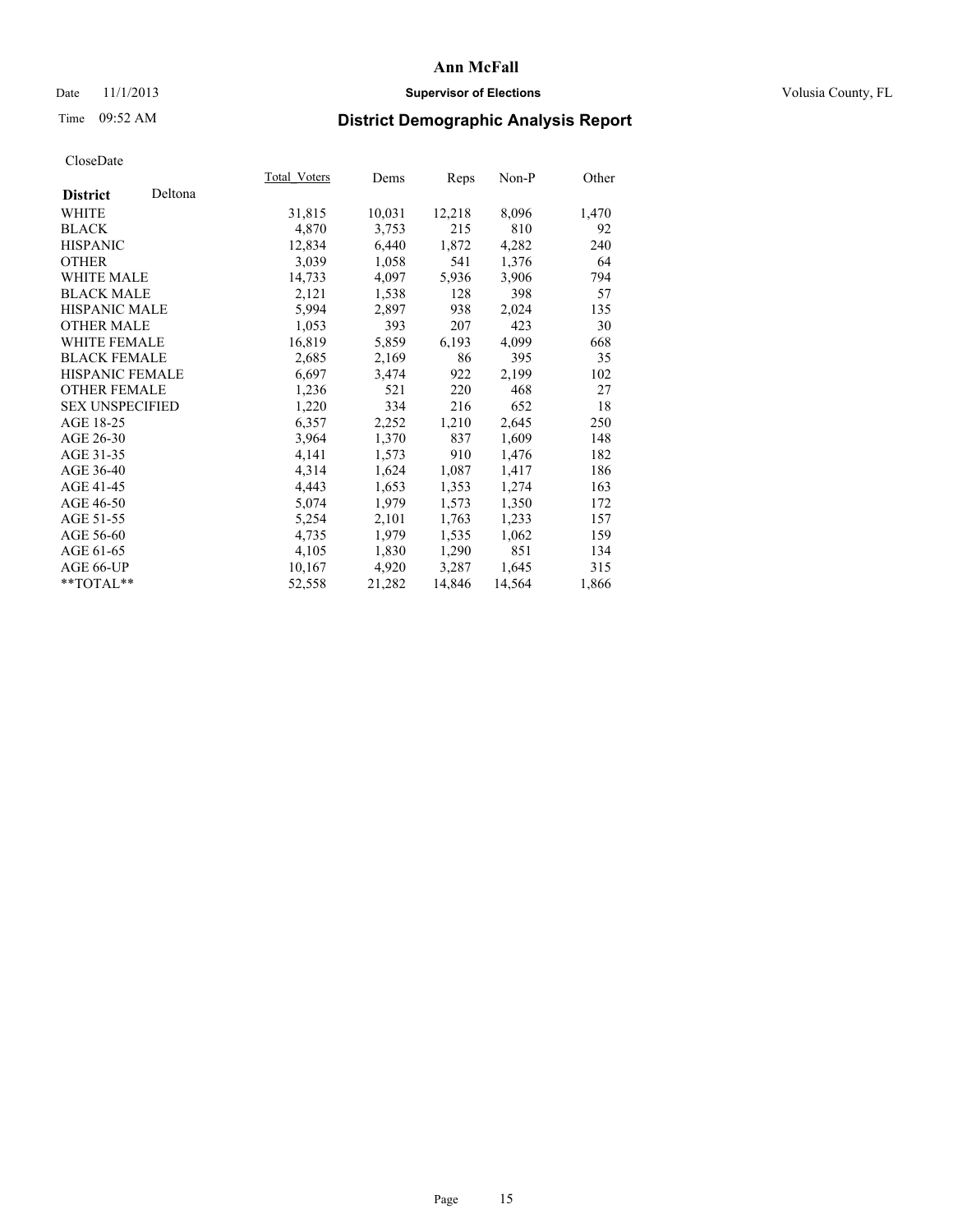## Date 11/1/2013 **Supervisor of Elections Supervisor of Elections** Volusia County, FL

## Time 09:52 AM **District Demographic Analysis Report**

|                        |           | Total Voters | Dems  | Reps  | Non-P | Other          |
|------------------------|-----------|--------------|-------|-------|-------|----------------|
| <b>District</b>        | Edgewater |              |       |       |       |                |
| WHITE                  |           | 12,898       | 4,631 | 4,381 | 3,512 | 374            |
| <b>BLACK</b>           |           | 287          | 216   | 13    | 56    | 2              |
| <b>HISPANIC</b>        |           | 190          | 81    | 43    | 60    | 6              |
| <b>OTHER</b>           |           | 437          | 142   | 82    | 208   | 5              |
| WHITE MALE             |           | 5,836        | 1,838 | 2,158 | 1,640 | 200            |
| <b>BLACK MALE</b>      |           | 128          | 91    | 8     | 27    | $\overline{2}$ |
| <b>HISPANIC MALE</b>   |           | 82           | 36    | 16    | 26    | 4              |
| <b>OTHER MALE</b>      |           | 138          | 49    | 35    | 52    | $\overline{c}$ |
| <b>WHITE FEMALE</b>    |           | 6,973        | 2,762 | 2,192 | 1,845 | 174            |
| <b>BLACK FEMALE</b>    |           | 156          | 123   | 5     | 28    | $\overline{0}$ |
| <b>HISPANIC FEMALE</b> |           | 105          | 44    | 27    | 32    | $\overline{c}$ |
| <b>OTHER FEMALE</b>    |           | 178          | 68    | 39    | 68    | 3              |
| <b>SEX UNSPECIFIED</b> |           | 216          | 59    | 39    | 118   | $\theta$       |
| AGE 18-25              |           | 1,150        | 339   | 269   | 511   | 31             |
| AGE 26-30              |           | 815          | 247   | 201   | 344   | 23             |
| AGE 31-35              |           | 852          | 254   | 220   | 350   | 28             |
| AGE 36-40              |           | 874          | 270   | 251   | 321   | 32             |
| AGE 41-45              |           | 976          | 340   | 294   | 318   | 24             |
| AGE 46-50              |           | 1,026        | 368   | 360   | 276   | 22             |
| AGE 51-55              |           | 1,315        | 465   | 467   | 349   | 34             |
| AGE 56-60              |           | 1,390        | 515   | 495   | 346   | 34             |
| AGE 61-65              |           | 1,360        | 565   | 468   | 286   | 41             |
| AGE 66-UP              |           | 4,054        | 1,707 | 1,494 | 735   | 118            |
| **TOTAL**              |           | 13,812       | 5,070 | 4,519 | 3,836 | 387            |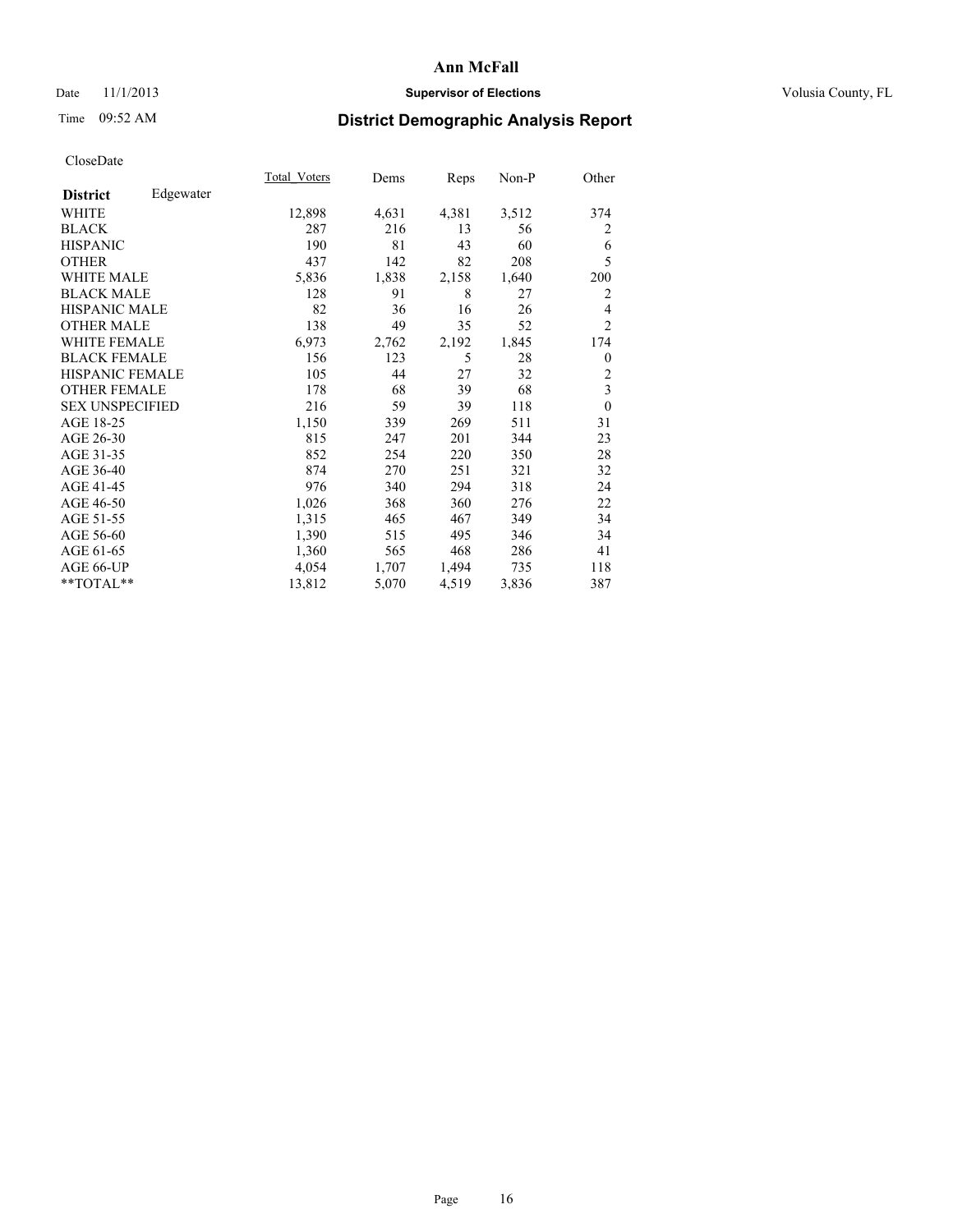## Date 11/1/2013 **Supervisor of Elections Supervisor of Elections** Volusia County, FL

# Time 09:52 AM **District Demographic Analysis Report**

|                                      | <b>Total Voters</b> | Dems  | Reps  | Non-P | Other          |
|--------------------------------------|---------------------|-------|-------|-------|----------------|
| <b>Holly Hill</b><br><b>District</b> |                     |       |       |       |                |
| WHITE                                | 5,327               | 2,105 | 1,622 | 1,402 | 198            |
| <b>BLACK</b>                         | 775                 | 625   | 22    | 122   | 6              |
| <b>HISPANIC</b>                      | 174                 | 81    | 25    | 67    | 1              |
| <b>OTHER</b>                         | 315                 | 124   | 41    | 141   | 9              |
| <b>WHITE MALE</b>                    | 2,425               | 850   | 786   | 689   | 100            |
| <b>BLACK MALE</b>                    | 261                 | 193   | 12    | 52    | 4              |
| <b>HISPANIC MALE</b>                 | 69                  | 27    | 14    | 28    | $\mathbf{0}$   |
| <b>OTHER MALE</b>                    | 99                  | 39    | 15    | 38    | 7              |
| WHITE FEMALE                         | 2,859               | 1,241 | 824   | 698   | 96             |
| <b>BLACK FEMALE</b>                  | 508                 | 426   | 10    | 70    | $\overline{c}$ |
| HISPANIC FEMALE                      | 105                 | 54    | 11    | 39    | 1              |
| <b>OTHER FEMALE</b>                  | 129                 | 63    | 24    | 41    | 1              |
| <b>SEX UNSPECIFIED</b>               | 136                 | 42    | 14    | 77    | 3              |
| AGE 18-25                            | 629                 | 264   | 111   | 242   | 12             |
| AGE 26-30                            | 450                 | 194   | 86    | 159   | 11             |
| AGE 31-35                            | 413                 | 191   | 73    | 132   | 17             |
| AGE 36-40                            | 361                 | 162   | 69    | 123   | 7              |
| AGE 41-45                            | 456                 | 181   | 110   | 150   | 15             |
| AGE 46-50                            | 618                 | 243   | 165   | 187   | 23             |
| AGE 51-55                            | 699                 | 281   | 200   | 180   | 38             |
| AGE 56-60                            | 642                 | 299   | 162   | 159   | 22             |
| AGE 61-65                            | 600                 | 273   | 161   | 147   | 19             |
| AGE 66-UP                            | 1,723               | 847   | 573   | 253   | 50             |
| **TOTAL**                            | 6,591               | 2,935 | 1,710 | 1,732 | 214            |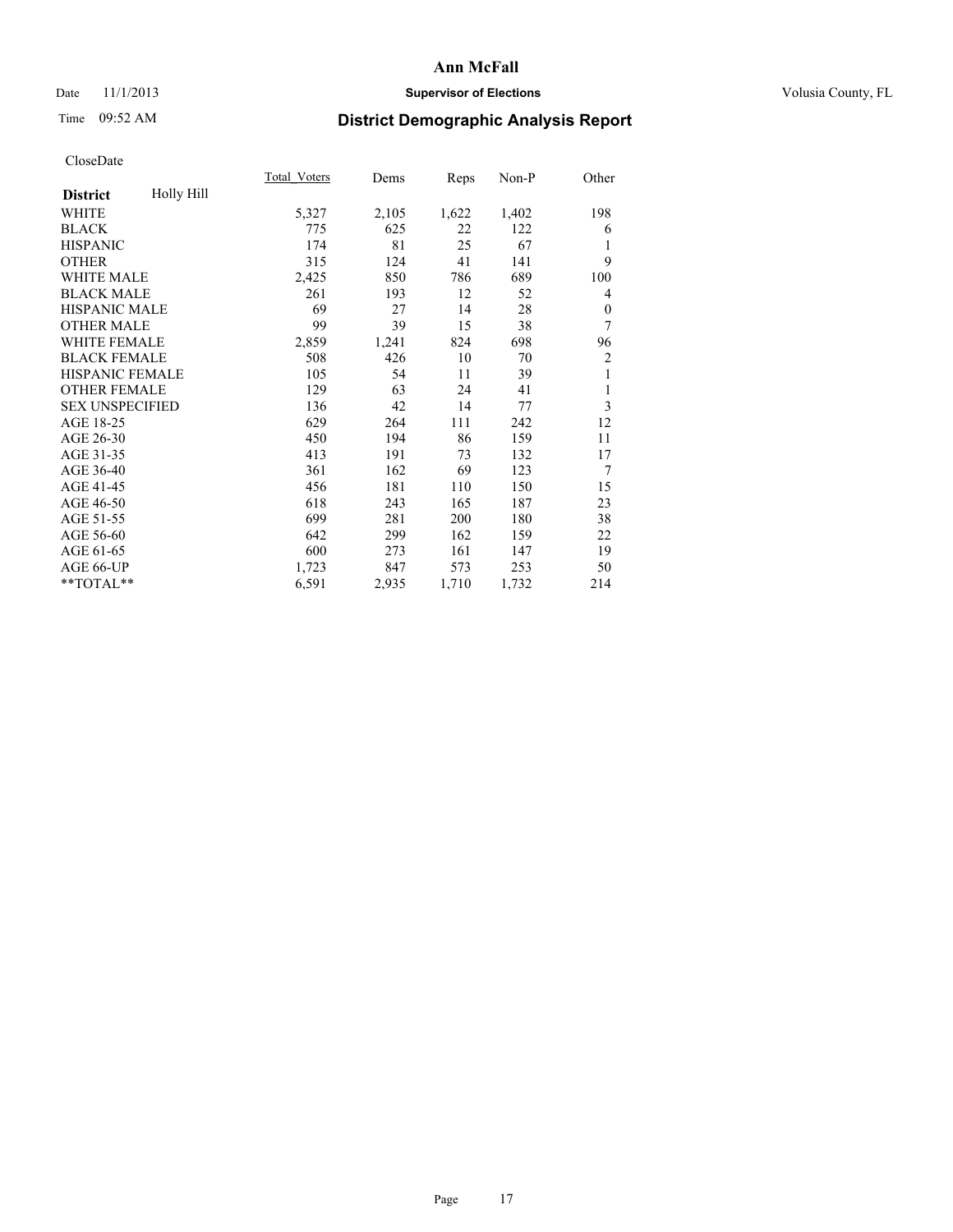## Date 11/1/2013 **Supervisor of Elections Supervisor of Elections** Volusia County, FL

# Time 09:52 AM **District Demographic Analysis Report**

|                        |            | <b>Total Voters</b> | Dems | Reps           | Non-P | Other                   |
|------------------------|------------|---------------------|------|----------------|-------|-------------------------|
| <b>District</b>        | Lake Helen |                     |      |                |       |                         |
| <b>WHITE</b>           |            | 1,604               | 582  | 587            | 368   | 67                      |
| <b>BLACK</b>           |            | 180                 | 159  | 3              | 15    | 3                       |
| <b>HISPANIC</b>        |            | 40                  | 11   | 16             | 10    | 3                       |
| <b>OTHER</b>           |            | 53                  | 18   | 13             | 21    |                         |
| WHITE MALE             |            | 726                 | 232  | 287            | 173   | 34                      |
| <b>BLACK MALE</b>      |            | 81                  | 72   | $\overline{c}$ | 6     | 1                       |
| <b>HISPANIC MALE</b>   |            | 14                  | 3    | 6              | 4     | 1                       |
| <b>OTHER MALE</b>      |            | 17                  | 9    | $\mathbf{0}$   | 8     | $\theta$                |
| <b>WHITE FEMALE</b>    |            | 863                 | 346  | 294            | 190   | 33                      |
| <b>BLACK FEMALE</b>    |            | 97                  | 85   | 1              | 9     | $\overline{c}$          |
| <b>HISPANIC FEMALE</b> |            | 26                  | 8    | 10             | 6     | $\overline{2}$          |
| <b>OTHER FEMALE</b>    |            | 22                  | 8    | 5              | 8     | 1                       |
| <b>SEX UNSPECIFIED</b> |            | 31                  | 7    | 14             | 10    | $\mathbf{0}$            |
| AGE 18-25              |            | 169                 | 55   | 43             | 63    | 8                       |
| AGE 26-30              |            | 119                 | 38   | 33             | 43    | 5                       |
| AGE 31-35              |            | 110                 | 41   | 28             | 38    | $\overline{\mathbf{3}}$ |
| AGE 36-40              |            | 99                  | 23   | 32             | 33    | 11                      |
| AGE 41-45              |            | 142                 | 55   | 40             | 37    | 10                      |
| AGE 46-50              |            | 140                 | 49   | 56             | 30    | 5                       |
| AGE 51-55              |            | 212                 | 83   | 86             | 35    | 8                       |
| AGE 56-60              |            | 220                 | 87   | 82             | 41    | 10                      |
| AGE 61-65              |            | 182                 | 92   | 55             | 30    | 5                       |
| AGE 66-UP              |            | 484                 | 247  | 164            | 64    | 9                       |
| **TOTAL**              |            | 1,877               | 770  | 619            | 414   | 74                      |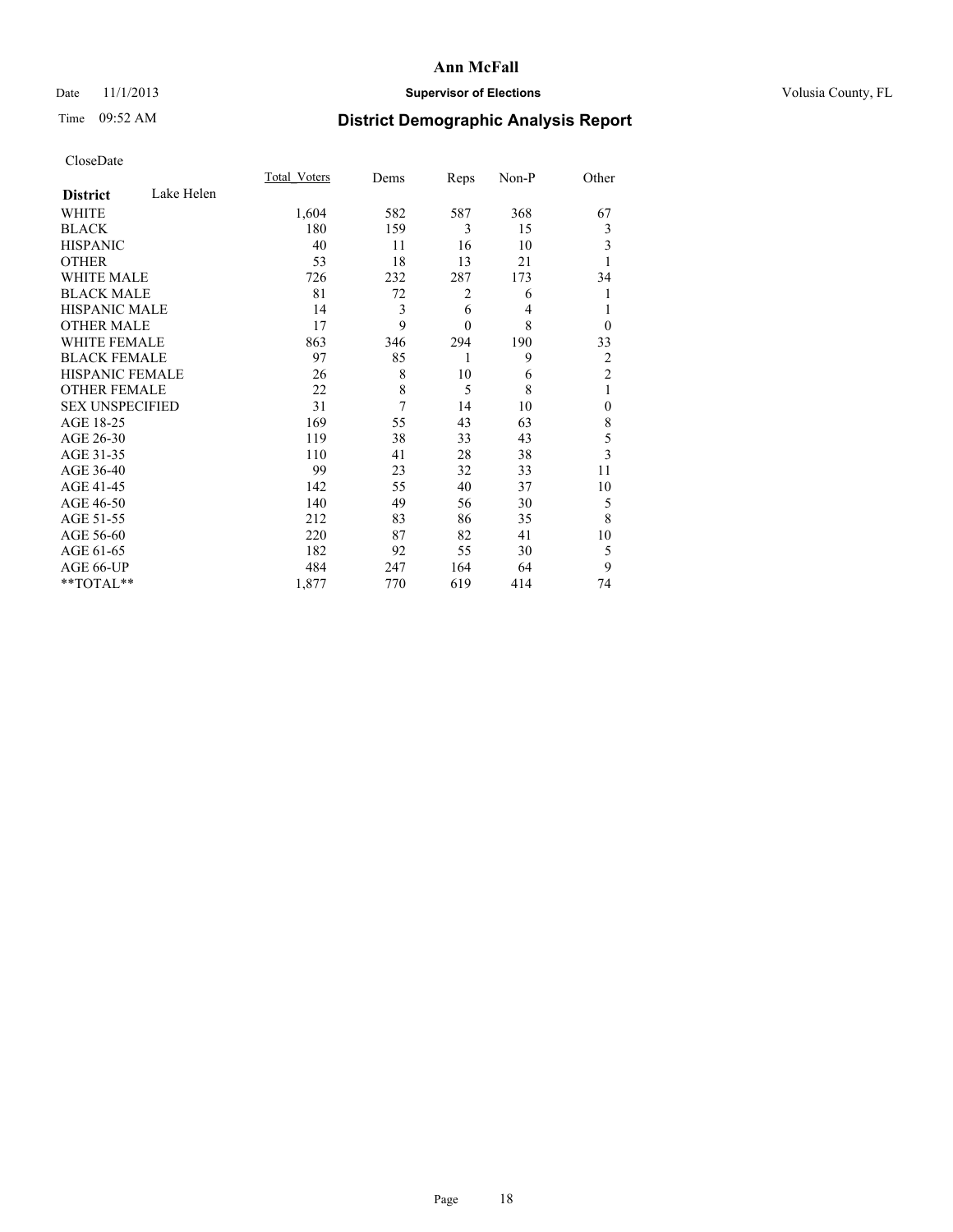### Date 11/1/2013 **Supervisor of Elections Supervisor of Elections** Volusia County, FL

# Time 09:52 AM **District Demographic Analysis Report**

|                                     | <b>Total Voters</b> | Dems  | Reps  | Non-P | Other          |
|-------------------------------------|---------------------|-------|-------|-------|----------------|
| New Smyrna Beach<br><b>District</b> |                     |       |       |       |                |
| WHITE                               | 15,966              | 5,058 | 6,586 | 3,841 | 481            |
| <b>BLACK</b>                        | 756                 | 633   | 18    | 96    | 9              |
| <b>HISPANIC</b>                     | 235                 | 83    | 70    | 76    | 6              |
| <b>OTHER</b>                        | 608                 | 164   | 140   | 289   | 15             |
| <b>WHITE MALE</b>                   | 7,338               | 1,986 | 3,174 | 1,917 | 261            |
| <b>BLACK MALE</b>                   | 316                 | 252   | 6     | 50    | 8              |
| <b>HISPANIC MALE</b>                | 114                 | 33    | 34    | 45    | 2              |
| <b>OTHER MALE</b>                   | 196                 | 52    | 53    | 88    | 3              |
| <b>WHITE FEMALE</b>                 | 8,507               | 3,029 | 3,369 | 1,890 | 219            |
| <b>BLACK FEMALE</b>                 | 435                 | 377   | 12    | 45    | 1              |
| HISPANIC FEMALE                     | 120                 | 50    | 36    | 30    | $\overline{4}$ |
| <b>OTHER FEMALE</b>                 | 246                 | 93    | 63    | 79    | 11             |
| <b>SEX UNSPECIFIED</b>              | 293                 | 66    | 67    | 158   | $\overline{2}$ |
| AGE 18-25                           | 1,127               | 345   | 281   | 463   | 38             |
| AGE 26-30                           | 898                 | 300   | 235   | 335   | 28             |
| AGE 31-35                           | 817                 | 226   | 240   | 321   | 30             |
| AGE 36-40                           | 822                 | 259   | 267   | 262   | 34             |
| AGE 41-45                           | 968                 | 299   | 337   | 307   | 25             |
| AGE 46-50                           | 1,118               | 339   | 466   | 286   | 27             |
| AGE 51-55                           | 1,556               | 505   | 631   | 372   | 48             |
| AGE 56-60                           | 1,803               | 669   | 682   | 397   | 55             |
| AGE 61-65                           | 1,934               | 688   | 764   | 428   | 54             |
| AGE 66-UP                           | 6,521               | 2,307 | 2,911 | 1,131 | 172            |
| $*$ $TOTAL**$                       | 17,565              | 5,938 | 6,814 | 4,302 | 511            |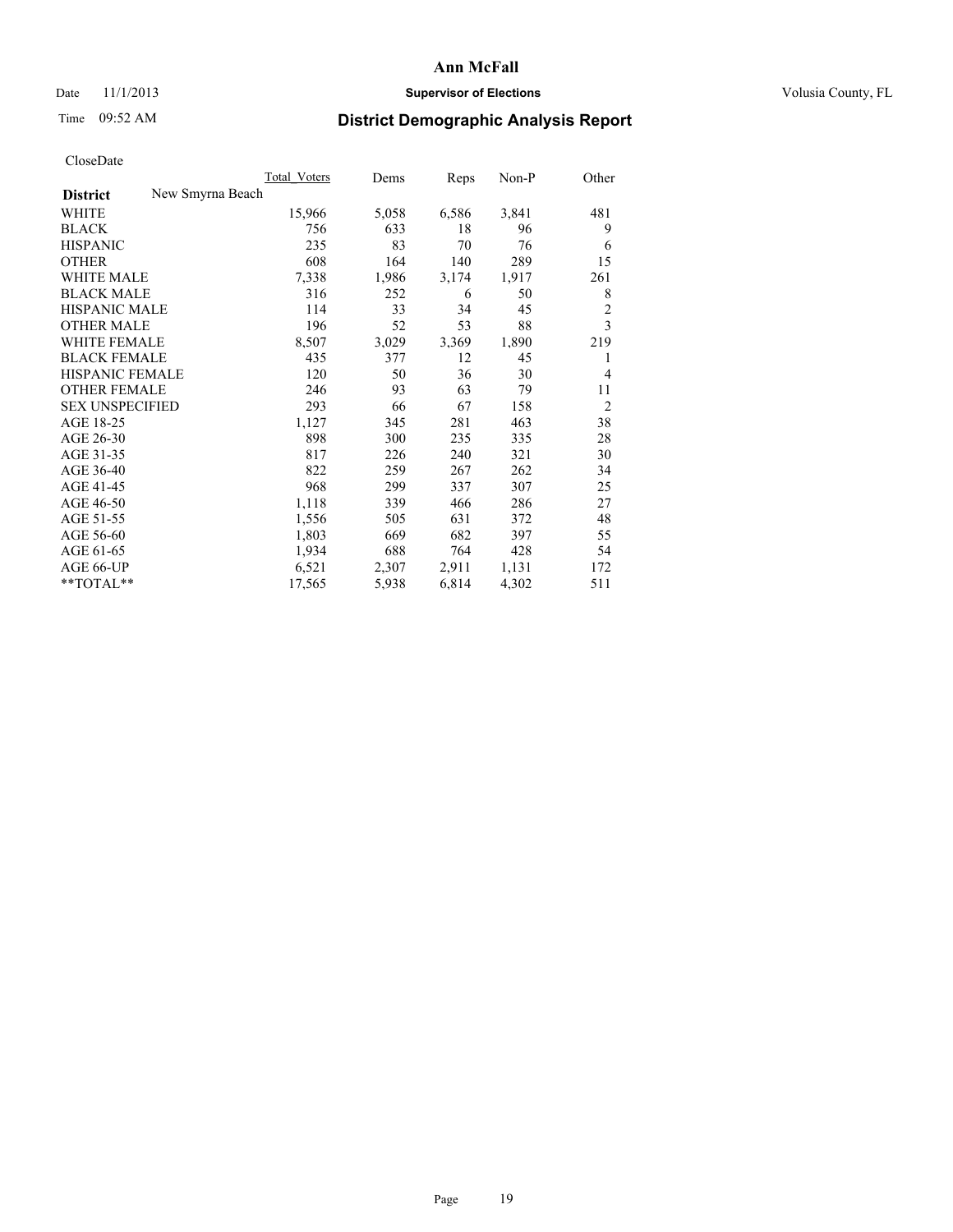## Date 11/1/2013 **Supervisor of Elections Supervisor of Elections** Volusia County, FL

# Time 09:52 AM **District Demographic Analysis Report**

|                        |          | <b>Total Voters</b> | Dems           | Reps           | Non-P          | Other        |
|------------------------|----------|---------------------|----------------|----------------|----------------|--------------|
| <b>District</b>        | Oak Hill |                     |                |                |                |              |
| WHITE                  |          | 1,109               | 390            | 413            | 276            | 30           |
| <b>BLACK</b>           |          | 172                 | 148            | $\overline{4}$ | 19             |              |
| <b>HISPANIC</b>        |          | 6                   | 3              | $\overline{2}$ | 1              | $\theta$     |
| <b>OTHER</b>           |          | 33                  | 6              | 9              | 15             | 3            |
| WHITE MALE             |          | 562                 | 185            | 207            | 150            | 20           |
| <b>BLACK MALE</b>      |          | 72                  | 59             | $\overline{2}$ | 10             |              |
| <b>HISPANIC MALE</b>   |          | $\overline{2}$      | $\theta$       | $\overline{2}$ | $\theta$       | $\mathbf{0}$ |
| <b>OTHER MALE</b>      |          | 14                  | $\overline{c}$ | 5              | 6              | 1            |
| WHITE FEMALE           |          | 539                 | 204            | 202            | 123            | 10           |
| <b>BLACK FEMALE</b>    |          | 99                  | 88             | $\overline{2}$ | 9              | $\theta$     |
| <b>HISPANIC FEMALE</b> |          | $\overline{4}$      | 3              | $\mathbf{0}$   |                | $\theta$     |
| <b>OTHER FEMALE</b>    |          | 11                  | 4              | 3              | $\overline{c}$ | 2            |
| <b>SEX UNSPECIFIED</b> |          | 17                  | $\overline{2}$ | 5              | 10             | $\mathbf{0}$ |
| AGE 18-25              |          | 95                  | 38             | 22             | 34             |              |
| AGE 26-30              |          | 68                  | 26             | 13             | 28             |              |
| AGE 31-35              |          | 60                  | 23             | 19             | 17             |              |
| AGE 36-40              |          | 54                  | 20             | 14             | 17             | 3            |
| AGE 41-45              |          | 71                  | 29             | 19             | 20             | 3            |
| AGE 46-50              |          | 95                  | 35             | 34             | 22             | 4            |
| AGE 51-55              |          | 139                 | 59             | 46             | 33             | 1            |
| AGE 56-60              |          | 137                 | 63             | 45             | 24             | 5            |
| AGE 61-65              |          | 150                 | 67             | 43             | 37             | 3            |
| AGE 66-UP              |          | 451                 | 187            | 173            | 79             | 12           |
| **TOTAL**              |          | 1,320               | 547            | 428            | 311            | 34           |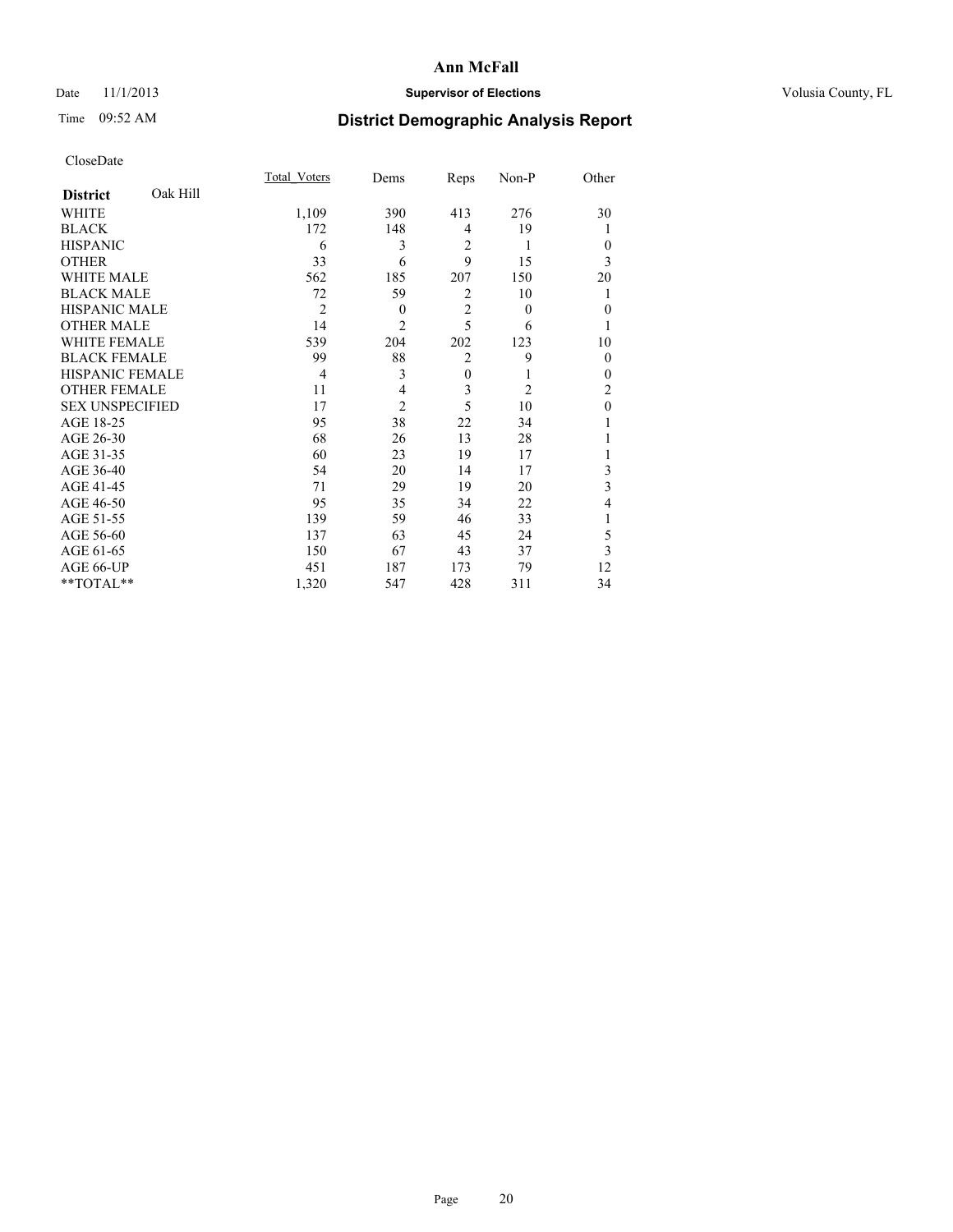### Date 11/1/2013 **Supervisor of Elections Supervisor of Elections** Volusia County, FL

# Time 09:52 AM **District Demographic Analysis Report**

|                        |             | <b>Total Voters</b> | Dems  | Reps  | Non-P | Other          |
|------------------------|-------------|---------------------|-------|-------|-------|----------------|
| <b>District</b>        | Orange City |                     |       |       |       |                |
| <b>WHITE</b>           |             | 5,043               | 1,593 | 2,050 | 1,180 | 220            |
| <b>BLACK</b>           |             | 372                 | 298   | 11    | 58    | 5              |
| <b>HISPANIC</b>        |             | 805                 | 392   | 121   | 279   | 13             |
| <b>OTHER</b>           |             | 291                 | 93    | 63    | 126   | 9              |
| <b>WHITE MALE</b>      |             | 2,171               | 592   | 901   | 556   | 122            |
| <b>BLACK MALE</b>      |             | 143                 | 107   | 7     | 27    | $\overline{2}$ |
| HISPANIC MALE          |             | 330                 | 149   | 61    | 115   | 5              |
| <b>OTHER MALE</b>      |             | 103                 | 37    | 26    | 37    | 3              |
| <b>WHITE FEMALE</b>    |             | 2,837               | 989   | 1,136 | 614   | 98             |
| <b>BLACK FEMALE</b>    |             | 226                 | 188   | 4     | 31    | $\mathfrak{Z}$ |
| <b>HISPANIC FEMALE</b> |             | 469                 | 241   | 59    | 161   | 8              |
| <b>OTHER FEMALE</b>    |             | 114                 | 44    | 23    | 43    | $\overline{4}$ |
| <b>SEX UNSPECIFIED</b> |             | 118                 | 29    | 28    | 59    | $\overline{2}$ |
| AGE 18-25              |             | 526                 | 163   | 114   | 215   | 34             |
| AGE 26-30              |             | 357                 | 143   | 80    | 128   | 6              |
| AGE 31-35              |             | 422                 | 141   | 117   | 142   | 22             |
| AGE 36-40              |             | 347                 | 102   | 112   | 125   | 8              |
| AGE 41-45              |             | 420                 | 144   | 120   | 141   | 15             |
| AGE 46-50              |             | 453                 | 159   | 140   | 139   | 15             |
| AGE 51-55              |             | 491                 | 176   | 168   | 125   | 22             |
| AGE 56-60              |             | 532                 | 218   | 179   | 124   | 11             |
| AGE 61-65              |             | 527                 | 200   | 191   | 116   | 20             |
| AGE 66-UP              |             | 2,436               | 930   | 1,024 | 388   | 94             |
| **TOTAL**              |             | 6,511               | 2,376 | 2,245 | 1,643 | 247            |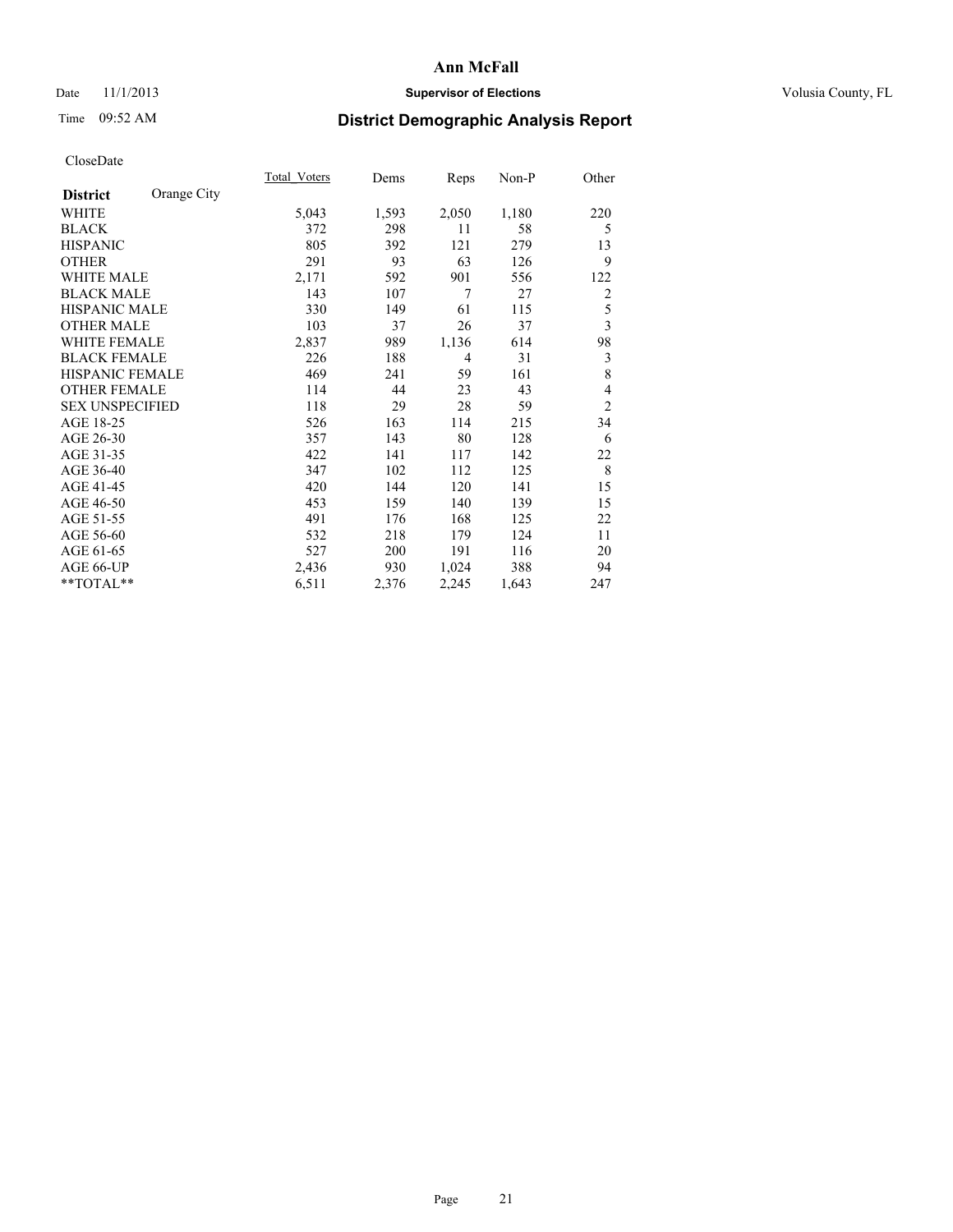## Date 11/1/2013 **Supervisor of Elections Supervisor of Elections** Volusia County, FL

## Time 09:52 AM **District Demographic Analysis Report**

|                                 | Total Voters | Dems  | <b>Reps</b> | Non-P | Other          |
|---------------------------------|--------------|-------|-------------|-------|----------------|
| Ormond Beach<br><b>District</b> |              |       |             |       |                |
| WHITE                           | 25,727       | 8,383 | 10,870      | 5,623 | 851            |
| <b>BLACK</b>                    | 918          | 698   | 51          | 145   | 24             |
| <b>HISPANIC</b>                 | 599          | 246   | 151         | 191   | 11             |
| <b>OTHER</b>                    | 1,457        | 456   | 371         | 594   | 36             |
| <b>WHITE MALE</b>               | 11,658       | 3,338 | 5,140       | 2,736 | 444            |
| <b>BLACK MALE</b>               | 398          | 279   | 25          | 81    | 13             |
| <b>HISPANIC MALE</b>            | 269          | 89    | 86          | 85    | 9              |
| <b>OTHER MALE</b>               | 551          | 166   | 147         | 219   | 19             |
| <b>WHITE FEMALE</b>             | 13,887       | 4,995 | 5,679       | 2,815 | 398            |
| <b>BLACK FEMALE</b>             | 511          | 414   | 26          | 60    | 11             |
| <b>HISPANIC FEMALE</b>          | 323          | 155   | 63          | 103   | $\overline{2}$ |
| <b>OTHER FEMALE</b>             | 608          | 223   | 173         | 197   | 15             |
| <b>SEX UNSPECIFIED</b>          | 496          | 124   | 104         | 257   | 11             |
| AGE 18-25                       | 2,360        | 710   | 738         | 844   | 68             |
| AGE 26-30                       | 1,551        | 482   | 505         | 518   | 46             |
| AGE 31-35                       | 1,355        | 402   | 437         | 467   | 49             |
| AGE 36-40                       | 1,437        | 413   | 505         | 447   | 72             |
| AGE 41-45                       | 1,896        | 570   | 784         | 476   | 66             |
| AGE 46-50                       | 2,325        | 661   | 1,024       | 572   | 68             |
| AGE 51-55                       | 2,620        | 885   | 1,081       | 589   | 65             |
| AGE 56-60                       | 2,906        | 1,045 | 1,209       | 565   | 87             |
| AGE 61-65                       | 2,835        | 1,076 | 1,106       | 564   | 89             |
| AGE 66-UP                       | 9,413        | 3,538 | 4,052       | 1,511 | 312            |
| $*$ $TOTAL**$                   | 28,701       | 9,783 | 11,443      | 6,553 | 922            |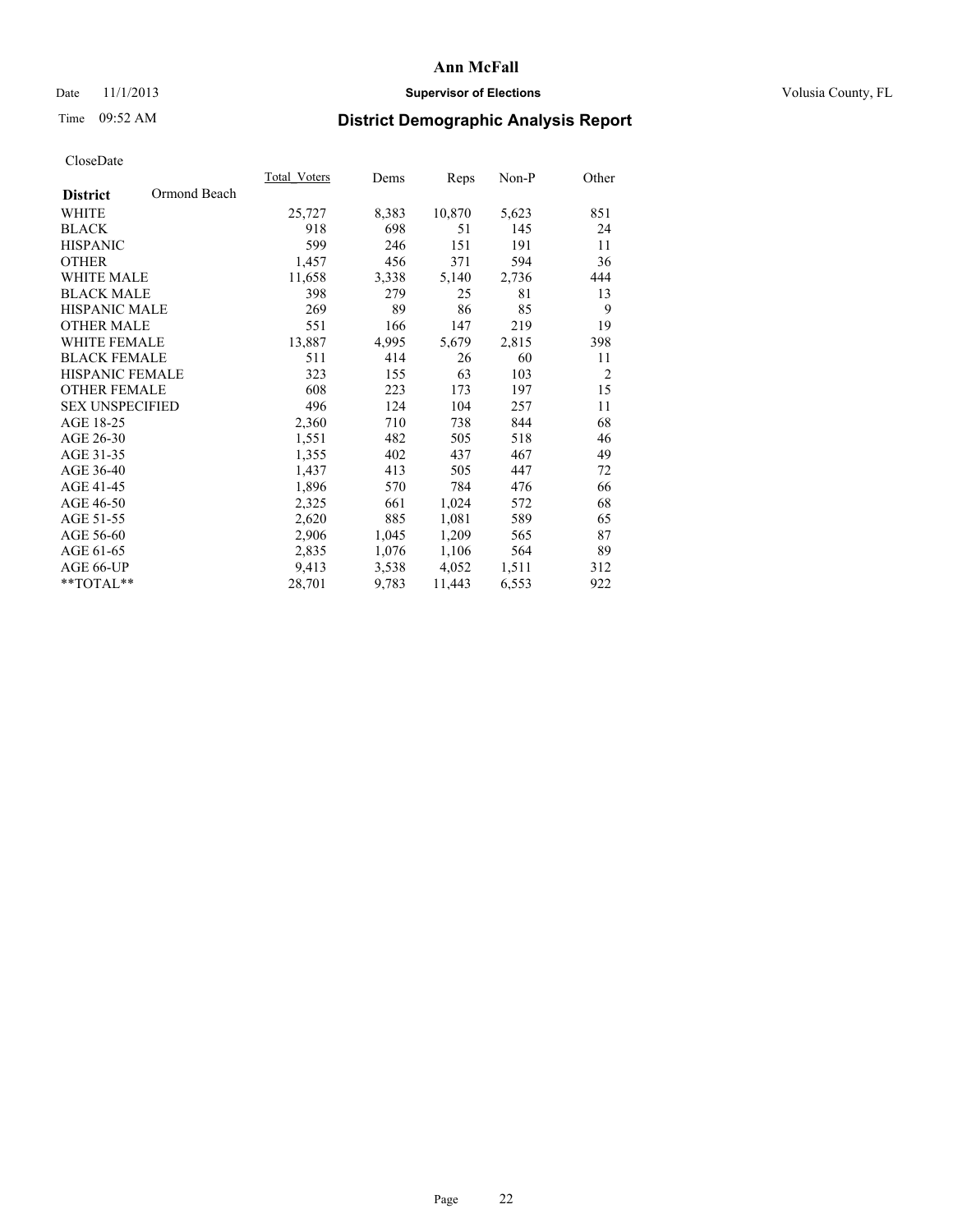## Date 11/1/2013 **Supervisor of Elections Supervisor of Elections** Volusia County, FL

# Time 09:52 AM **District Demographic Analysis Report**

|                        |         | <b>Total Voters</b> | Dems           | Reps           | Non-P          | Other          |
|------------------------|---------|---------------------|----------------|----------------|----------------|----------------|
| <b>District</b>        | Pierson |                     |                |                |                |                |
| WHITE                  |         | 540                 | 198            | 237            | 91             | 14             |
| <b>BLACK</b>           |         | 50                  | 43             | $\overline{2}$ | 5              | $\theta$       |
| <b>HISPANIC</b>        |         | 121                 | 58             | 5              | 54             | 4              |
| <b>OTHER</b>           |         | 20                  | 5              | 5              | 10             | $\theta$       |
| WHITE MALE             |         | 261                 | 92             | 120            | 38             | 11             |
| <b>BLACK MALE</b>      |         | 22                  | 18             | 1              | 3              | $\theta$       |
| <b>HISPANIC MALE</b>   |         | 51                  | 30             | 1              | 19             | 1              |
| <b>OTHER MALE</b>      |         | 9                   | 3              | $\overline{2}$ | 4              | $\theta$       |
| WHITE FEMALE           |         | 275                 | 105            | 115            | 52             | 3              |
| <b>BLACK FEMALE</b>    |         | 28                  | 25             | 1              | $\overline{2}$ | $\mathbf{0}$   |
| <b>HISPANIC FEMALE</b> |         | 69                  | 28             | 4              | 34             | 3              |
| <b>OTHER FEMALE</b>    |         | 5                   | $\overline{c}$ | $\overline{c}$ | 1              | $\theta$       |
| <b>SEX UNSPECIFIED</b> |         | 11                  | 1              | 3              | 7              | $\theta$       |
| AGE 18-25              |         | 103                 | 44             | 21             | 37             |                |
| AGE 26-30              |         | 56                  | 12             | 16             | 27             | 1              |
| AGE 31-35              |         | 51                  | 15             | 16             | 19             | 1              |
| AGE 36-40              |         | 48                  | 15             | 17             | 14             | $\overline{c}$ |
| AGE 41-45              |         | 49                  | 18             | 17             | 12             | $\overline{c}$ |
| AGE 46-50              |         | 58                  | 26             | 19             | 10             | 3              |
| AGE 51-55              |         | 68                  | 29             | 25             | 11             | 3              |
| AGE 56-60              |         | 91                  | 42             | 35             | 12             | $\overline{2}$ |
| AGE 61-65              |         | 45                  | 19             | 22             | 4              | $\mathbf{0}$   |
| AGE 66-UP              |         | 162                 | 84             | 61             | 14             | 3              |
| **TOTAL**              |         | 731                 | 304            | 249            | 160            | 18             |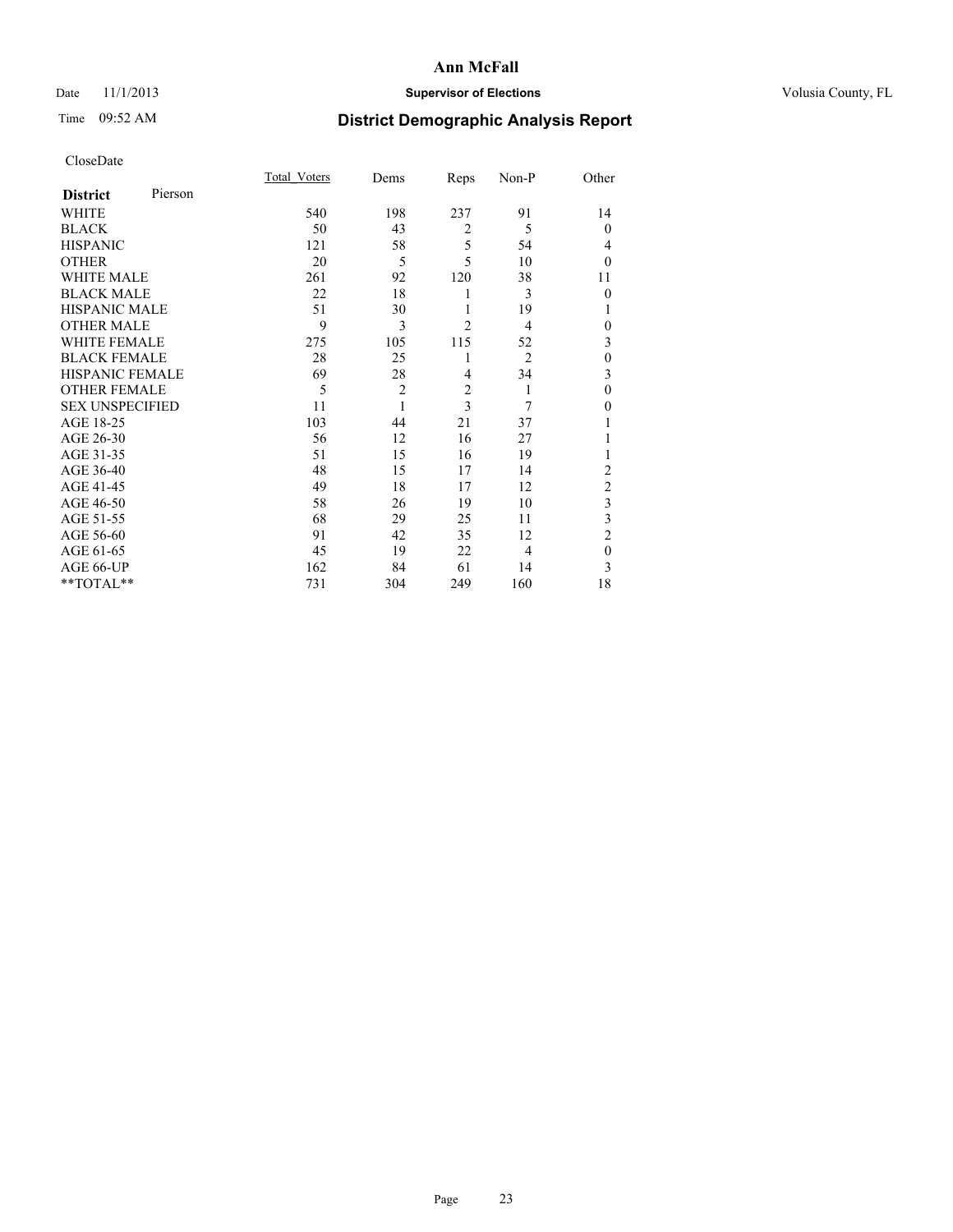## Date 11/1/2013 **Supervisor of Elections Supervisor of Elections** Volusia County, FL

# Time 09:52 AM **District Demographic Analysis Report**

|                        |             | Total Voters | Dems             | Reps             | Non-P          | Other          |
|------------------------|-------------|--------------|------------------|------------------|----------------|----------------|
| <b>District</b>        | Ponce Inlet |              |                  |                  |                |                |
| WHITE                  |             | 2,681        | 634              | 1,365            | 597            | 85             |
| <b>BLACK</b>           |             | 4            | 1                | 1                | $\overline{2}$ | $\theta$       |
| <b>HISPANIC</b>        |             | 40           | 11               | 19               | 10             | $\theta$       |
| <b>OTHER</b>           |             | 98           | 26               | 31               | 38             | 3              |
| WHITE MALE             |             | 1,280        | 258              | 670              | 309            | 43             |
| <b>BLACK MALE</b>      |             | 1            | $\boldsymbol{0}$ | $\boldsymbol{0}$ | 1              | $\overline{0}$ |
| <b>HISPANIC MALE</b>   |             | 16           | 6                | 6                | 4              | $\theta$       |
| <b>OTHER MALE</b>      |             | 34           | 7                | 14               | 10             | 3              |
| <b>WHITE FEMALE</b>    |             | 1,380        | 371              | 689              | 279            | 41             |
| <b>BLACK FEMALE</b>    |             | 3            |                  | 1                | 1              | $\theta$       |
| <b>HISPANIC FEMALE</b> |             | 24           | 5                | 13               | 6              | $\theta$       |
| <b>OTHER FEMALE</b>    |             | 47           | 15               | 13               | 19             | 0              |
| <b>SEX UNSPECIFIED</b> |             | 38           | 9                | 10               | 18             |                |
| AGE 18-25              |             | 140          | 29               | 48               | 55             | 8              |
| AGE 26-30              |             | 70           | 19               | 26               | 22             | 3              |
| AGE 31-35              |             | 78           | 16               | 29               | 31             | $\overline{c}$ |
| AGE 36-40              |             | 93           | 13               | 44               | 32             | 4              |
| AGE 41-45              |             | 107          | 19               | 51               | 35             | $\overline{c}$ |
| AGE 46-50              |             | 163          | 42               | 79               | 40             | $\overline{2}$ |
| AGE 51-55              |             | 247          | 47               | 137              | 60             | 3              |
| AGE 56-60              |             | 318          | 77               | 162              | 70             | 9              |
| AGE 61-65              |             | 387          | 94               | 175              | 99             | 19             |
| AGE 66-UP              |             | 1,220        | 316              | 665              | 203            | 36             |
| **TOTAL**              |             | 2,823        | 672              | 1,416            | 647            | 88             |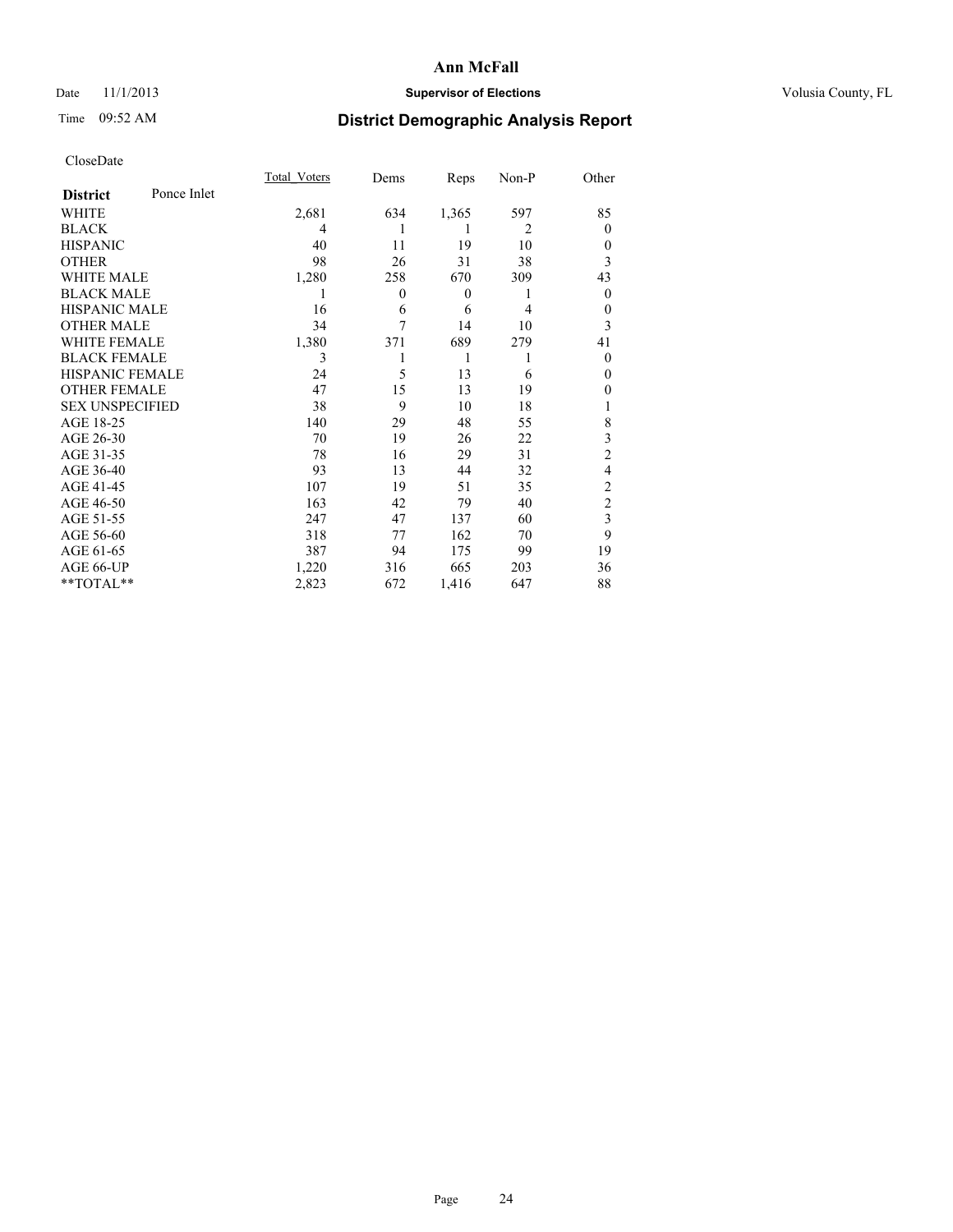## Date 11/1/2013 **Supervisor of Elections Supervisor of Elections** Volusia County, FL

# Time 09:52 AM **District Demographic Analysis Report**

|                                | Total Voters | Dems   | Reps   | Non-P | Other |
|--------------------------------|--------------|--------|--------|-------|-------|
| Port Orange<br><b>District</b> |              |        |        |       |       |
| WHITE                          | 33,935       | 11,131 | 13,064 | 8,493 | 1,247 |
| <b>BLACK</b>                   | 1,052        | 811    | 56     | 164   | 21    |
| <b>HISPANIC</b>                | 973          | 381    | 213    | 352   | 27    |
| <b>OTHER</b>                   | 1,818        | 556    | 405    | 805   | 52    |
| <b>WHITE MALE</b>              | 15,435       | 4,400  | 6,320  | 4,059 | 656   |
| <b>BLACK MALE</b>              | 445          | 320    | 34     | 82    | 9     |
| <b>HISPANIC MALE</b>           | 442          | 166    | 98     | 162   | 16    |
| <b>OTHER MALE</b>              | 675          | 206    | 155    | 283   | 31    |
| <b>WHITE FEMALE</b>            | 18,150       | 6,630  | 6,622  | 4,326 | 572   |
| <b>BLACK FEMALE</b>            | 597          | 482    | 21     | 82    | 12    |
| HISPANIC FEMALE                | 515          | 210    | 111    | 183   | 11    |
| <b>OTHER FEMALE</b>            | 765          | 273    | 184    | 291   | 17    |
| <b>SEX UNSPECIFIED</b>         | 754          | 192    | 193    | 346   | 23    |
| AGE 18-25                      | 3,278        | 963    | 909    | 1,276 | 130   |
| AGE 26-30                      | 2,305        | 727    | 647    | 856   | 75    |
| AGE 31-35                      | 2,247        | 685    | 664    | 816   | 82    |
| AGE 36-40                      | 2,159        | 655    | 718    | 685   | 101   |
| AGE 41-45                      | 2,653        | 800    | 989    | 791   | 73    |
| AGE 46-50                      | 3,035        | 935    | 1,166  | 834   | 100   |
| AGE 51-55                      | 3,546        | 1,161  | 1,444  | 834   | 107   |
| AGE 56-60                      | 3,566        | 1,307  | 1,378  | 770   | 111   |
| AGE 61-65                      | 3,569        | 1,369  | 1,292  | 792   | 116   |
| AGE 66-UP                      | 11,419       | 4,277  | 4,530  | 2,160 | 452   |
| **TOTAL**                      | 37,778       | 12,879 | 13,738 | 9,814 | 1,347 |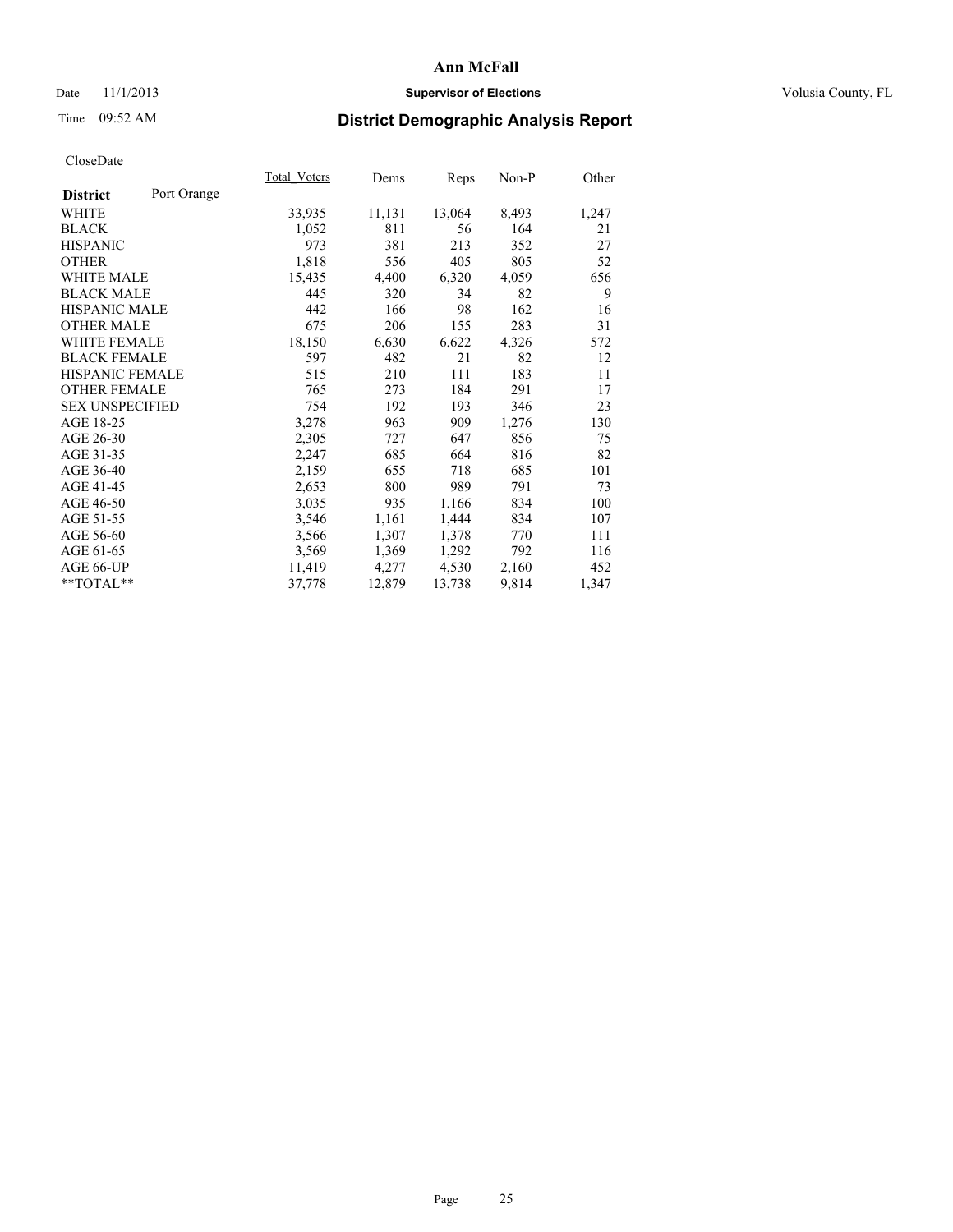## Date 11/1/2013 **Supervisor of Elections Supervisor of Elections** Volusia County, FL

# Time 09:52 AM **District Demographic Analysis Report**

|                        |               | Total Voters | Dems  | Reps  | $Non-P$ | Other          |
|------------------------|---------------|--------------|-------|-------|---------|----------------|
| <b>District</b>        | South Daytona |              |       |       |         |                |
| WHITE                  |               | 6,453        | 2,460 | 2,221 | 1,566   | 206            |
| <b>BLACK</b>           |               | 623          | 506   | 17    | 94      | 6              |
| <b>HISPANIC</b>        |               | 184          | 88    | 32    | 59      | 5              |
| <b>OTHER</b>           |               | 358          | 134   | 62    | 158     | 4              |
| WHITE MALE             |               | 2,940        | 968   | 1,092 | 753     | 127            |
| <b>BLACK MALE</b>      |               | 244          | 190   | 4     | 46      | 4              |
| <b>HISPANIC MALE</b>   |               | 90           | 38    | 17    | 31      | 4              |
| <b>OTHER MALE</b>      |               | 103          | 40    | 18    | 44      | 1              |
| WHITE FEMALE           |               | 3,469        | 1,472 | 1,118 | 800     | 79             |
| <b>BLACK FEMALE</b>    |               | 366          | 307   | 12    | 45      | $\overline{c}$ |
| <b>HISPANIC FEMALE</b> |               | 89           | 46    | 15    | 27      | 1              |
| <b>OTHER FEMALE</b>    |               | 162          | 70    | 33    | 56      | 3              |
| <b>SEX UNSPECIFIED</b> |               | 155          | 57    | 23    | 75      | $\mathbf{0}$   |
| AGE 18-25              |               | 696          | 269   | 154   | 256     | 17             |
| AGE 26-30              |               | 562          | 222   | 140   | 183     | 17             |
| AGE 31-35              |               | 476          | 191   | 101   | 163     | 21             |
| AGE 36-40              |               | 415          | 150   | 122   | 129     | 14             |
| AGE 41-45              |               | 561          | 237   | 151   | 162     | 11             |
| AGE 46-50              |               | 654          | 232   | 242   | 166     | 14             |
| AGE 51-55              |               | 772          | 310   | 259   | 181     | 22             |
| AGE 56-60              |               | 760          | 335   | 248   | 153     | 24             |
| AGE 61-65              |               | 766          | 328   | 236   | 174     | 28             |
| AGE 66-UP              |               | 1,956        | 914   | 679   | 310     | 53             |
| **TOTAL**              |               | 7,618        | 3,188 | 2,332 | 1,877   | 221            |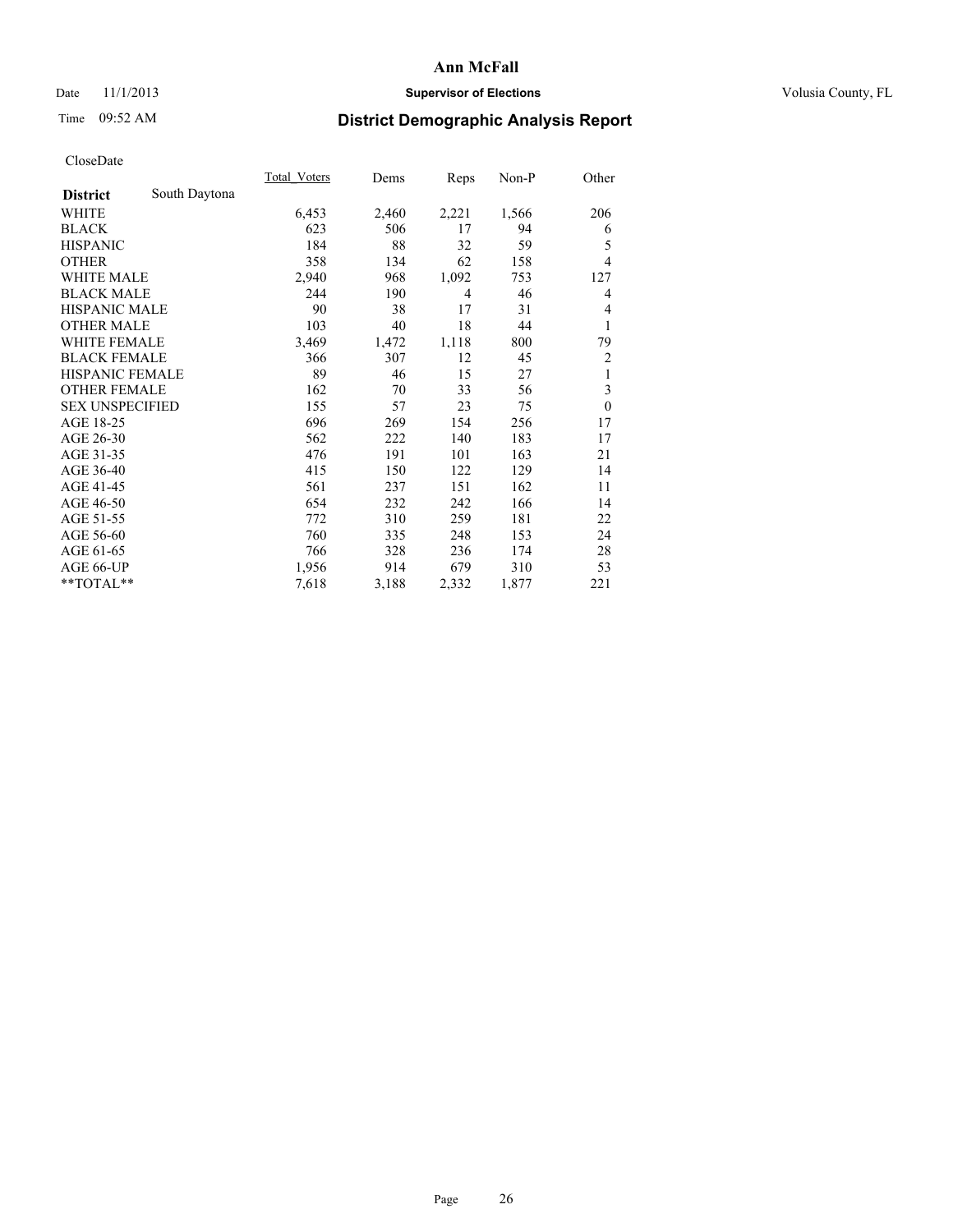## Date 11/1/2013 **Supervisor of Elections Supervisor of Elections** Volusia County, FL

# Time 09:52 AM **District Demographic Analysis Report**

|                        |               | Total Voters | Dems     | Reps     | Non-P    | Other |
|------------------------|---------------|--------------|----------|----------|----------|-------|
| <b>District</b>        | Flagler Beach |              |          |          |          |       |
| <b>WHITE</b>           |               | 54           | 21       | 16       | 16       |       |
| <b>BLACK</b>           |               | 0            | $\Omega$ | $\Omega$ | $\Omega$ |       |
| <b>HISPANIC</b>        |               | 0            | 0        | 0        | $\theta$ | 0     |
| <b>OTHER</b>           |               |              |          | 2        | 0        |       |
| <b>WHITE MALE</b>      |               | 24           | 8        |          | 8        |       |
| <b>BLACK MALE</b>      |               | 0            |          | 0        | 0        |       |
| <b>HISPANIC MALE</b>   |               |              |          |          |          |       |
| <b>OTHER MALE</b>      |               | 2            |          |          | 0        | 0     |
| <b>WHITE FEMALE</b>    |               | 30           | 13       | 9        | 8        | 0     |
| <b>BLACK FEMALE</b>    |               | 0            | $\Omega$ | 0        | $\theta$ | 0     |
| <b>HISPANIC FEMALE</b> |               |              |          |          |          |       |
| <b>OTHER FEMALE</b>    |               |              | 0        |          |          | 0     |
| <b>SEX UNSPECIFIED</b> |               |              |          |          |          |       |
| AGE 18-25              |               |              |          | 0        |          |       |
| AGE 26-30              |               |              |          | 0        | 0        | 0     |
| AGE 31-35              |               |              |          |          | 0        |       |
| AGE 36-40              |               |              | 0        | 0        | 0        | 0     |
| AGE 41-45              |               |              |          | 0        |          | 0     |
| AGE 46-50              |               |              |          | 0        |          | 0     |
| AGE 51-55              |               |              |          | 2        | 2        |       |
| AGE 56-60              |               |              | 0        | 3        | 0        |       |
| AGE 61-65              |               | 9            | 3        |          | 5        |       |
| AGE 66-UP              |               | 37           | 17       | 12       |          |       |
| **TOTAL**              |               | 57           | 22       | 18       | 16       |       |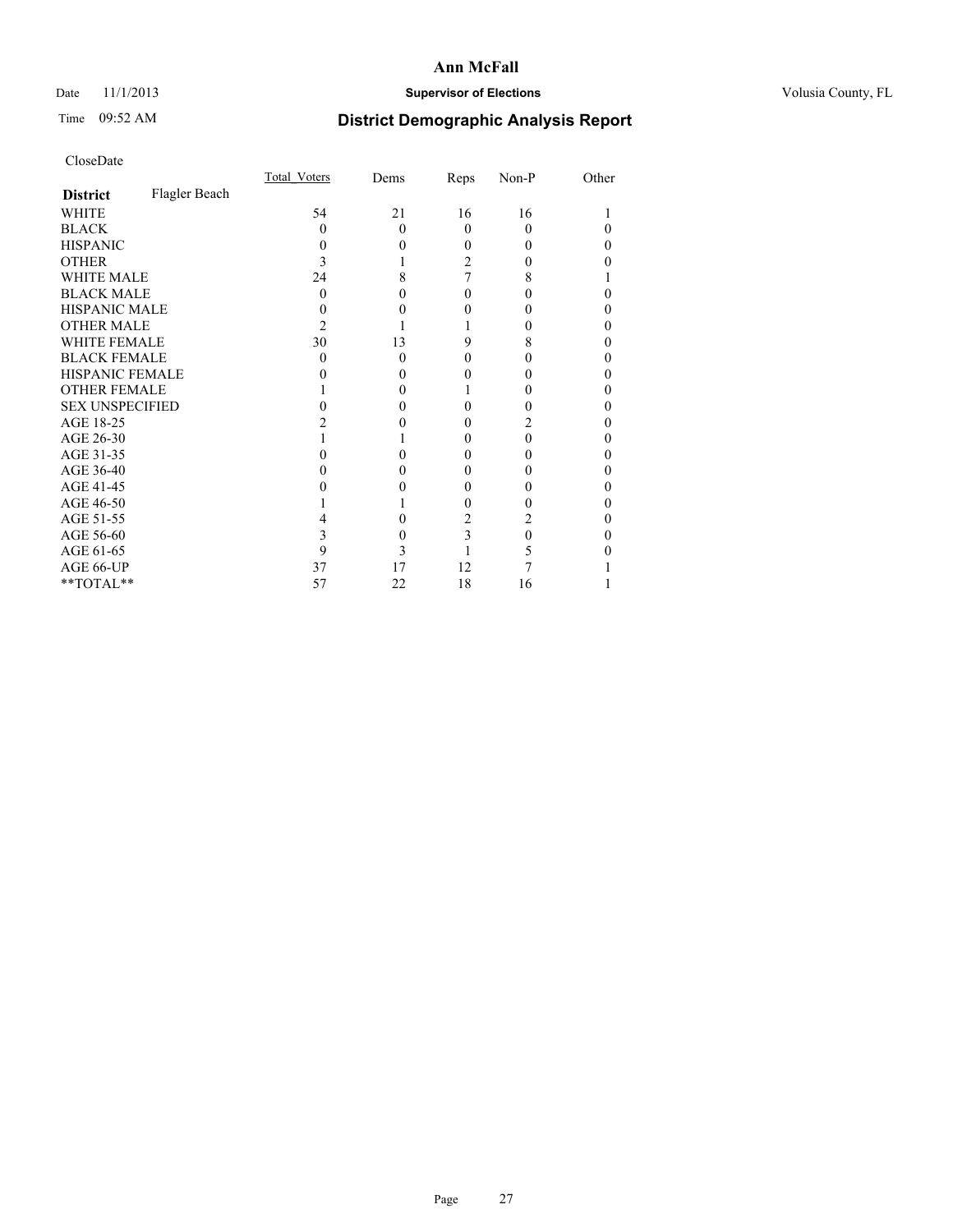### Date 11/1/2013 **Supervisor of Elections Supervisor of Elections** Volusia County, FL

# Time 09:52 AM **District Demographic Analysis Report**

|                        |                           | Total Voters | Dems   | Reps   | Non-P  | Other |
|------------------------|---------------------------|--------------|--------|--------|--------|-------|
| <b>District</b>        | <b>Hospital Authority</b> |              |        |        |        |       |
| <b>WHITE</b>           |                           | 95,108       | 29,431 | 39,583 | 21,917 | 4,177 |
| <b>BLACK</b>           |                           | 9.985        | 7,900  | 407    | 1,516  | 162   |
| <b>HISPANIC</b>        |                           | 17,824       | 8,603  | 2,799  | 6,053  | 369   |
| <b>OTHER</b>           |                           | 6,748        | 2,161  | 1,466  | 2,947  | 174   |
| <b>WHITE MALE</b>      |                           | 43,869       | 11,826 | 19,185 | 10,604 | 2,254 |
| <b>BLACK MALE</b>      |                           | 4,170        | 3,112  | 217    | 741    | 100   |
| <b>HISPANIC MALE</b>   |                           | 8,195        | 3,798  | 1,386  | 2,815  | 196   |
| <b>OTHER MALE</b>      |                           | 2,315        | 782    | 557    | 900    | 76    |
| <b>WHITE FEMALE</b>    |                           | 50,484       | 17,405 | 20,111 | 11,069 | 1,899 |
| <b>BLACK FEMALE</b>    |                           | 5,693        | 4,701  | 185    | 746    | 61    |
| <b>HISPANIC FEMALE</b> |                           | 9,420        | 4,702  | 1,393  | 3,158  | 167   |
| <b>OTHER FEMALE</b>    |                           | 2,695        | 1,042  | 591    | 994    | 68    |
| <b>SEX UNSPECIFIED</b> |                           | 2,824        | 727    | 630    | 1,406  | 61    |
| AGE 18-25              |                           | 13,920       | 4,496  | 3,327  | 5,539  | 558   |
| AGE 26-30              |                           | 8,550        | 2,769  | 2,192  | 3,263  | 326   |
| AGE 31-35              |                           | 8,806        | 3,083  | 2,311  | 3,020  | 392   |
| AGE 36-40              |                           | 8,955        | 3,043  | 2,650  | 2,834  | 428   |
| AGE 41-45              |                           | 10,114       | 3,395  | 3,522  | 2,800  | 397   |
| AGE 46-50              |                           | 11,631       | 3,980  | 4,335  | 2,902  | 414   |
| AGE 51-55              |                           | 12,753       | 4,613  | 4,907  | 2,797  | 436   |
| AGE 56-60              |                           | 12,135       | 4,725  | 4,538  | 2,454  | 418   |
| AGE 61-65              |                           | 11,437       | 4,635  | 4,231  | 2,136  | 435   |
| AGE 66-UP              |                           | 31,354       | 13,351 | 12,240 | 4,685  | 1,078 |
| $*$ $TOTAL**$          |                           | 129,665      | 48,095 | 44,255 | 32,433 | 4,882 |
|                        |                           |              |        |        |        |       |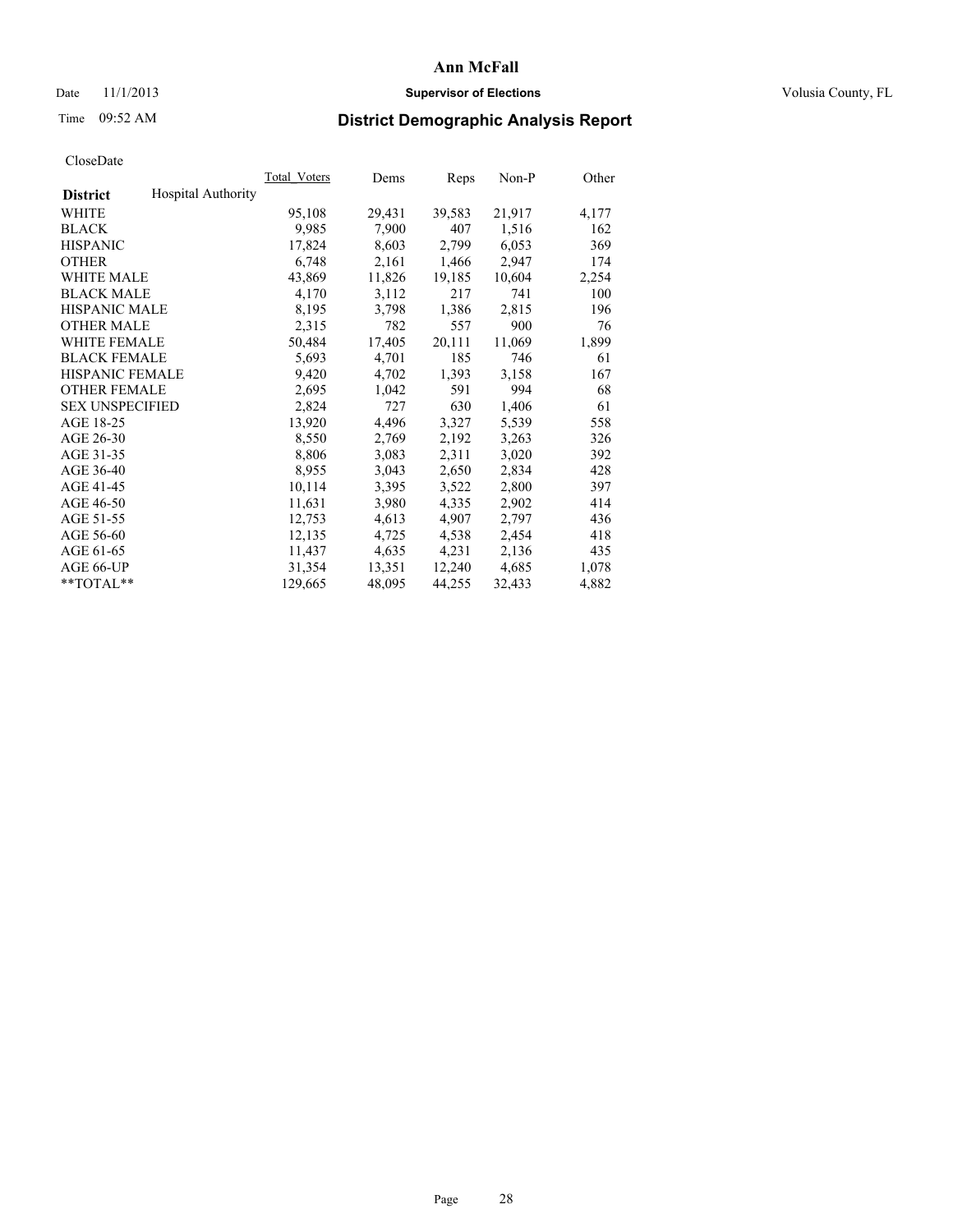## Date 11/1/2013 **Supervisor of Elections Supervisor of Elections** Volusia County, FL

# Time 09:52 AM **District Demographic Analysis Report**

|                        |                       | Total Voters | Dems  | <b>Reps</b> | $Non-P$ | Other |
|------------------------|-----------------------|--------------|-------|-------------|---------|-------|
| <b>District</b>        | Florida House Seat 24 |              |       |             |         |       |
| WHITE                  |                       | 17,339       | 5,256 | 7,620       | 3,743   | 720   |
| <b>BLACK</b>           |                       | 433          | 348   | 20          | 56      | 9     |
| <b>HISPANIC</b>        |                       | 870          | 367   | 153         | 330     | 20    |
| <b>OTHER</b>           |                       | 844          | 211   | 272         | 335     | 26    |
| <b>WHITE MALE</b>      |                       | 8,064        | 2,122 | 3,712       | 1,835   | 395   |
| <b>BLACK MALE</b>      |                       | 196          | 150   | 14          | 26      | 6     |
| <b>HISPANIC MALE</b>   |                       | 397          | 167   | 62          | 157     | 11    |
| <b>OTHER MALE</b>      |                       | 296          | 71    | 107         | 105     | 13    |
| <b>WHITE FEMALE</b>    |                       | 9,129        | 3,102 | 3,845       | 1,860   | 322   |
| <b>BLACK FEMALE</b>    |                       | 234          | 195   | 6           | 30      | 3     |
| HISPANIC FEMALE        |                       | 457          | 192   | 89          | 167     | 9     |
| <b>OTHER FEMALE</b>    |                       | 323          | 100   | 112         | 104     | 7     |
| <b>SEX UNSPECIFIED</b> |                       | 390          | 83    | 118         | 180     | 9     |
| AGE 18-25              |                       | 1,428        | 354   | 467         | 553     | 54    |
| AGE 26-30              |                       | 865          | 238   | 262         | 327     | 38    |
| AGE 31-35              |                       | 779          | 206   | 251         | 279     | 43    |
| AGE 36-40              |                       | 802          | 212   | 320         | 242     | 28    |
| AGE 41-45              |                       | 1,067        | 275   | 440         | 303     | 49    |
| AGE 46-50              |                       | 1,357        | 372   | 619         | 321     | 45    |
| AGE 51-55              |                       | 1,814        | 545   | 801         | 400     | 68    |
| AGE 56-60              |                       | 2,010        | 692   | 847         | 386     | 85    |
| AGE 61-65              |                       | 2,308        | 802   | 929         | 467     | 110   |
| AGE 66-UP              |                       | 7,055        | 2,485 | 3,129       | 1,186   | 255   |
| $*$ $TOTAL**$          |                       | 19,486       | 6,182 | 8,065       | 4,464   | 775   |
|                        |                       |              |       |             |         |       |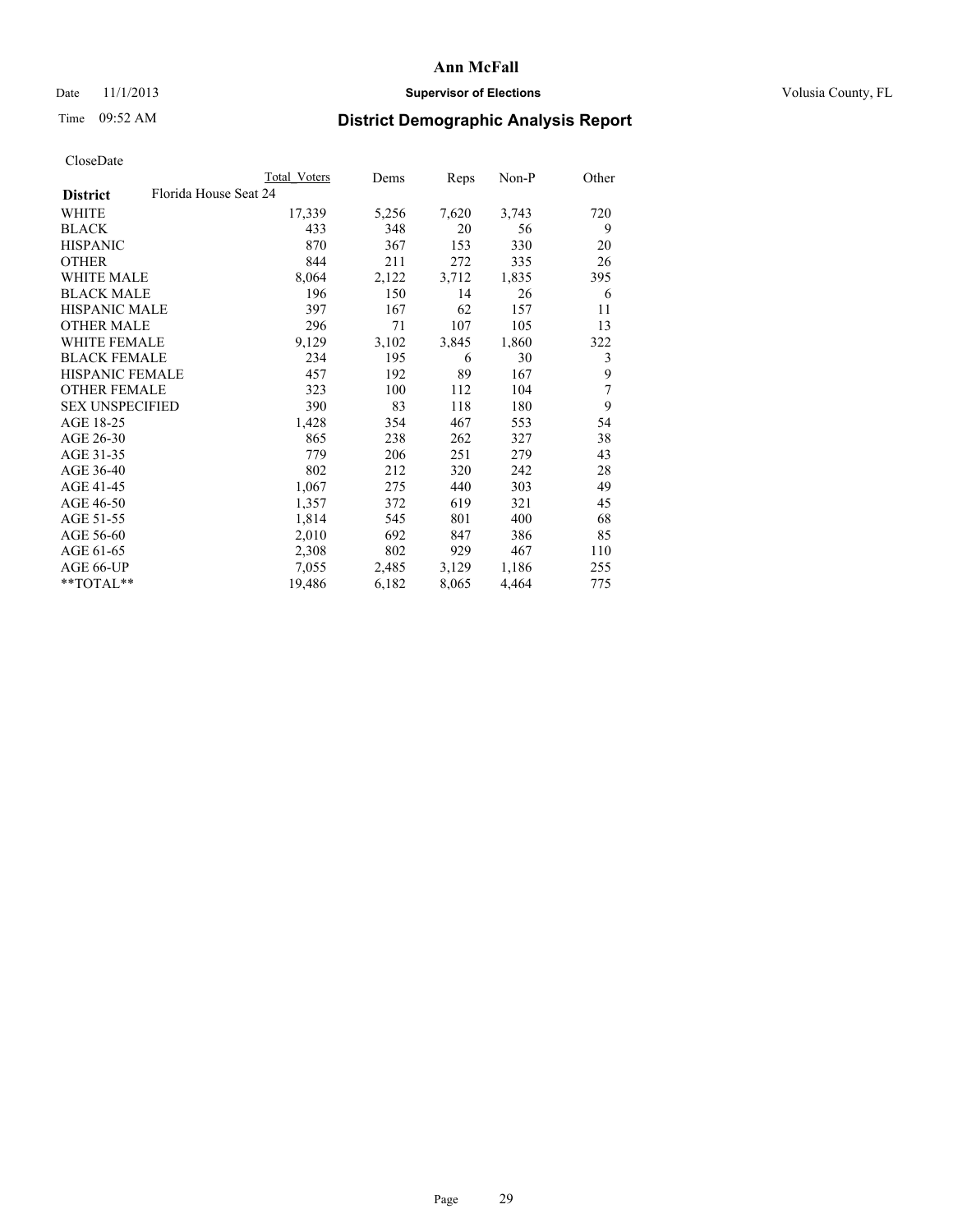### Date 11/1/2013 **Supervisor of Elections Supervisor of Elections** Volusia County, FL

# Time 09:52 AM **District Demographic Analysis Report**

|                                          | Total Voters | Dems   | Reps   | Non-P  | Other |
|------------------------------------------|--------------|--------|--------|--------|-------|
| Florida House Seat 25<br><b>District</b> |              |        |        |        |       |
| WHITE                                    | 101,247      | 32,626 | 41,282 | 23,910 | 3,429 |
| <b>BLACK</b>                             | 3,015        | 2,344  | 142    | 463    | 66    |
| <b>HISPANIC</b>                          | 2,272        | 877    | 579    | 764    | 52    |
| <b>OTHER</b>                             | 5,011        | 1,499  | 1,217  | 2,162  | 133   |
| WHITE MALE                               | 46,767       | 13,148 | 20,057 | 11,725 | 1,837 |
| <b>BLACK MALE</b>                        | 1,299        | 942    | 72     | 248    | 37    |
| <b>HISPANIC MALE</b>                     | 1,034        | 364    | 281    | 356    | 33    |
| <b>OTHER MALE</b>                        | 1,837        | 544    | 477    | 753    | 63    |
| WHITE FEMALE                             | 53,612       | 19,218 | 20,937 | 11,902 | 1,555 |
| <b>BLACK FEMALE</b>                      | 1,688        | 1,381  | 69     | 209    | 29    |
| <b>HISPANIC FEMALE</b>                   | 1,209        | 504    | 289    | 397    | 19    |
| <b>OTHER FEMALE</b>                      | 2,123        | 759    | 553    | 757    | 54    |
| <b>SEX UNSPECIFIED</b>                   | 1,976        | 486    | 485    | 952    | 53    |
| AGE 18-25                                | 8,570        | 2,461  | 2,524  | 3,271  | 314   |
| AGE 26-30                                | 6,052        | 1,870  | 1,771  | 2,214  | 197   |
| AGE 31-35                                | 5,543        | 1,656  | 1,681  | 2,010  | 196   |
| AGE 36-40                                | 5,595        | 1,637  | 1,895  | 1,822  | 241   |
| AGE 41-45                                | 7,053        | 2,095  | 2,660  | 2,083  | 215   |
| AGE 46-50                                | 8,530        | 2,534  | 3,507  | 2,236  | 253   |
| AGE 51-55                                | 10,472       | 3,373  | 4,367  | 2,432  | 300   |
| AGE 56-60                                | 11,257       | 4,025  | 4,503  | 2,392  | 337   |
| AGE 61-65                                | 11,496       | 4,238  | 4,408  | 2,486  | 364   |
| AGE 66-UP                                | 36,971       | 13,455 | 15,901 | 6,352  | 1,263 |
| $*$ TOTAL $*$                            | 111,545      | 37,346 | 43,220 | 27,299 | 3,680 |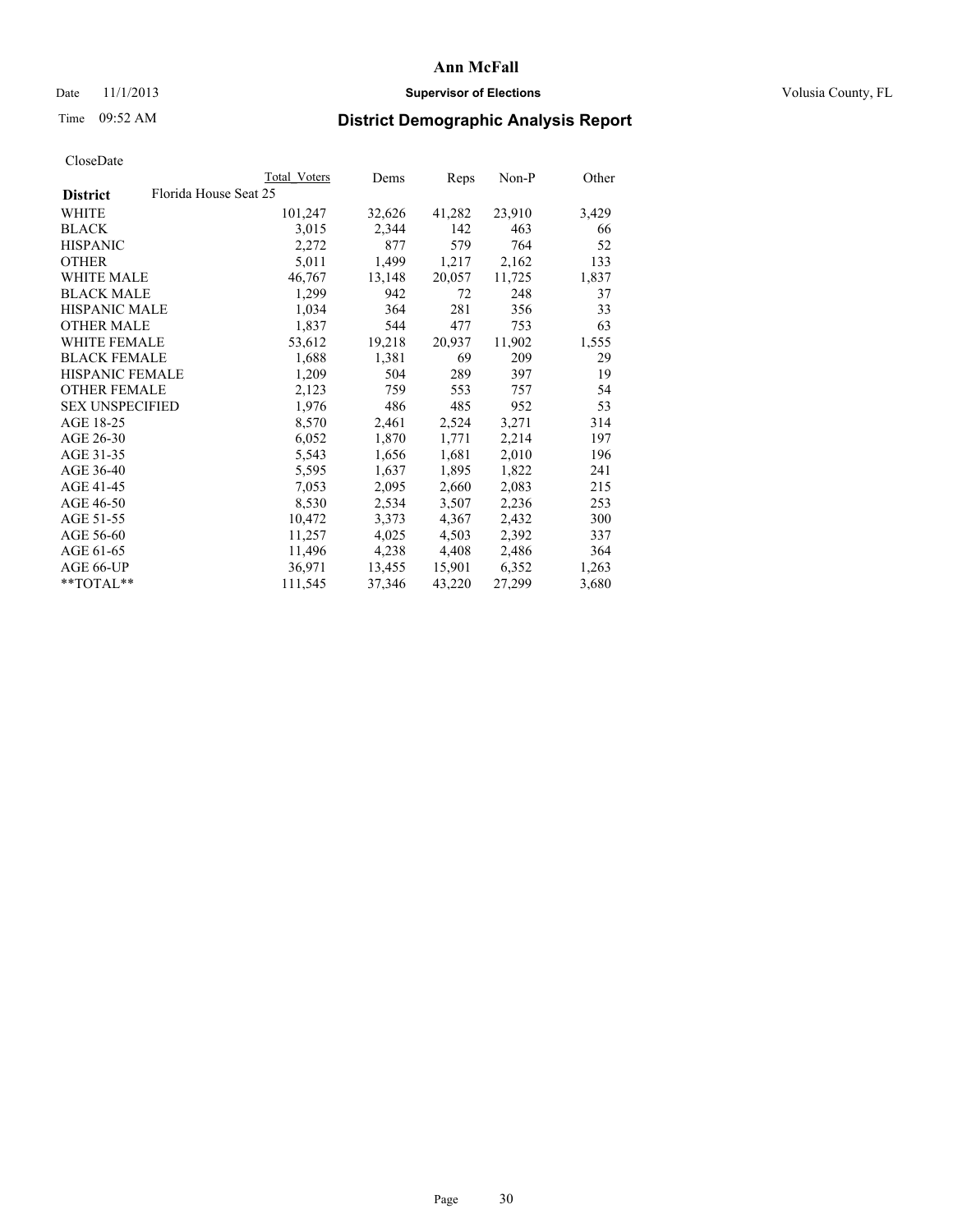### Date 11/1/2013 **Supervisor of Elections Supervisor of Elections** Volusia County, FL

## Time 09:52 AM **District Demographic Analysis Report**

|                        |                       | Total Voters | Dems   | <b>Reps</b> | Non-P  | Other |
|------------------------|-----------------------|--------------|--------|-------------|--------|-------|
| <b>District</b>        | Florida House Seat 26 |              |        |             |        |       |
| WHITE                  |                       | 63,670       | 22,025 | 24,078      | 15,010 | 2,557 |
| <b>BLACK</b>           |                       | 18,686       | 15,601 | 458         | 2,466  | 161   |
| <b>HISPANIC</b>        |                       | 3,551        | 1,613  | 595         | 1,252  | 91    |
| <b>OTHER</b>           |                       | 4,938        | 1,848  | 851         | 2,128  | 111   |
| <b>WHITE MALE</b>      |                       | 29,265       | 8,745  | 11,796      | 7,301  | 1,423 |
| <b>BLACK MALE</b>      |                       | 7,108        | 5,685  | 224         | 1,103  | 96    |
| <b>HISPANIC MALE</b>   |                       | 1,556        | 666    | 284         | 561    | 45    |
| <b>OTHER MALE</b>      |                       | 1,585        | 588    | 318         | 630    | 49    |
| <b>WHITE FEMALE</b>    |                       | 33,932       | 13,132 | 12,123      | 7,556  | 1,121 |
| <b>BLACK FEMALE</b>    |                       | 11,315       | 9,713  | 227         | 1,311  | 64    |
| <b>HISPANIC FEMALE</b> |                       | 1,941        | 923    | 303         | 672    | 43    |
| <b>OTHER FEMALE</b>    |                       | 2,046        | 916    | 372         | 713    | 45    |
| <b>SEX UNSPECIFIED</b> |                       | 2,097        | 719    | 335         | 1,009  | 34    |
| AGE 18-25              |                       | 12,062       | 5,915  | 1,946       | 3,901  | 300   |
| AGE 26-30              |                       | 6,717        | 2,900  | 1,435       | 2,170  | 212   |
| AGE 31-35              |                       | 5,934        | 2,590  | 1,280       | 1,844  | 220   |
| AGE 36-40              |                       | 5,428        | 2,268  | 1,370       | 1,578  | 212   |
| AGE 41-45              |                       | 6,303        | 2,582  | 1,814       | 1,696  | 211   |
| AGE 46-50              |                       | 7,264        | 3,006  | 2,271       | 1,765  | 222   |
| AGE 51-55              |                       | 8,446        | 3,656  | 2,734       | 1,756  | 300   |
| AGE 56-60              |                       | 8,230        | 3,847  | 2,574       | 1,559  | 250   |
| AGE 61-65              |                       | 8,035        | 3,673  | 2,572       | 1,512  | 278   |
| AGE 66-UP              |                       | 22,421       | 10,646 | 7,986       | 3,074  | 715   |
| $*$ $TOTAL**$          |                       | 90,845       | 41,087 | 25,982      | 20,856 | 2,920 |
|                        |                       |              |        |             |        |       |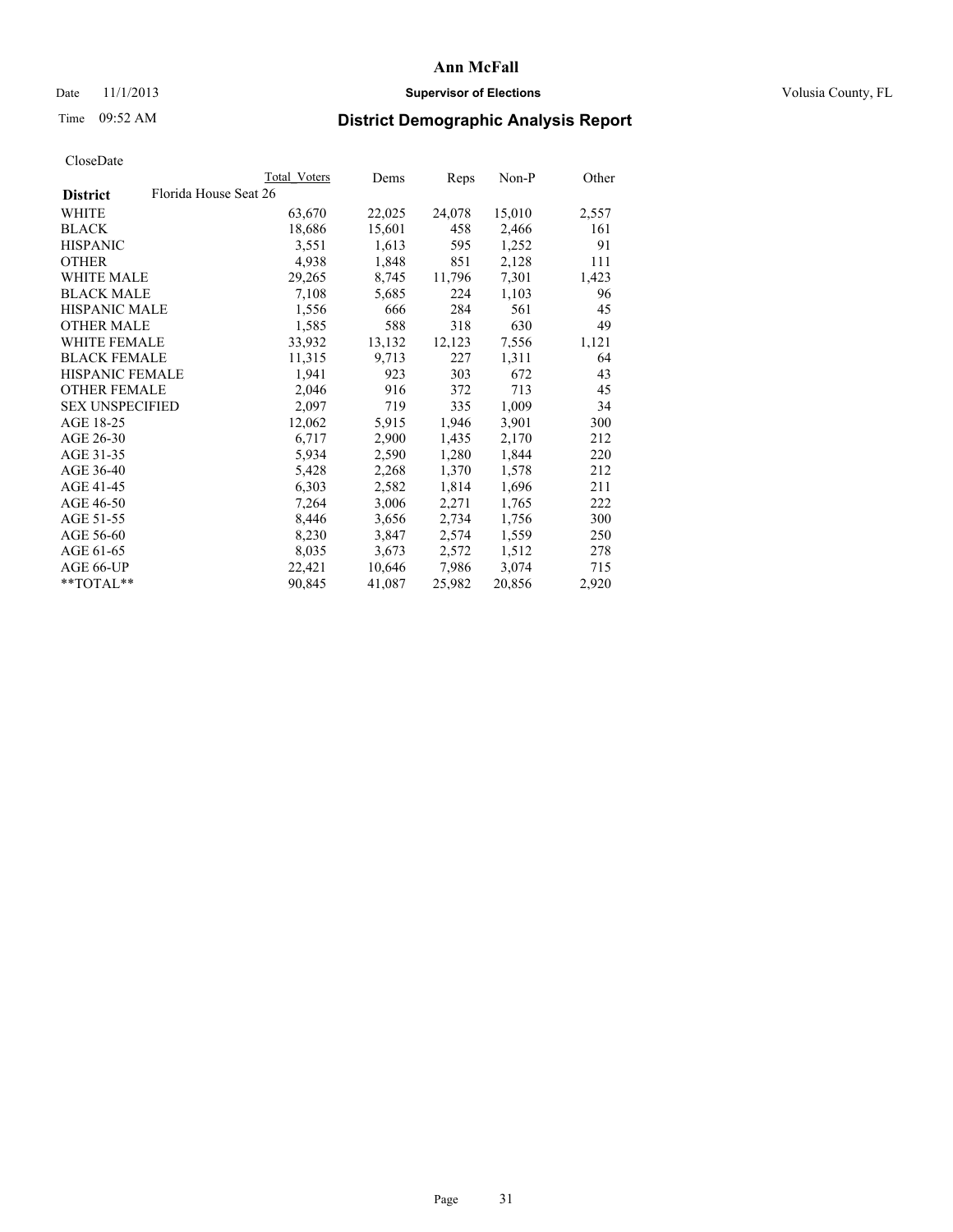## Date 11/1/2013 **Supervisor of Elections Supervisor of Elections** Volusia County, FL

# Time 09:52 AM **District Demographic Analysis Report**

|                        |                       | Total Voters | Dems   | Reps   | Non-P  | Other |
|------------------------|-----------------------|--------------|--------|--------|--------|-------|
| <b>District</b>        | Florida House Seat 27 |              |        |        |        |       |
| <b>WHITE</b>           |                       | 73,044       | 22,956 | 29,111 | 17,981 | 2,996 |
| <b>BLACK</b>           |                       | 6,350        | 4,916  | 282    | 1,038  | 114   |
| <b>HISPANIC</b>        |                       | 15,234       | 7,477  | 2,392  | 5,072  | 293   |
| <b>OTHER</b>           |                       | 4,970        | 1,615  | 1,004  | 2,229  | 122   |
| <b>WHITE MALE</b>      |                       | 33,793       | 9,309  | 14,188 | 8,678  | 1,618 |
| <b>BLACK MALE</b>      |                       | 2,753        | 2,004  | 157    | 523    | 69    |
| <b>HISPANIC MALE</b>   |                       | 7,057        | 3,317  | 1,194  | 2,381  | 165   |
| <b>OTHER MALE</b>      |                       | 1,717        | 589    | 394    | 681    | 53    |
| <b>WHITE FEMALE</b>    |                       | 38,664       | 13,484 | 14,707 | 9,112  | 1,361 |
| <b>BLACK FEMALE</b>    |                       | 3,520        | 2,855  | 124    | 496    | 45    |
| <b>HISPANIC FEMALE</b> |                       | 8,008        | 4,078  | 1,184  | 2,621  | 125   |
| <b>OTHER FEMALE</b>    |                       | 2,024        | 797    | 417    | 754    | 56    |
| <b>SEX UNSPECIFIED</b> |                       | 2,062        | 531    | 424    | 1,074  | 33    |
| AGE 18-25              |                       | 10,190       | 3,299  | 2,285  | 4,208  | 398   |
| AGE 26-30              |                       | 6,425        | 2,074  | 1,569  | 2,552  | 230   |
| AGE 31-35              |                       | 6,697        | 2,309  | 1,671  | 2,425  | 292   |
| AGE 36-40              |                       | 6,993        | 2,396  | 1,977  | 2,316  | 304   |
| AGE 41-45              |                       | 7,774        | 2,657  | 2,604  | 2,231  | 282   |
| AGE 46-50              |                       | 8,867        | 3,113  | 3,120  | 2,325  | 309   |
| AGE 51-55              |                       | 9,788        | 3,543  | 3,664  | 2,277  | 304   |
| AGE 56-60              |                       | 9,430        | 3,616  | 3,418  | 2,091  | 305   |
| AGE 61-65              |                       | 8,753        | 3,539  | 3,132  | 1,781  | 301   |
| AGE 66-UP              |                       | 24,676       | 10,417 | 9,347  | 4,112  | 800   |
| $*$ $TOTAL**$          |                       | 99,598       | 36,964 | 32,789 | 26,320 | 3,525 |
|                        |                       |              |        |        |        |       |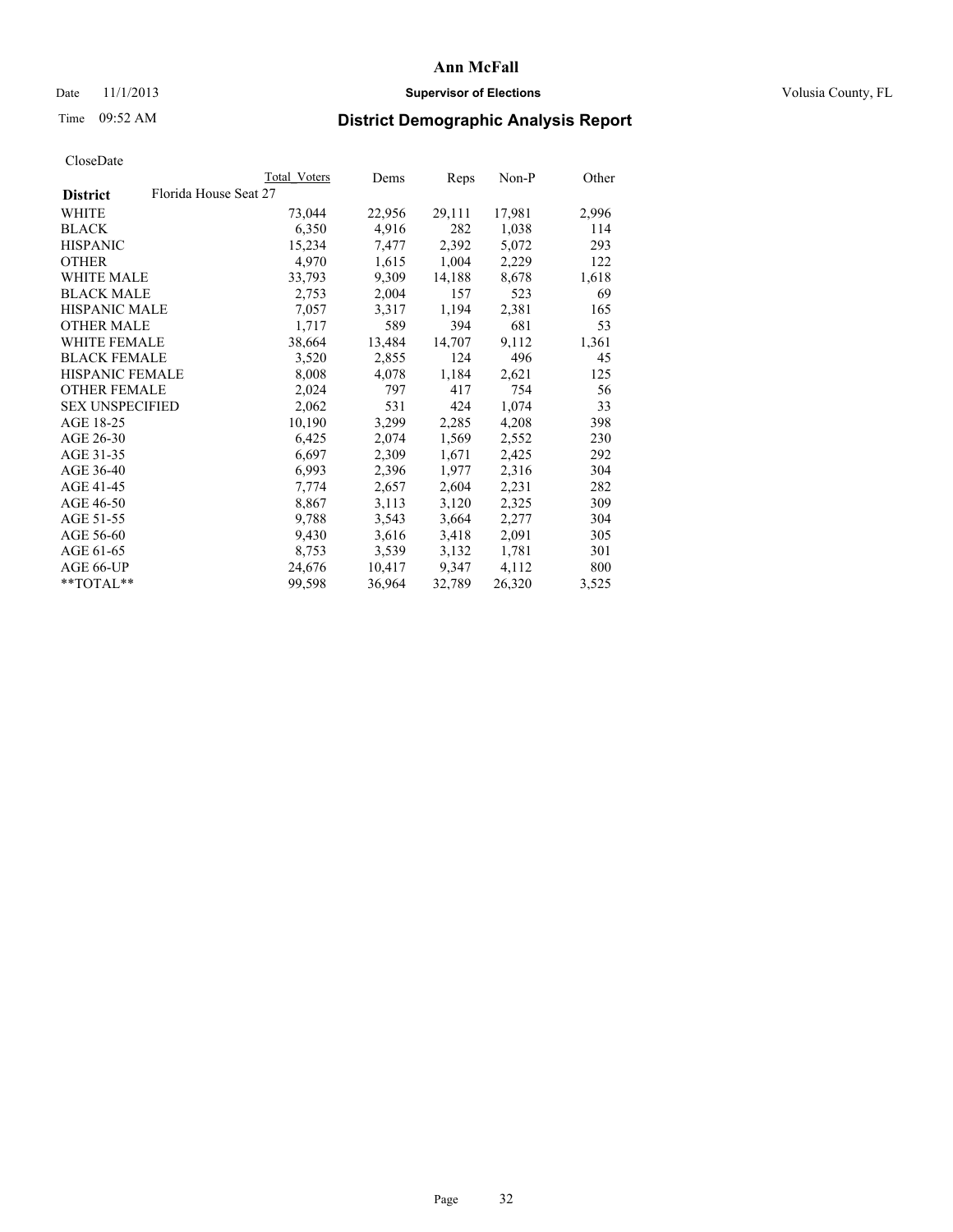### Date 11/1/2013 **Supervisor of Elections Supervisor of Elections** Volusia County, FL

## Time 09:52 AM **District Demographic Analysis Report**

|                        |                         | <b>Total Voters</b> | Dems   | Reps   | Non-P  | Other |
|------------------------|-------------------------|---------------------|--------|--------|--------|-------|
| <b>District</b>        | School Board District 1 |                     |        |        |        |       |
| WHITE                  |                         | 52,631              | 16,297 | 22,667 | 11,415 | 2,252 |
| <b>BLACK</b>           |                         | 4,700               | 3,825  | 169    | 641    | 65    |
| <b>HISPANIC</b>        |                         | 4,258               | 1,860  | 789    | 1,504  | 105   |
| <b>OTHER</b>           |                         | 3,120               | 958    | 764    | 1,310  | 88    |
| <b>WHITE MALE</b>      |                         | 24,103              | 6,455  | 10,920 | 5,523  | 1,205 |
| <b>BLACK MALE</b>      |                         | 1,860               | 1,445  | 73     | 303    | 39    |
| <b>HISPANIC MALE</b>   |                         | 1,858               | 763    | 382    | 667    | 46    |
| <b>OTHER MALE</b>      |                         | 1,053               | 340    | 280    | 398    | 35    |
| <b>WHITE FEMALE</b>    |                         | 28,116              | 9,739  | 11,579 | 5,766  | 1,032 |
| <b>BLACK FEMALE</b>    |                         | 2,783               | 2,339  | 92     | 327    | 25    |
| <b>HISPANIC FEMALE</b> |                         | 2,347               | 1,072  | 399    | 819    | 57    |
| <b>OTHER FEMALE</b>    |                         | 1,234               | 449    | 311    | 439    | 35    |
| <b>SEX UNSPECIFIED</b> |                         | 1,355               | 338    | 353    | 628    | 36    |
| AGE 18-25              |                         | 6,304               | 1,962  | 1,679  | 2,406  | 257   |
| AGE 26-30              |                         | 3,864               | 1,213  | 1,122  | 1,381  | 148   |
| AGE 31-35              |                         | 3,993               | 1,339  | 1,188  | 1,296  | 170   |
| AGE 36-40              |                         | 3,923               | 1,238  | 1,305  | 1,182  | 198   |
| AGE 41-45              |                         | 4,720               | 1,504  | 1,741  | 1,283  | 192   |
| AGE 46-50              |                         | 5,322               | 1,684  | 2,192  | 1,248  | 198   |
| AGE 51-55              |                         | 6,113               | 2,093  | 2,536  | 1,262  | 222   |
| AGE 56-60              |                         | 6,107               | 2,289  | 2,442  | 1,163  | 213   |
| AGE 61-65              |                         | 6,127               | 2,388  | 2,431  | 1,058  | 250   |
| AGE 66-UP              |                         | 18,231              | 7,227  | 7,752  | 2,590  | 662   |
| $*$ $TOTAL**$          |                         | 64,709              | 22,940 | 24,389 | 14,870 | 2,510 |
|                        |                         |                     |        |        |        |       |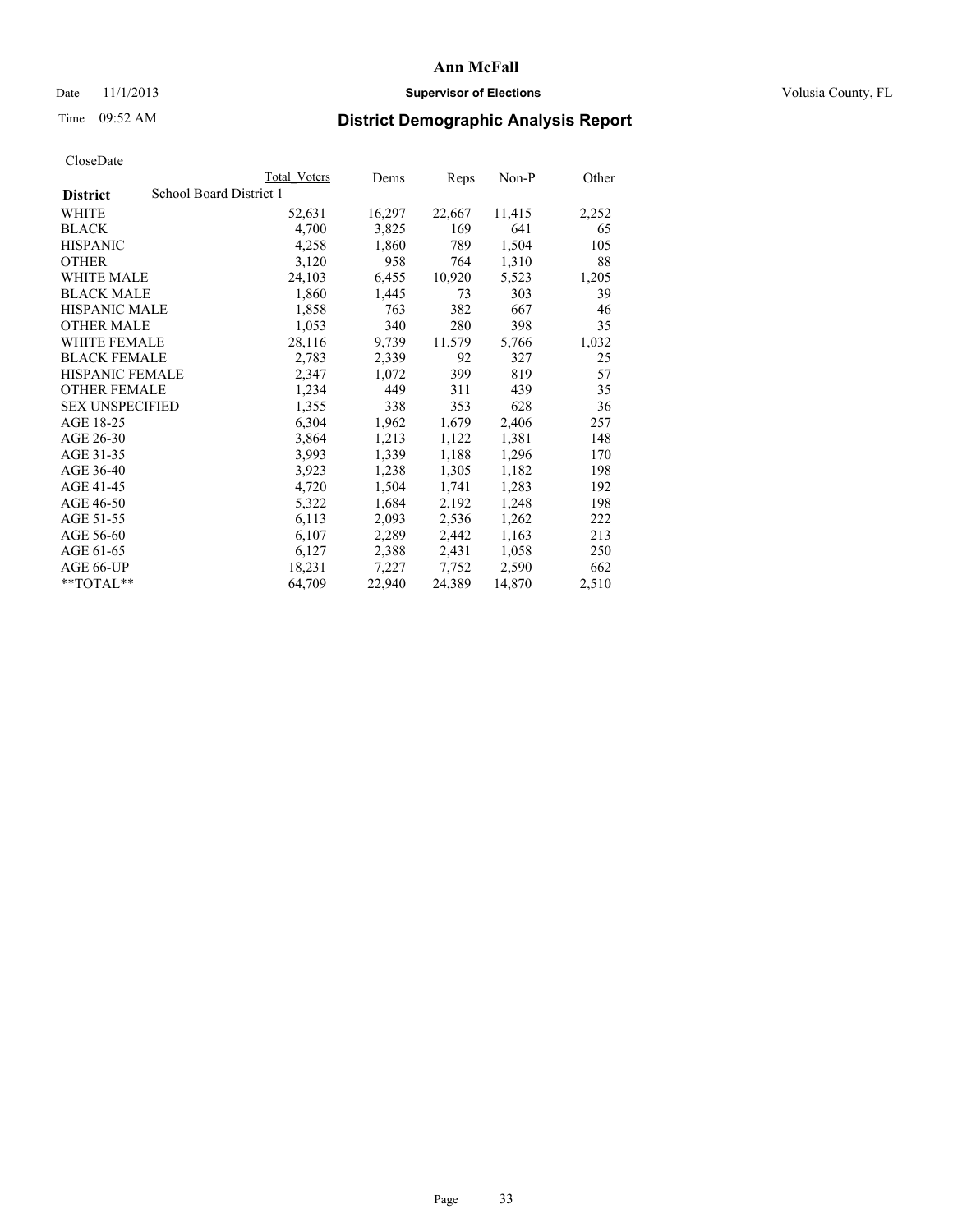## Date 11/1/2013 **Supervisor of Elections Supervisor of Elections** Volusia County, FL

# Time 09:52 AM **District Demographic Analysis Report**

|                        |                         | <b>Total Voters</b> | Dems   | Reps   | Non-P  | Other |
|------------------------|-------------------------|---------------------|--------|--------|--------|-------|
| <b>District</b>        | School Board District 2 |                     |        |        |        |       |
| WHITE                  |                         | 45,191              | 15,611 | 16,698 | 11,190 | 1,692 |
| <b>BLACK</b>           |                         | 11,905              | 9,927  | 272    | 1,605  | 101   |
| <b>HISPANIC</b>        |                         | 1,659               | 739    | 328    | 559    | 33    |
| <b>OTHER</b>           |                         | 3,423               | 1,307  | 572    | 1,466  | 78    |
| WHITE MALE             |                         | 21,072              | 6,324  | 8,301  | 5,488  | 959   |
| <b>BLACK MALE</b>      |                         | 4,500               | 3,608  | 133    | 706    | 53    |
| <b>HISPANIC MALE</b>   |                         | 773                 | 322    | 157    | 271    | 23    |
| <b>OTHER MALE</b>      |                         | 1,129               | 413    | 212    | 468    | 36    |
| <b>WHITE FEMALE</b>    |                         | 23,712              | 9,141  | 8,279  | 5,573  | 719   |
| <b>BLACK FEMALE</b>    |                         | 7,220               | 6,176  | 136    | 860    | 48    |
| <b>HISPANIC FEMALE</b> |                         | 855                 | 405    | 167    | 273    | 10    |
| <b>OTHER FEMALE</b>    |                         | 1,506               | 676    | 267    | 533    | 30    |
| <b>SEX UNSPECIFIED</b> |                         | 1,411               | 519    | 218    | 648    | 26    |
| AGE 18-25              |                         | 7.987               | 4,224  | 1,145  | 2,433  | 185   |
| AGE 26-30              |                         | 4,454               | 1,932  | 916    | 1,471  | 135   |
| AGE 31-35              |                         | 3,569               | 1,557  | 732    | 1,154  | 126   |
| AGE 36-40              |                         | 3,126               | 1,330  | 744    | 949    | 103   |
| AGE 41-45              |                         | 3,643               | 1,519  | 981    | 1,032  | 111   |
| AGE 46-50              |                         | 4,460               | 1,851  | 1,323  | 1,173  | 113   |
| AGE 51-55              |                         | 5,575               | 2,383  | 1,793  | 1,226  | 173   |
| AGE 56-60              |                         | 5,625               | 2,497  | 1,798  | 1,164  | 166   |
| AGE 61-65              |                         | 5,848               | 2,471  | 1,870  | 1,321  | 186   |
| AGE 66-UP              |                         | 17,890              | 7,819  | 6,568  | 2,897  | 606   |
| **TOTAL**              |                         | 62,178              | 27,584 | 17,870 | 14,820 | 1,904 |
|                        |                         |                     |        |        |        |       |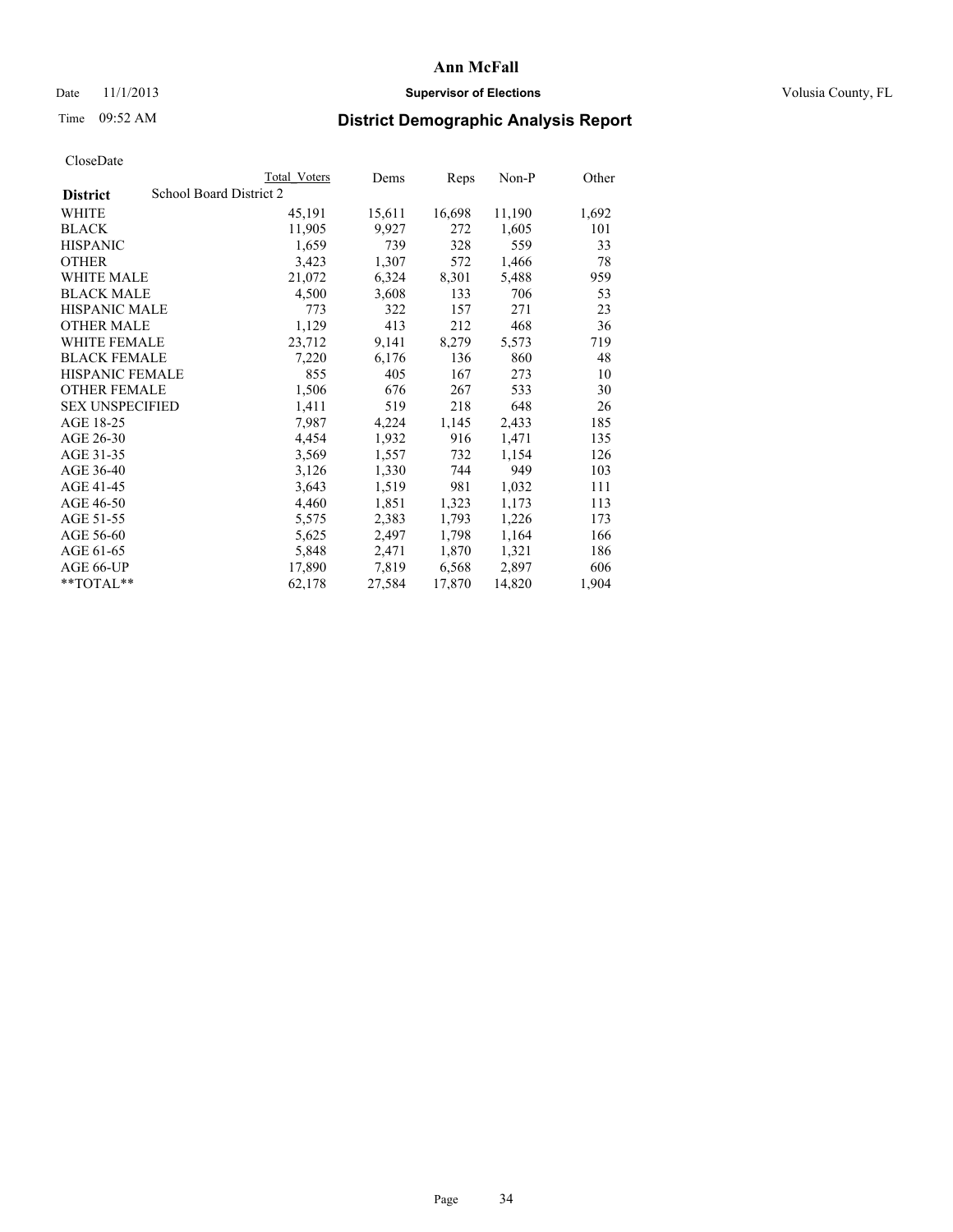### Date 11/1/2013 **Supervisor of Elections Supervisor of Elections** Volusia County, FL

## Time 09:52 AM **District Demographic Analysis Report**

|                        |                         | <b>Total Voters</b> | Dems   | Reps   | Non-P  | Other          |
|------------------------|-------------------------|---------------------|--------|--------|--------|----------------|
| <b>District</b>        | School Board District 3 |                     |        |        |        |                |
| WHITE                  |                         | 64,393              | 20,958 | 25,594 | 15,786 | 2,055          |
| <b>BLACK</b>           |                         | 1,978               | 1,613  | 74     | 266    | 25             |
| <b>HISPANIC</b>        |                         | 1,112               | 430    | 284    | 367    | 31             |
| <b>OTHER</b>           |                         | 2,617               | 738    | 604    | 1,204  | 71             |
| <b>WHITE MALE</b>      |                         | 29,790              | 8,443  | 12,537 | 7,695  | 1,115          |
| <b>BLACK MALE</b>      |                         | 868                 | 668    | 40     | 142    | 18             |
| <b>HISPANIC MALE</b>   |                         | 506                 | 182    | 127    | 180    | 17             |
| <b>OTHER MALE</b>      |                         | 910                 | 263    | 243    | 373    | 31             |
| <b>WHITE FEMALE</b>    |                         | 34,074              | 12,357 | 12,871 | 7,923  | 923            |
| <b>BLACK FEMALE</b>    |                         | 1,093               | 931    | 33     | 122    | $\overline{7}$ |
| <b>HISPANIC FEMALE</b> |                         | 593                 | 243    | 154    | 182    | 14             |
| <b>OTHER FEMALE</b>    |                         | 1,072               | 377    | 269    | 393    | 33             |
| <b>SEX UNSPECIFIED</b> |                         | 1,194               | 275    | 282    | 613    | 24             |
| AGE 18-25              |                         | 5,309               | 1,520  | 1,462  | 2,137  | 190            |
| AGE 26-30              |                         | 3,589               | 1,130  | 978    | 1,377  | 104            |
| AGE 31-35              |                         | 3,542               | 1,007  | 1,056  | 1,357  | 122            |
| AGE 36-40              |                         | 3,647               | 1,084  | 1,219  | 1,202  | 142            |
| AGE 41-45              |                         | 4,589               | 1,403  | 1,673  | 1,404  | 109            |
| AGE 46-50              |                         | 5,177               | 1,593  | 2,073  | 1,369  | 142            |
| AGE 51-55              |                         | 6,571               | 2,099  | 2,734  | 1,556  | 182            |
| AGE 56-60              |                         | 7,164               | 2,599  | 2,774  | 1,581  | 210            |
| AGE 61-65              |                         | 7,298               | 2,791  | 2,762  | 1,522  | 223            |
| AGE 66-UP              |                         | 23,211              | 8,512  | 9,824  | 4,117  | 758            |
| $*$ $TOTAL**$          |                         | 70,100              | 23,739 | 26,556 | 17,623 | 2,182          |
|                        |                         |                     |        |        |        |                |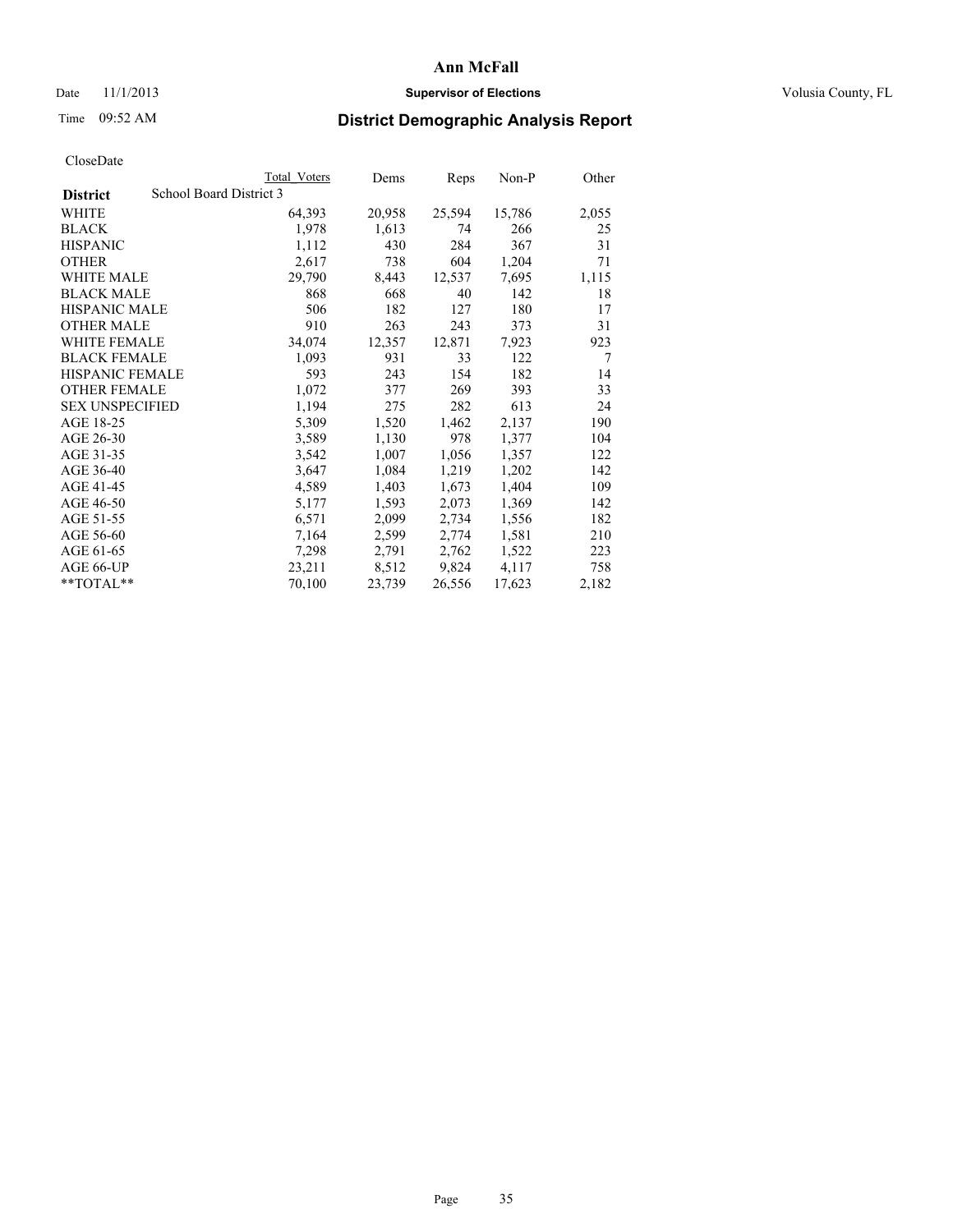### Date 11/1/2013 **Supervisor of Elections Supervisor of Elections** Volusia County, FL

## Time 09:52 AM **District Demographic Analysis Report**

|                                            | Total Voters | Dems   | Reps   | Non-P  | Other |
|--------------------------------------------|--------------|--------|--------|--------|-------|
| School Board District 4<br><b>District</b> |              |        |        |        |       |
| WHITE                                      | 54,712       | 18,174 | 21,929 | 12,650 | 1,959 |
| <b>BLACK</b>                               | 4,745        | 3,872  | 155    | 653    | 65    |
| <b>HISPANIC</b>                            | 1,623        | 690    | 345    | 559    | 29    |
| <b>OTHER</b>                               | 3,207        | 1,019  | 765    | 1,347  | 76    |
| <b>WHITE MALE</b>                          | 25,043       | 7,259  | 10,558 | 6,175  | 1,051 |
| <b>BLACK MALE</b>                          | 1,873        | 1,433  | 83     | 317    | 40    |
| <b>HISPANIC MALE</b>                       | 700          | 270    | 166    | 244    | 20    |
| <b>OTHER MALE</b>                          | 1,158        | 349    | 307    | 462    | 40    |
| <b>WHITE FEMALE</b>                        | 29,263       | 10,810 | 11,230 | 6,330  | 893   |
| <b>BLACK FEMALE</b>                        | 2,825        | 2,399  | 72     | 329    | 25    |
| <b>HISPANIC FEMALE</b>                     | 902          | 412    | 173    | 308    | 9     |
| <b>OTHER FEMALE</b>                        | 1,330        | 504    | 353    | 442    | 31    |
| <b>SEX UNSPECIFIED</b>                     | 1,193        | 319    | 252    | 602    | 20    |
| AGE 18-25                                  | 5,520        | 1,903  | 1,445  | 2,020  | 152   |
| AGE 26-30                                  | 3,727        | 1,318  | 1,026  | 1,262  | 121   |
| AGE 31-35                                  | 3,256        | 1,171  | 852    | 1,111  | 122   |
| AGE 36-40                                  | 3,315        | 1,115  | 1,028  | 1,044  | 128   |
| AGE 41-45                                  | 4,164        | 1,375  | 1,478  | 1,151  | 160   |
| AGE 46-50                                  | 5,176        | 1,722  | 1,976  | 1,310  | 168   |
| AGE 51-55                                  | 6,100        | 2,174  | 2,336  | 1,392  | 198   |
| AGE 56-60                                  | 6,462        | 2,525  | 2,424  | 1,315  | 198   |
| AGE 61-65                                  | 6,467        | 2,530  | 2,356  | 1,355  | 226   |
| AGE 66-UP                                  | 20,096       | 7,920  | 8,271  | 3,249  | 656   |
| $*$ $TOTAL**$                              | 64,287       | 23,755 | 23,194 | 15,209 | 2,129 |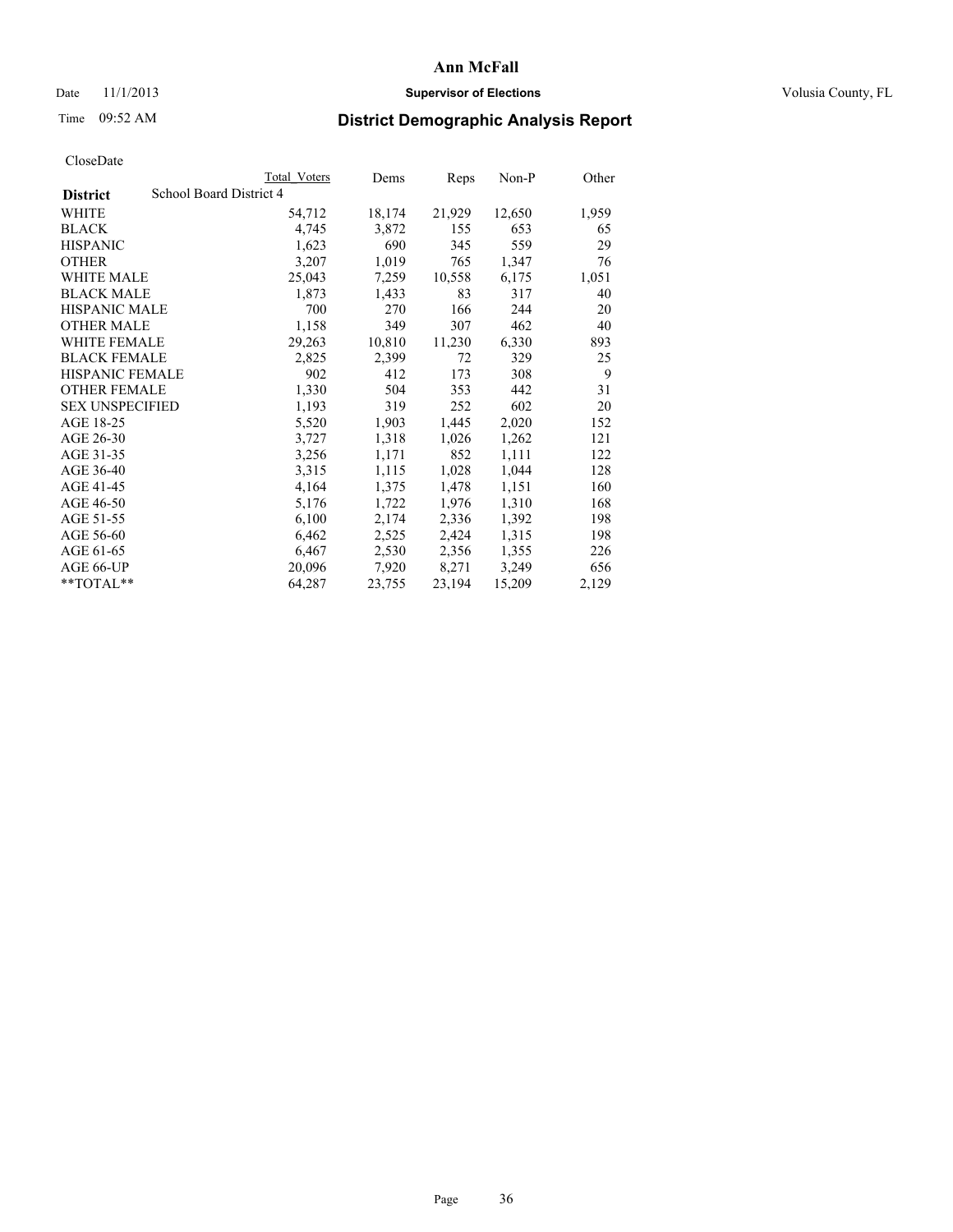### Date 11/1/2013 **Supervisor of Elections Supervisor of Elections** Volusia County, FL

# Time 09:52 AM **District Demographic Analysis Report**

| <b>Total Voters</b>     | Dems   |        |        | Other   |
|-------------------------|--------|--------|--------|---------|
| School Board District 5 |        |        |        |         |
| 38,373                  | 11,823 | 15,203 | 9,603  | 1,744   |
| 5,156                   | 3,972  | 232    | 858    | 94      |
| 13,275                  | 6,615  | 1,973  | 4,429  | 258     |
| 3,396                   | 1,151  | 639    | 1,527  | 79      |
| 17,881                  | 4,843  | 7.437  | 4,658  | 943     |
| 2,255                   | 1,627  | 138    | 432    | 58      |
| 6,207                   | 2,977  | 989    | 2,093  | 148     |
| 1,185                   | 427    | 254    | 468    | 36      |
| 20,172                  | 6,889  | 7,653  | 4,838  | 792     |
| 2,836                   | 2,299  | 93     | 408    | 36      |
| 6.918                   | 3,565  | 972    | 2,275  | 106     |
| 1,374                   | 566    | 254    | 521    | 33      |
| 1,372                   | 368    | 257    | 724    | 23      |
| 7,130                   | 2,420  | 1,491  | 2,937  | 282     |
| 4,425                   | 1,489  | 995    | 1,772  | 169     |
| 4,593                   | 1,687  | 1,055  | 1,640  | 211     |
| 4,807                   | 1,746  | 1,266  | 1,581  | 214     |
| 5,081                   | 1,808  | 1,645  | 1,443  | 185     |
| 5,883                   | 2,175  | 1,953  | 1,547  | 208     |
| 6,161                   | 2,368  | 2,167  | 1,429  | 197     |
| 5,569                   | 2,270  | 1,904  | 1,205  | 190     |
| 4,852                   | 2,072  | 1,622  | 990    | 168     |
| 11,695                  | 5,525  | 3,948  | 1,871  | 351     |
| 60,200                  | 23,561 | 18,047 | 16,417 | 2,175   |
|                         |        |        | Reps   | $Non-P$ |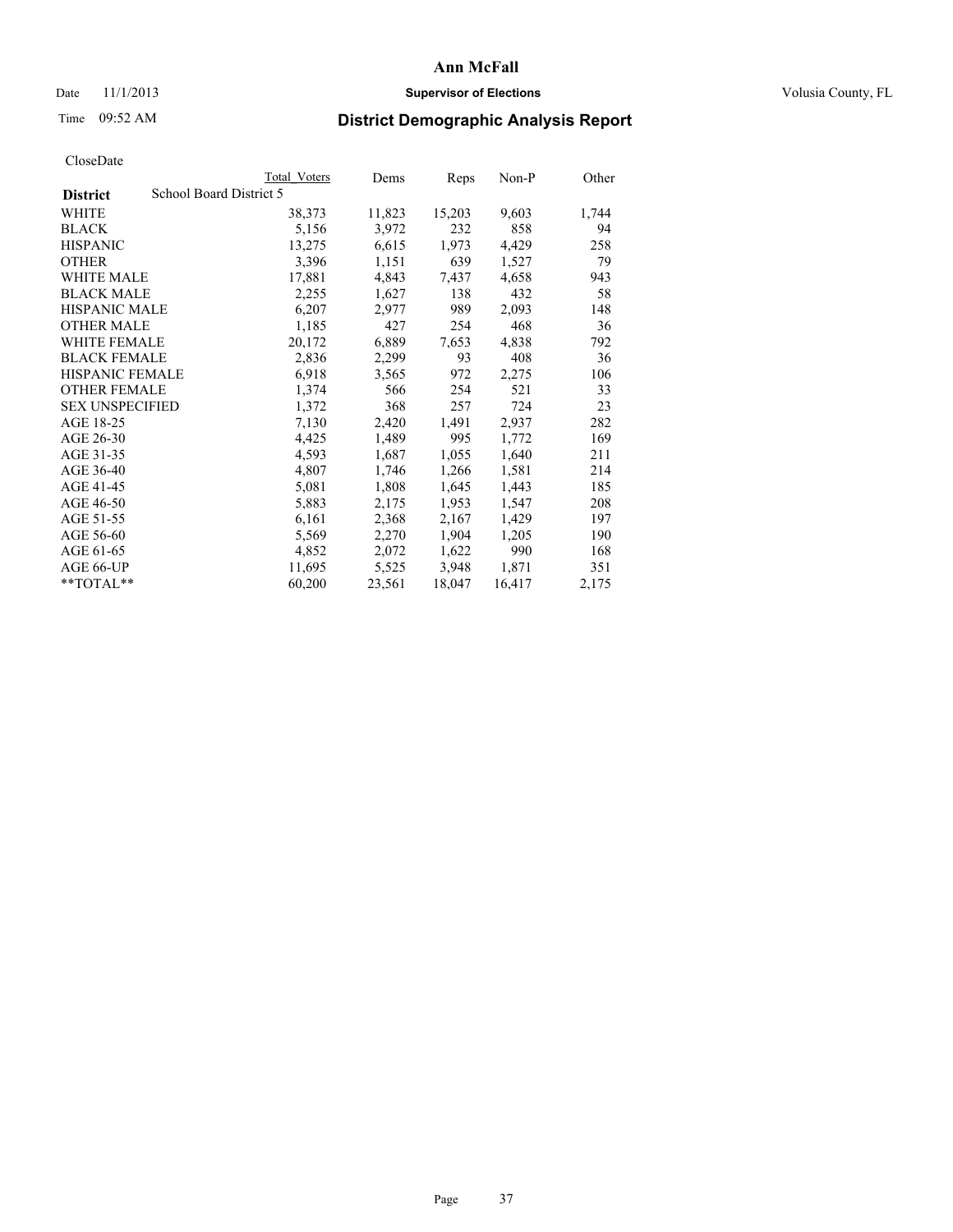### Date 11/1/2013 **Supervisor of Elections Supervisor of Elections** Volusia County, FL

# Time 09:52 AM **District Demographic Analysis Report**

|                        |                       | Total Voters | Dems   | Reps   | Non-P  | Other          |
|------------------------|-----------------------|--------------|--------|--------|--------|----------------|
| <b>District</b>        | Florida Senate Seat 6 |              |        |        |        |                |
| WHITE                  |                       | 55,962       | 18,908 | 22,044 | 13,043 | 1,967          |
| <b>BLACK</b>           |                       | 10,984       | 9,143  | 272    | 1,458  | 111            |
| <b>HISPANIC</b>        |                       | 1,670        | 738    | 356    | 543    | 33             |
| <b>OTHER</b>           |                       | 3,903        | 1,400  | 789    | 1,634  | 80             |
| WHITE MALE             |                       | 25,771       | 7,619  | 10,697 | 6,386  | 1,069          |
| <b>BLACK MALE</b>      |                       | 4,189        | 3,321  | 134    | 675    | 59             |
| <b>HISPANIC MALE</b>   |                       | 730          | 288    | 168    | 248    | 26             |
| <b>OTHER MALE</b>      |                       | 1,333        | 463    | 311    | 518    | 41             |
| <b>WHITE FEMALE</b>    |                       | 29,763       | 11,167 | 11,202 | 6,511  | 883            |
| <b>BLACK FEMALE</b>    |                       | 6,635        | 5,694  | 138    | 751    | 52             |
| <b>HISPANIC FEMALE</b> |                       | 924          | 446    | 182    | 289    | $\overline{7}$ |
| <b>OTHER FEMALE</b>    |                       | 1,659        | 702    | 377    | 545    | 35             |
| <b>SEX UNSPECIFIED</b> |                       | 1,515        | 489    | 252    | 755    | 19             |
| AGE 18-25              |                       | 8,348        | 4,103  | 1,470  | 2,599  | 176            |
| AGE 26-30              |                       | 4,585        | 1,910  | 1,075  | 1,472  | 128            |
| AGE 31-35              |                       | 3,773        | 1,547  | 876    | 1,215  | 135            |
| AGE 36-40              |                       | 3,732        | 1,432  | 1,045  | 1,132  | 123            |
| AGE 41-45              |                       | 4,594        | 1,714  | 1,475  | 1,248  | 157            |
| AGE 46-50              |                       | 5,691        | 2,129  | 1,976  | 1,403  | 183            |
| AGE 51-55              |                       | 6,706        | 2,661  | 2,357  | 1,471  | 217            |
| AGE 56-60              |                       | 6,976        | 2,930  | 2,444  | 1,399  | 203            |
| AGE 61-65              |                       | 6,929        | 2,918  | 2,353  | 1,435  | 223            |
| AGE 66-UP              |                       | 21,181       | 8,843  | 8,388  | 3,304  | 646            |
| **TOTAL**              |                       | 72,519       | 30,189 | 23,461 | 16,678 | 2,191          |
|                        |                       |              |        |        |        |                |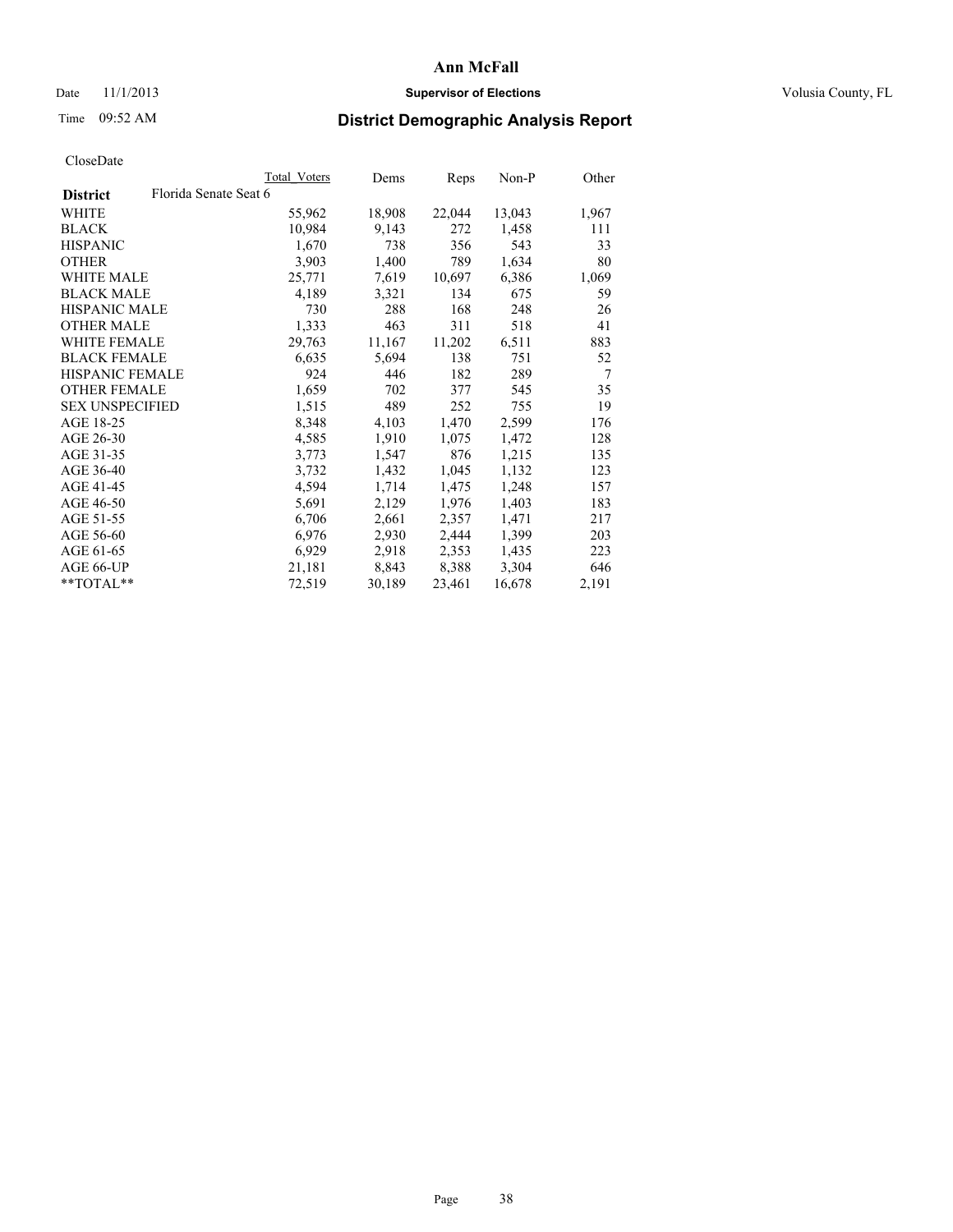### Date 11/1/2013 **Supervisor of Elections Supervisor of Elections** Volusia County, FL

# Time 09:52 AM **District Demographic Analysis Report**

|                                          | Total Voters | Dems   | <b>Reps</b> | Non-P  | Other |
|------------------------------------------|--------------|--------|-------------|--------|-------|
| Florida Senate Seat 8<br><b>District</b> |              |        |             |        |       |
| WHITE                                    | 176,529      | 57,605 | 69,818      | 42,322 | 6,784 |
| <b>BLACK</b>                             | 15,743       | 12,708 | 534         | 2,292  | 209   |
| <b>HISPANIC</b>                          | 16,004       | 7,559  | 2,650       | 5,470  | 325   |
| <b>OTHER</b>                             | 10,193       | 3,243  | 2,152       | 4,520  | 278   |
| <b>WHITE MALE</b>                        | 81,393       | 23,141 | 34,010      | 20,536 | 3,706 |
| <b>BLACK MALE</b>                        | 6,377        | 4,892  | 287         | 1,069  | 129   |
| <b>HISPANIC MALE</b>                     | 7,347        | 3,333  | 1,287       | 2,544  | 183   |
| <b>OTHER MALE</b>                        | 3,518        | 1,141  | 825         | 1,429  | 123   |
| WHITE FEMALE                             | 93,696       | 34,038 | 35,311      | 21,317 | 3,030 |
| <b>BLACK FEMALE</b>                      | 9,174        | 7,675  | 238         | 1,182  | 79    |
| <b>HISPANIC FEMALE</b>                   | 8,466        | 4,136  | 1,340       | 2,854  | 136   |
| <b>OTHER FEMALE</b>                      | 4,178        | 1,605  | 914         | 1,546  | 113   |
| <b>SEX UNSPECIFIED</b>                   | 4,320        | 1,154  | 942         | 2,127  | 97    |
| AGE 18-25                                | 20,943       | 7,047  | 4,975       | 8,138  | 783   |
| AGE 26-30                                | 13,559       | 4,595  | 3,400       | 5,083  | 481   |
| AGE 31-35                                | 13,210       | 4,613  | 3,398       | 4,674  | 525   |
| AGE 36-40                                | 13,034       | 4,438  | 3,884       | 4,134  | 578   |
| AGE 41-45                                | 15,158       | 5,139  | 5,120       | 4,405  | 494   |
| AGE 46-50                                | 17,483       | 6,000  | 6,417       | 4,536  | 530   |
| AGE 51-55                                | 20,667       | 7,436  | 7,875       | 4,705  | 651   |
| AGE 56-60                                | 21,026       | 8,216  | 7,703       | 4,427  | 680   |
| AGE 61-65                                | 20,825       | 8,288  | 7,526       | 4,269  | 742   |
| AGE 66-UP                                | 62,552       | 25,337 | 24,854      | 10,229 | 2,132 |
| $*$ TOTAL $*$                            | 218,469      | 81,115 | 75,154      | 54,604 | 7,596 |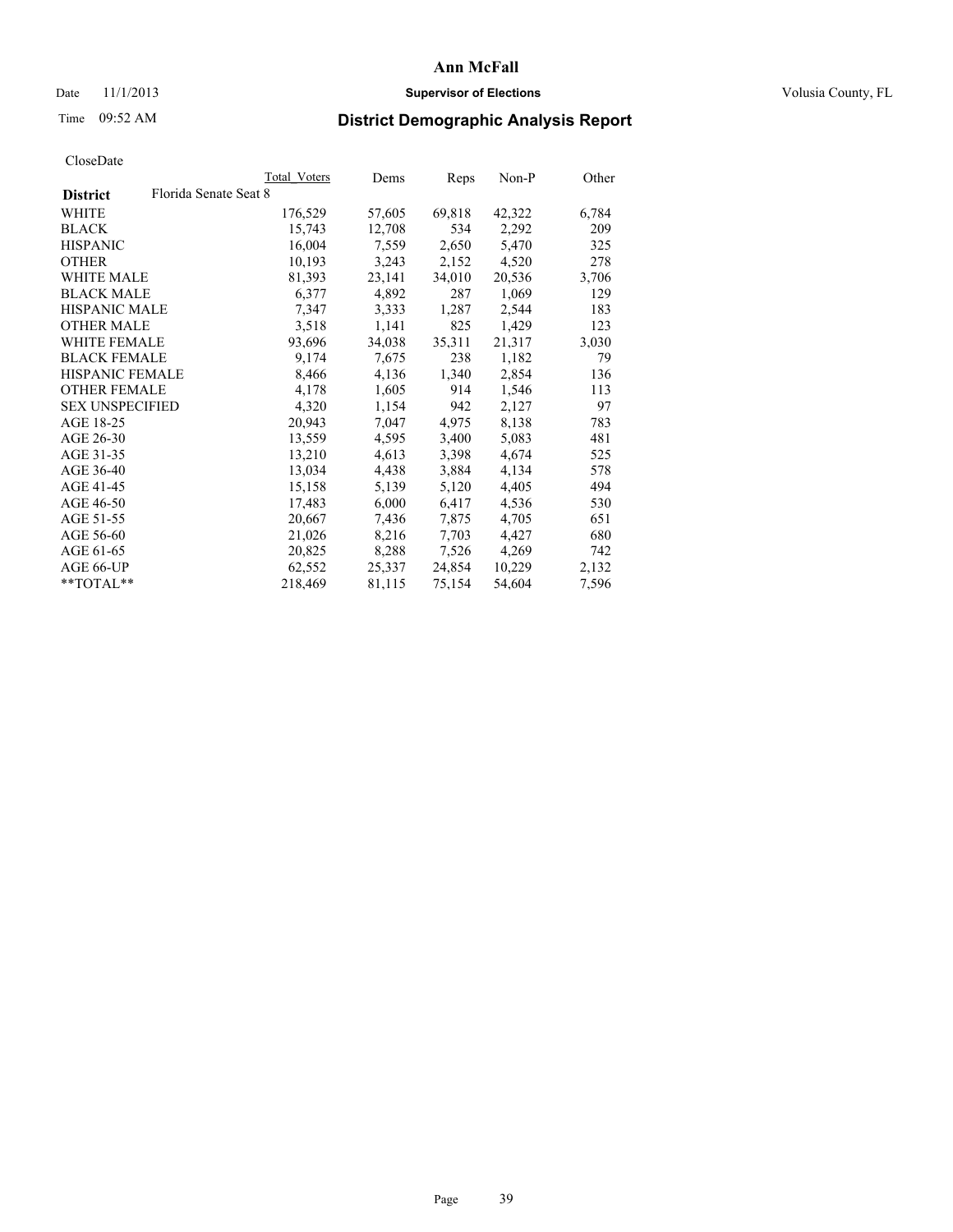### Date 11/1/2013 **Supervisor of Elections Supervisor of Elections** Volusia County, FL

## Time 09:52 AM **District Demographic Analysis Report**

|                        | Total Voters           | Dems   | Reps   | Non-P | Other |
|------------------------|------------------------|--------|--------|-------|-------|
| <b>District</b>        | Florida Senate Seat 10 |        |        |       |       |
| WHITE                  | 22,809                 | 6,350  | 10,229 | 5,279 | 951   |
| <b>BLACK</b>           | 1,757                  | 1,358  | 96     | 273   | 30    |
| <b>HISPANIC</b>        | 4,253                  | 2,037  | 713    | 1,405 | 98    |
| <b>OTHER</b>           | 1,667                  | 530    | 403    | 700   | 34    |
| <b>WHITE MALE</b>      | 10,725                 | 2,564  | 5,046  | 2,617 | 498   |
| <b>BLACK MALE</b>      | 790                    | 568    | 46     | 156   | 20    |
| <b>HISPANIC MALE</b>   | 1,967                  | 893    | 366    | 663   | 45    |
| <b>OTHER MALE</b>      | 584                    | 188    | 160    | 222   | 14    |
| WHITE FEMALE           | 11,878                 | 3,731  | 5,099  | 2,602 | 446   |
| <b>BLACK FEMALE</b>    | 948                    | 775    | 50     | 113   | 10    |
| <b>HISPANIC FEMALE</b> | 2,225                  | 1,115  | 343    | 714   | 53    |
| <b>OTHER FEMALE</b>    | 679                    | 265    | 163    | 237   | 14    |
| <b>SEX UNSPECIFIED</b> | 690                    | 176    | 168    | 333   | 13    |
| AGE 18-25              | 2,959                  | 879    | 777    | 1,196 | 107   |
| AGE 26-30              | 1,915                  | 577    | 562    | 708   | 68    |
| AGE 31-35              | 1,970                  | 601    | 609    | 669   | 91    |
| AGE 36-40              | 2,052                  | 643    | 633    | 692   | 84    |
| AGE 41-45              | 2,445                  | 756    | 923    | 660   | 106   |
| AGE 46-50              | 2,844                  | 896    | 1,124  | 708   | 116   |
| AGE 51-55              | 3,147                  | 1,020  | 1,334  | 689   | 104   |
| AGE 56-60              | 2,925                  | 1,034  | 1,195  | 602   | 94    |
| AGE 61-65              | 2,838                  | 1,046  | 1,162  | 542   | 88    |
| AGE 66-UP              | 7,390                  | 2,823  | 3,121  | 1,191 | 255   |
| $*$ TOTAL $*$          | 30,486                 | 10,275 | 11,441 | 7,657 | 1,113 |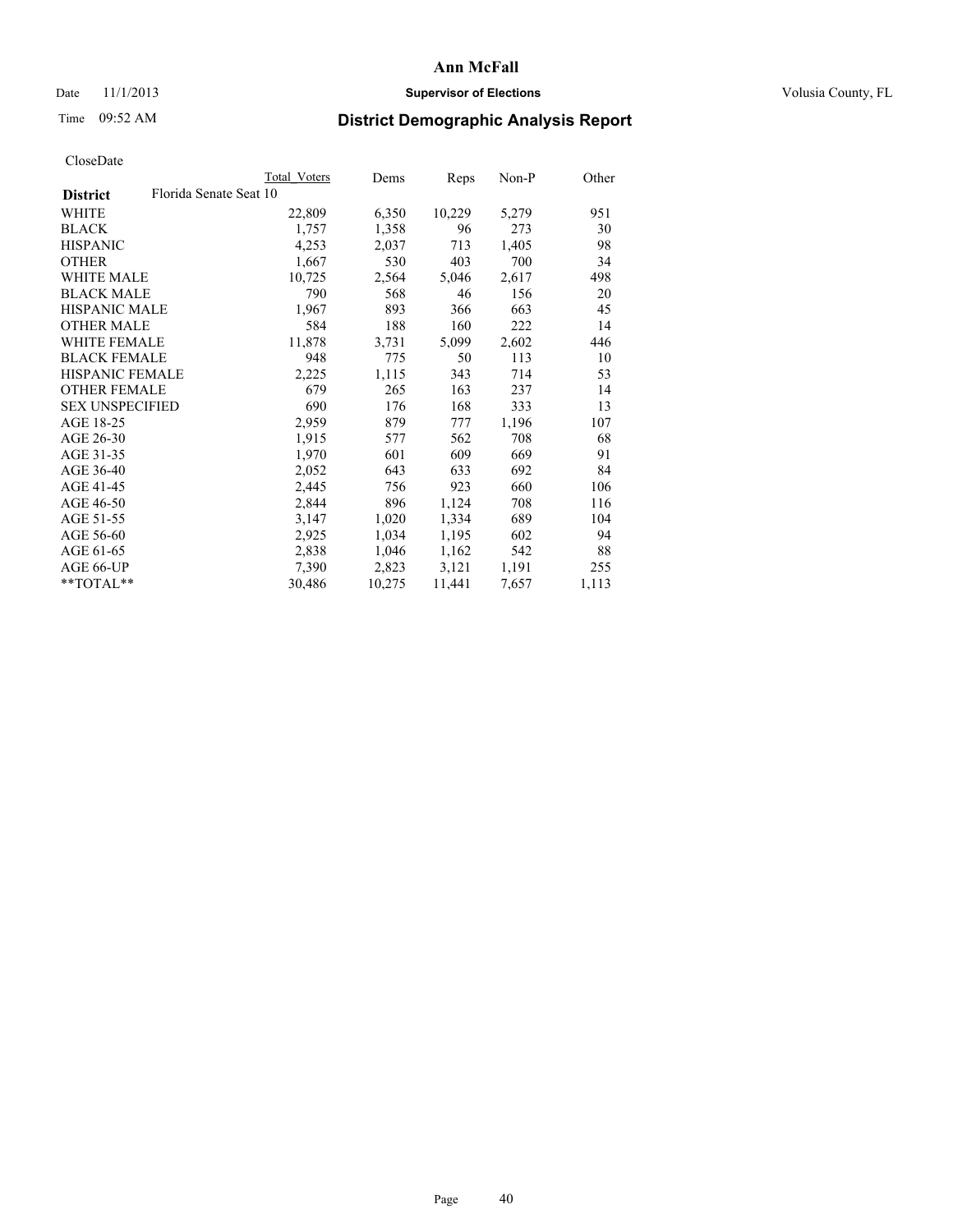### Date 11/1/2013 **Supervisor of Elections Supervisor of Elections** Volusia County, FL

## Time 09:52 AM **District Demographic Analysis Report**

|                                         | <b>Total Voters</b> | Dems  | Reps  | Non-P | Other          |
|-----------------------------------------|---------------------|-------|-------|-------|----------------|
| Daytona Beach Zone 1<br><b>District</b> |                     |       |       |       |                |
| WHITE                                   | 4,370               | 1,610 | 1,524 | 1,065 | 171            |
| <b>BLACK</b>                            | 1,125               | 912   | 26    | 177   | 10             |
| <b>HISPANIC</b>                         | 179                 | 79    | 40    | 57    | 3              |
| <b>OTHER</b>                            | 370                 | 138   | 66    | 154   | 12             |
| WHITE MALE                              | 2,048               | 659   | 758   | 533   | 98             |
| <b>BLACK MALE</b>                       | 451                 | 351   | 16    | 76    | 8              |
| HISPANIC MALE                           | 78                  | 29    | 21    | 26    | $\overline{c}$ |
| <b>OTHER MALE</b>                       | 130                 | 43    | 26    | 55    | 6              |
| WHITE FEMALE                            | 2,291               | 942   | 757   | 520   | 72             |
| <b>BLACK FEMALE</b>                     | 665                 | 554   | 10    | 99    | $\overline{c}$ |
| <b>HISPANIC FEMALE</b>                  | 95                  | 48    | 18    | 28    | 1              |
| <b>OTHER FEMALE</b>                     | 169                 | 82    | 30    | 53    | 4              |
| <b>SEX UNSPECIFIED</b>                  | 117                 | 31    | 20    | 63    | 3              |
| AGE 18-25                               | 778                 | 393   | 106   | 263   | 16             |
| AGE 26-30                               | 432                 | 198   | 78    | 144   | 12             |
| AGE 31-35                               | 329                 | 149   | 64    | 101   | 15             |
| AGE 36-40                               | 291                 | 126   | 59    | 95    | 11             |
| AGE 41-45                               | 372                 | 151   | 110   | 96    | 15             |
| AGE 46-50                               | 437                 | 176   | 128   | 120   | 13             |
| AGE 51-55                               | 510                 | 212   | 170   | 106   | 22             |
| AGE 56-60                               | 569                 | 240   | 176   | 133   | 20             |
| AGE 61-65                               | 560                 | 260   | 168   | 122   | 10             |
| AGE 66-UP                               | 1,766               | 834   | 597   | 273   | 62             |
| **TOTAL**                               | 6,044               | 2,739 | 1,656 | 1,453 | 196            |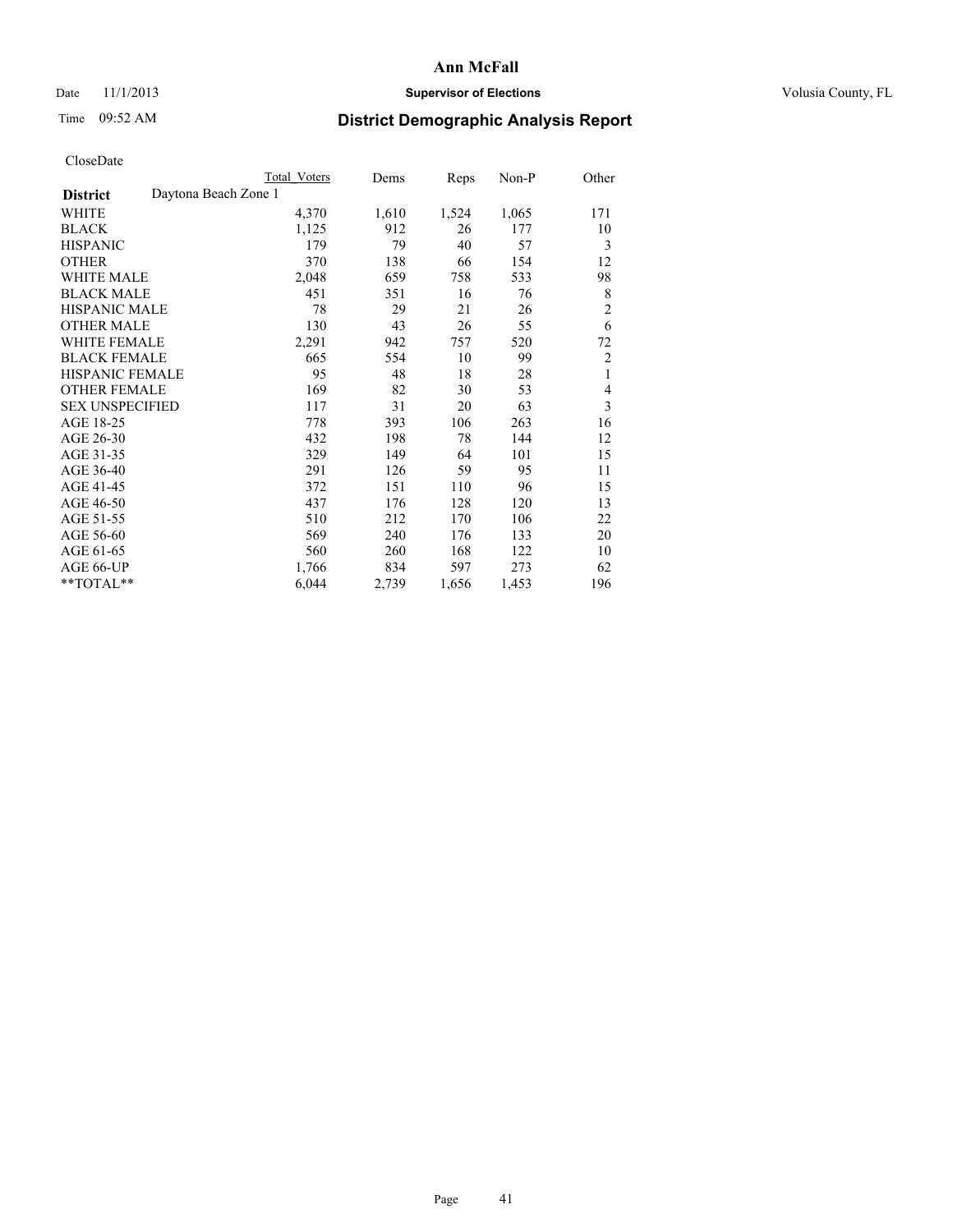### Date 11/1/2013 **Supervisor of Elections Supervisor of Elections** Volusia County, FL

# Time 09:52 AM **District Demographic Analysis Report**

|                                         | <b>Total Voters</b> | Dems  | Reps  | $Non-P$ | Other          |
|-----------------------------------------|---------------------|-------|-------|---------|----------------|
| Daytona Beach Zone 2<br><b>District</b> |                     |       |       |         |                |
| WHITE                                   | 3,983               | 1,519 | 1,390 | 929     | 145            |
| <b>BLACK</b>                            | 1,375               | 1,146 | 32    | 186     | 11             |
| <b>HISPANIC</b>                         | 143                 | 62    | 26    | 51      | 4              |
| <b>OTHER</b>                            | 323                 | 137   | 52    | 128     | 6              |
| <b>WHITE MALE</b>                       | 1,938               | 679   | 715   | 456     | 88             |
| <b>BLACK MALE</b>                       | 533                 | 418   | 13    | 98      | 4              |
| <b>HISPANIC MALE</b>                    | 75                  | 34    | 10    | 27      | 4              |
| <b>OTHER MALE</b>                       | 104                 | 41    | 16    | 45      | $\overline{2}$ |
| <b>WHITE FEMALE</b>                     | 2,005               | 820   | 665   | 463     | 57             |
| <b>BLACK FEMALE</b>                     | 831                 | 719   | 19    | 86      | 7              |
| HISPANIC FEMALE                         | 67                  | 27    | 16    | 24      | $\mathbf{0}$   |
| <b>OTHER FEMALE</b>                     | 162                 | 78    | 32    | 48      | 4              |
| <b>SEX UNSPECIFIED</b>                  | 109                 | 48    | 14    | 47      | $\theta$       |
| AGE 18-25                               | 584                 | 312   | 86    | 167     | 19             |
| AGE 26-30                               | 403                 | 187   | 78    | 127     | 11             |
| AGE 31-35                               | 317                 | 151   | 57    | 100     | 9              |
| AGE 36-40                               | 303                 | 150   | 63    | 83      | 7              |
| AGE 41-45                               | 360                 | 164   | 79    | 108     | 9              |
| AGE 46-50                               | 483                 | 213   | 128   | 125     | 17             |
| AGE 51-55                               | 634                 | 298   | 182   | 130     | 24             |
| AGE 56-60                               | 569                 | 283   | 153   | 120     | 13             |
| AGE 61-65                               | 564                 | 292   | 137   | 121     | 14             |
| AGE 66-UP                               | 1,606               | 813   | 537   | 213     | 43             |
| **TOTAL**                               | 5,824               | 2,864 | 1,500 | 1,294   | 166            |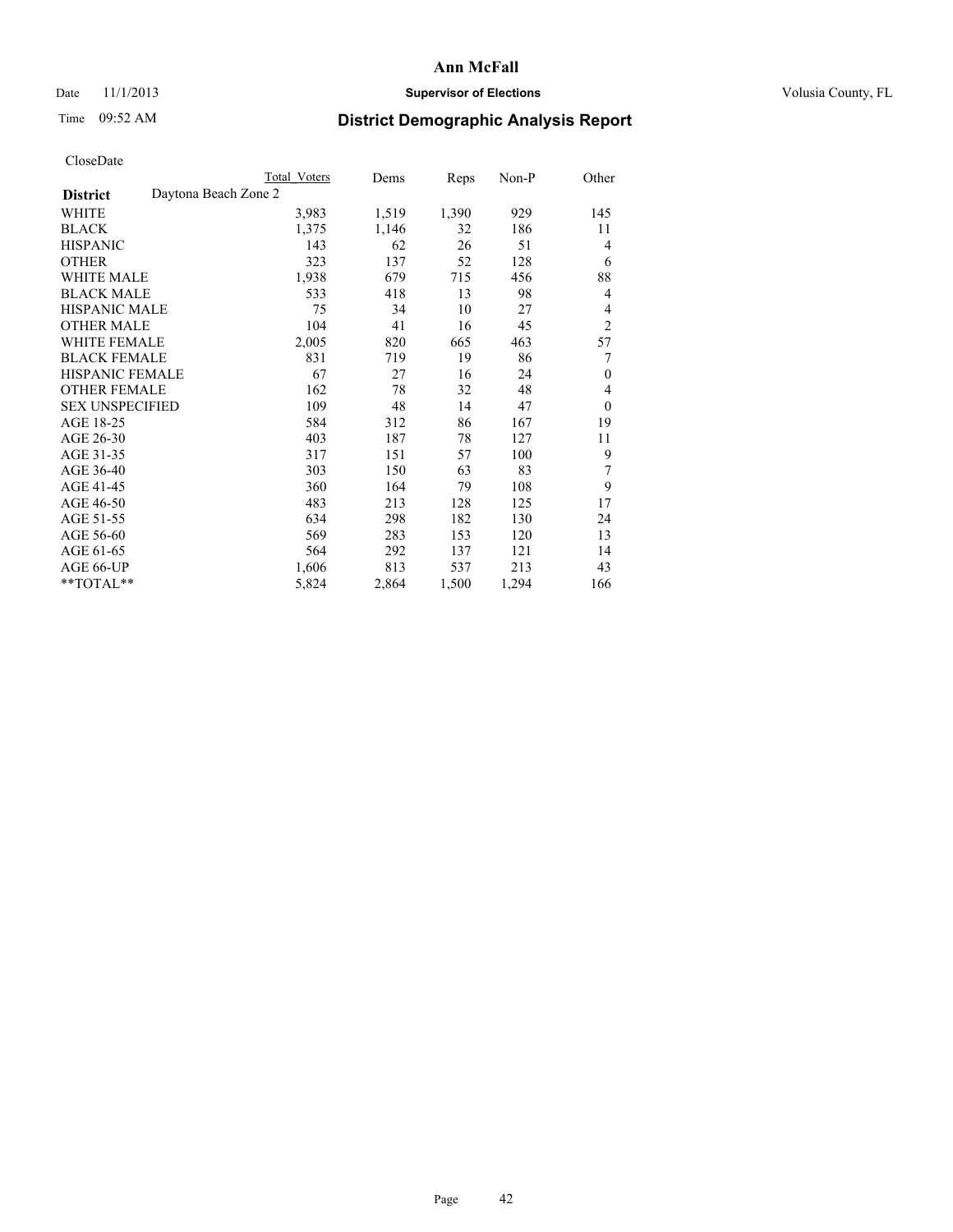### Date 11/1/2013 **Supervisor of Elections Supervisor of Elections** Volusia County, FL

# Time 09:52 AM **District Demographic Analysis Report**

|                        |                      | <b>Total Voters</b> | Dems  | Reps  | Non-P | Other          |
|------------------------|----------------------|---------------------|-------|-------|-------|----------------|
| <b>District</b>        | Daytona Beach Zone 3 |                     |       |       |       |                |
| WHITE                  |                      | 3,361               | 1,292 | 989   | 939   | 141            |
| <b>BLACK</b>           |                      | 1,913               | 1,615 | 33    | 254   | 11             |
| <b>HISPANIC</b>        |                      | 158                 | 87    | 23    | 46    | $\overline{2}$ |
| <b>OTHER</b>           |                      | 484                 | 205   | 41    | 226   | 12             |
| <b>WHITE MALE</b>      |                      | 1,704               | 570   | 541   | 498   | 95             |
| <b>BLACK MALE</b>      |                      | 521                 | 444   | 13    | 59    | 5              |
| <b>HISPANIC MALE</b>   |                      | 80                  | 44    | 11    | 23    | $\overline{c}$ |
| <b>OTHER MALE</b>      |                      | 111                 | 47    | 17    | 42    | 5              |
| <b>WHITE FEMALE</b>    |                      | 1,623               | 711   | 442   | 424   | 46             |
| <b>BLACK FEMALE</b>    |                      | 1,350               | 1,142 | 20    | 182   | 6              |
| <b>HISPANIC FEMALE</b> |                      | 77                  | 43    | 12    | 22    | $\theta$       |
| <b>OTHER FEMALE</b>    |                      | 216                 | 116   | 14    | 82    | 4              |
| <b>SEX UNSPECIFIED</b> |                      | 234                 | 82    | 16    | 133   | 3              |
| AGE 18-25              |                      | 1,720               | 1,242 | 73    | 390   | 15             |
| AGE 26-30              |                      | 410                 | 197   | 53    | 144   | 16             |
| AGE 31-35              |                      | 272                 | 119   | 44    | 97    | 12             |
| AGE 36-40              |                      | 247                 | 113   | 40    | 87    | 7              |
| AGE 41-45              |                      | 253                 | 105   | 58    | 83    | 7              |
| AGE 46-50              |                      | 338                 | 148   | 74    | 109   | $\overline{7}$ |
| AGE 51-55              |                      | 440                 | 198   | 110   | 116   | 16             |
| AGE 56-60              |                      | 535                 | 273   | 137   | 110   | 15             |
| AGE 61-65              |                      | 505                 | 224   | 145   | 119   | 17             |
| AGE 66-UP              |                      | 1,196               | 580   | 352   | 210   | 54             |
| **TOTAL**              |                      | 5,916               | 3,199 | 1,086 | 1,465 | 166            |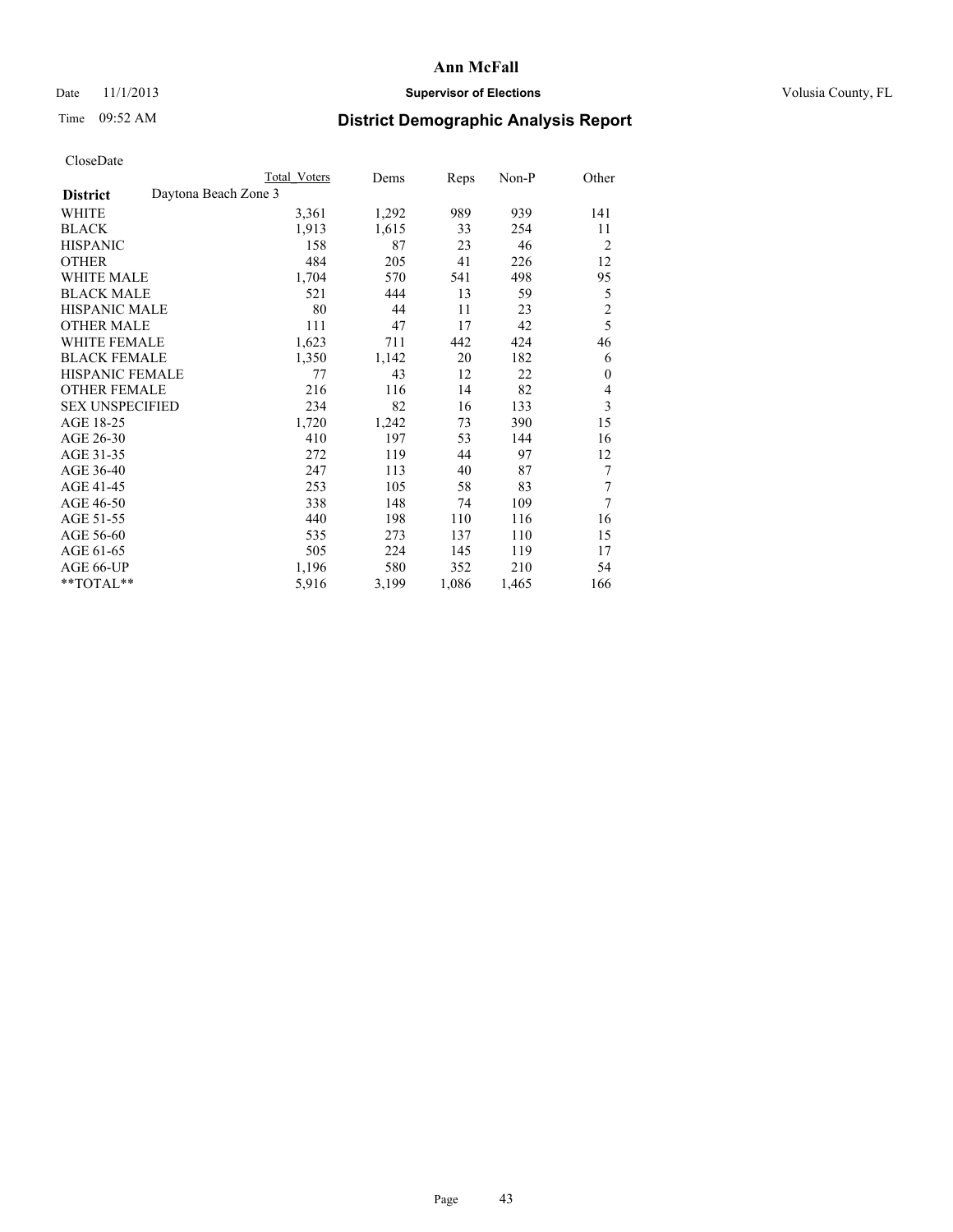### Date 11/1/2013 **Supervisor of Elections Supervisor of Elections** Volusia County, FL

## Time 09:52 AM **District Demographic Analysis Report**

|                                         | <b>Total Voters</b> | Dems  | Reps  | Non-P | Other          |
|-----------------------------------------|---------------------|-------|-------|-------|----------------|
| Daytona Beach Zone 4<br><b>District</b> |                     |       |       |       |                |
| WHITE                                   | 5,787               | 1,741 | 2,561 | 1,280 | 205            |
| <b>BLACK</b>                            | 927                 | 738   | 23    | 154   | 12             |
| <b>HISPANIC</b>                         | 231                 | 112   | 41    | 74    | $\overline{4}$ |
| <b>OTHER</b>                            | 394                 | 103   | 98    | 184   | 9              |
| WHITE MALE                              | 2,679               | 676   | 1,262 | 619   | 122            |
| <b>BLACK MALE</b>                       | 380                 | 288   | 18    | 67    | 7              |
| HISPANIC MALE                           | 90                  | 40    | 18    | 29    | 3              |
| <b>OTHER MALE</b>                       | 138                 | 30    | 39    | 66    | $\mathfrak{Z}$ |
| <b>WHITE FEMALE</b>                     | 3,069               | 1,050 | 1,289 | 650   | 80             |
| <b>BLACK FEMALE</b>                     | 538                 | 442   | 5     | 86    | 5              |
| <b>HISPANIC FEMALE</b>                  | 140                 | 72    | 23    | 44    | 1              |
| <b>OTHER FEMALE</b>                     | 192                 | 58    | 44    | 85    | 5              |
| <b>SEX UNSPECIFIED</b>                  | 113                 | 38    | 25    | 46    | $\overline{4}$ |
| AGE 18-25                               | 837                 | 362   | 184   | 269   | 22             |
| AGE 26-30                               | 613                 | 219   | 180   | 192   | 22             |
| AGE 31-35                               | 503                 | 193   | 137   | 159   | 14             |
| AGE 36-40                               | 403                 | 152   | 137   | 109   | 5              |
| AGE 41-45                               | 433                 | 156   | 148   | 119   | 10             |
| AGE 46-50                               | 428                 | 159   | 142   | 118   | 9              |
| AGE 51-55                               | 543                 | 205   | 214   | 105   | 19             |
| AGE 56-60                               | 590                 | 217   | 243   | 117   | 13             |
| AGE 61-65                               | 693                 | 234   | 276   | 151   | 32             |
| AGE 66-UP                               | 2,296               | 797   | 1,062 | 353   | 84             |
| **TOTAL**                               | 7,339               | 2,694 | 2,723 | 1,692 | 230            |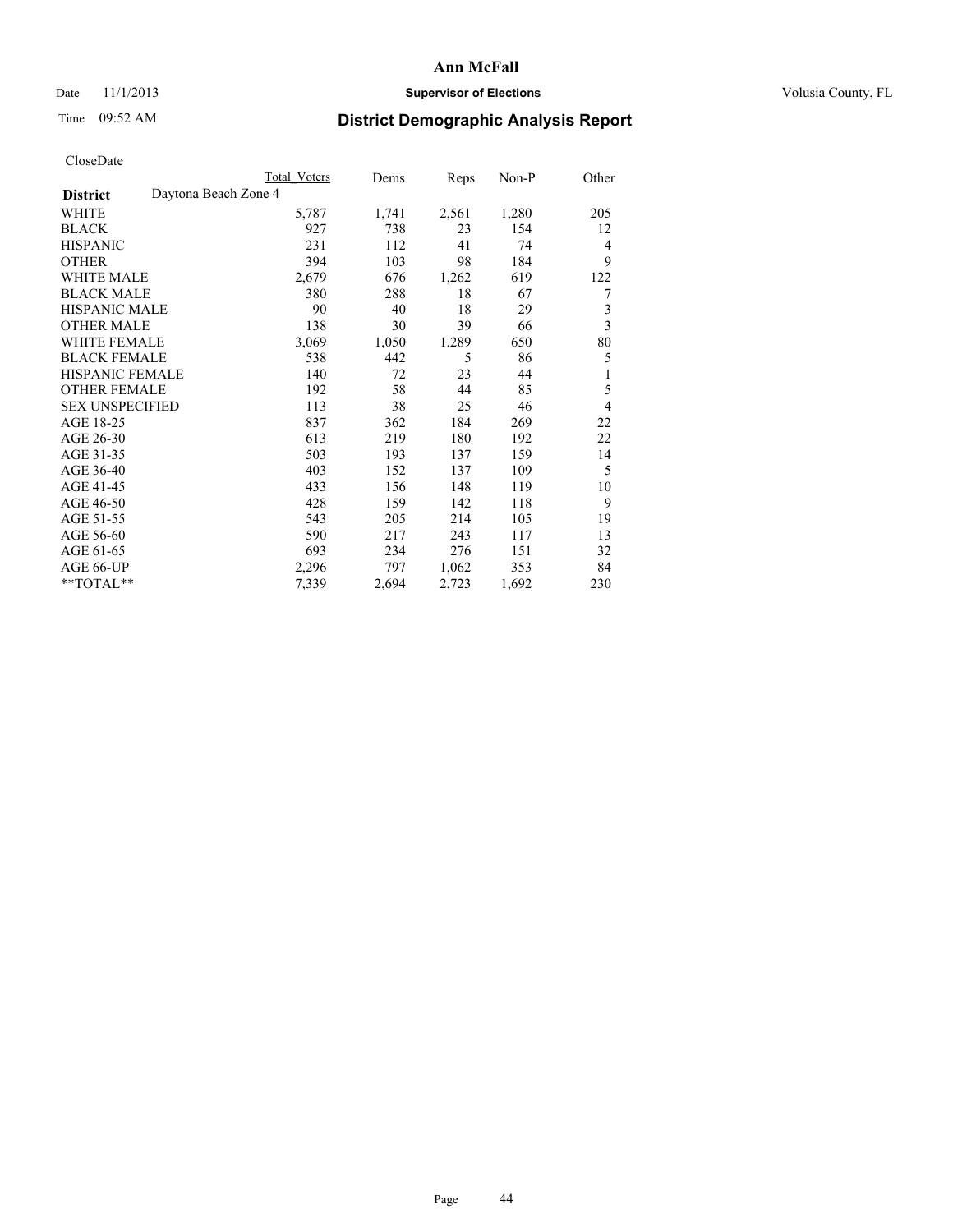### Date 11/1/2013 **Supervisor of Elections Supervisor of Elections** Volusia County, FL

# Time 09:52 AM **District Demographic Analysis Report**

|                                         | <b>Total Voters</b> | Dems  | Reps           | Non-P | Other          |
|-----------------------------------------|---------------------|-------|----------------|-------|----------------|
| Daytona Beach Zone 5<br><b>District</b> |                     |       |                |       |                |
| WHITE                                   | 1,940               | 715   | 636            | 520   | 69             |
| <b>BLACK</b>                            | 3,834               | 3,278 | 79             | 442   | 35             |
| <b>HISPANIC</b>                         | 179                 | 96    | 24             | 54    | 5              |
| <b>OTHER</b>                            | 405                 | 210   | 37             | 151   | 7              |
| <b>WHITE MALE</b>                       | 896                 | 281   | 336            | 238   | 41             |
| <b>BLACK MALE</b>                       | 1,398               | 1,145 | 33             | 198   | 22             |
| HISPANIC MALE                           | 81                  | 40    | 13             | 24    | 4              |
| <b>OTHER MALE</b>                       | 121                 | 67    | 6              | 44    | 4              |
| <b>WHITE FEMALE</b>                     | 1,034               | 430   | 299            | 277   | 28             |
| <b>BLACK FEMALE</b>                     | 2,388               | 2,092 | 46             | 237   | 13             |
| <b>HISPANIC FEMALE</b>                  | 98                  | 56    | 11             | 30    | 1              |
| <b>OTHER FEMALE</b>                     | 179                 | 95    | 25             | 57    | $\overline{2}$ |
| <b>SEX UNSPECIFIED</b>                  | 163                 | 93    | $\overline{7}$ | 62    | 1              |
| AGE 18-25                               | 1,139               | 727   | 93             | 297   | 22             |
| AGE 26-30                               | 683                 | 442   | 69             | 160   | 12             |
| AGE 31-35                               | 519                 | 335   | 50             | 123   | 11             |
| AGE 36-40                               | 431                 | 274   | 51             | 99    | 7              |
| AGE 41-45                               | 457                 | 317   | 46             | 84    | 10             |
| AGE 46-50                               | 523                 | 362   | 65             | 87    | 9              |
| AGE 51-55                               | 516                 | 371   | 63             | 71    | 11             |
| AGE 56-60                               | 487                 | 354   | 66             | 55    | 12             |
| AGE 61-65                               | 459                 | 316   | 73             | 63    | 7              |
| AGE 66-UP                               | 1,144               | 801   | 200            | 128   | 15             |
| **TOTAL**                               | 6,358               | 4,299 | 776            | 1,167 | 116            |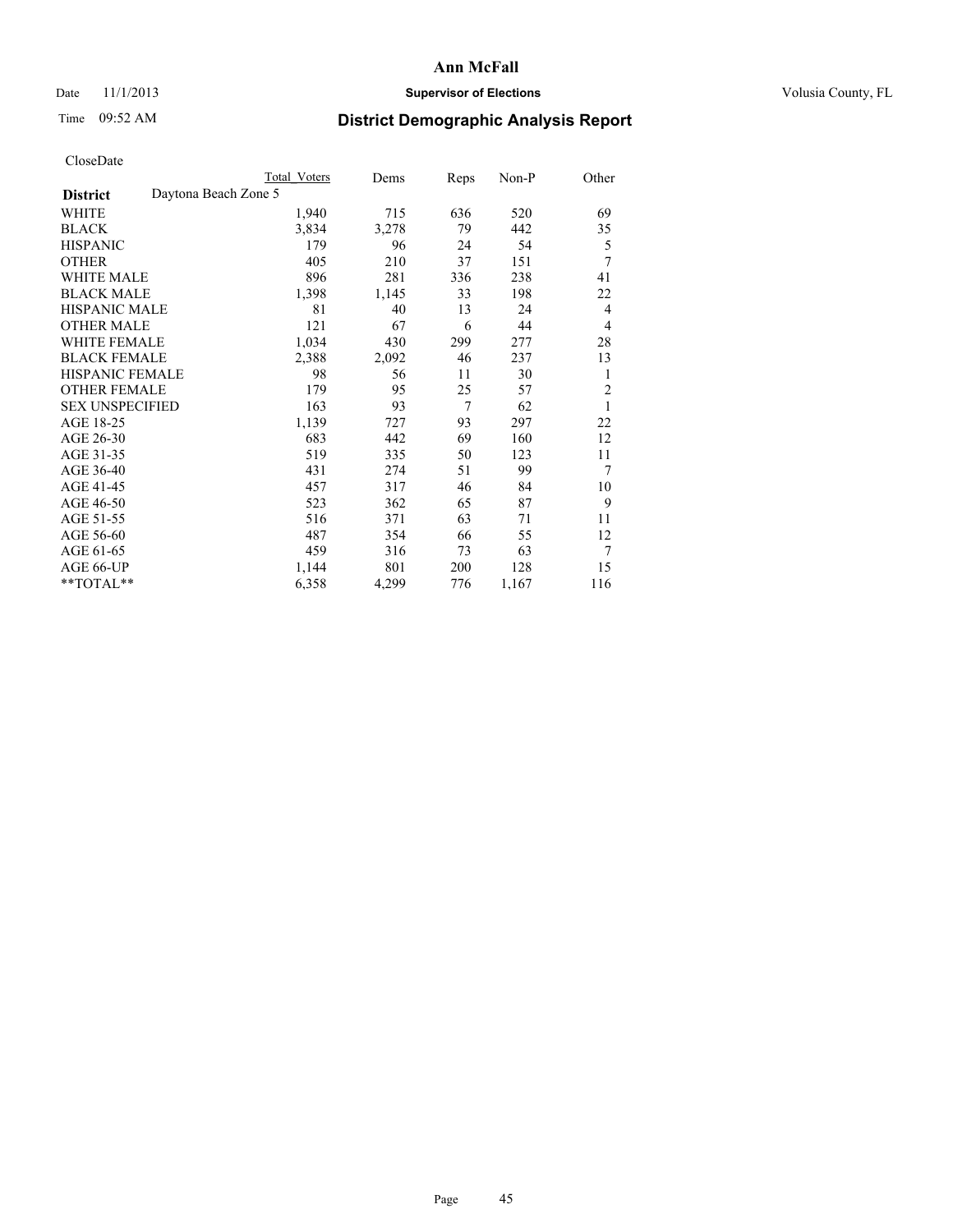### Date 11/1/2013 **Supervisor of Elections Supervisor of Elections** Volusia County, FL

## Time 09:52 AM **District Demographic Analysis Report**

|                                         | <b>Total Voters</b> | Dems  | Reps           | Non-P | Other                   |
|-----------------------------------------|---------------------|-------|----------------|-------|-------------------------|
| Daytona Beach Zone 6<br><b>District</b> |                     |       |                |       |                         |
| WHITE                                   | 1,163               | 447   | 349            | 311   | 56                      |
| <b>BLACK</b>                            | 3,802               | 3,232 | 84             | 461   | 25                      |
| <b>HISPANIC</b>                         | 169                 | 89    | 20             | 58    | $\overline{c}$          |
| <b>OTHER</b>                            | 371                 | 197   | 25             | 146   | $\overline{\mathbf{3}}$ |
| WHITE MALE                              | 578                 | 176   | 195            | 168   | 39                      |
| <b>BLACK MALE</b>                       | 1,627               | 1,329 | 47             | 241   | 10                      |
| <b>HISPANIC MALE</b>                    | 78                  | 36    | 8              | 34    | $\boldsymbol{0}$        |
| <b>OTHER MALE</b>                       | 144                 | 77    | 16             | 50    | 1                       |
| WHITE FEMALE                            | 574                 | 266   | 152            | 140   | 16                      |
| <b>BLACK FEMALE</b>                     | 2,102               | 1,844 | 35             | 208   | 15                      |
| <b>HISPANIC FEMALE</b>                  | 87                  | 52    | 12             | 21    | $\overline{2}$          |
| <b>OTHER FEMALE</b>                     | 124                 | 79    | $\overline{7}$ | 37    | 1                       |
| <b>SEX UNSPECIFIED</b>                  | 191                 | 106   | 6              | 77    | $\overline{c}$          |
| AGE 18-25                               | 1,276               | 854   | 81             | 328   | 13                      |
| AGE 26-30                               | 535                 | 342   | 51             | 133   | 9                       |
| AGE 31-35                               | 427                 | 278   | 32             | 108   | 9                       |
| AGE 36-40                               | 325                 | 223   | 23             | 74    | 5                       |
| AGE 41-45                               | 348                 | 251   | 36             | 52    | 9                       |
| AGE 46-50                               | 377                 | 283   | 22             | 64    | 8                       |
| AGE 51-55                               | 478                 | 352   | 52             | 64    | 10                      |
| AGE 56-60                               | 422                 | 314   | 45             | 57    | 6                       |
| AGE 61-65                               | 358                 | 258   | 50             | 44    | 6                       |
| AGE 66-UP                               | 959                 | 810   | 86             | 52    | 11                      |
| **TOTAL**                               | 5,505               | 3,965 | 478            | 976   | 86                      |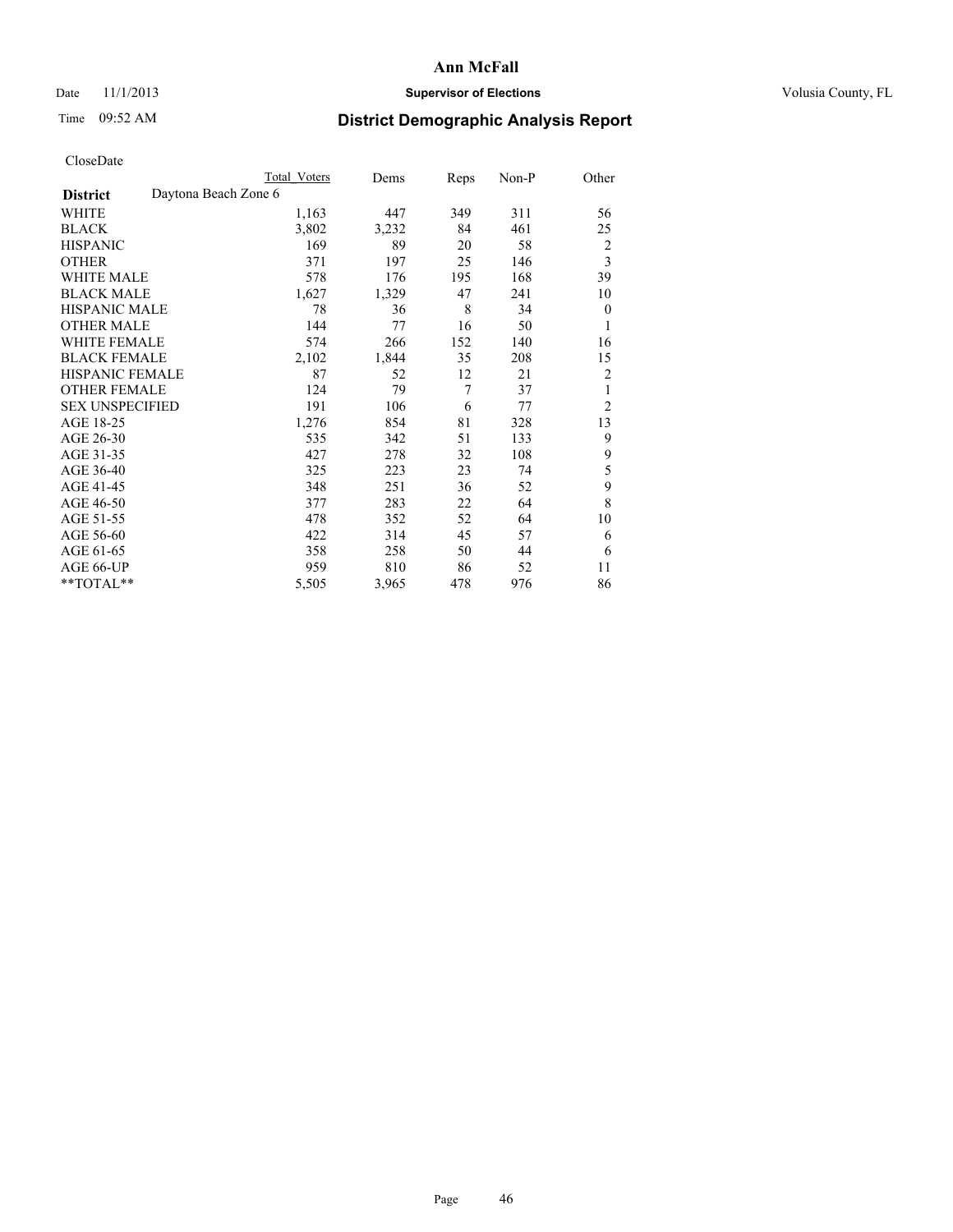### Date 11/1/2013 **Supervisor of Elections Supervisor of Elections** Volusia County, FL

## Time 09:52 AM **District Demographic Analysis Report**

|                        | <b>Total Voters</b>  | Dems | Reps  | Non-P | Other          |
|------------------------|----------------------|------|-------|-------|----------------|
| <b>District</b>        | Daytona Beach Shores |      |       |       |                |
| WHITE                  | 3,348                | 884  | 1,569 | 778   | 117            |
| <b>BLACK</b>           | 43                   | 23   | 4     | 13    | 3              |
| <b>HISPANIC</b>        | 68                   | 13   | 30    | 23    | $\overline{c}$ |
| <b>OTHER</b>           | 184                  | 49   | 62    | 67    | 6              |
| WHITE MALE             | 1,591                | 378  | 752   | 401   | 60             |
| <b>BLACK MALE</b>      | 20                   | 11   | 1     | 6     | $\overline{2}$ |
| <b>HISPANIC MALE</b>   | 32                   | 5    | 16    | 11    | $\mathbf{0}$   |
| <b>OTHER MALE</b>      | 68                   | 19   | 26    | 22    | 1              |
| WHITE FEMALE           | 1,725                | 498  | 802   | 371   | 54             |
| <b>BLACK FEMALE</b>    | 22                   | 12   | 3     | 6     | 1              |
| <b>HISPANIC FEMALE</b> | 35                   | 8    | 13    | 12    | $\overline{c}$ |
| <b>OTHER FEMALE</b>    | 89                   | 25   | 27    | 32    | 5              |
| <b>SEX UNSPECIFIED</b> | 61                   | 13   | 25    | 20    | 3              |
| AGE 18-25              | 117                  | 20   | 43    | 49    | 5              |
| AGE 26-30              | 100                  | 29   | 36    | 33    | $\overline{c}$ |
| AGE 31-35              | 85                   | 22   | 27    | 28    | 8              |
| AGE 36-40              | 95                   | 27   | 28    | 34    | 6              |
| AGE 41-45              | 117                  | 34   | 35    | 47    | 1              |
| AGE 46-50              | 177                  | 42   | 76    | 55    | 4              |
| AGE 51-55              | 268                  | 55   | 126   | 80    | 7              |
| AGE 56-60              | 313                  | 91   | 141   | 71    | 10             |
| AGE 61-65              | 442                  | 112  | 191   | 120   | 19             |
| AGE 66-UP              | 1,929                | 537  | 962   | 364   | 66             |
| **TOTAL**              | 3,643                | 969  | 1,665 | 881   | 128            |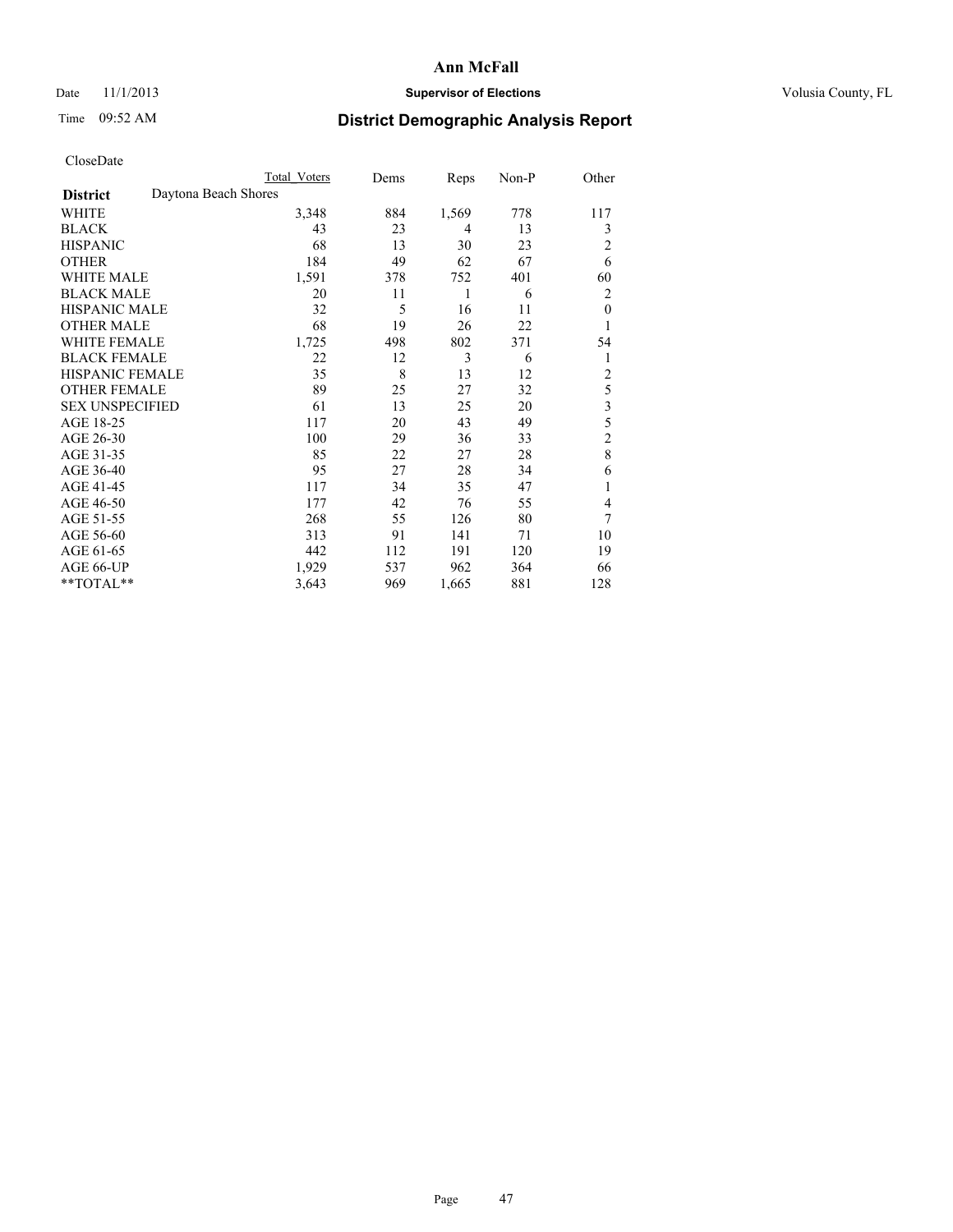### Date 11/1/2013 **Supervisor of Elections Supervisor of Elections** Volusia County, FL

## Time 09:52 AM **District Demographic Analysis Report**

|                           | Total Voters | Dems  | Reps  | Non-P | Other |
|---------------------------|--------------|-------|-------|-------|-------|
| DeBary<br><b>District</b> |              |       |       |       |       |
| <b>WHITE</b>              | 11,409       | 3,082 | 5,321 | 2,524 | 482   |
| <b>BLACK</b>              | 440          | 339   | 24    | 65    | 12    |
| <b>HISPANIC</b>           | 866          | 370   | 218   | 262   | 16    |
| <b>OTHER</b>              | 707          | 204   | 186   | 301   | 16    |
| <b>WHITE MALE</b>         | 5,350        | 1,227 | 2,613 | 1,255 | 255   |
| <b>BLACK MALE</b>         | 202          | 141   | 8     | 45    | 8     |
| HISPANIC MALE             | 384          | 150   | 107   | 118   | 9     |
| <b>OTHER MALE</b>         | 230          | 65    | 70    | 89    | 6     |
| <b>WHITE FEMALE</b>       | 5,958        | 1,831 | 2,667 | 1,238 | 222   |
| <b>BLACK FEMALE</b>       | 232          | 193   | 16    | 19    | 4     |
| <b>HISPANIC FEMALE</b>    | 471          | 215   | 110   | 139   | 7     |
| <b>OTHER FEMALE</b>       | 302          | 105   | 82    | 107   | 8     |
| <b>SEX UNSPECIFIED</b>    | 293          | 68    | 76    | 142   | 7     |
| AGE 18-25                 | 1,046        | 274   | 325   | 410   | 37    |
| AGE 26-30                 | 702          | 173   | 252   | 249   | 28    |
| AGE 31-35                 | 761          | 213   | 264   | 253   | 31    |
| AGE 36-40                 | 781          | 210   | 293   | 244   | 34    |
| AGE 41-45                 | 1,016        | 279   | 408   | 277   | 52    |
| AGE 46-50                 | 1,187        | 318   | 534   | 287   | 48    |
| AGE 51-55                 | 1,323        | 367   | 625   | 287   | 44    |
| AGE 56-60                 | 1,368        | 424   | 620   | 280   | 44    |
| AGE 61-65                 | 1,346        | 453   | 604   | 239   | 50    |
| AGE 66-UP                 | 3,891        | 1,284 | 1,823 | 626   | 158   |
| **TOTAL**                 | 13,422       | 3,995 | 5,749 | 3,152 | 526   |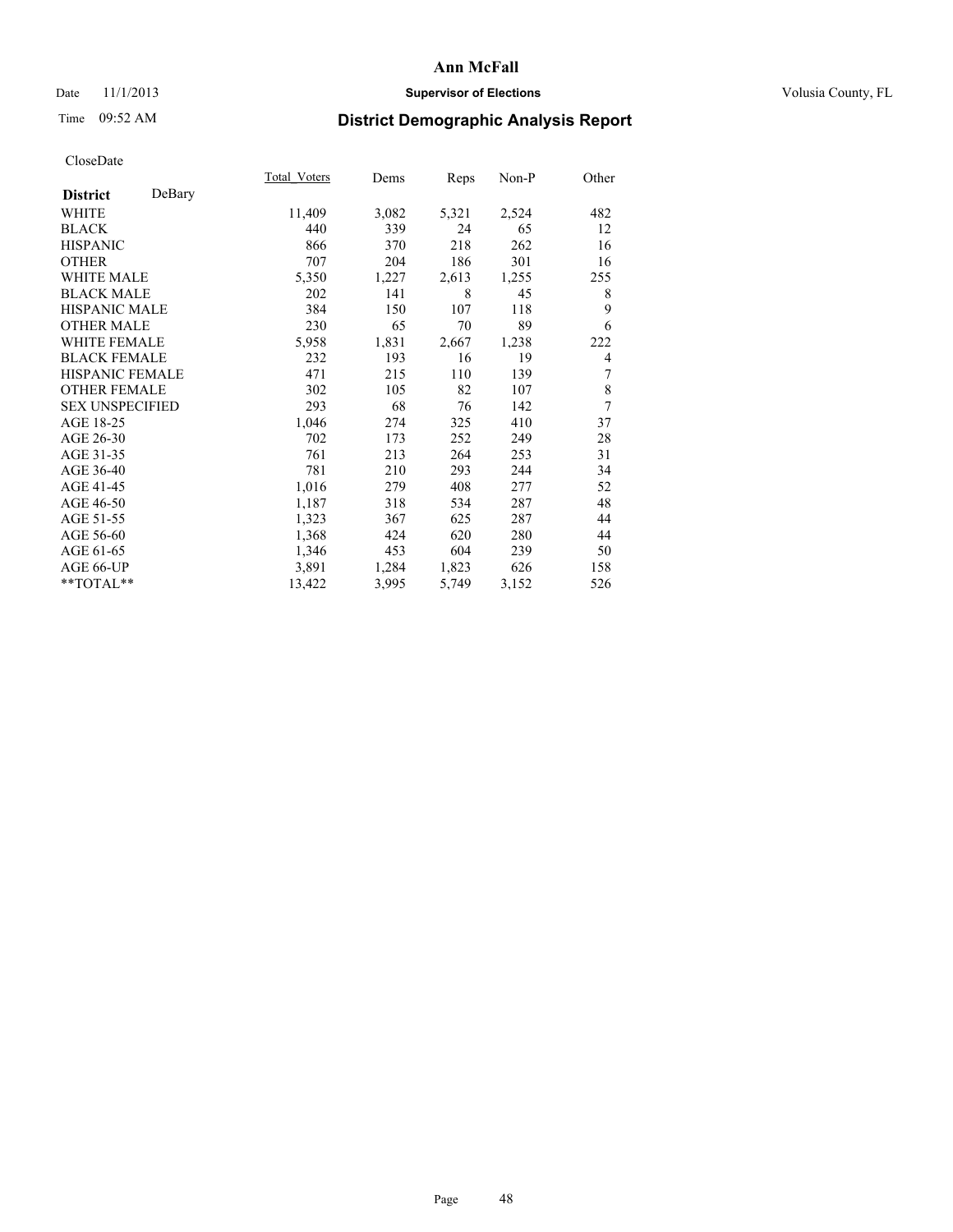### Date 11/1/2013 **Supervisor of Elections Supervisor of Elections** Volusia County, FL

# Time 09:52 AM **District Demographic Analysis Report**

|                           | Total Voters | Dems  | <b>Reps</b> | Non-P | Other |
|---------------------------|--------------|-------|-------------|-------|-------|
| DeLand<br><b>District</b> |              |       |             |       |       |
| <b>WHITE</b>              | 11,897       | 3,858 | 4,893       | 2,609 | 537   |
| <b>BLACK</b>              | 2,402        | 1,962 | 82          | 322   | 36    |
| <b>HISPANIC</b>           | 1,052        | 465   | 172         | 382   | 33    |
| <b>OTHER</b>              | 841          | 292   | 162         | 359   | 28    |
| <b>WHITE MALE</b>         | 5,203        | 1,471 | 2,230       | 1,232 | 270   |
| <b>BLACK MALE</b>         | 911          | 708   | 37          | 142   | 24    |
| HISPANIC MALE             | 421          | 176   | 79          | 152   | 14    |
| <b>OTHER MALE</b>         | 278          | 104   | 57          | 106   | 11    |
| <b>WHITE FEMALE</b>       | 6,613        | 2,368 | 2,633       | 1,348 | 264   |
| <b>BLACK FEMALE</b>       | 1,459        | 1,233 | 42          | 173   | 11    |
| <b>HISPANIC FEMALE</b>    | 621          | 286   | 91          | 226   | 18    |
| <b>OTHER FEMALE</b>       | 338          | 134   | 64          | 127   | 13    |
| <b>SEX UNSPECIFIED</b>    | 348          | 97    | 76          | 166   | 9     |
| AGE 18-25                 | 1,997        | 771   | 430         | 730   | 66    |
| AGE 26-30                 | 1,012        | 378   | 240         | 355   | 39    |
| AGE 31-35                 | 1,014        | 385   | 276         | 309   | 44    |
| AGE 36-40                 | 1,145        | 435   | 318         | 320   | 72    |
| AGE 41-45                 | 1,158        | 458   | 369         | 296   | 35    |
| AGE 46-50                 | 1,188        | 448   | 438         | 252   | 50    |
| AGE 51-55                 | 1,312        | 563   | 449         | 258   | 42    |
| AGE 56-60                 | 1,305        | 575   | 434         | 249   | 47    |
| AGE 61-65                 | 1,413        | 637   | 475         | 243   | 58    |
| AGE 66-UP                 | 4,647        | 1,926 | 1,880       | 660   | 181   |
| **TOTAL**                 | 16,192       | 6,577 | 5,309       | 3,672 | 634   |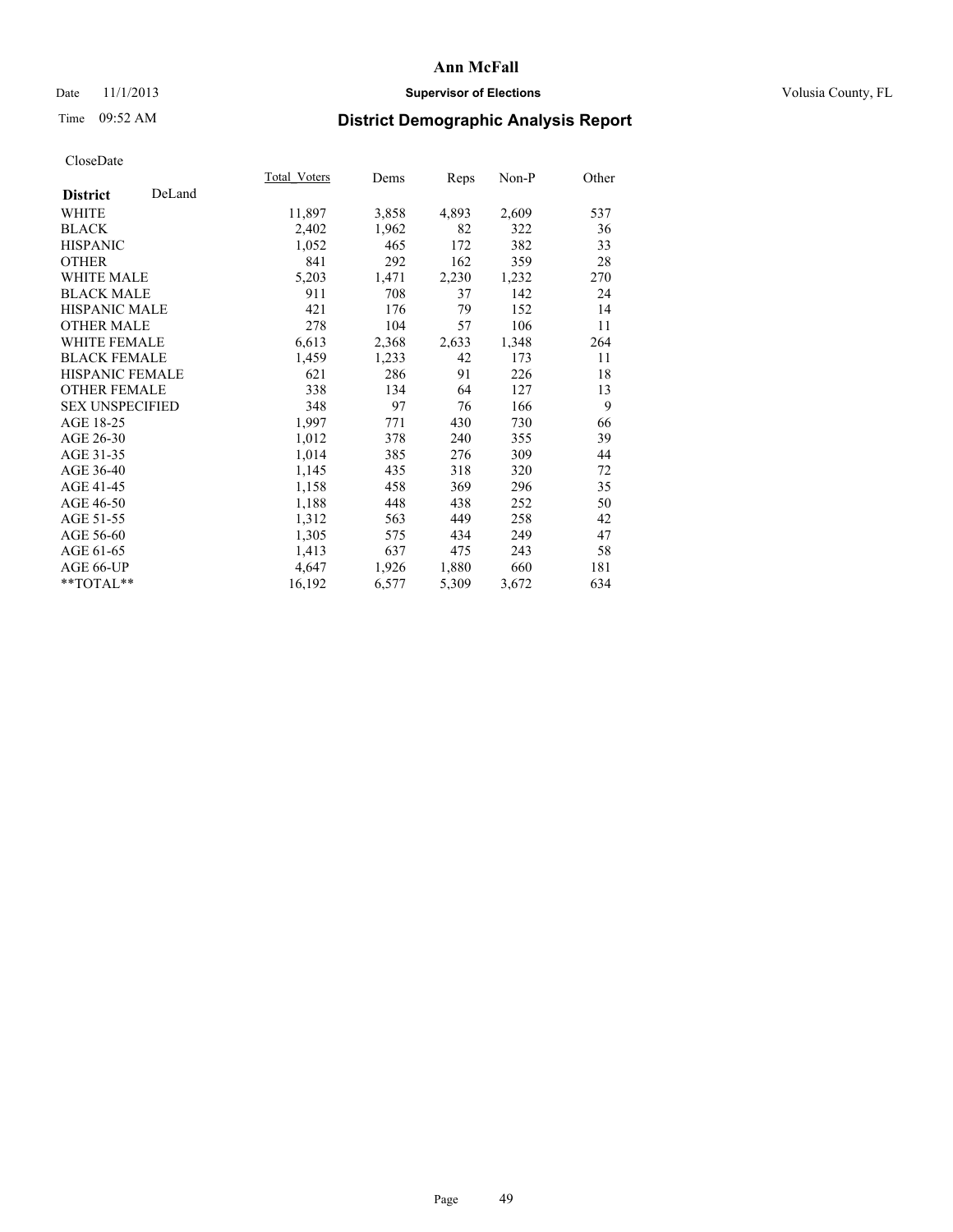### Date 11/1/2013 **Supervisor of Elections Supervisor of Elections** Volusia County, FL

# Time 09:52 AM **District Demographic Analysis Report**

|                                   | Total Voters | Dems  | <b>Reps</b> | Non-P | Other          |
|-----------------------------------|--------------|-------|-------------|-------|----------------|
| Deltona Zone 1<br><b>District</b> |              |       |             |       |                |
| WHITE                             | 4,728        | 1,529 | 1,695       | 1,274 | 230            |
| <b>BLACK</b>                      | 933          | 713   | 42          | 160   | 18             |
| <b>HISPANIC</b>                   | 1,993        | 1,027 | 264         | 675   | 27             |
| <b>OTHER</b>                      | 505          | 171   | 85          | 237   | 12             |
| <b>WHITE MALE</b>                 | 2,217        | 628   | 826         | 635   | 128            |
| <b>BLACK MALE</b>                 | 409          | 290   | 23          | 83    | 13             |
| <b>HISPANIC MALE</b>              | 916          | 464   | 125         | 314   | 13             |
| <b>OTHER MALE</b>                 | 165          | 58    | 34          | 67    | 6              |
| <b>WHITE FEMALE</b>               | 2,471        | 891   | 857         | 622   | 101            |
| <b>BLACK FEMALE</b>               | 515          | 419   | 18          | 73    | 5              |
| <b>HISPANIC FEMALE</b>            | 1,052        | 550   | 137         | 351   | 14             |
| <b>OTHER FEMALE</b>               | 209          | 83    | 36          | 85    | 5              |
| <b>SEX UNSPECIFIED</b>            | 205          | 57    | 30          | 116   | $\overline{2}$ |
| AGE 18-25                         | 1,123        | 423   | 185         | 468   | 47             |
| AGE 26-30                         | 685          | 236   | 155         | 271   | 23             |
| AGE 31-35                         | 780          | 329   | 160         | 266   | 25             |
| AGE 36-40                         | 721          | 284   | 162         | 250   | 25             |
| AGE 41-45                         | 745          | 277   | 218         | 218   | 32             |
| AGE 46-50                         | 825          | 328   | 254         | 218   | 25             |
| AGE 51-55                         | 798          | 329   | 255         | 189   | 25             |
| AGE 56-60                         | 710          | 302   | 221         | 156   | 31             |
| AGE 61-65                         | 588          | 291   | 151         | 126   | 20             |
| AGE 66-UP                         | 1,184        | 641   | 325         | 184   | 34             |
| **TOTAL**                         | 8,159        | 3,440 | 2,086       | 2,346 | 287            |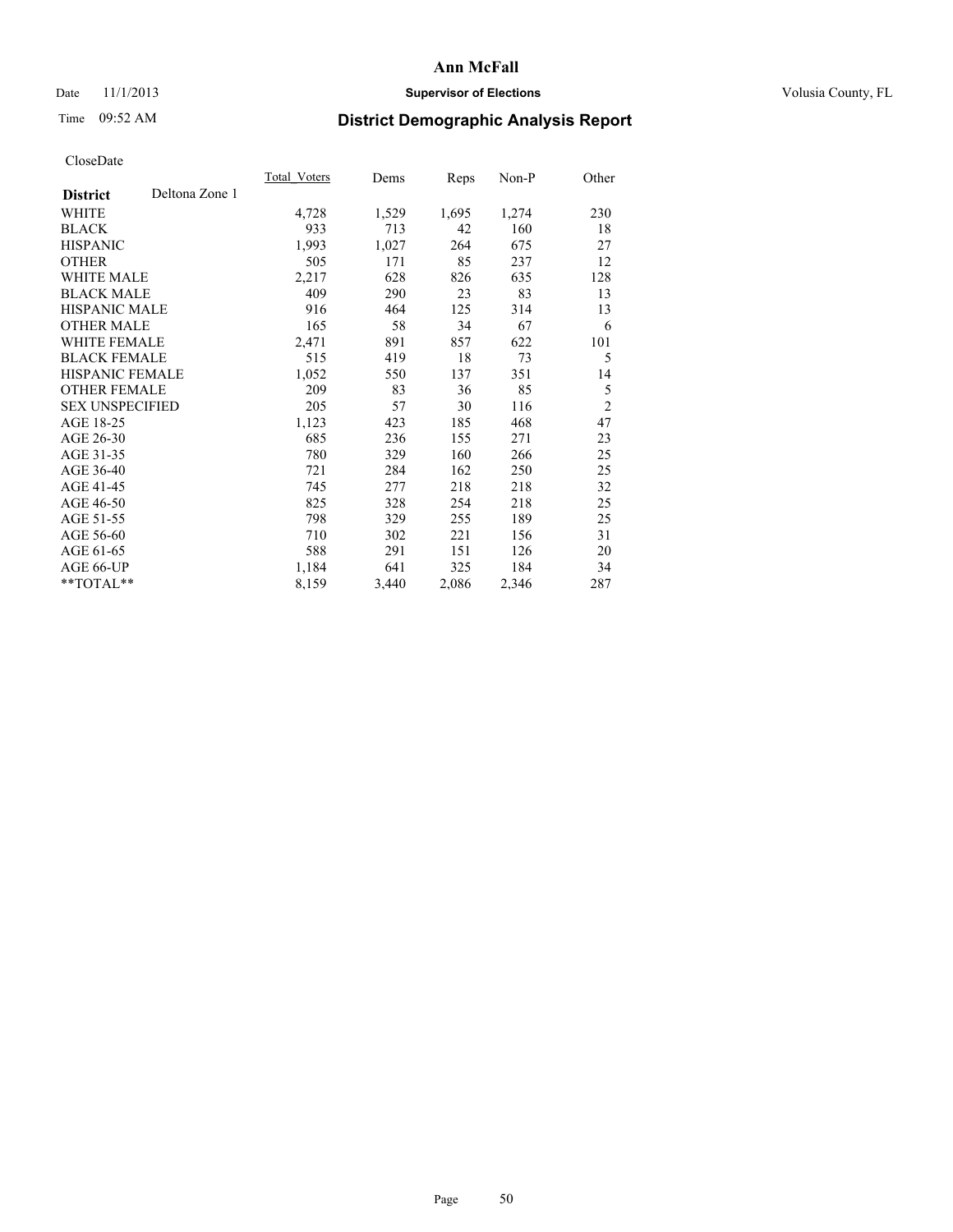### Date 11/1/2013 **Supervisor of Elections Supervisor of Elections** Volusia County, FL

## Time 09:52 AM **District Demographic Analysis Report**

|                        |                | Total Voters | Dems  | Reps  | Non-P | Other          |
|------------------------|----------------|--------------|-------|-------|-------|----------------|
| <b>District</b>        | Deltona Zone 2 |              |       |       |       |                |
| WHITE                  |                | 5,960        | 1,822 | 2,390 | 1,482 | 266            |
| <b>BLACK</b>           |                | 777          | 601   | 37    | 121   | 18             |
| <b>HISPANIC</b>        |                | 2,114        | 1,040 | 360   | 685   | 29             |
| <b>OTHER</b>           |                | 517          | 190   | 89    | 223   | 15             |
| <b>WHITE MALE</b>      |                | 2,721        | 737   | 1,132 | 715   | 137            |
| <b>BLACK MALE</b>      |                | 348          | 246   | 28    | 64    | 10             |
| HISPANIC MALE          |                | 1,000        | 479   | 177   | 328   | 16             |
| <b>OTHER MALE</b>      |                | 185          | 75    | 28    | 74    | 8              |
| <b>WHITE FEMALE</b>    |                | 3,193        | 1,072 | 1,247 | 745   | 129            |
| <b>BLACK FEMALE</b>    |                | 415          | 345   | 9     | 53    | 8              |
| <b>HISPANIC FEMALE</b> |                | 1,091        | 552   | 178   | 350   | 11             |
| <b>OTHER FEMALE</b>    |                | 213          | 93    | 41    | 72    | 7              |
| <b>SEX UNSPECIFIED</b> |                | 202          | 54    | 36    | 110   | $\overline{c}$ |
| AGE 18-25              |                | 1,025        | 348   | 218   | 409   | 50             |
| AGE 26-30              |                | 681          | 238   | 160   | 256   | 27             |
| AGE 31-35              |                | 673          | 232   | 167   | 250   | 24             |
| AGE 36-40              |                | 730          | 265   | 192   | 231   | 42             |
| AGE 41-45              |                | 764          | 275   | 226   | 239   | 24             |
| AGE 46-50              |                | 914          | 318   | 292   | 274   | 30             |
| AGE 51-55              |                | 900          | 360   | 323   | 195   | 22             |
| AGE 56-60              |                | 870          | 345   | 308   | 193   | 24             |
| AGE 61-65              |                | 767          | 326   | 257   | 157   | 27             |
| AGE 66-UP              |                | 2,042        | 945   | 733   | 306   | 58             |
| **TOTAL**              |                | 9,368        | 3,653 | 2,876 | 2,511 | 328            |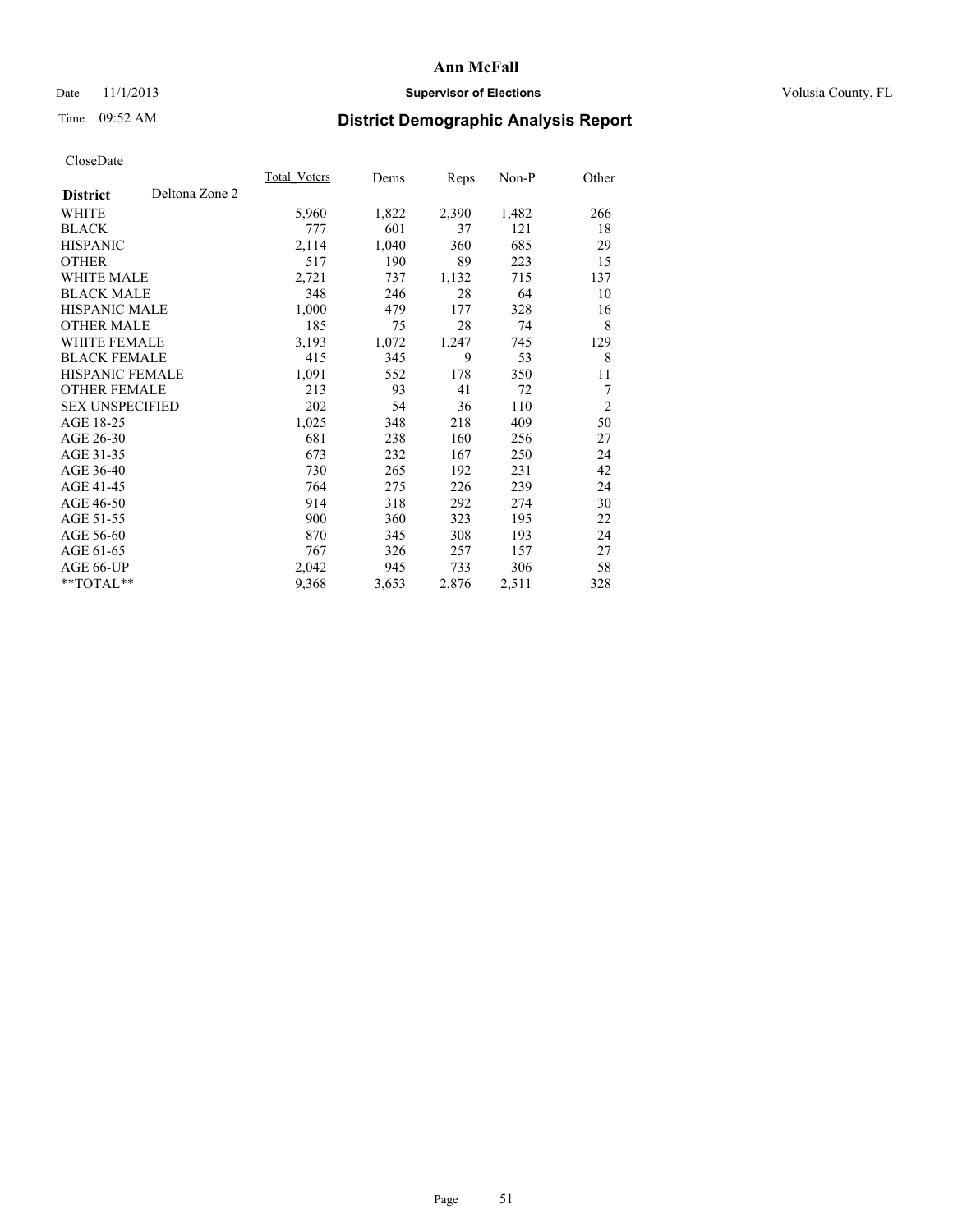### Date 11/1/2013 **Supervisor of Elections Supervisor of Elections** Volusia County, FL

# Time 09:52 AM **District Demographic Analysis Report**

|                        |                | Total Voters | Dems  | Reps  | Non-P | Other          |
|------------------------|----------------|--------------|-------|-------|-------|----------------|
| <b>District</b>        | Deltona Zone 3 |              |       |       |       |                |
| WHITE                  |                | 5,007        | 1,580 | 1,872 | 1,334 | 221            |
| <b>BLACK</b>           |                | 694          | 540   | 24    | 119   | 11             |
| <b>HISPANIC</b>        |                | 2,306        | 1,152 | 353   | 748   | 53             |
| <b>OTHER</b>           |                | 511          | 196   | 81    | 230   | $\overline{4}$ |
| <b>WHITE MALE</b>      |                | 2,291        | 641   | 901   | 628   | 121            |
| <b>BLACK MALE</b>      |                | 305          | 221   | 14    | 62    | 8              |
| <b>HISPANIC MALE</b>   |                | 1,071        | 521   | 181   | 343   | 26             |
| <b>OTHER MALE</b>      |                | 180          | 69    | 28    | 81    | $\overline{2}$ |
| <b>WHITE FEMALE</b>    |                | 2,669        | 922   | 960   | 690   | 97             |
| <b>BLACK FEMALE</b>    |                | 381          | 314   | 10    | 54    | 3              |
| <b>HISPANIC FEMALE</b> |                | 1,202        | 613   | 171   | 391   | 27             |
| <b>OTHER FEMALE</b>    |                | 223          | 105   | 37    | 80    | 1              |
| <b>SEX UNSPECIFIED</b> |                | 196          | 62    | 28    | 102   | $\overline{4}$ |
| AGE 18-25              |                | 939          | 367   | 141   | 390   | 41             |
| AGE 26-30              |                | 638          | 232   | 129   | 262   | 15             |
| AGE 31-35              |                | 662          | 229   | 141   | 253   | 39             |
| AGE 36-40              |                | 681          | 246   | 171   | 243   | 21             |
| AGE 41-45              |                | 718          | 263   | 236   | 195   | 24             |
| AGE 46-50              |                | 777          | 320   | 214   | 216   | 27             |
| AGE 51-55              |                | 817          | 333   | 252   | 209   | 23             |
| AGE 56-60              |                | 732          | 307   | 215   | 182   | 28             |
| AGE 61-65              |                | 670          | 291   | 204   | 153   | 22             |
| AGE 66-UP              |                | 1,884        | 880   | 627   | 328   | 49             |
| **TOTAL**              |                | 8,518        | 3,468 | 2,330 | 2,431 | 289            |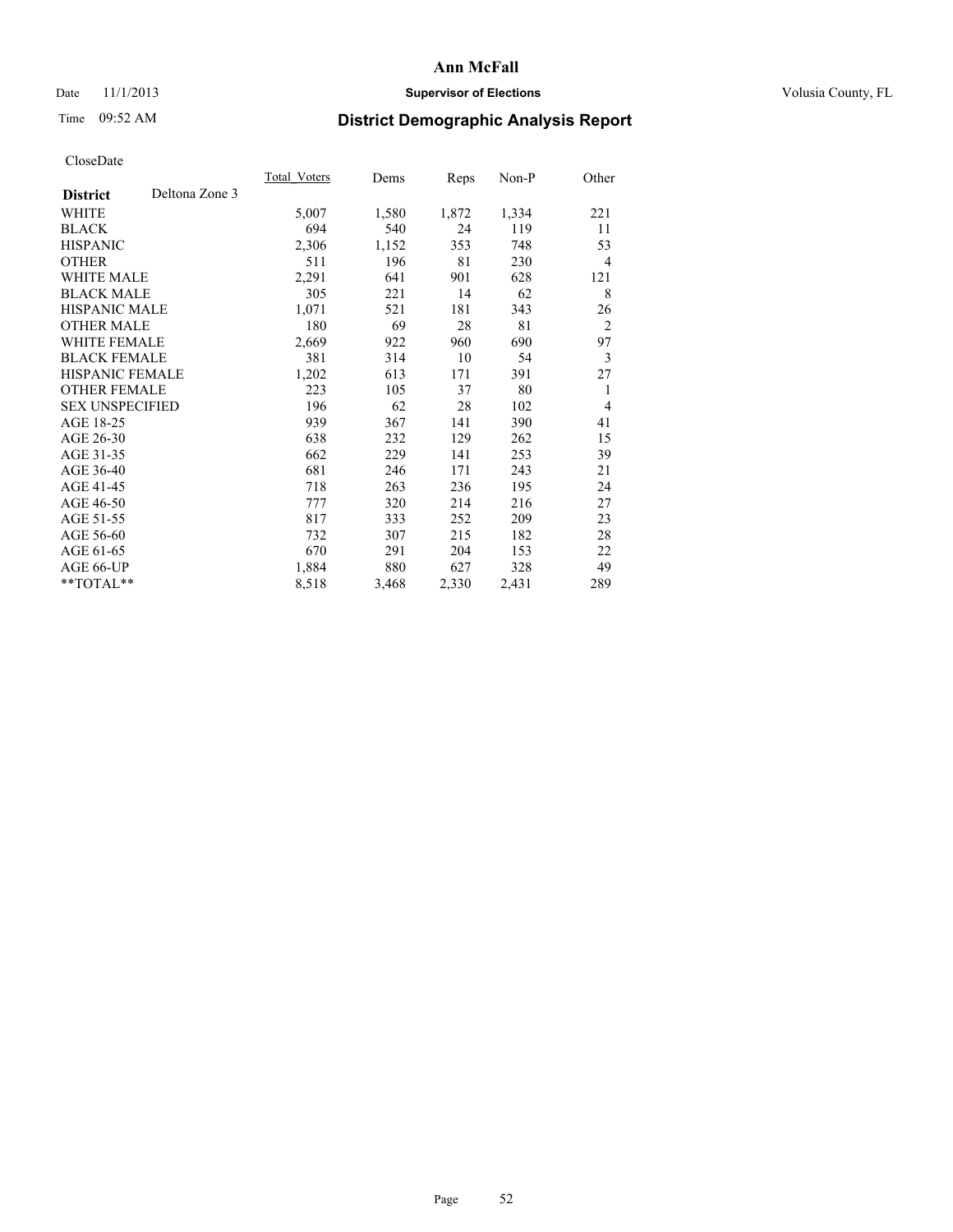### Date 11/1/2013 **Supervisor of Elections Supervisor of Elections** Volusia County, FL

## Time 09:52 AM **District Demographic Analysis Report**

|                                   | Total Voters | Dems  | <b>Reps</b> | Non-P | Other          |
|-----------------------------------|--------------|-------|-------------|-------|----------------|
| Deltona Zone 4<br><b>District</b> |              |       |             |       |                |
| WHITE                             | 5,174        | 1,747 | 1,955       | 1,225 | 247            |
| <b>BLACK</b>                      | 728          | 560   | 24          | 130   | 14             |
| <b>HISPANIC</b>                   | 2,423        | 1,257 | 321         | 793   | 52             |
| <b>OTHER</b>                      | 525          | 185   | 93          | 236   | 11             |
| WHITE MALE                        | 2,372        | 719   | 933         | 584   | 136            |
| <b>BLACK MALE</b>                 | 297          | 216   | 16          | 58    | 7              |
| HISPANIC MALE                     | 1,120        | 536   | 168         | 383   | 33             |
| <b>OTHER MALE</b>                 | 163          | 60    | 36          | 65    | $\overline{2}$ |
| <b>WHITE FEMALE</b>               | 2,757        | 1,011 | 1,006       | 630   | 110            |
| <b>BLACK FEMALE</b>               | 417          | 333   | 8           | 69    | 7              |
| <b>HISPANIC FEMALE</b>            | 1,288        | 712   | 153         | 404   | 19             |
| <b>OTHER FEMALE</b>               | 211          | 96    | 35          | 74    | 6              |
| <b>SEX UNSPECIFIED</b>            | 225          | 66    | 38          | 117   | 4              |
| AGE 18-25                         | 1,024        | 371   | 179         | 442   | 32             |
| AGE 26-30                         | 631          | 223   | 105         | 273   | 30             |
| AGE 31-35                         | 650          | 268   | 142         | 207   | 33             |
| AGE 36-40                         | 729          | 287   | 184         | 226   | 32             |
| AGE 41-45                         | 695          | 282   | 188         | 200   | 25             |
| AGE 46-50                         | 807          | 321   | 241         | 225   | 20             |
| AGE 51-55                         | 836          | 375   | 248         | 183   | 30             |
| AGE 56-60                         | 809          | 341   | 243         | 195   | 30             |
| AGE 61-65                         | 717          | 320   | 245         | 130   | 22             |
| AGE 66-UP                         | 1,951        | 961   | 618         | 302   | 70             |
| **TOTAL**                         | 8,850        | 3,749 | 2,393       | 2,384 | 324            |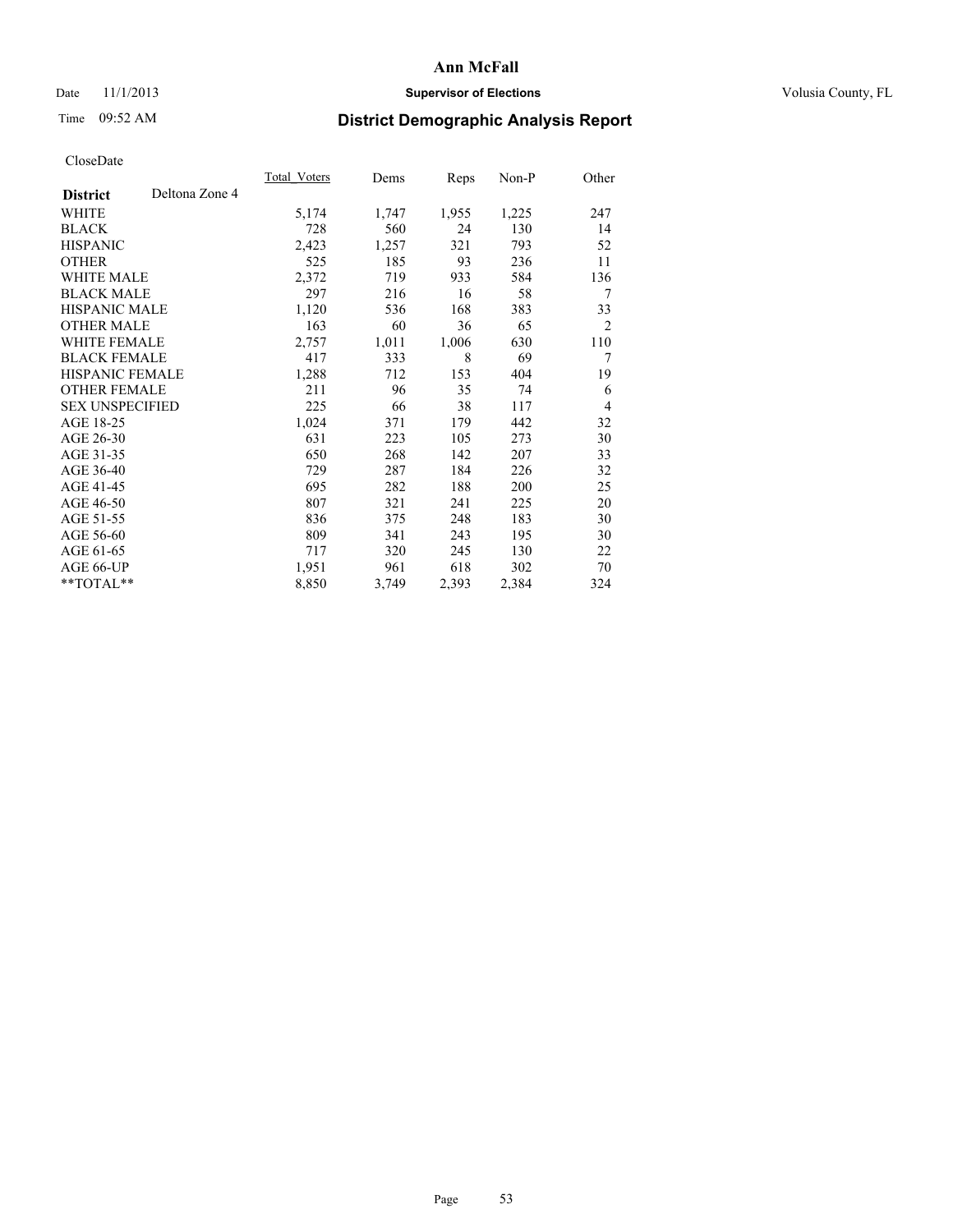### Date 11/1/2013 **Supervisor of Elections Supervisor of Elections** Volusia County, FL

# Time 09:52 AM **District Demographic Analysis Report**

|                        |                | Total Voters | Dems  | Reps  | Non-P | Other          |
|------------------------|----------------|--------------|-------|-------|-------|----------------|
| <b>District</b>        | Deltona Zone 5 |              |       |       |       |                |
| WHITE                  |                | 5,253        | 1,679 | 1,982 | 1,344 | 248            |
| <b>BLACK</b>           |                | 919          | 720   | 46    | 141   | 12             |
| <b>HISPANIC</b>        |                | 2,173        | 1,083 | 325   | 729   | 36             |
| <b>OTHER</b>           |                | 510          | 174   | 89    | 236   | 11             |
| <b>WHITE MALE</b>      |                | 2,464        | 694   | 997   | 632   | 141            |
| <b>BLACK MALE</b>      |                | 389          | 288   | 24    | 70    | 7              |
| <b>HISPANIC MALE</b>   |                | 1,034        | 506   | 160   | 344   | 24             |
| <b>OTHER MALE</b>      |                | 171          | 71    | 38    | 56    | 6              |
| <b>WHITE FEMALE</b>    |                | 2,752        | 977   | 969   | 700   | 106            |
| <b>BLACK FEMALE</b>    |                | 522          | 425   | 22    | 70    | 5              |
| HISPANIC FEMALE        |                | 1,123        | 568   | 164   | 379   | 12             |
| <b>OTHER FEMALE</b>    |                | 207          | 82    | 32    | 89    | $\overline{4}$ |
| <b>SEX UNSPECIFIED</b> |                | 193          | 45    | 36    | 110   | $\overline{2}$ |
| AGE 18-25              |                | 1,115        | 378   | 238   | 457   | 42             |
| AGE 26-30              |                | 658          | 234   | 133   | 264   | 27             |
| AGE 31-35              |                | 712          | 286   | 122   | 270   | 34             |
| AGE 36-40              |                | 738          | 301   | 175   | 234   | 28             |
| AGE 41-45              |                | 718          | 291   | 206   | 200   | 21             |
| AGE 46-50              |                | 853          | 348   | 269   | 206   | 30             |
| AGE 51-55              |                | 908          | 343   | 317   | 228   | 20             |
| AGE 56-60              |                | 813          | 342   | 270   | 180   | 21             |
| AGE 61-65              |                | 652          | 285   | 190   | 147   | 30             |
| AGE 66-UP              |                | 1,687        | 848   | 521   | 264   | 54             |
| **TOTAL**              |                | 8,855        | 3,656 | 2,442 | 2,450 | 307            |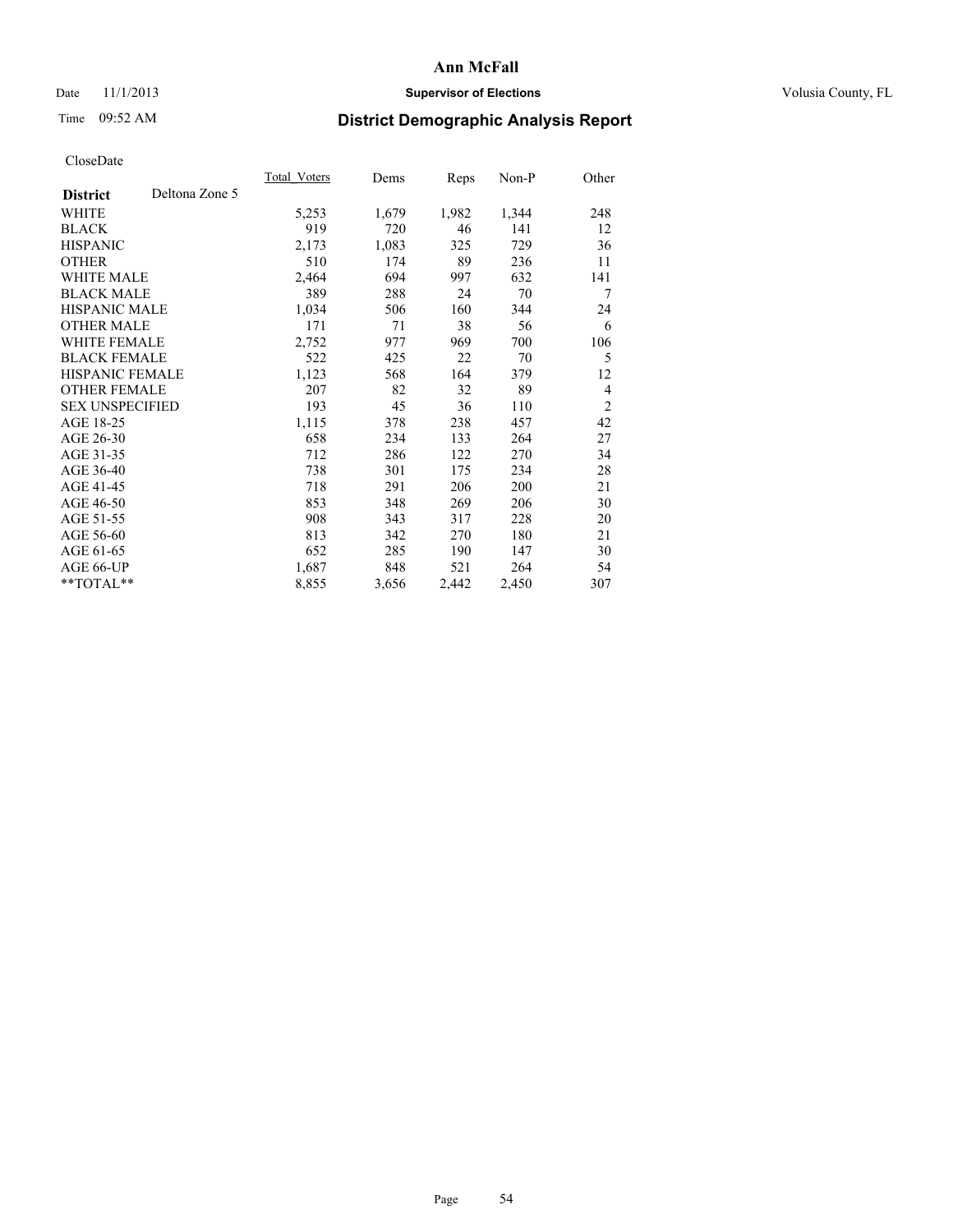### Date 11/1/2013 **Supervisor of Elections Supervisor of Elections** Volusia County, FL

# Time 09:52 AM **District Demographic Analysis Report**

|                                   | Total Voters | Dems  | Reps  | Non-P | Other |
|-----------------------------------|--------------|-------|-------|-------|-------|
| Deltona Zone 6<br><b>District</b> |              |       |       |       |       |
| WHITE                             | 5,693        | 1,674 | 2,324 | 1,437 | 258   |
| <b>BLACK</b>                      | 819          | 619   | 42    | 139   | 19    |
| <b>HISPANIC</b>                   | 1,825        | 881   | 249   | 652   | 43    |
| <b>OTHER</b>                      | 471          | 142   | 104   | 214   | 11    |
| WHITE MALE                        | 2,668        | 678   | 1,147 | 712   | 131   |
| <b>BLACK MALE</b>                 | 373          | 277   | 23    | 61    | 12    |
| <b>HISPANIC MALE</b>              | 853          | 391   | 127   | 312   | 23    |
| <b>OTHER MALE</b>                 | 189          | 60    | 43    | 80    | 6     |
| WHITE FEMALE                      | 2,977        | 986   | 1,154 | 712   | 125   |
| <b>BLACK FEMALE</b>               | 435          | 333   | 19    | 76    | 7     |
| <b>HISPANIC FEMALE</b>            | 941          | 479   | 119   | 324   | 19    |
| <b>OTHER FEMALE</b>               | 173          | 62    | 39    | 68    | 4     |
| <b>SEX UNSPECIFIED</b>            | 199          | 50    | 48    | 97    | 4     |
| AGE 18-25                         | 1,131        | 365   | 249   | 479   | 38    |
| AGE 26-30                         | 671          | 207   | 155   | 283   | 26    |
| AGE 31-35                         | 664          | 229   | 178   | 230   | 27    |
| AGE 36-40                         | 715          | 241   | 203   | 233   | 38    |
| AGE 41-45                         | 803          | 265   | 279   | 222   | 37    |
| AGE 46-50                         | 898          | 344   | 303   | 211   | 40    |
| AGE 51-55                         | 995          | 361   | 368   | 229   | 37    |
| AGE 56-60                         | 801          | 342   | 278   | 156   | 25    |
| AGE 61-65                         | 711          | 317   | 243   | 138   | 13    |
| AGE 66-UP                         | 1,419        | 645   | 463   | 261   | 50    |
| **TOTAL**                         | 8,808        | 3,316 | 2,719 | 2,442 | 331   |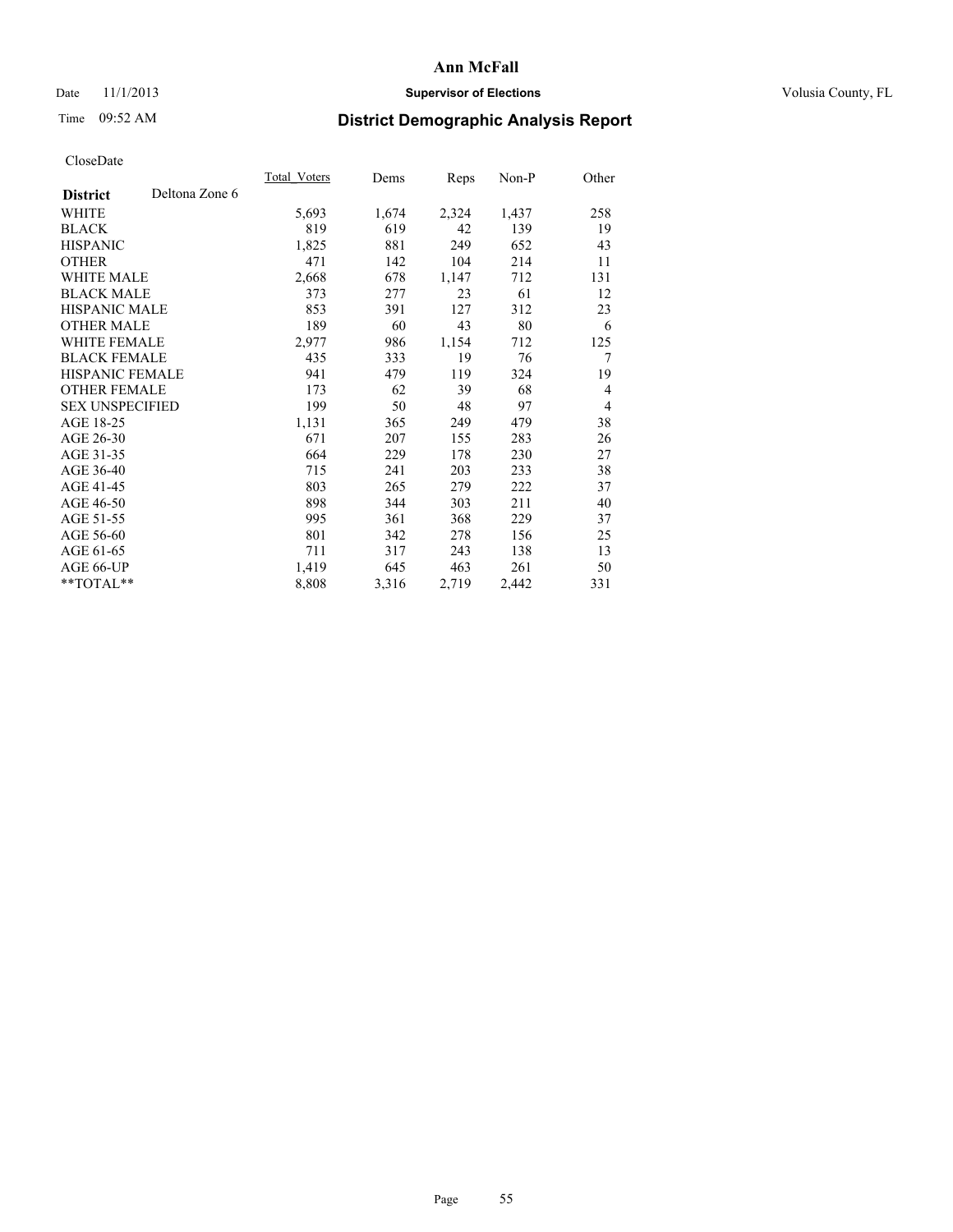### Date 11/1/2013 **Supervisor of Elections Supervisor of Elections** Volusia County, FL

## Time 09:52 AM **District Demographic Analysis Report**

|                        |                  | <b>Total Voters</b> | Dems  | Reps         | Non-P | Other          |
|------------------------|------------------|---------------------|-------|--------------|-------|----------------|
| <b>District</b>        | Edgewater Zone 1 |                     |       |              |       |                |
| WHITE                  |                  | 3,149               | 1,180 | 1,046        | 831   | 92             |
| <b>BLACK</b>           |                  | 69                  | 45    | 3            | 19    | $\overline{2}$ |
| <b>HISPANIC</b>        |                  | 48                  | 22    | 12           | 12    | $\overline{c}$ |
| <b>OTHER</b>           |                  | 109                 | 41    | 22           | 45    | 1              |
| WHITE MALE             |                  | 1,396               | 449   | 503          | 393   | 51             |
| <b>BLACK MALE</b>      |                  | 37                  | 21    | 3            | 11    | 2              |
| <b>HISPANIC MALE</b>   |                  | 20                  | 10    | 4            | 5     | 1              |
| <b>OTHER MALE</b>      |                  | 29                  | 14    | 9            | 6     | $\theta$       |
| WHITE FEMALE           |                  | 1,722               | 717   | 530          | 434   | 41             |
| <b>BLACK FEMALE</b>    |                  | 31                  | 23    | $\mathbf{0}$ | 8     | $\overline{0}$ |
| <b>HISPANIC FEMALE</b> |                  | 28                  | 12    | 8            | 7     | 1              |
| <b>OTHER FEMALE</b>    |                  | 49                  | 21    | 9            | 18    | 1              |
| <b>SEX UNSPECIFIED</b> |                  | 63                  | 21    | 17           | 25    | $\theta$       |
| AGE 18-25              |                  | 298                 | 92    | 57           | 136   | 13             |
| AGE 26-30              |                  | 197                 | 61    | 51           | 82    | 3              |
| AGE 31-35              |                  | 222                 | 84    | 51           | 79    | 8              |
| AGE 36-40              |                  | 175                 | 53    | 51           | 64    | 7              |
| AGE 41-45              |                  | 211                 | 70    | 68           | 66    | 7              |
| AGE 46-50              |                  | 245                 | 88    | 85           | 67    | 5              |
| AGE 51-55              |                  | 349                 | 125   | 119          | 93    | 12             |
| AGE 56-60              |                  | 383                 | 138   | 134          | 102   | 9              |
| AGE 61-65              |                  | 341                 | 151   | 104          | 76    | 10             |
| AGE 66-UP              |                  | 954                 | 426   | 363          | 142   | 23             |
| **TOTAL**              |                  | 3,375               | 1,288 | 1,083        | 907   | 97             |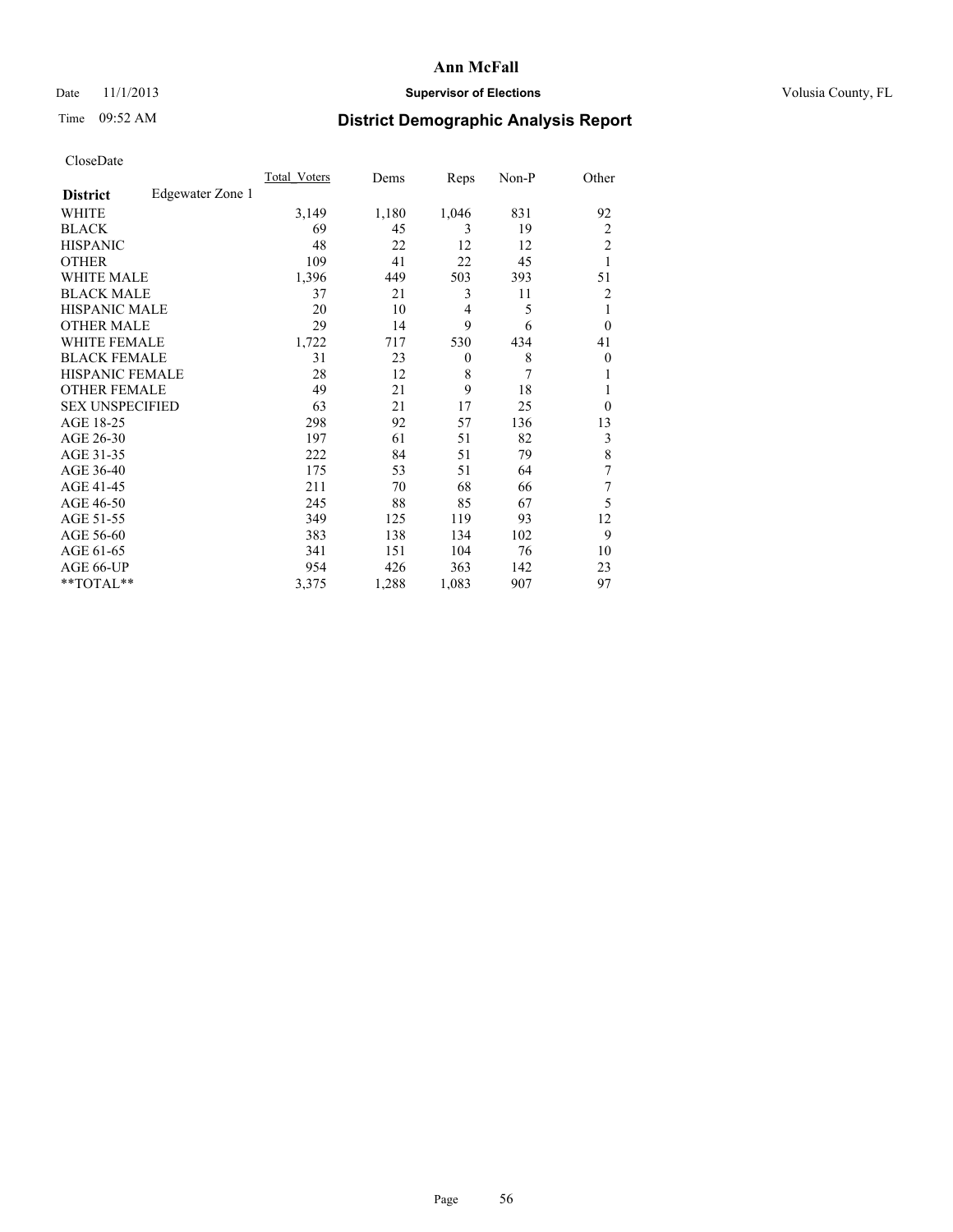### Date 11/1/2013 **Supervisor of Elections Supervisor of Elections** Volusia County, FL

## Time 09:52 AM **District Demographic Analysis Report**

|                        |                  | <b>Total Voters</b> | Dems  | Reps  | Non-P | Other          |
|------------------------|------------------|---------------------|-------|-------|-------|----------------|
| <b>District</b>        | Edgewater Zone 2 |                     |       |       |       |                |
| WHITE                  |                  | 3,381               | 1,189 | 1,156 | 962   | 74             |
| <b>BLACK</b>           |                  | 56                  | 40    | 4     | 12    | $\theta$       |
| <b>HISPANIC</b>        |                  | 49                  | 18    | 9     | 21    | 1              |
| <b>OTHER</b>           |                  | 107                 | 28    | 27    | 51    | 1              |
| WHITE MALE             |                  | 1,546               | 493   | 592   | 418   | 43             |
| <b>BLACK MALE</b>      |                  | 21                  | 15    | 1     | 5     | $\overline{0}$ |
| <b>HISPANIC MALE</b>   |                  | 25                  | 11    | 4     | 9     | 1              |
| <b>OTHER MALE</b>      |                  | 35                  | 10    | 9     | 15    | 1              |
| <b>WHITE FEMALE</b>    |                  | 1,816               | 691   | 558   | 536   | 31             |
| <b>BLACK FEMALE</b>    |                  | 35                  | 25    | 3     | 7     | $\Omega$       |
| <b>HISPANIC FEMALE</b> |                  | 22                  | 7     | 5     | 10    | $\theta$       |
| <b>OTHER FEMALE</b>    |                  | 46                  | 15    | 16    | 15    | $\theta$       |
| <b>SEX UNSPECIFIED</b> |                  | 47                  | 8     | 8     | 31    | $\mathbf{0}$   |
| AGE 18-25              |                  | 315                 | 92    | 82    | 132   | 9              |
| AGE 26-30              |                  | 214                 | 66    | 52    | 90    | 6              |
| AGE 31-35              |                  | 222                 | 57    | 56    | 105   | 4              |
| AGE 36-40              |                  | 243                 | 77    | 65    | 96    | 5              |
| AGE 41-45              |                  | 290                 | 89    | 87    | 107   | 7              |
| AGE 46-50              |                  | 264                 | 89    | 92    | 79    | 4              |
| AGE 51-55              |                  | 354                 | 116   | 136   | 91    | 11             |
| AGE 56-60              |                  | 353                 | 129   | 136   | 81    | 7              |
| AGE 61-65              |                  | 362                 | 138   | 140   | 78    | 6              |
| AGE 66-UP              |                  | 976                 | 422   | 350   | 187   | 17             |
| **TOTAL**              |                  | 3,593               | 1,275 | 1,196 | 1,046 | 76             |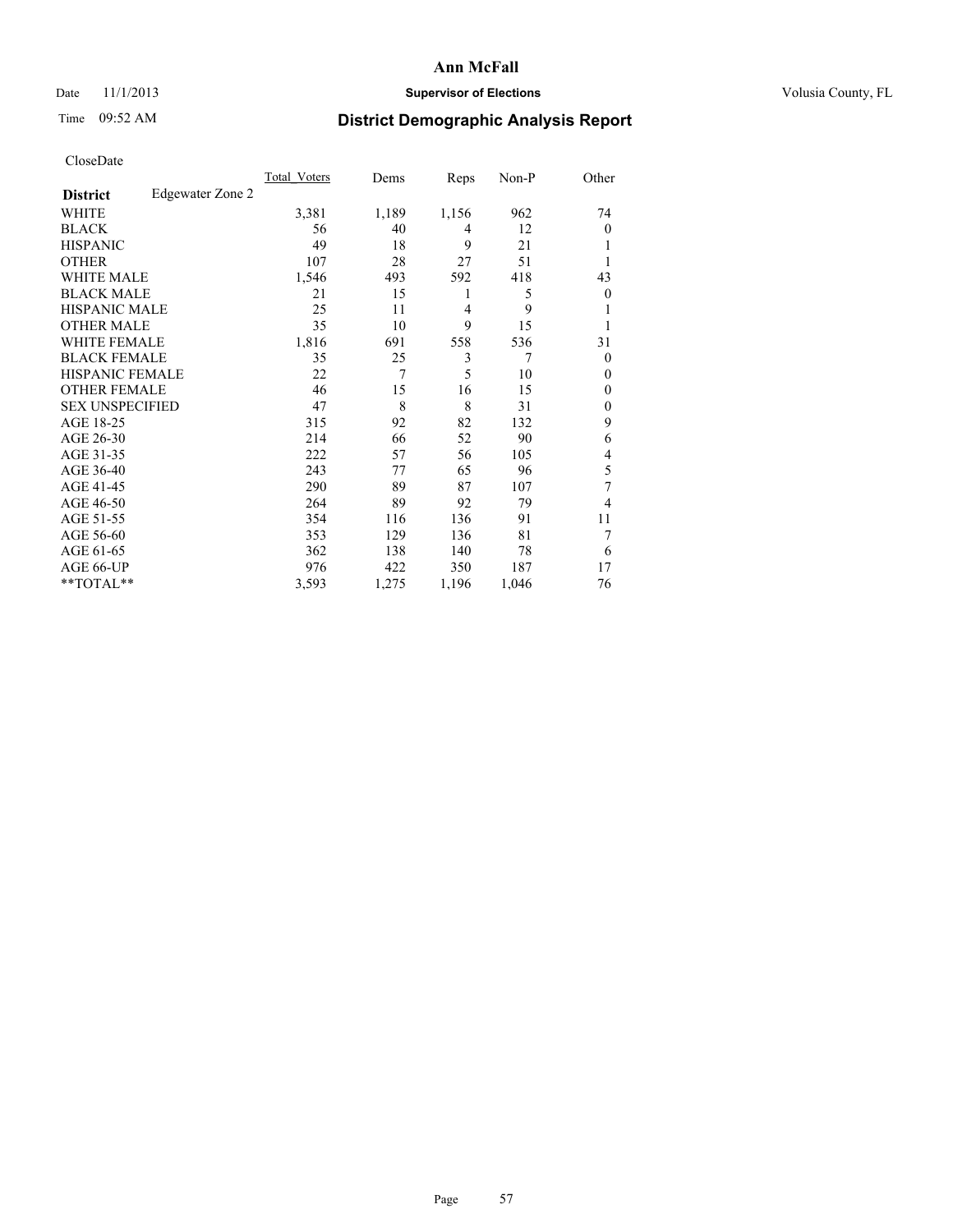### Date 11/1/2013 **Supervisor of Elections Supervisor of Elections** Volusia County, FL

## Time 09:52 AM **District Demographic Analysis Report**

|                        |                  | Total Voters | Dems  | Reps           | Non-P | Other            |
|------------------------|------------------|--------------|-------|----------------|-------|------------------|
| <b>District</b>        | Edgewater Zone 3 |              |       |                |       |                  |
| WHITE                  |                  | 3,128        | 1,139 | 1,054          | 841   | 94               |
| <b>BLACK</b>           |                  | 88           | 70    | 2              | 16    | $\Omega$         |
| <b>HISPANIC</b>        |                  | 44           | 14    | 9              | 20    | 1                |
| <b>OTHER</b>           |                  | 131          | 42    | 21             | 65    | 3                |
| WHITE MALE             |                  | 1,406        | 436   | 498            | 415   | 57               |
| <b>BLACK MALE</b>      |                  | 38           | 29    | 2              | 7     | $\boldsymbol{0}$ |
| <b>HISPANIC MALE</b>   |                  | 20           | 6     | $\overline{4}$ | 9     | 1                |
| <b>OTHER MALE</b>      |                  | 42           | 13    | 10             | 18    | 1                |
| WHITE FEMALE           |                  | 1,706        | 699   | 550            | 420   | 37               |
| <b>BLACK FEMALE</b>    |                  | 49           | 41    | $\mathbf{0}$   | 8     | $\overline{0}$   |
| <b>HISPANIC FEMALE</b> |                  | 23           | 7     | 5              | 11    | $\theta$         |
| <b>OTHER FEMALE</b>    |                  | 53           | 18    | 10             | 23    | 2                |
| <b>SEX UNSPECIFIED</b> |                  | 54           | 16    | 7              | 31    | $\mathbf{0}$     |
| AGE 18-25              |                  | 305          | 93    | 68             | 138   | 6                |
| AGE 26-30              |                  | 219          | 62    | 55             | 97    | 5                |
| AGE 31-35              |                  | 199          | 53    | 57             | 83    | 6                |
| AGE 36-40              |                  | 227          | 62    | 73             | 81    | 11               |
| AGE 41-45              |                  | 237          | 91    | 70             | 68    | 8                |
| AGE 46-50              |                  | 262          | 90    | 99             | 67    | 6                |
| AGE 51-55              |                  | 300          | 122   | 91             | 83    | 4                |
| AGE 56-60              |                  | 333          | 130   | 113            | 81    | 9                |
| AGE 61-65              |                  | 342          | 139   | 126            | 64    | 13               |
| AGE 66-UP              |                  | 967          | 423   | 334            | 180   | 30               |
| **TOTAL**              |                  | 3,391        | 1,265 | 1,086          | 942   | 98               |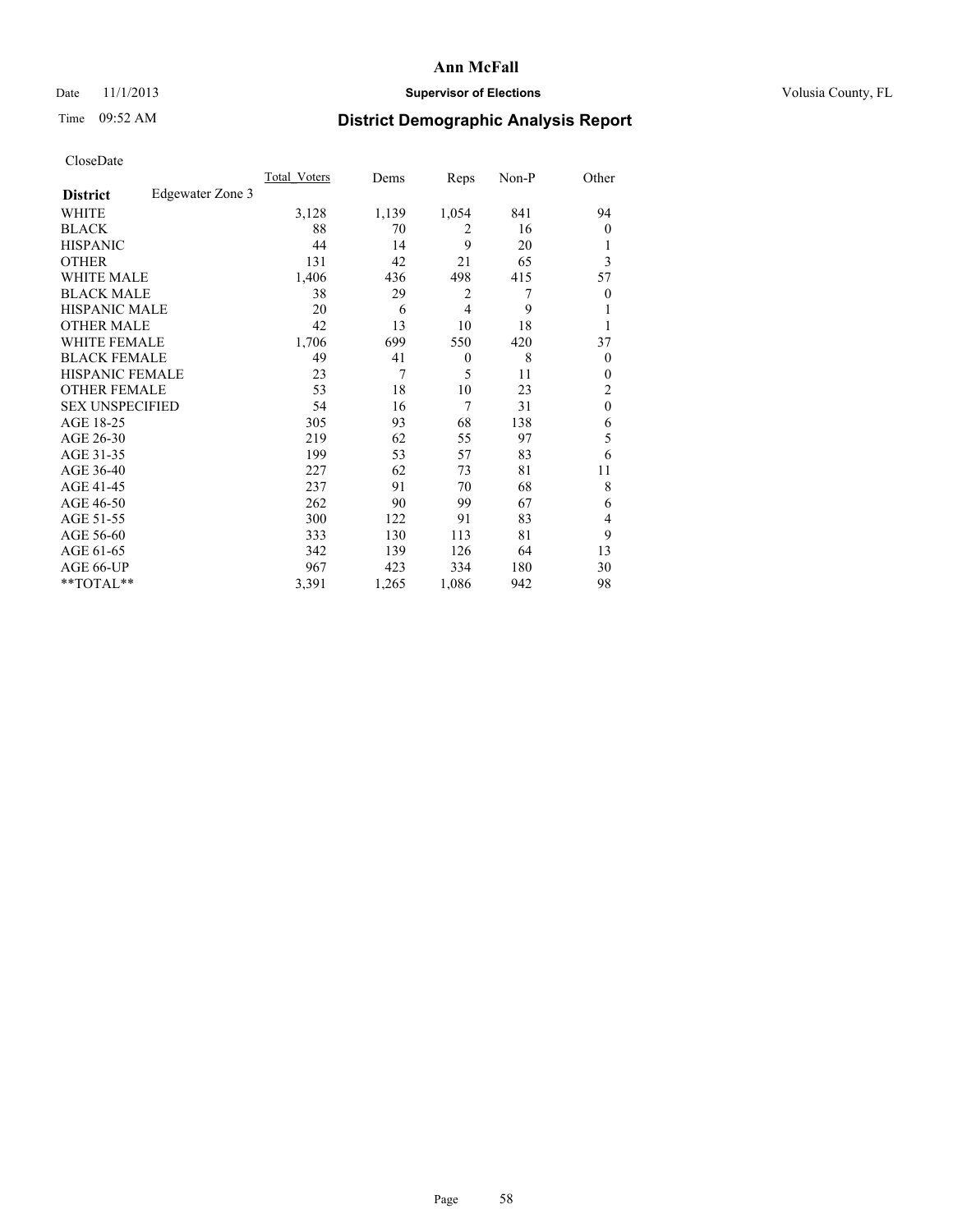### Date 11/1/2013 **Supervisor of Elections Supervisor of Elections** Volusia County, FL

## Time 09:52 AM **District Demographic Analysis Report**

|                        |                  | Total Voters | Dems  | Reps           | Non-P | Other          |
|------------------------|------------------|--------------|-------|----------------|-------|----------------|
| <b>District</b>        | Edgewater Zone 4 |              |       |                |       |                |
| WHITE                  |                  | 3,240        | 1,123 | 1,125          | 878   | 114            |
| <b>BLACK</b>           |                  | 74           | 61    | 4              | 9     | $\Omega$       |
| <b>HISPANIC</b>        |                  | 49           | 27    | 13             | 7     | 2              |
| <b>OTHER</b>           |                  | 90           | 31    | 12             | 47    | $\theta$       |
| WHITE MALE             |                  | 1,488        | 460   | 565            | 414   | 49             |
| <b>BLACK MALE</b>      |                  | 32           | 26    | 2              | 4     | $\overline{0}$ |
| <b>HISPANIC MALE</b>   |                  | 17           | 9     | 4              | 3     |                |
| <b>OTHER MALE</b>      |                  | 32           | 12    | 7              | 13    | $\overline{0}$ |
| <b>WHITE FEMALE</b>    |                  | 1,729        | 655   | 554            | 455   | 65             |
| <b>BLACK FEMALE</b>    |                  | 41           | 34    | $\overline{2}$ | 5     | $\overline{0}$ |
| <b>HISPANIC FEMALE</b> |                  | 32           | 18    | 9              | 4     |                |
| <b>OTHER FEMALE</b>    |                  | 30           | 14    | $\overline{4}$ | 12    | $\Omega$       |
| <b>SEX UNSPECIFIED</b> |                  | 52           | 14    | 7              | 31    | $\overline{0}$ |
| AGE 18-25              |                  | 232          | 62    | 62             | 105   | 3              |
| AGE 26-30              |                  | 185          | 58    | 43             | 75    | 9              |
| AGE 31-35              |                  | 209          | 60    | 56             | 83    | 10             |
| AGE 36-40              |                  | 229          | 78    | 62             | 80    | 9              |
| AGE 41-45              |                  | 238          | 90    | 69             | 77    | $\overline{2}$ |
| AGE 46-50              |                  | 255          | 101   | 84             | 63    | 7              |
| AGE 51-55              |                  | 312          | 102   | 121            | 82    | 7              |
| AGE 56-60              |                  | 321          | 118   | 112            | 82    | 9              |
| AGE 61-65              |                  | 315          | 137   | 98             | 68    | 12             |
| AGE 66-UP              |                  | 1,157        | 436   | 447            | 226   | 48             |
| **TOTAL**              |                  | 3,453        | 1,242 | 1,154          | 941   | 116            |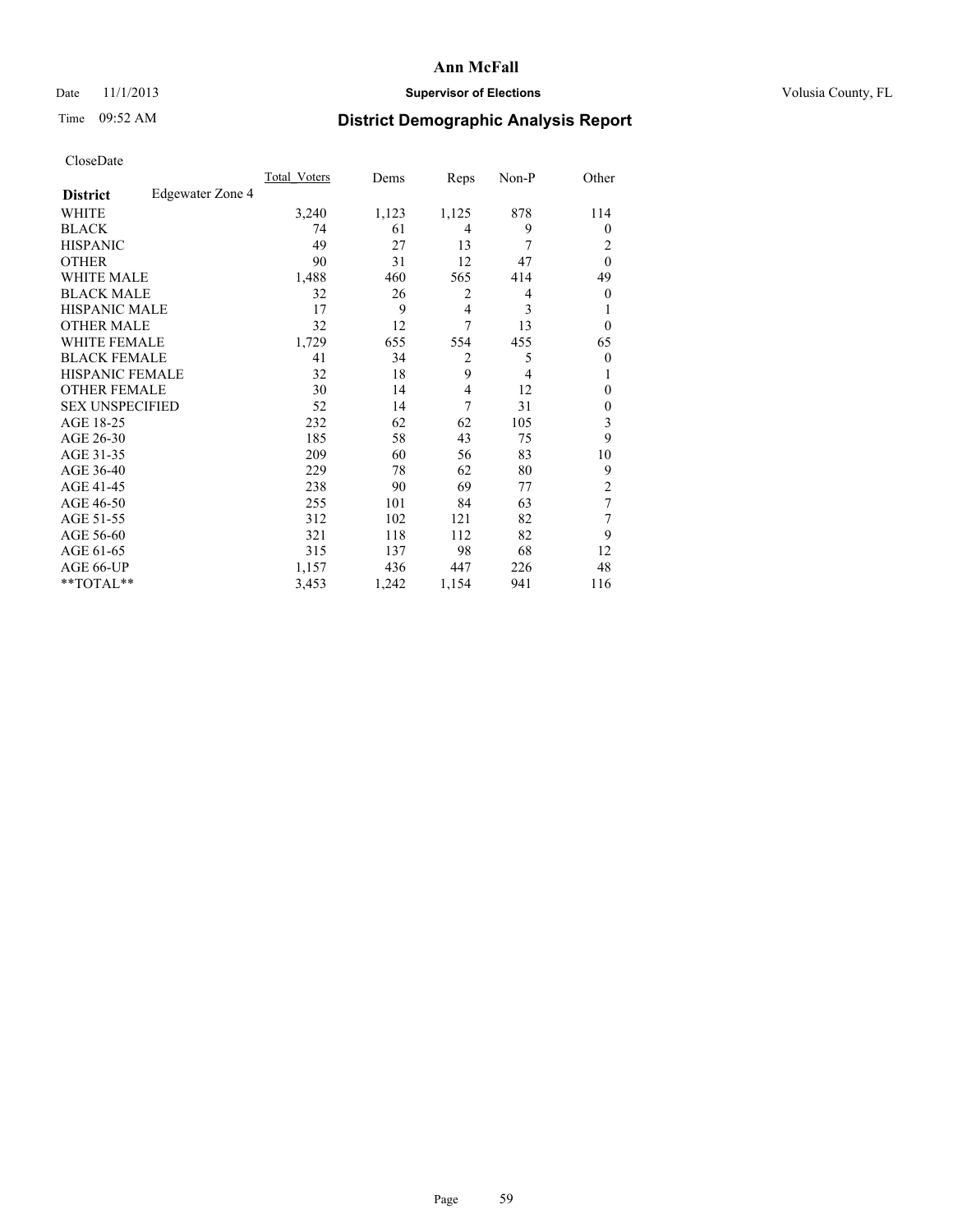### Date 11/1/2013 **Supervisor of Elections Supervisor of Elections** Volusia County, FL

## Time 09:52 AM **District Demographic Analysis Report**

|                        |                   | <b>Total Voters</b> | Dems | Reps           | Non-P | Other          |
|------------------------|-------------------|---------------------|------|----------------|-------|----------------|
| <b>District</b>        | Holly Hill Zone 1 |                     |      |                |       |                |
| WHITE                  |                   | 1,211               | 468  | 339            | 357   | 47             |
| <b>BLACK</b>           |                   | 126                 | 101  | 2              | 22    | 1              |
| <b>HISPANIC</b>        |                   | 51                  | 25   | 5              | 21    | $\Omega$       |
| <b>OTHER</b>           |                   | 75                  | 32   | 14             | 26    | 3              |
| WHITE MALE             |                   | 590                 | 207  | 183            | 180   | 20             |
| <b>BLACK MALE</b>      |                   | 50                  | 38   | 1              | 10    | 1              |
| <b>HISPANIC MALE</b>   |                   | 21                  | 7    | $\overline{2}$ | 12    | $\overline{0}$ |
| <b>OTHER MALE</b>      |                   | 23                  | 7    | 5              | 9     | $\overline{2}$ |
| WHITE FEMALE           |                   | 610                 | 258  | 153            | 172   | 27             |
| <b>BLACK FEMALE</b>    |                   | 74                  | 61   | 1              | 12    | $\overline{0}$ |
| <b>HISPANIC FEMALE</b> |                   | 30                  | 18   | 3              | 9     | $\theta$       |
| <b>OTHER FEMALE</b>    |                   | 34                  | 19   | 9              | 6     | $\Omega$       |
| <b>SEX UNSPECIFIED</b> |                   | 31                  | 11   | 3              | 16    | 1              |
| AGE 18-25              |                   | 140                 | 55   | 23             | 62    | $\theta$       |
| AGE 26-30              |                   | 102                 | 44   | 17             | 38    | 3              |
| AGE 31-35              |                   | 82                  | 38   | 11             | 27    | 6              |
| AGE 36-40              |                   | 77                  | 32   | 20             | 24    | 1              |
| AGE 41-45              |                   | 103                 | 40   | 27             | 34    | $\overline{c}$ |
| AGE 46-50              |                   | 176                 | 67   | 43             | 60    | 6              |
| AGE 51-55              |                   | 173                 | 65   | 48             | 49    | 11             |
| AGE 56-60              |                   | 146                 | 59   | 30             | 50    | 7              |
| AGE 61-65              |                   | 152                 | 72   | 36             | 39    | 5              |
| AGE 66-UP              |                   | 312                 | 154  | 105            | 43    | 10             |
| **TOTAL**              |                   | 1,463               | 626  | 360            | 426   | 51             |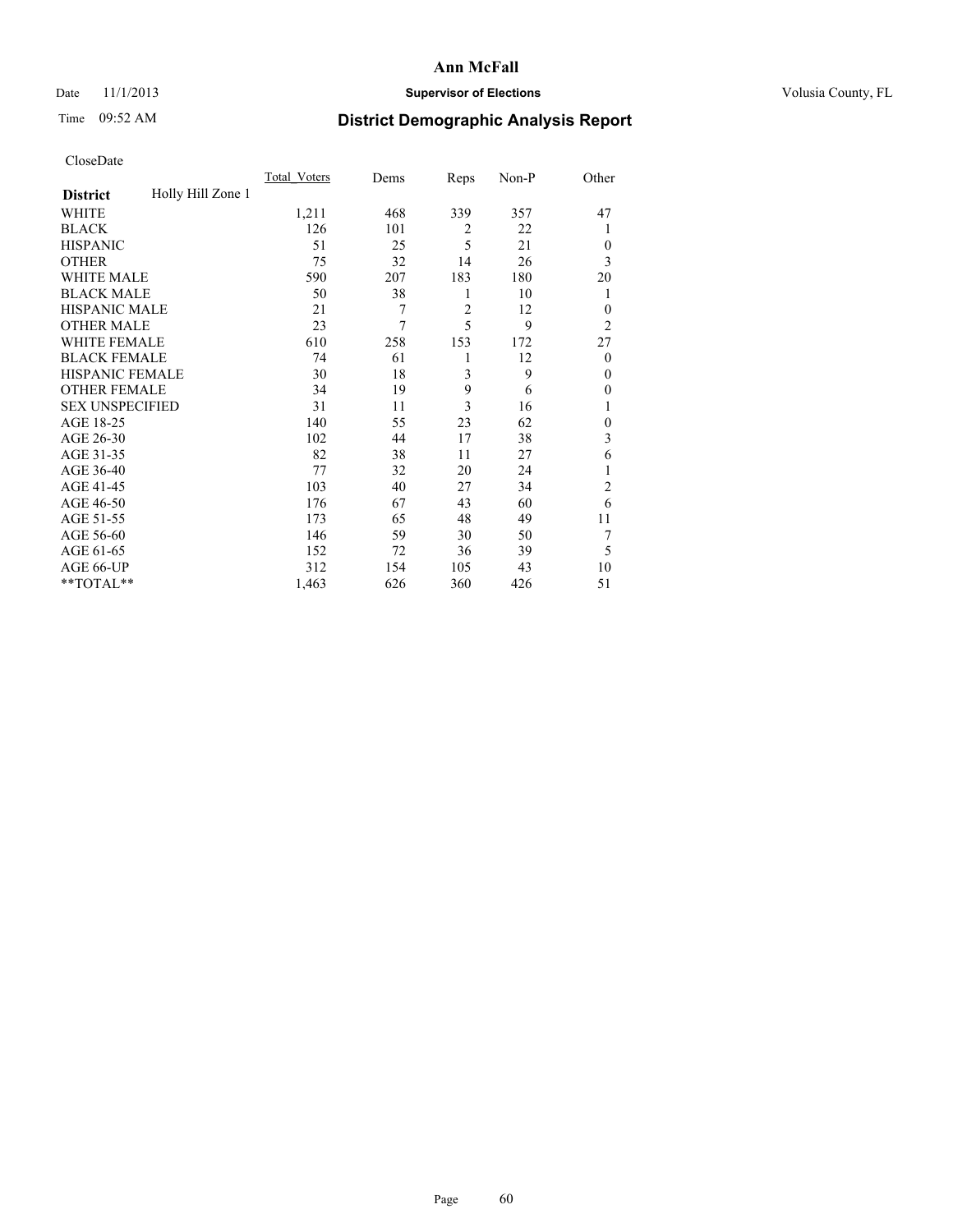### Date 11/1/2013 **Supervisor of Elections Supervisor of Elections** Volusia County, FL

## Time 09:52 AM **District Demographic Analysis Report**

|                        |                   | <b>Total Voters</b> | Dems | Reps           | Non-P          | Other          |
|------------------------|-------------------|---------------------|------|----------------|----------------|----------------|
| <b>District</b>        | Holly Hill Zone 2 |                     |      |                |                |                |
| WHITE                  |                   | 1,344               | 596  | 360            | 339            | 49             |
| <b>BLACK</b>           |                   | 232                 | 178  | 10             | 41             | 3              |
| <b>HISPANIC</b>        |                   | 48                  | 25   | 9              | 13             | 1              |
| <b>OTHER</b>           |                   | 93                  | 35   | 11             | 44             | 3              |
| WHITE MALE             |                   | 639                 | 258  | 186            | 171            | 24             |
| <b>BLACK MALE</b>      |                   | 88                  | 63   | 4              | 20             | 1              |
| <b>HISPANIC MALE</b>   |                   | 16                  | 5    | 7              | $\overline{4}$ | $\mathbf{0}$   |
| <b>OTHER MALE</b>      |                   | 32                  | 10   | 5              | 14             | 3              |
| WHITE FEMALE           |                   | 695                 | 336  | 171            | 165            | 23             |
| <b>BLACK FEMALE</b>    |                   | 143                 | 114  | 6              | 21             | $\overline{2}$ |
| <b>HISPANIC FEMALE</b> |                   | 32                  | 20   | $\overline{c}$ | 9              | 1              |
| <b>OTHER FEMALE</b>    |                   | 36                  | 16   | 6              | 14             | $\theta$       |
| <b>SEX UNSPECIFIED</b> |                   | 36                  | 12   | 3              | 19             | $\overline{2}$ |
| AGE 18-25              |                   | 178                 | 72   | 32             | 66             | 8              |
| AGE 26-30              |                   | 122                 | 57   | 22             | 41             | $\overline{c}$ |
| AGE 31-35              |                   | 124                 | 63   | 20             | 34             | 7              |
| AGE 36-40              |                   | 111                 | 51   | 15             | 43             | $\overline{c}$ |
| AGE 41-45              |                   | 152                 | 66   | 37             | 44             | 5              |
| AGE 46-50              |                   | 174                 | 71   | 50             | 45             | 8              |
| AGE 51-55              |                   | 207                 | 106  | 46             | 45             | 10             |
| AGE 56-60              |                   | 175                 | 95   | 38             | 40             | $\overline{2}$ |
| AGE 61-65              |                   | 154                 | 69   | 40             | 38             | 7              |
| AGE 66-UP              |                   | 320                 | 184  | 90             | 41             | 5              |
| **TOTAL**              |                   | 1,717               | 834  | 390            | 437            | 56             |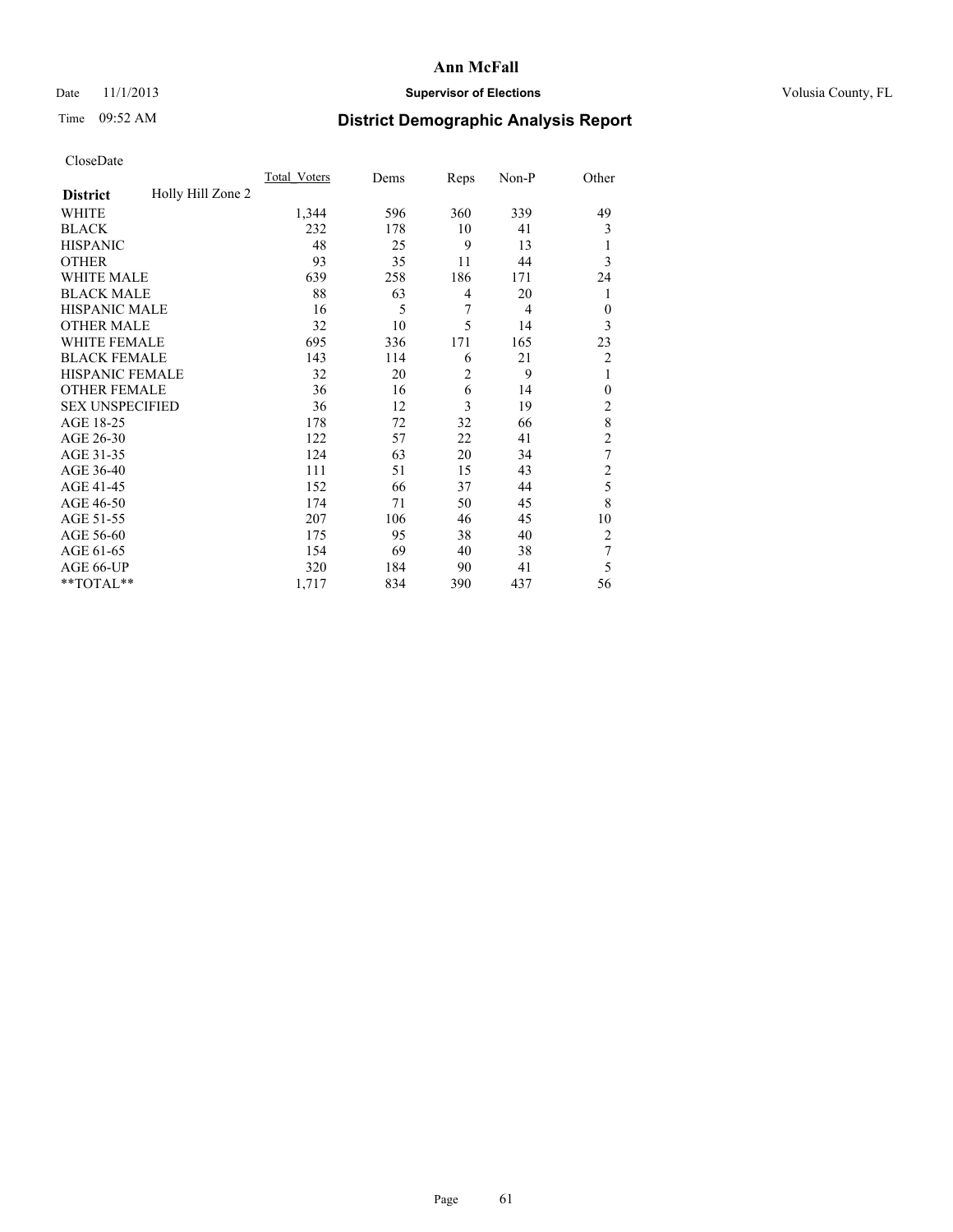### Date 11/1/2013 **Supervisor of Elections Supervisor of Elections** Volusia County, FL

## Time 09:52 AM **District Demographic Analysis Report**

|                        |                   | <b>Total Voters</b> | Dems | Reps           | Non-P | Other          |
|------------------------|-------------------|---------------------|------|----------------|-------|----------------|
| <b>District</b>        | Holly Hill Zone 3 |                     |      |                |       |                |
| WHITE                  |                   | 1,435               | 548  | 459            | 369   | 59             |
| <b>BLACK</b>           |                   | 144                 | 126  | 3              | 14    |                |
| <b>HISPANIC</b>        |                   | 26                  | 6    | 6              | 14    | $\Omega$       |
| <b>OTHER</b>           |                   | 75                  | 30   | 7              | 37    |                |
| WHITE MALE             |                   | 605                 | 197  | 204            | 174   | 30             |
| <b>BLACK MALE</b>      |                   | 57                  | 44   | 3              | 9     | 1              |
| <b>HISPANIC MALE</b>   |                   | 12                  | 3    | 3              | 6     | $\overline{0}$ |
| <b>OTHER MALE</b>      |                   | 24                  | 13   |                | 9     | 1              |
| WHITE FEMALE           |                   | 817                 | 345  | 251            | 192   | 29             |
| <b>BLACK FEMALE</b>    |                   | 86                  | 81   | $\mathbf{0}$   | 5     | $\overline{0}$ |
| <b>HISPANIC FEMALE</b> |                   | 14                  | 3    | 3              | 8     | $\Omega$       |
| <b>OTHER FEMALE</b>    |                   | 31                  | 12   | 6              | 13    | $\Omega$       |
| <b>SEX UNSPECIFIED</b> |                   | 34                  | 12   | $\overline{4}$ | 18    | $\Omega$       |
| AGE 18-25              |                   | 93                  | 35   | 18             | 39    |                |
| AGE 26-30              |                   | 82                  | 34   | 15             | 30    | 3              |
| AGE 31-35              |                   | 77                  | 30   | 15             | 29    | 3              |
| AGE 36-40              |                   | 67                  | 32   | 9              | 25    |                |
| AGE 41-45              |                   | 96                  | 26   | 24             | 42    | 4              |
| AGE 46-50              |                   | 122                 | 47   | 32             | 38    | 5              |
| AGE 51-55              |                   | 141                 | 56   | 36             | 42    | 7              |
| AGE 56-60              |                   | 156                 | 70   | 49             | 29    | 8              |
| AGE 61-65              |                   | 167                 | 69   | 50             | 44    | $\overline{4}$ |
| AGE 66-UP              |                   | 679                 | 311  | 227            | 116   | 25             |
| **TOTAL**              |                   | 1,680               | 710  | 475            | 434   | 61             |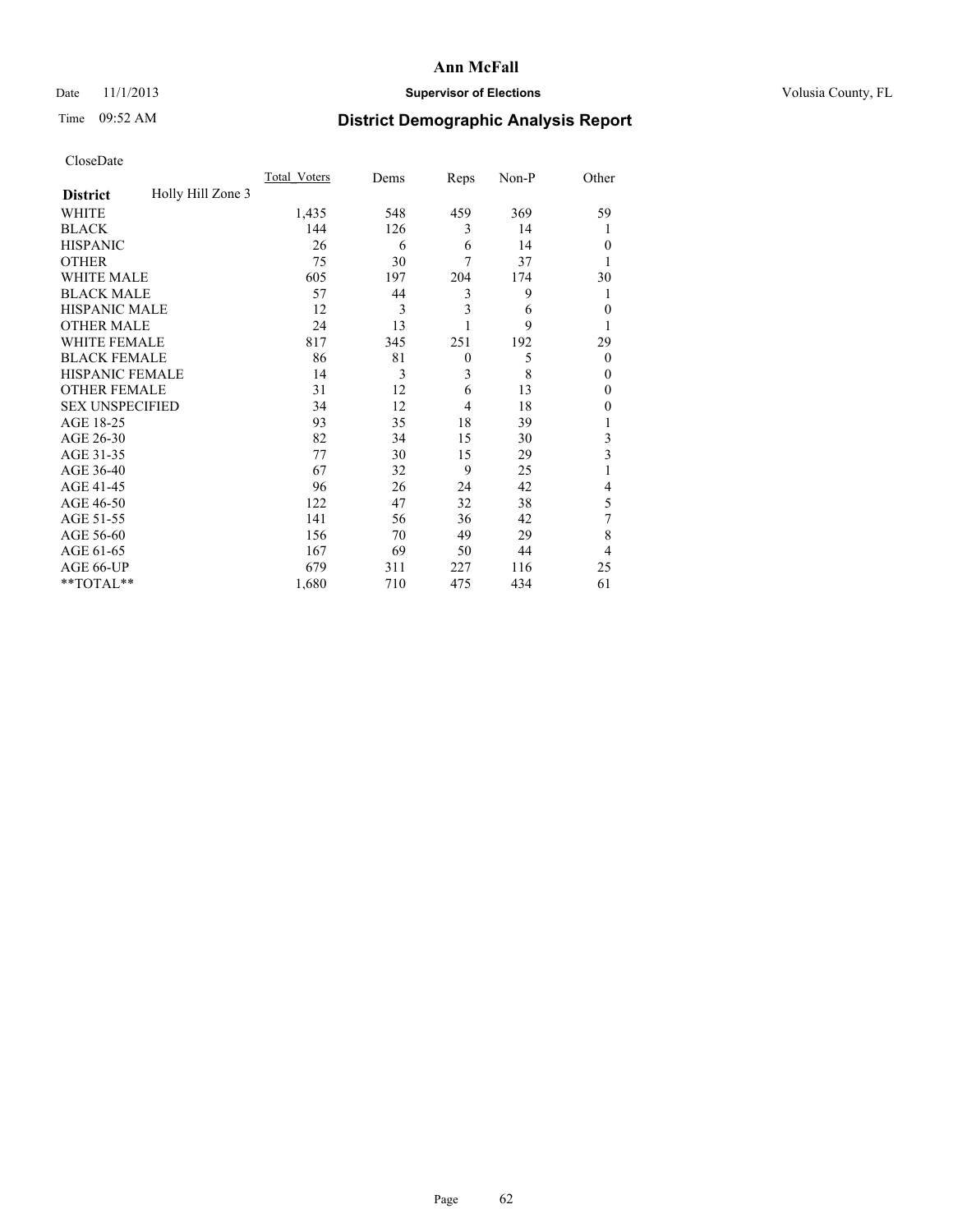### Date 11/1/2013 **Supervisor of Elections Supervisor of Elections** Volusia County, FL

## Time 09:52 AM **District Demographic Analysis Report**

|                        |                   | <b>Total Voters</b> | Dems | Reps           | Non-P | Other          |
|------------------------|-------------------|---------------------|------|----------------|-------|----------------|
| <b>District</b>        | Holly Hill Zone 4 |                     |      |                |       |                |
| WHITE                  |                   | 1,337               | 493  | 464            | 337   | 43             |
| <b>BLACK</b>           |                   | 273                 | 220  | 7              | 45    | 1              |
| <b>HISPANIC</b>        |                   | 49                  | 25   | 5              | 19    | $\Omega$       |
| <b>OTHER</b>           |                   | 72                  | 27   | 9              | 34    | $\overline{2}$ |
| WHITE MALE             |                   | 591                 | 188  | 213            | 164   | 26             |
| <b>BLACK MALE</b>      |                   | 66                  | 48   | 4              | 13    | 1              |
| <b>HISPANIC MALE</b>   |                   | 20                  | 12   | 2              | 6     | $\overline{0}$ |
| <b>OTHER MALE</b>      |                   | 20                  | 9    | $\overline{4}$ | 6     | 1              |
| WHITE FEMALE           |                   | 737                 | 302  | 249            | 169   | 17             |
| <b>BLACK FEMALE</b>    |                   | 205                 | 170  | 3              | 32    | $\overline{0}$ |
| <b>HISPANIC FEMALE</b> |                   | 29                  | 13   | 3              | 13    | $\Omega$       |
| <b>OTHER FEMALE</b>    |                   | 28                  | 16   | 3              | 8     |                |
| <b>SEX UNSPECIFIED</b> |                   | 35                  | 7    | $\overline{4}$ | 24    | $\theta$       |
| AGE 18-25              |                   | 218                 | 102  | 38             | 75    | 3              |
| AGE 26-30              |                   | 144                 | 59   | 32             | 50    | 3              |
| AGE 31-35              |                   | 130                 | 60   | 27             | 42    |                |
| AGE 36-40              |                   | 106                 | 47   | 25             | 31    | 3              |
| AGE 41-45              |                   | 105                 | 49   | 22             | 30    | 4              |
| AGE 46-50              |                   | 146                 | 58   | 40             | 44    | $\overline{4}$ |
| AGE 51-55              |                   | 178                 | 54   | 70             | 44    | 10             |
| AGE 56-60              |                   | 165                 | 75   | 45             | 40    | 5              |
| AGE 61-65              |                   | 127                 | 63   | 35             | 26    | 3              |
| AGE 66-UP              |                   | 412                 | 198  | 151            | 53    | 10             |
| **TOTAL**              |                   | 1,731               | 765  | 485            | 435   | 46             |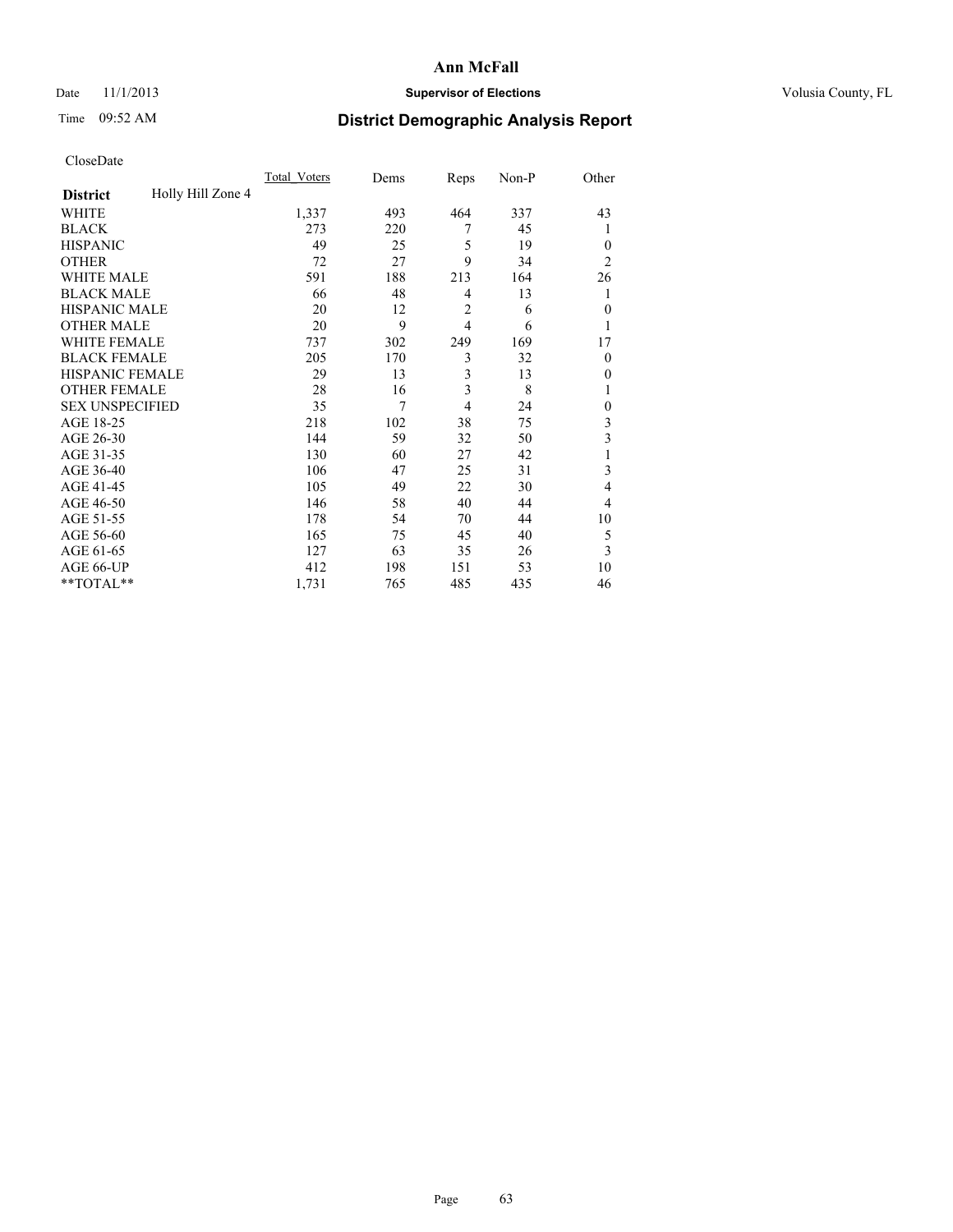### Date 11/1/2013 **Supervisor of Elections Supervisor of Elections** Volusia County, FL

## Time 09:52 AM **District Demographic Analysis Report**

|                        |            | <b>Total Voters</b> | Dems | Reps           | Non-P | Other                   |
|------------------------|------------|---------------------|------|----------------|-------|-------------------------|
| <b>District</b>        | Lake Helen |                     |      |                |       |                         |
| <b>WHITE</b>           |            | 1,604               | 582  | 587            | 368   | 67                      |
| <b>BLACK</b>           |            | 180                 | 159  | 3              | 15    | 3                       |
| <b>HISPANIC</b>        |            | 40                  | 11   | 16             | 10    | 3                       |
| <b>OTHER</b>           |            | 53                  | 18   | 13             | 21    |                         |
| WHITE MALE             |            | 726                 | 232  | 287            | 173   | 34                      |
| <b>BLACK MALE</b>      |            | 81                  | 72   | $\overline{c}$ | 6     | 1                       |
| <b>HISPANIC MALE</b>   |            | 14                  | 3    | 6              | 4     | 1                       |
| <b>OTHER MALE</b>      |            | 17                  | 9    | $\mathbf{0}$   | 8     | $\theta$                |
| <b>WHITE FEMALE</b>    |            | 863                 | 346  | 294            | 190   | 33                      |
| <b>BLACK FEMALE</b>    |            | 97                  | 85   | 1              | 9     | $\overline{c}$          |
| <b>HISPANIC FEMALE</b> |            | 26                  | 8    | 10             | 6     | $\overline{2}$          |
| <b>OTHER FEMALE</b>    |            | 22                  | 8    | 5              | 8     | 1                       |
| <b>SEX UNSPECIFIED</b> |            | 31                  | 7    | 14             | 10    | $\mathbf{0}$            |
| AGE 18-25              |            | 169                 | 55   | 43             | 63    | 8                       |
| AGE 26-30              |            | 119                 | 38   | 33             | 43    | 5                       |
| AGE 31-35              |            | 110                 | 41   | 28             | 38    | $\overline{\mathbf{3}}$ |
| AGE 36-40              |            | 99                  | 23   | 32             | 33    | 11                      |
| AGE 41-45              |            | 142                 | 55   | 40             | 37    | 10                      |
| AGE 46-50              |            | 140                 | 49   | 56             | 30    | 5                       |
| AGE 51-55              |            | 212                 | 83   | 86             | 35    | 8                       |
| AGE 56-60              |            | 220                 | 87   | 82             | 41    | 10                      |
| AGE 61-65              |            | 182                 | 92   | 55             | 30    | 5                       |
| AGE 66-UP              |            | 484                 | 247  | 164            | 64    | 9                       |
| **TOTAL**              |            | 1,877               | 770  | 619            | 414   | 74                      |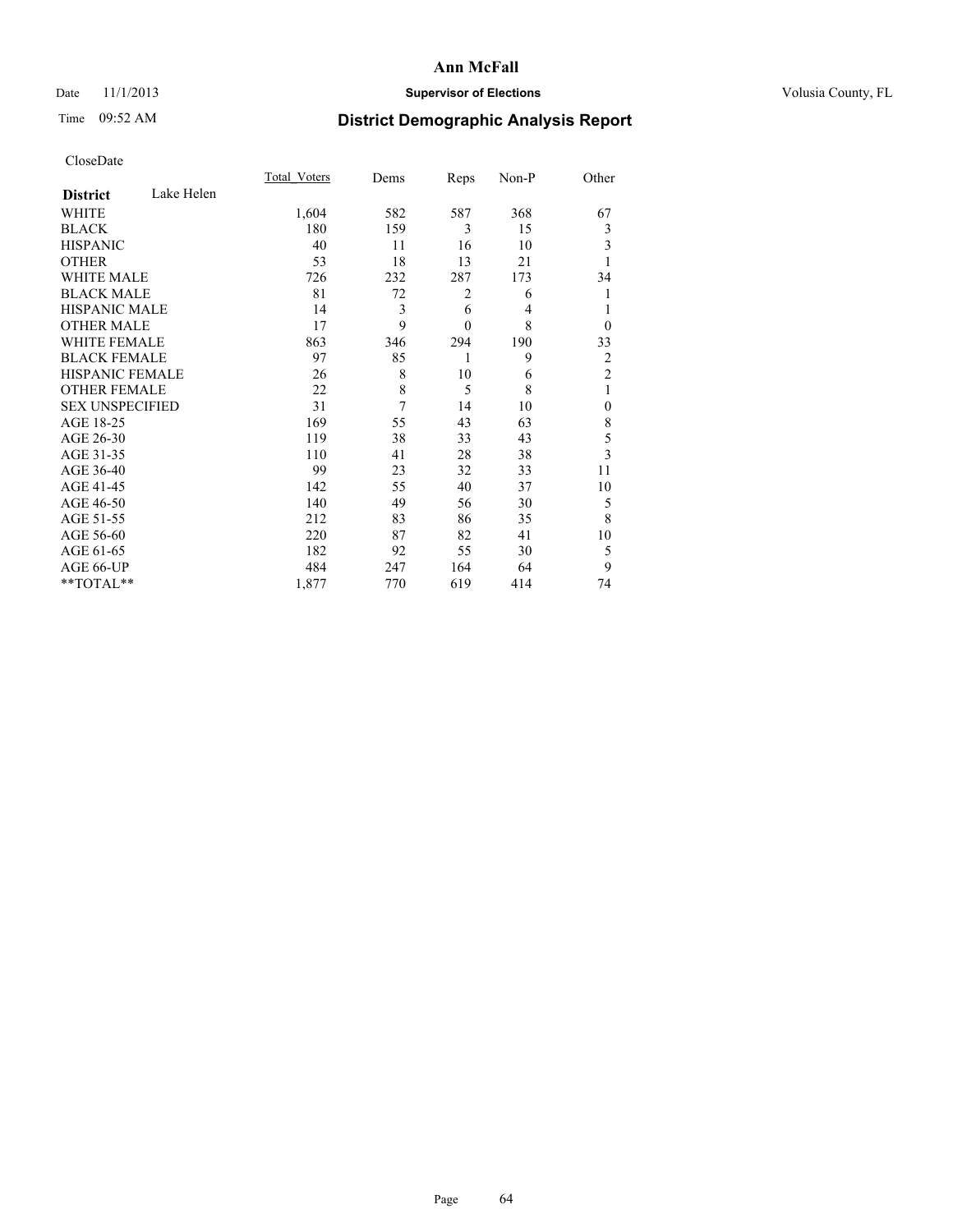### Date 11/1/2013 **Supervisor of Elections Supervisor of Elections** Volusia County, FL

# Time 09:52 AM **District Demographic Analysis Report**

|                        | Total Voters         | Dems  | Reps           | Non-P | Other          |
|------------------------|----------------------|-------|----------------|-------|----------------|
| <b>District</b>        | New Smyrna Bch Zne 1 |       |                |       |                |
| WHITE                  | 4,479                | 1,436 | 1,953          | 978   | 112            |
| <b>BLACK</b>           | 13                   | 8     | $\overline{2}$ | 3     | $\theta$       |
| <b>HISPANIC</b>        | 61                   | 20    | 18             | 21    | 2              |
| <b>OTHER</b>           | 144                  | 35    | 42             | 63    | 4              |
| WHITE MALE             | 2,089                | 552   | 960            | 509   | 68             |
| <b>BLACK MALE</b>      | 6                    | 3     | 1              | 2     | $\mathbf{0}$   |
| <b>HISPANIC MALE</b>   | 29                   | 7     | 7              | 15    | 0              |
| <b>OTHER MALE</b>      | 46                   | 9     | 17             | 19    | 1              |
| <b>WHITE FEMALE</b>    | 2,352                | 870   | 981            | 458   | 43             |
| <b>BLACK FEMALE</b>    | 7                    | 5     | 1              | 1     | $\overline{0}$ |
| HISPANIC FEMALE        | 32                   | 13    | 11             | 6     | $\overline{2}$ |
| <b>OTHER FEMALE</b>    | 56                   | 19    | 19             | 15    | 3              |
| <b>SEX UNSPECIFIED</b> | 80                   | 21    | 18             | 40    | 1              |
| AGE 18-25              | 247                  | 58    | 76             | 108   | 5              |
| AGE 26-30              | 230                  | 75    | 65             | 83    | 7              |
| AGE 31-35              | 170                  | 44    | 52             | 67    | 7              |
| AGE 36-40              | 189                  | 54    | 70             | 51    | 14             |
| AGE 41-45              | 235                  | 74    | 87             | 72    | 2              |
| AGE 46-50              | 288                  | 71    | 141            | 69    | 7              |
| AGE 51-55              | 437                  | 137   | 205            | 86    | 9              |
| AGE 56-60              | 492                  | 164   | 198            | 114   | 16             |
| AGE 61-65              | 582                  | 202   | 240            | 126   | 14             |
| AGE 66-UP              | 1,827                | 620   | 881            | 289   | 37             |
| **TOTAL**              | 4,697                | 1,499 | 2,015          | 1,065 | 118            |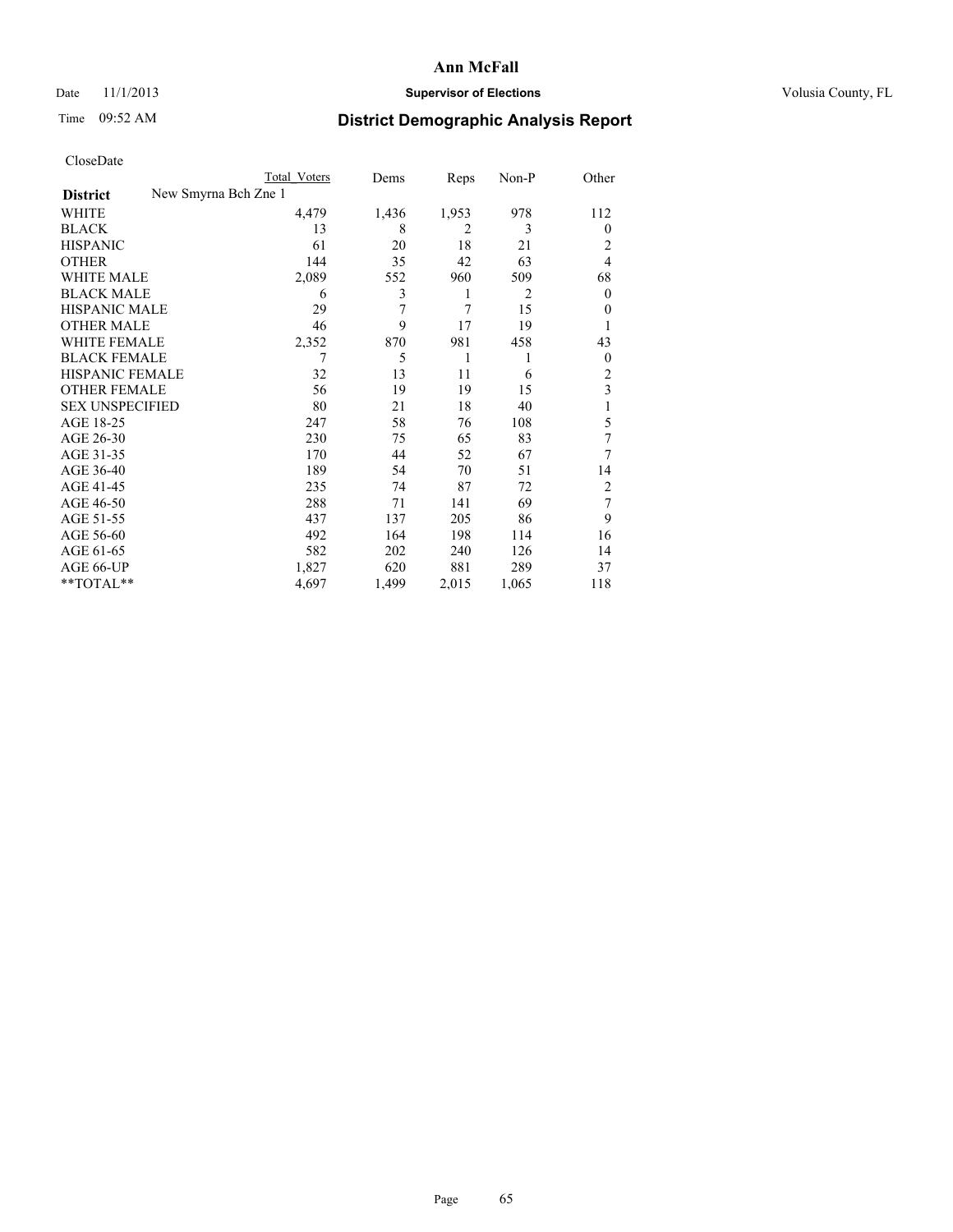### Date 11/1/2013 **Supervisor of Elections Supervisor of Elections** Volusia County, FL

## Time 09:52 AM **District Demographic Analysis Report**

|                                         | <b>Total Voters</b> | Dems  | Reps     | Non-P | Other          |
|-----------------------------------------|---------------------|-------|----------|-------|----------------|
| New Smyrna Bch Zne 2<br><b>District</b> |                     |       |          |       |                |
| WHITE                                   | 3,833               | 1,306 | 1,413    | 988   | 126            |
| <b>BLACK</b>                            | 62                  | 48    | 1        | 12    | 1              |
| <b>HISPANIC</b>                         | 52                  | 17    | 15       | 20    | $\theta$       |
| <b>OTHER</b>                            | 129                 | 34    | 33       | 60    | $\overline{2}$ |
| WHITE MALE                              | 1,739               | 517   | 661      | 492   | 69             |
| <b>BLACK MALE</b>                       | 24                  | 20    | $\theta$ | 4     | $\overline{0}$ |
| <b>HISPANIC MALE</b>                    | 26                  | 4     | 8        | 14    | $\theta$       |
| <b>OTHER MALE</b>                       | 37                  | 11    | 11       | 14    | 1              |
| WHITE FEMALE                            | 2,062               | 776   | 738      | 491   | 57             |
| <b>BLACK FEMALE</b>                     | 38                  | 28    | 1        | 8     | 1              |
| <b>HISPANIC FEMALE</b>                  | 25                  | 13    | 7        | 5     | $\theta$       |
| <b>OTHER FEMALE</b>                     | 55                  | 21    | 15       | 18    | 1              |
| <b>SEX UNSPECIFIED</b>                  | 70                  | 15    | 21       | 34    | $\theta$       |
| AGE 18-25                               | 264                 | 76    | 64       | 114   | 10             |
| AGE 26-30                               | 220                 | 64    | 55       | 93    | 8              |
| AGE 31-35                               | 211                 | 60    | 52       | 88    | 11             |
| AGE 36-40                               | 189                 | 54    | 52       | 76    | 7              |
| AGE 41-45                               | 238                 | 65    | 83       | 82    | 8              |
| AGE 46-50                               | 238                 | 67    | 96       | 66    | 9              |
| AGE 51-55                               | 398                 | 123   | 171      | 88    | 16             |
| AGE 56-60                               | 419                 | 161   | 145      | 100   | 13             |
| AGE 61-65                               | 434                 | 168   | 143      | 111   | 12             |
| AGE 66-UP                               | 1,464               | 566   | 601      | 262   | 35             |
| **TOTAL**                               | 4,076               | 1,405 | 1,462    | 1,080 | 129            |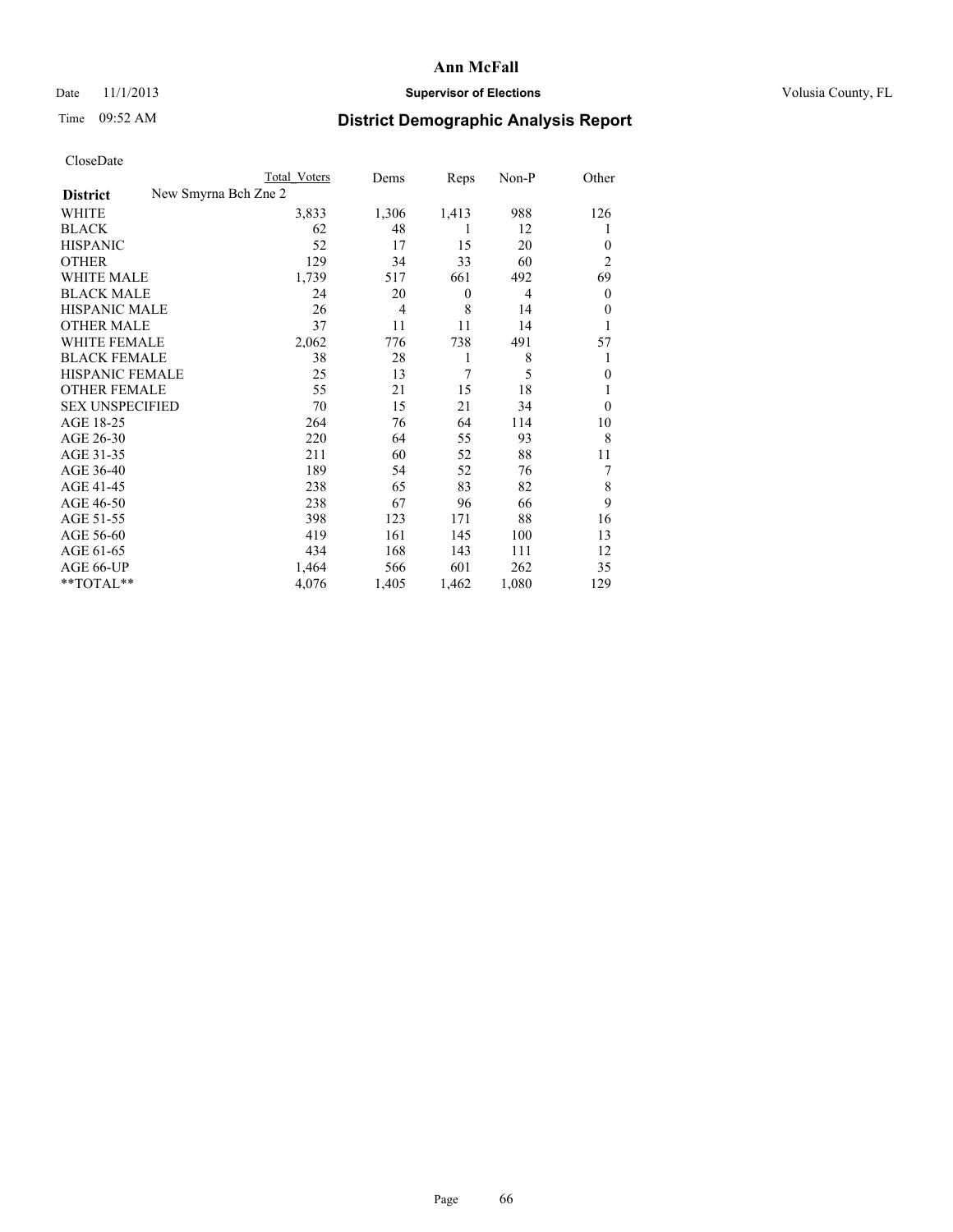### Date 11/1/2013 **Supervisor of Elections Supervisor of Elections** Volusia County, FL

## Time 09:52 AM **District Demographic Analysis Report**

|                        |                      | <b>Total Voters</b> | Dems  | Reps           | Non-P          | Other          |
|------------------------|----------------------|---------------------|-------|----------------|----------------|----------------|
| <b>District</b>        | New Smyrna Bch Zne 3 |                     |       |                |                |                |
| WHITE                  |                      | 4,377               | 1,321 | 1,871          | 1,046          | 139            |
| <b>BLACK</b>           |                      | 33                  | 18    | 3              | 10             | 2              |
| <b>HISPANIC</b>        |                      | 50                  | 19    | 11             | 19             | 1              |
| <b>OTHER</b>           |                      | 150                 | 37    | 32             | 79             | $\overline{2}$ |
| WHITE MALE             |                      | 2,014               | 523   | 901            | 514            | 76             |
| <b>BLACK MALE</b>      |                      | 20                  | 9     | 1              | 8              | 2              |
| <b>HISPANIC MALE</b>   |                      | 28                  | 11    | 8              | 8              | 1              |
| <b>OTHER MALE</b>      |                      | 52                  | 14    | 13             | 25             | $\overline{0}$ |
| <b>WHITE FEMALE</b>    |                      | 2,338               | 791   | 961            | 523            | 63             |
| <b>BLACK FEMALE</b>    |                      | 13                  | 9     | $\overline{2}$ | $\overline{2}$ | $\overline{0}$ |
| HISPANIC FEMALE        |                      | 22                  | 8     | $\overline{3}$ | 11             | $\theta$       |
| <b>OTHER FEMALE</b>    |                      | 54                  | 20    | 13             | 19             | 2              |
| <b>SEX UNSPECIFIED</b> |                      | 69                  | 10    | 15             | 44             | $\theta$       |
| AGE 18-25              |                      | 234                 | 60    | 58             | 103            | 13             |
| AGE 26-30              |                      | 211                 | 63    | 58             | 83             | 7              |
| AGE 31-35              |                      | 209                 | 46    | 71             | 86             | 6              |
| AGE 36-40              |                      | 186                 | 61    | 59             | 62             | 4              |
| AGE 41-45              |                      | 217                 | 56    | 75             | 79             | 7              |
| AGE 46-50              |                      | 321                 | 106   | 126            | 84             | 5              |
| AGE 51-55              |                      | 364                 | 109   | 129            | 109            | 17             |
| AGE 56-60              |                      | 448                 | 167   | 179            | 91             | 11             |
| AGE 61-65              |                      | 458                 | 143   | 207            | 98             | 10             |
| AGE 66-UP              |                      | 1,962               | 584   | 955            | 359            | 64             |
| **TOTAL**              |                      | 4,610               | 1,395 | 1,917          | 1,154          | 144            |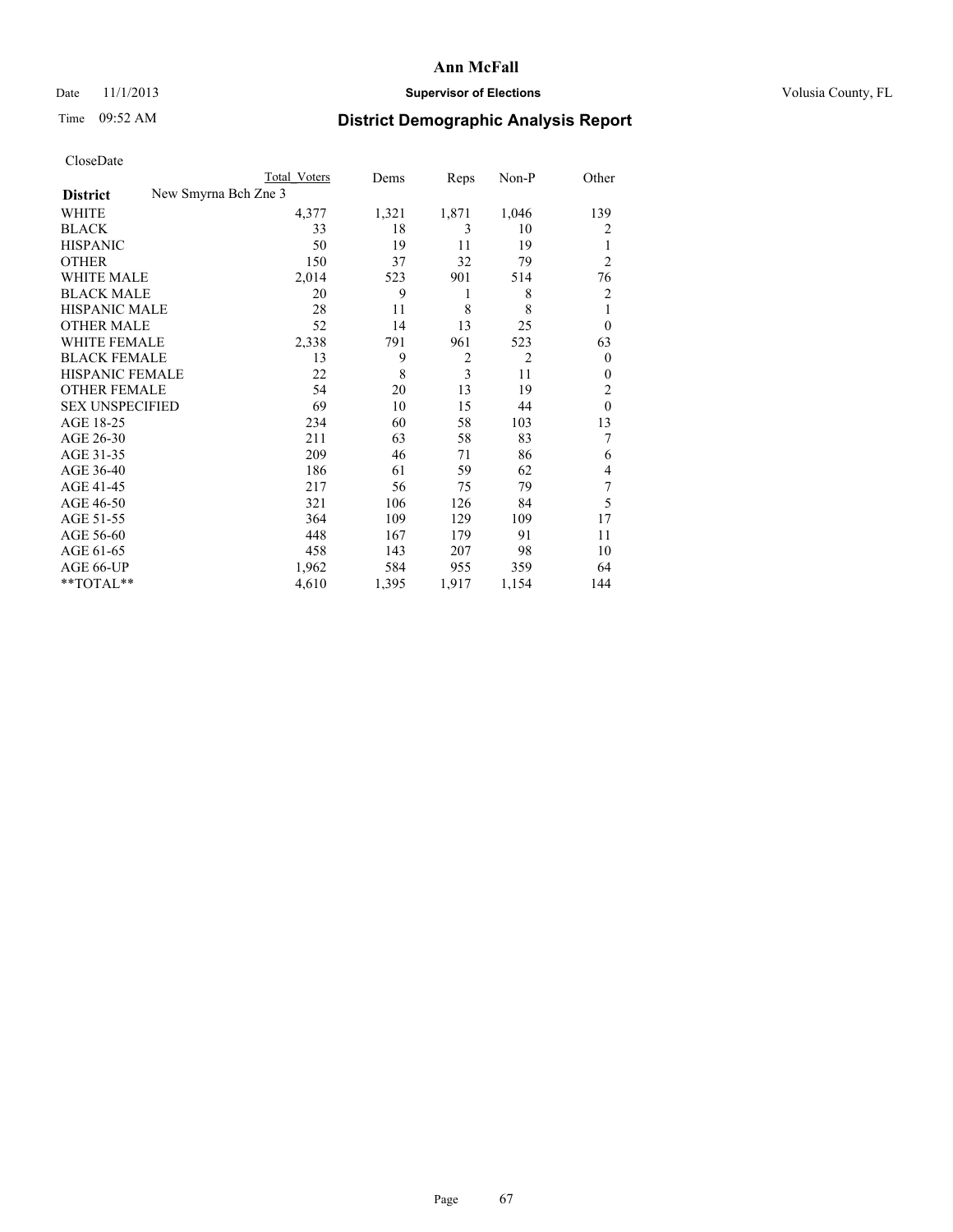### Date 11/1/2013 **Supervisor of Elections Supervisor of Elections** Volusia County, FL

## Time 09:52 AM **District Demographic Analysis Report**

|                                         | <b>Total Voters</b> | Dems  | Reps           | Non-P | Other          |
|-----------------------------------------|---------------------|-------|----------------|-------|----------------|
| New Smyrna Bch Zne 4<br><b>District</b> |                     |       |                |       |                |
| WHITE                                   | 3,277               | 995   | 1,349          | 829   | 104            |
| <b>BLACK</b>                            | 648                 | 559   | 12             | 71    | 6              |
| <b>HISPANIC</b>                         | 72                  | 27    | 26             | 16    | 3              |
| <b>OTHER</b>                            | 185                 | 58    | 33             | 87    | 7              |
| <b>WHITE MALE</b>                       | 1,496               | 394   | 652            | 402   | 48             |
| <b>BLACK MALE</b>                       | 266                 | 220   | $\overline{4}$ | 36    | 6              |
| HISPANIC MALE                           | 31                  | 11    | 11             | 8     |                |
| <b>OTHER MALE</b>                       | 61                  | 18    | 12             | 30    |                |
| <b>WHITE FEMALE</b>                     | 1,755               | 592   | 689            | 418   | 56             |
| <b>BLACK FEMALE</b>                     | 377                 | 335   | 8              | 34    | $\theta$       |
| <b>HISPANIC FEMALE</b>                  | 41                  | 16    | 15             | 8     | $\overline{c}$ |
| <b>OTHER FEMALE</b>                     | 81                  | 33    | 16             | 27    | 5              |
| <b>SEX UNSPECIFIED</b>                  | 74                  | 20    | 13             | 40    | 1              |
| AGE 18-25                               | 382                 | 151   | 83             | 138   | 10             |
| AGE 26-30                               | 237                 | 98    | 57             | 76    | 6              |
| AGE 31-35                               | 227                 | 76    | 65             | 80    | 6              |
| AGE 36-40                               | 258                 | 90    | 86             | 73    | 9              |
| AGE 41-45                               | 278                 | 104   | 92             | 74    | 8              |
| AGE 46-50                               | 271                 | 95    | 103            | 67    | 6              |
| AGE 51-55                               | 357                 | 136   | 126            | 89    | 6              |
| AGE 56-60                               | 444                 | 177   | 160            | 92    | 15             |
| AGE 61-65                               | 460                 | 175   | 174            | 93    | 18             |
| AGE 66-UP                               | 1,268               | 537   | 474            | 221   | 36             |
| **TOTAL**                               | 4,182               | 1,639 | 1,420          | 1,003 | 120            |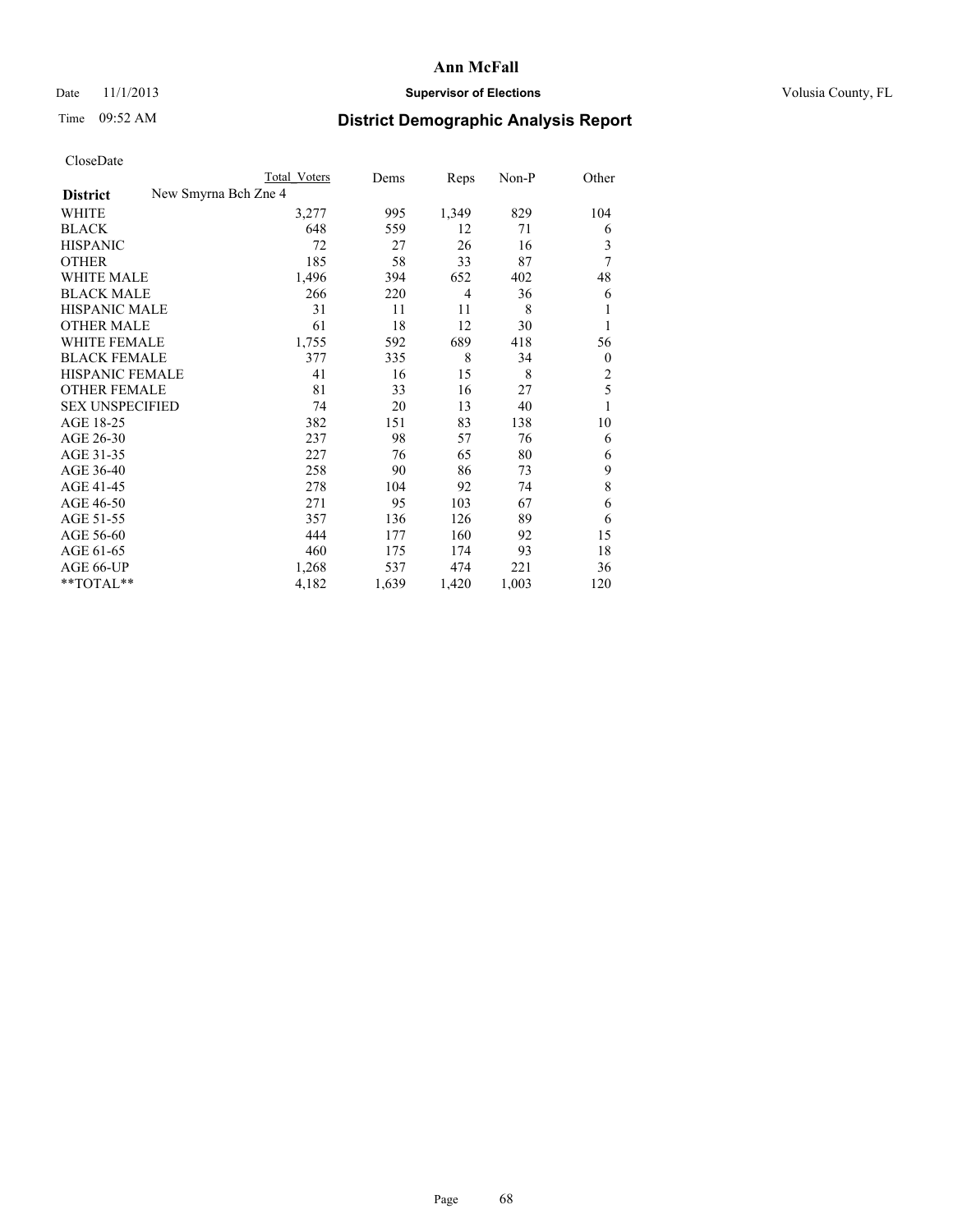### Date 11/1/2013 **Supervisor of Elections Supervisor of Elections** Volusia County, FL

## Time 09:52 AM **District Demographic Analysis Report**

|                        |          | Total Voters   | Dems           | Reps           | Non-P          | Other        |
|------------------------|----------|----------------|----------------|----------------|----------------|--------------|
| <b>District</b>        | Oak Hill |                |                |                |                |              |
| WHITE                  |          | 1,109          | 390            | 413            | 276            | 30           |
| <b>BLACK</b>           |          | 172            | 148            | $\overline{4}$ | 19             |              |
| <b>HISPANIC</b>        |          | 6              | 3              | $\overline{2}$ | 1              | $\theta$     |
| <b>OTHER</b>           |          | 33             | 6              | 9              | 15             | 3            |
| WHITE MALE             |          | 562            | 185            | 207            | 150            | 20           |
| <b>BLACK MALE</b>      |          | 72             | 59             | $\overline{2}$ | 10             |              |
| <b>HISPANIC MALE</b>   |          | $\overline{2}$ | $\theta$       | $\overline{2}$ | $\theta$       | $\mathbf{0}$ |
| <b>OTHER MALE</b>      |          | 14             | $\overline{c}$ | 5              | 6              | 1            |
| WHITE FEMALE           |          | 539            | 204            | 202            | 123            | 10           |
| <b>BLACK FEMALE</b>    |          | 99             | 88             | $\overline{2}$ | 9              | $\theta$     |
| <b>HISPANIC FEMALE</b> |          | $\overline{4}$ | 3              | $\mathbf{0}$   |                | $\theta$     |
| <b>OTHER FEMALE</b>    |          | 11             | 4              | 3              | $\overline{2}$ | 2            |
| <b>SEX UNSPECIFIED</b> |          | 17             | $\overline{2}$ | 5              | 10             | $\mathbf{0}$ |
| AGE 18-25              |          | 95             | 38             | 22             | 34             |              |
| AGE 26-30              |          | 68             | 26             | 13             | 28             |              |
| AGE 31-35              |          | 60             | 23             | 19             | 17             |              |
| AGE 36-40              |          | 54             | 20             | 14             | 17             | 3            |
| AGE 41-45              |          | 71             | 29             | 19             | 20             | 3            |
| AGE 46-50              |          | 95             | 35             | 34             | 22             | 4            |
| AGE 51-55              |          | 139            | 59             | 46             | 33             | 1            |
| AGE 56-60              |          | 137            | 63             | 45             | 24             | 5            |
| AGE 61-65              |          | 150            | 67             | 43             | 37             | 3            |
| AGE 66-UP              |          | 451            | 187            | 173            | 79             | 12           |
| **TOTAL**              |          | 1,320          | 547            | 428            | 311            | 34           |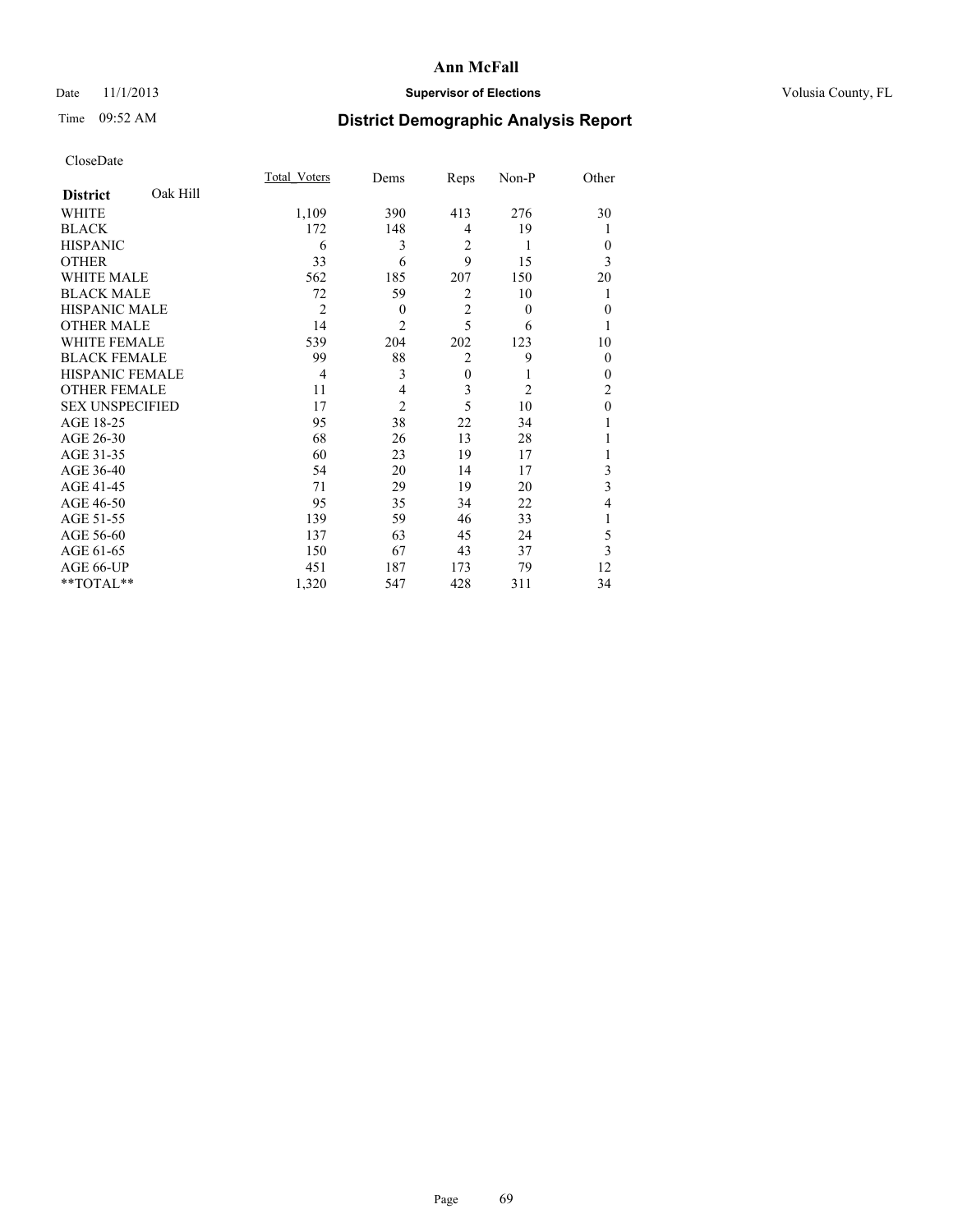### Date 11/1/2013 **Supervisor of Elections Supervisor of Elections** Volusia County, FL

## Time 09:52 AM **District Demographic Analysis Report**

|                        |                    | Total Voters | Dems | Reps           | Non-P | Other            |
|------------------------|--------------------|--------------|------|----------------|-------|------------------|
| <b>District</b>        | Orange City Zone 1 |              |      |                |       |                  |
| WHITE                  |                    | 639          | 226  | 239            | 143   | 31               |
| <b>BLACK</b>           |                    | 135          | 110  | 3              | 20    | $\overline{2}$   |
| <b>HISPANIC</b>        |                    | 367          | 173  | 55             | 133   | 6                |
| <b>OTHER</b>           |                    | 54           | 20   | 9              | 19    | 6                |
| WHITE MALE             |                    | 246          | 82   | 94             | 61    | 9                |
| <b>BLACK MALE</b>      |                    | 46           | 39   | 1              | 6     | $\boldsymbol{0}$ |
| <b>HISPANIC MALE</b>   |                    | 143          | 61   | 27             | 53    | $\overline{2}$   |
| <b>OTHER MALE</b>      |                    | 16           | 7    | 4              | 3     | $\overline{2}$   |
| WHITE FEMALE           |                    | 387          | 142  | 142            | 81    | 22               |
| <b>BLACK FEMALE</b>    |                    | 88           | 70   | $\overline{2}$ | 14    | $\overline{2}$   |
| HISPANIC FEMALE        |                    | 221          | 112  | 27             | 78    | $\overline{4}$   |
| <b>OTHER FEMALE</b>    |                    | 24           | 10   | 3              | 8     | 3                |
| <b>SEX UNSPECIFIED</b> |                    | 24           | 6    | 6              | 11    | 1                |
| AGE 18-25              |                    | 113          | 47   | 16             | 46    | 4                |
| AGE 26-30              |                    | 91           | 39   | 18             | 34    | $\theta$         |
| AGE 31-35              |                    | 117          | 45   | 25             | 38    | 9                |
| AGE 36-40              |                    | 83           | 21   | 22             | 40    | $\mathbf{0}$     |
| AGE 41-45              |                    | 77           | 33   | 21             | 21    | $\overline{2}$   |
| AGE 46-50              |                    | 78           | 36   | 14             | 25    | 3                |
| AGE 51-55              |                    | 78           | 40   | 17             | 16    | 5                |
| AGE 56-60              |                    | 74           | 33   | 16             | 23    | $\overline{c}$   |
| AGE 61-65              |                    | 88           | 36   | 31             | 17    | $\overline{4}$   |
| AGE 66-UP              |                    | 396          | 199  | 126            | 55    | 16               |
| **TOTAL**              |                    | 1,195        | 529  | 306            | 315   | 45               |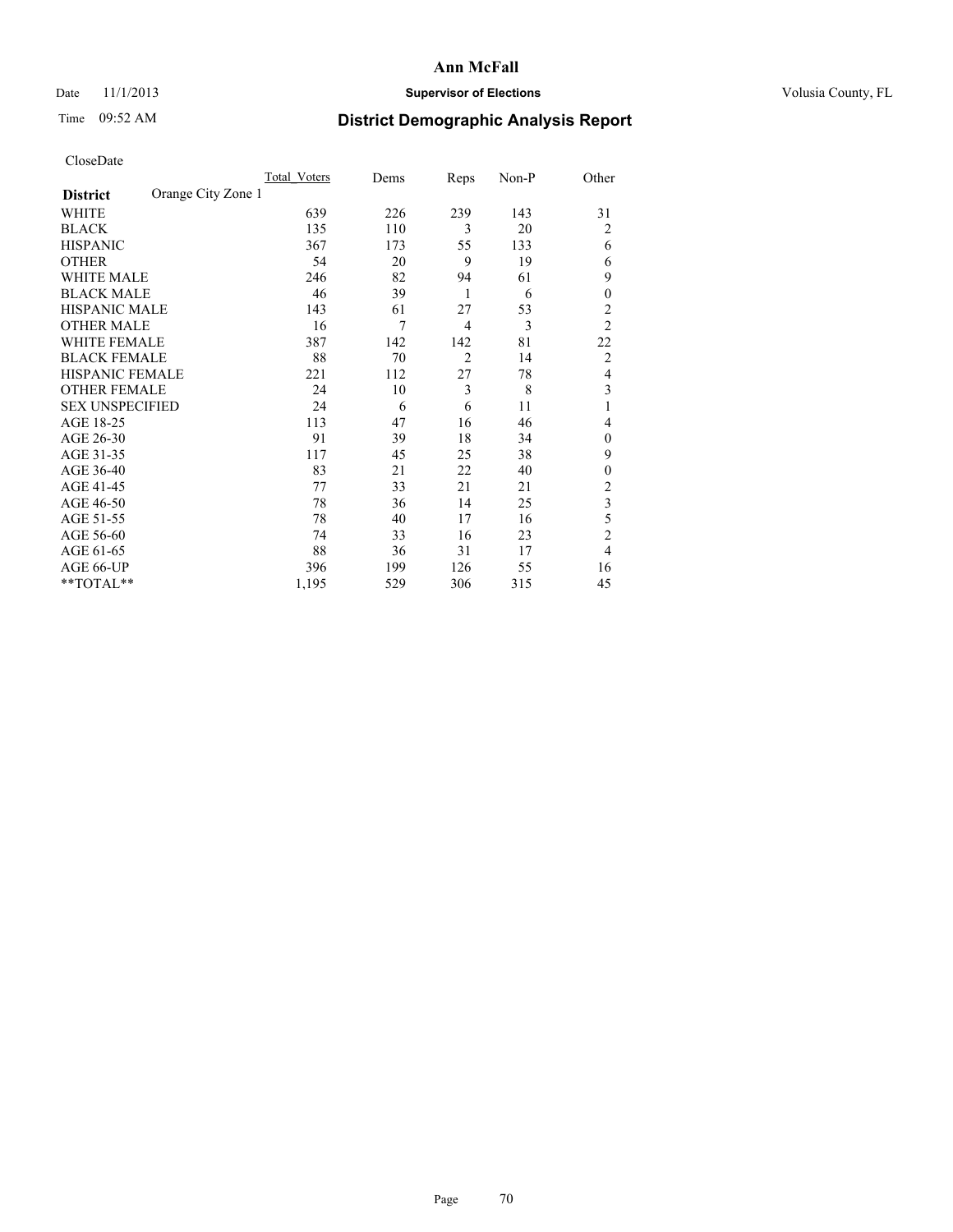### Date 11/1/2013 **Supervisor of Elections Supervisor of Elections** Volusia County, FL

## Time 09:52 AM **District Demographic Analysis Report**

|                        |                    | Total Voters | Dems | Reps           | Non-P          | Other                   |
|------------------------|--------------------|--------------|------|----------------|----------------|-------------------------|
| <b>District</b>        | Orange City Zone 2 |              |      |                |                |                         |
| WHITE                  |                    | 909          | 291  | 356            | 212            | 50                      |
| <b>BLACK</b>           |                    | 44           | 36   | 4              | 4              | $\Omega$                |
| <b>HISPANIC</b>        |                    | 125          | 61   | 19             | 43             | 2                       |
| <b>OTHER</b>           |                    | 60           | 20   | 17             | 23             | $\theta$                |
| WHITE MALE             |                    | 424          | 113  | 167            | 110            | 34                      |
| <b>BLACK MALE</b>      |                    | 19           | 12   | 3              | $\overline{4}$ | $\overline{0}$          |
| <b>HISPANIC MALE</b>   |                    | 55           | 27   | 10             | 17             |                         |
| <b>OTHER MALE</b>      |                    | 26           | 8    | 10             | 8              | $\Omega$                |
| WHITE FEMALE           |                    | 483          | 176  | 189            | 102            | 16                      |
| <b>BLACK FEMALE</b>    |                    | 25           | 24   | 1              | $\mathbf{0}$   | $\overline{0}$          |
| <b>HISPANIC FEMALE</b> |                    | 69           | 34   | 9              | 25             |                         |
| <b>OTHER FEMALE</b>    |                    | 19           | 9    | 3              | 7              | $\Omega$                |
| <b>SEX UNSPECIFIED</b> |                    | 18           | 5    | $\overline{4}$ | 9              | $\overline{0}$          |
| AGE 18-25              |                    | 127          | 40   | 23             | 55             | 9                       |
| AGE 26-30              |                    | 73           | 26   | 22             | 24             | 1                       |
| AGE 31-35              |                    | 93           | 27   | 28             | 32             | 6                       |
| AGE 36-40              |                    | 80           | 29   | 27             | 19             | 5                       |
| AGE 41-45              |                    | 86           | 29   | 25             | 27             | 5                       |
| AGE 46-50              |                    | 122          | 47   | 42             | 28             | 5                       |
| AGE 51-55              |                    | 114          | 33   | 49             | 25             | 7                       |
| AGE 56-60              |                    | 117          | 49   | 41             | 25             | $\overline{c}$          |
| AGE 61-65              |                    | 94           | 28   | 44             | 19             | $\overline{\mathbf{3}}$ |
| AGE 66-UP              |                    | 232          | 100  | 95             | 28             | 9                       |
| **TOTAL**              |                    | 1,138        | 408  | 396            | 282            | 52                      |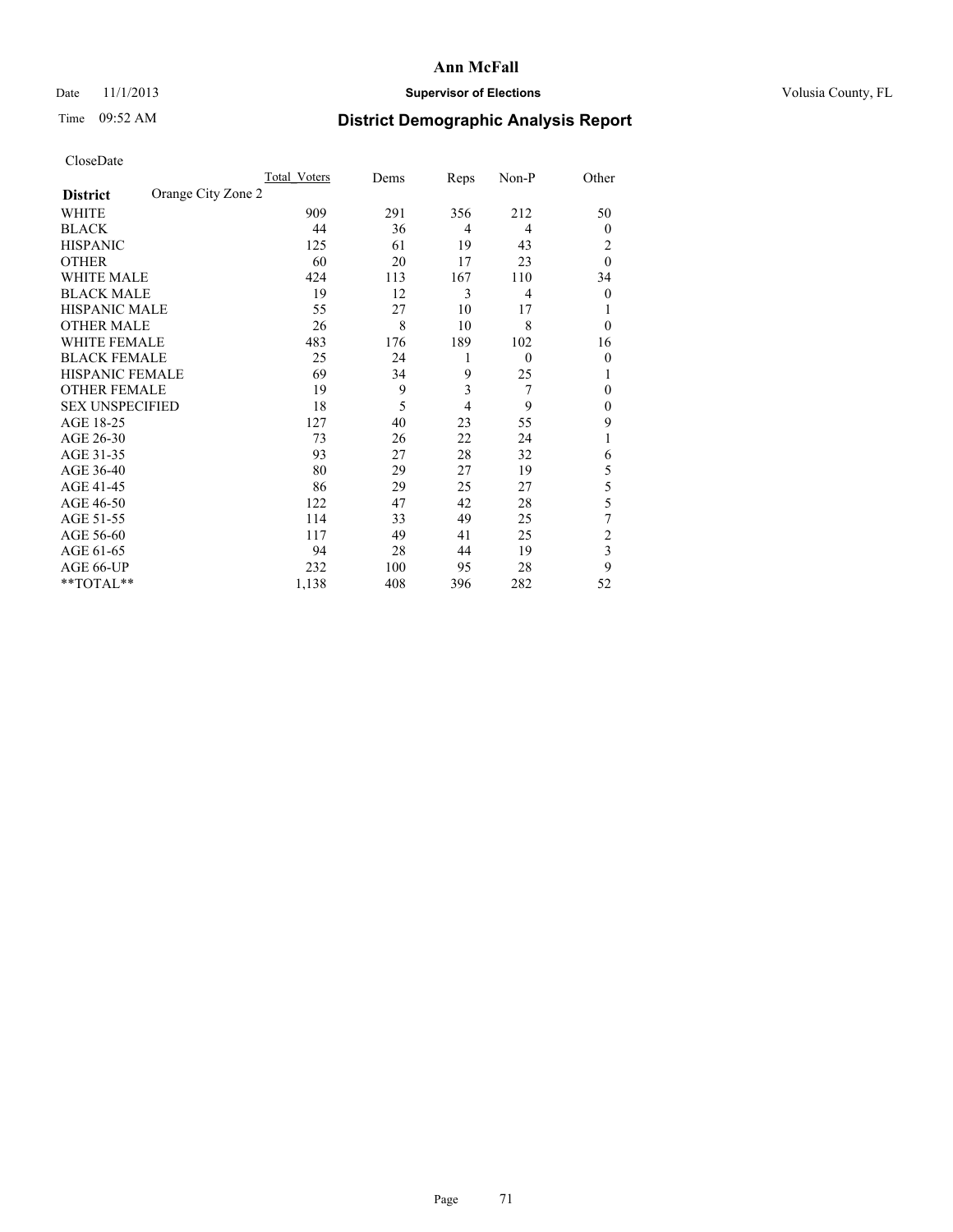### Date 11/1/2013 **Supervisor of Elections Supervisor of Elections** Volusia County, FL

## Time 09:52 AM **District Demographic Analysis Report**

| <b>UIUSUDUI</b> U      |                    |              |      |                |       |                |
|------------------------|--------------------|--------------|------|----------------|-------|----------------|
|                        |                    | Total Voters | Dems | Reps           | Non-P | Other          |
| <b>District</b>        | Orange City Zone 3 |              |      |                |       |                |
| WHITE                  |                    | 1,014        | 332  | 400            | 242   | 40             |
| <b>BLACK</b>           |                    | 72           | 54   | $\overline{2}$ | 14    | $\overline{2}$ |
| <b>HISPANIC</b>        |                    | 174          | 96   | 26             | 50    | $\overline{c}$ |
| <b>OTHER</b>           |                    | 67           | 20   | 11             | 35    |                |
| WHITE MALE             |                    | 441          | 124  | 183            | 113   | 21             |
| <b>BLACK MALE</b>      |                    | 28           | 20   | 1              | 6     |                |
| <b>HISPANIC MALE</b>   |                    | 72           | 34   | 13             | 24    | 1              |
| <b>OTHER MALE</b>      |                    | 28           | 11   | $\overline{4}$ | 13    | $\Omega$       |
| WHITE FEMALE           |                    | 566          | 205  | 215            | 127   | 19             |
| <b>BLACK FEMALE</b>    |                    | 44           | 34   | 1              | 8     | 1              |
| <b>HISPANIC FEMALE</b> |                    | 100          | 60   | 13             | 26    |                |
| <b>OTHER FEMALE</b>    |                    | 24           | 6    | 5              | 12    | 1              |
| <b>SEX UNSPECIFIED</b> |                    | 24           | 8    | $\overline{4}$ | 12    | $\overline{0}$ |
| AGE 18-25              |                    | 93           | 29   | 22             | 34    | 8              |
| AGE 26-30              |                    | 69           | 28   | 14             | 26    |                |
| AGE 31-35              |                    | 70           | 28   | 18             | 21    | 3              |
| AGE 36-40              |                    | 67           | 21   | 21             | 24    | 1              |
| AGE 41-45              |                    | 90           | 30   | 27             | 33    | $\overline{0}$ |
| AGE 46-50              |                    | 79           | 30   | 26             | 21    | $\overline{c}$ |
| AGE 51-55              |                    | 91           | 35   | 32             | 21    | 3              |
| AGE 56-60              |                    | 107          | 47   | 35             | 25    | $\theta$       |
| AGE 61-65              |                    | 126          | 45   | 42             | 35    | $\overline{4}$ |
| AGE 66-UP              |                    | 535          | 209  | 202            | 101   | 23             |
| $*$ TOTAL $*$          |                    | 1,327        | 502  | 439            | 341   | 45             |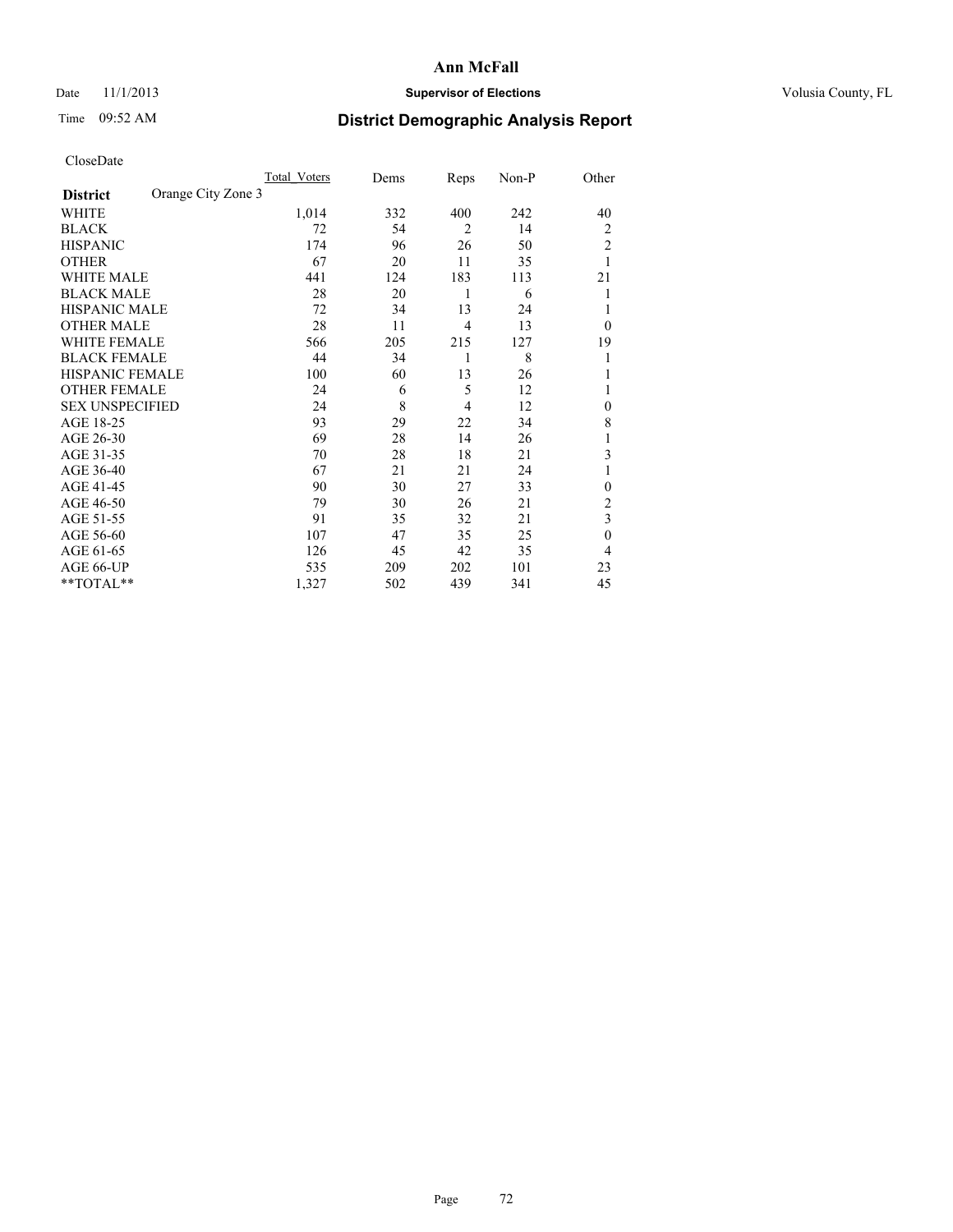# Date 11/1/2013 **Supervisor of Elections Supervisor of Elections** Volusia County, FL

# Time 09:52 AM **District Demographic Analysis Report**

|                        |                    | Total Voters | Dems           | Reps             | Non-P | Other          |
|------------------------|--------------------|--------------|----------------|------------------|-------|----------------|
| <b>District</b>        | Orange City Zone 4 |              |                |                  |       |                |
| WHITE                  |                    | 1,127        | 356            | 440              | 285   | 46             |
| <b>BLACK</b>           |                    | 14           | 10             | $\theta$         | 4     | $\overline{0}$ |
| <b>HISPANIC</b>        |                    | 46           | 23             | 5                | 15    | 3              |
| <b>OTHER</b>           |                    | 42           | 6              | 11               | 24    |                |
| WHITE MALE             |                    | 522          | 138            | 215              | 146   | 23             |
| <b>BLACK MALE</b>      |                    | 5            | 4              | $\boldsymbol{0}$ | 1     | $\Omega$       |
| <b>HISPANIC MALE</b>   |                    | 21           | 10             | 4                | 6     |                |
| <b>OTHER MALE</b>      |                    | 14           | $\overline{2}$ | $\overline{4}$   | 8     | $\Omega$       |
| WHITE FEMALE           |                    | 594          | 214            | 220              | 137   | 23             |
| <b>BLACK FEMALE</b>    |                    | 9            | 6              | $\theta$         | 3     | $\overline{0}$ |
| <b>HISPANIC FEMALE</b> |                    | 25           | 13             | 1                | 9     | 2              |
| <b>OTHER FEMALE</b>    |                    | 14           | 4              | $\overline{4}$   | 6     | $\theta$       |
| <b>SEX UNSPECIFIED</b> |                    | 25           | 4              | 8                | 12    |                |
| AGE 18-25              |                    | 130          | 26             | 42               | 51    | 11             |
| AGE 26-30              |                    | 80           | 24             | 17               | 35    | 4              |
| AGE 31-35              |                    | 89           | 27             | 32               | 27    | 3              |
| AGE 36-40              |                    | 69           | 17             | 24               | 26    | $\overline{c}$ |
| AGE 41-45              |                    | 93           | 24             | 29               | 35    | 5              |
| AGE 46-50              |                    | 109          | 26             | 39               | 39    | 5              |
| AGE 51-55              |                    | 120          | 33             | 48               | 36    | 3              |
| AGE 56-60              |                    | 122          | 42             | 57               | 17    | 6              |
| AGE 61-65              |                    | 120          | 53             | 40               | 23    | 4              |
| AGE 66-UP              |                    | 297          | 123            | 128              | 39    | 7              |
| **TOTAL**              |                    | 1,229        | 395            | 456              | 328   | 50             |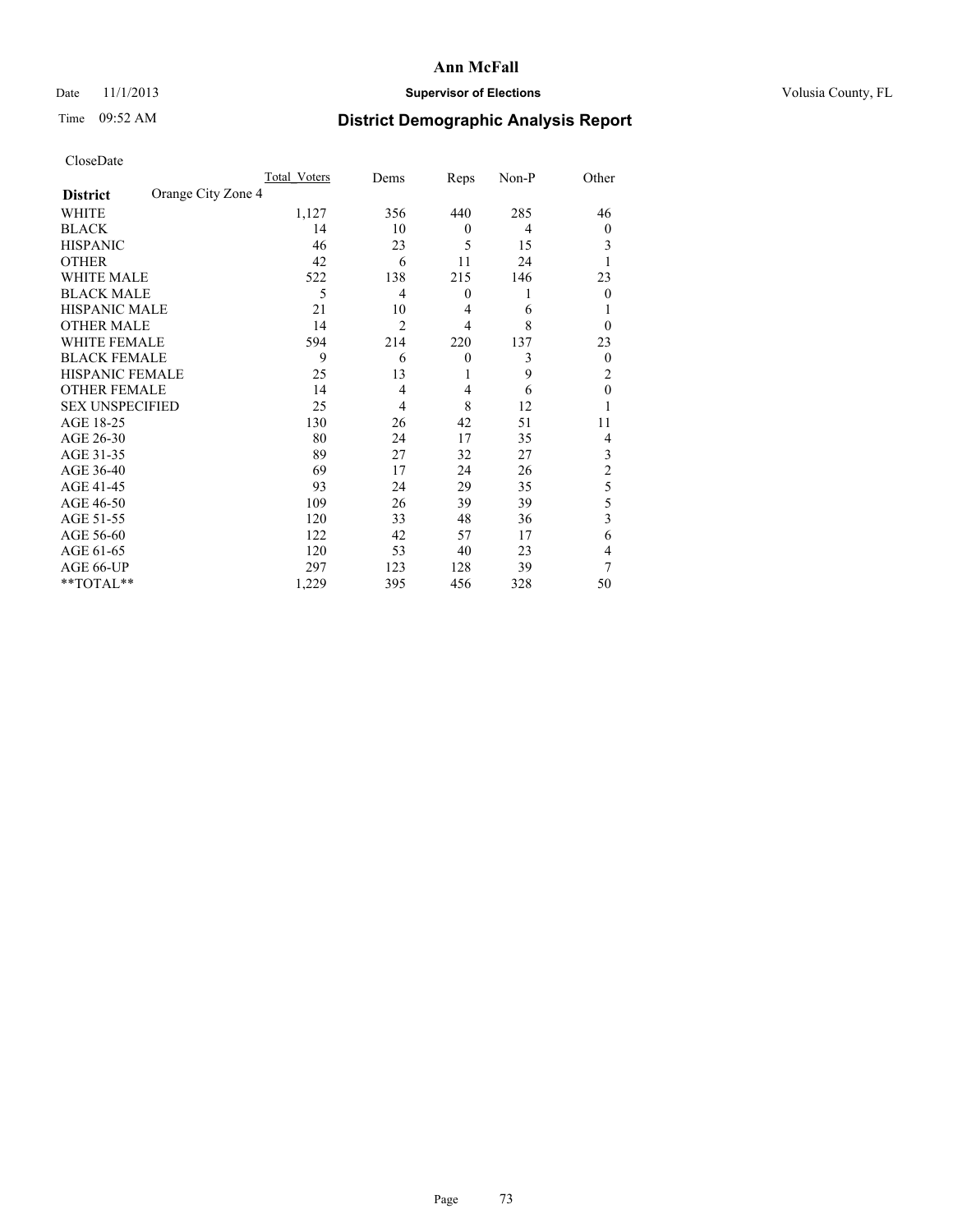## Date 11/1/2013 **Supervisor of Elections Supervisor of Elections** Volusia County, FL

# Time 09:52 AM **District Demographic Analysis Report**

| <b>UIUSUDUI</b> U      |                    |              |      |                |       |                |
|------------------------|--------------------|--------------|------|----------------|-------|----------------|
|                        |                    | Total Voters | Dems | Reps           | Non-P | Other          |
| <b>District</b>        | Orange City Zone 5 |              |      |                |       |                |
| WHITE                  |                    | 1,354        | 388  | 615            | 298   | 53             |
| <b>BLACK</b>           |                    | 107          | 88   | $\overline{2}$ | 16    | 1              |
| <b>HISPANIC</b>        |                    | 93           | 39   | 16             | 38    | $\Omega$       |
| <b>OTHER</b>           |                    | 68           | 27   | 15             | 25    |                |
| WHITE MALE             |                    | 538          | 135  | 242            | 126   | 35             |
| <b>BLACK MALE</b>      |                    | 45           | 32   | $\overline{2}$ | 10    |                |
| <b>HISPANIC MALE</b>   |                    | 39           | 17   | 7              | 15    | $\Omega$       |
| <b>OTHER MALE</b>      |                    | 19           | 9    | 4              | 5     | 1              |
| WHITE FEMALE           |                    | 807          | 252  | 370            | 167   | 18             |
| <b>BLACK FEMALE</b>    |                    | 60           | 54   | $\theta$       | 6     | $\Omega$       |
| HISPANIC FEMALE        |                    | 54           | 22   | 9              | 23    | $\Omega$       |
| <b>OTHER FEMALE</b>    |                    | 33           | 15   | 8              | 10    | $\theta$       |
| <b>SEX UNSPECIFIED</b> |                    | 27           | 6    | 6              | 15    | $\Omega$       |
| AGE 18-25              |                    | 63           | 21   | 11             | 29    | $\overline{c}$ |
| AGE 26-30              |                    | 44           | 26   | 9              | 9     | $\mathbf{0}$   |
| AGE 31-35              |                    | 53           | 14   | 14             | 24    |                |
| AGE 36-40              |                    | 48           | 14   | 18             | 16    | $\theta$       |
| AGE 41-45              |                    | 74           | 28   | 18             | 25    | 3              |
| AGE 46-50              |                    | 65           | 20   | 19             | 26    | $\theta$       |
| AGE 51-55              |                    | 88           | 35   | 22             | 27    | 4              |
| AGE 56-60              |                    | 112          | 47   | 30             | 34    | 1              |
| AGE 61-65              |                    | 99           | 38   | 34             | 22    | 5              |
| AGE 66-UP              |                    | 976          | 299  | 473            | 165   | 39             |
| $*$ TOTAL $*$          |                    | 1,622        | 542  | 648            | 377   | 55             |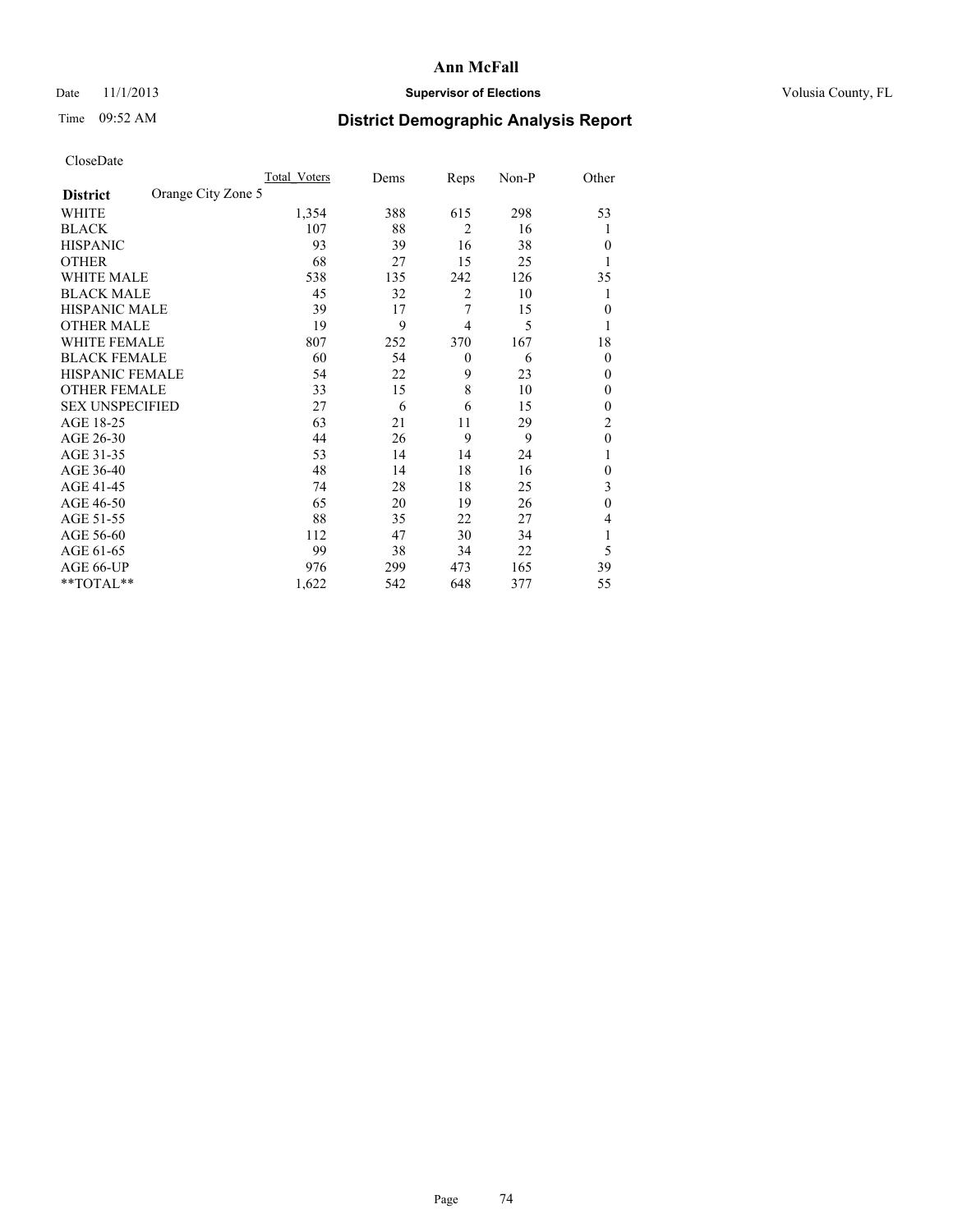## Date 11/1/2013 **Supervisor of Elections Supervisor of Elections** Volusia County, FL

# Time 09:52 AM **District Demographic Analysis Report**

|                                        | Total Voters | Dems  | Reps           | Non-P | Other            |
|----------------------------------------|--------------|-------|----------------|-------|------------------|
| Ormond Beach Zone 1<br><b>District</b> |              |       |                |       |                  |
| <b>WHITE</b>                           | 7,183        | 2,248 | 3,162          | 1,539 | 234              |
| <b>BLACK</b>                           | 111          | 76    | 8              | 20    | 7                |
| <b>HISPANIC</b>                        | 134          | 50    | 41             | 40    | 3                |
| <b>OTHER</b>                           | 355          | 105   | 105            | 138   | 7                |
| <b>WHITE MALE</b>                      | 3,304        | 941   | 1,485          | 756   | 122              |
| <b>BLACK MALE</b>                      | 55           | 36    | $\overline{4}$ | 10    | 5                |
| HISPANIC MALE                          | 66           | 19    | 25             | 19    | 3                |
| <b>OTHER MALE</b>                      | 142          | 42    | 47             | 51    | $\overline{2}$   |
| <b>WHITE FEMALE</b>                    | 3,839        | 1,297 | 1,666          | 768   | 108              |
| <b>BLACK FEMALE</b>                    | 55           | 40    | $\overline{4}$ | 9     | $\overline{2}$   |
| <b>HISPANIC FEMALE</b>                 | 65           | 29    | 15             | 21    | $\boldsymbol{0}$ |
| <b>OTHER FEMALE</b>                    | 148          | 47    | 42             | 54    | 5                |
| <b>SEX UNSPECIFIED</b>                 | 109          | 28    | 28             | 49    | 4                |
| AGE 18-25                              | 549          | 154   | 178            | 197   | 20               |
| AGE 26-30                              | 351          | 97    | 125            | 114   | 15               |
| AGE 31-35                              | 337          | 81    | 126            | 117   | 13               |
| AGE 36-40                              | 387          | 113   | 150            | 105   | 19               |
| AGE 41-45                              | 541          | 147   | 246            | 128   | 20               |
| AGE 46-50                              | 624          | 175   | 281            | 155   | 13               |
| AGE 51-55                              | 661          | 212   | 290            | 149   | 10               |
| AGE 56-60                              | 796          | 265   | 360            | 145   | 26               |
| AGE 61-65                              | 813          | 282   | 346            | 164   | 21               |
| AGE 66-UP                              | 2,722        | 952   | 1,213          | 463   | 94               |
| **TOTAL**                              | 7,783        | 2,479 | 3,316          | 1,737 | 251              |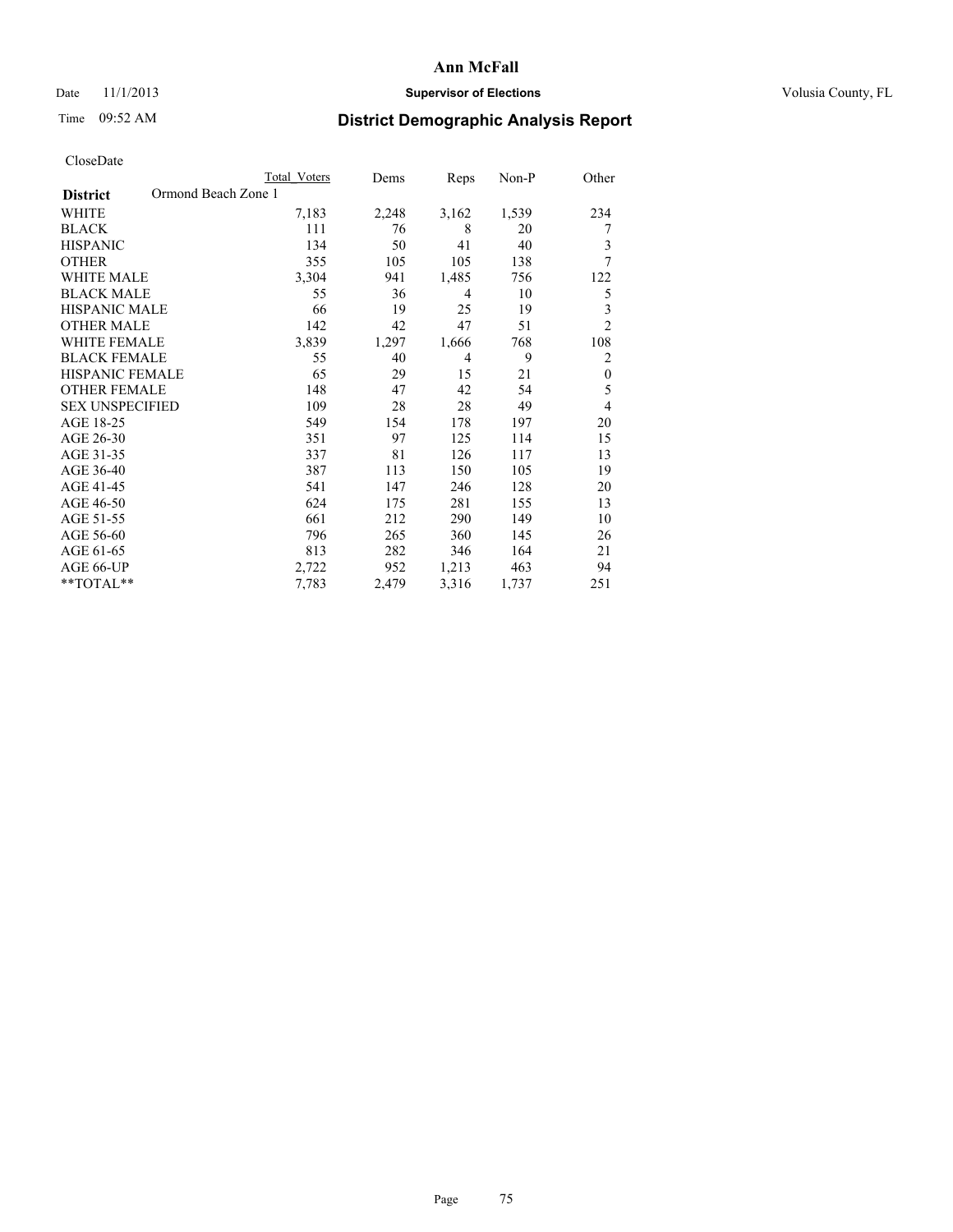## Date 11/1/2013 **Supervisor of Elections Supervisor of Elections** Volusia County, FL

# Time 09:52 AM **District Demographic Analysis Report**

|                                        | <b>Total Voters</b> | Dems  | Reps  | Non-P | Other            |
|----------------------------------------|---------------------|-------|-------|-------|------------------|
| Ormond Beach Zone 2<br><b>District</b> |                     |       |       |       |                  |
| <b>WHITE</b>                           | 5,409               | 1,993 | 1,950 | 1,282 | 184              |
| <b>BLACK</b>                           | 369                 | 290   | 19    | 54    | 6                |
| <b>HISPANIC</b>                        | 159                 | 70    | 41    | 46    | $\overline{2}$   |
| <b>OTHER</b>                           | 360                 | 131   | 85    | 135   | 9                |
| WHITE MALE                             | 2,418               | 757   | 947   | 620   | 94               |
| <b>BLACK MALE</b>                      | 154                 | 107   | 12    | 31    | 4                |
| HISPANIC MALE                          | 63                  | 24    | 18    | 19    | $\overline{c}$   |
| <b>OTHER MALE</b>                      | 130                 | 46    | 35    | 44    | 5                |
| WHITE FEMALE                           | 2,954               | 1,225 | 991   | 649   | 89               |
| <b>BLACK FEMALE</b>                    | 210                 | 180   | 7     | 21    | $\overline{2}$   |
| <b>HISPANIC FEMALE</b>                 | 96                  | 46    | 23    | 27    | $\boldsymbol{0}$ |
| <b>OTHER FEMALE</b>                    | 137                 | 63    | 38    | 34    | $\overline{2}$   |
| <b>SEX UNSPECIFIED</b>                 | 135                 | 36    | 24    | 72    | $\overline{3}$   |
| AGE 18-25                              | 539                 | 185   | 138   | 201   | 15               |
| AGE 26-30                              | 367                 | 131   | 92    | 133   | 11               |
| AGE 31-35                              | 393                 | 144   | 85    | 152   | 12               |
| AGE 36-40                              | 345                 | 119   | 99    | 113   | 14               |
| AGE 41-45                              | 457                 | 151   | 159   | 129   | 18               |
| AGE 46-50                              | 540                 | 175   | 209   | 134   | 22               |
| AGE 51-55                              | 593                 | 216   | 207   | 148   | 22               |
| AGE 56-60                              | 621                 | 263   | 199   | 135   | 24               |
| AGE 61-65                              | 604                 | 265   | 196   | 125   | 18               |
| AGE 66-UP                              | 1,838               | 835   | 711   | 247   | 45               |
| **TOTAL**                              | 6,297               | 2,484 | 2,095 | 1,517 | 201              |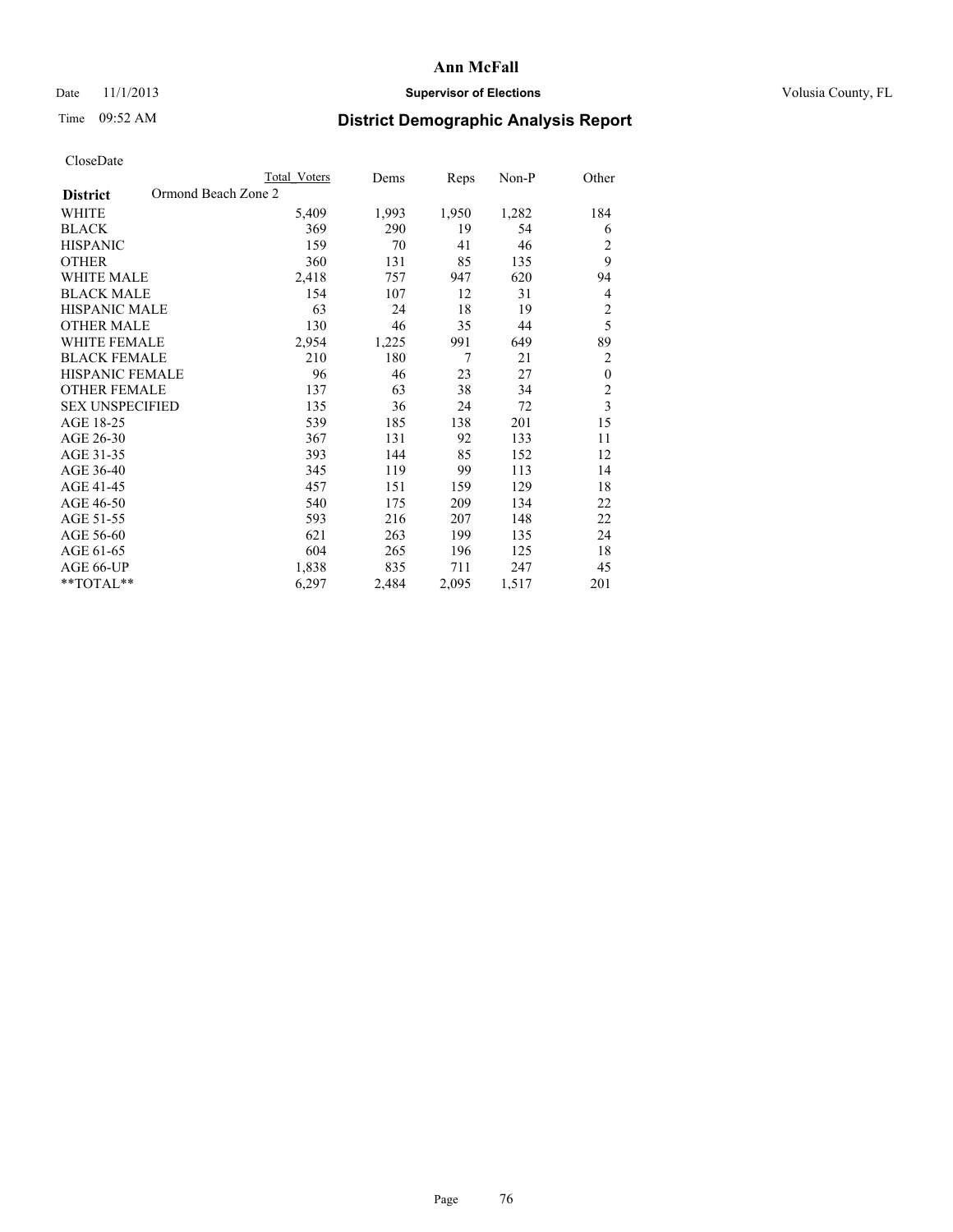# Date 11/1/2013 **Supervisor of Elections Supervisor of Elections** Volusia County, FL

# Time 09:52 AM **District Demographic Analysis Report**

|                                        | Total Voters | Dems  | Reps  | Non-P | Other          |
|----------------------------------------|--------------|-------|-------|-------|----------------|
| Ormond Beach Zone 3<br><b>District</b> |              |       |       |       |                |
| WHITE                                  | 6,712        | 1,961 | 3,232 | 1,325 | 194            |
| <b>BLACK</b>                           | 254          | 195   | 12    | 41    | 6              |
| <b>HISPANIC</b>                        | 185          | 61    | 51    | 69    | 4              |
| <b>OTHER</b>                           | 429          | 121   | 110   | 190   | 8              |
| WHITE MALE                             | 3,107        | 810   | 1,552 | 650   | 95             |
| <b>BLACK MALE</b>                      | 109          | 78    | 5     | 24    | $\overline{2}$ |
| <b>HISPANIC MALE</b>                   | 93           | 23    | 33    | 35    | $\overline{c}$ |
| <b>OTHER MALE</b>                      | 162          | 40    | 43    | 74    | 5              |
| WHITE FEMALE                           | 3,555        | 1,137 | 1,664 | 656   | 98             |
| <b>BLACK FEMALE</b>                    | 143          | 116   | 7     | 16    | 4              |
| <b>HISPANIC FEMALE</b>                 | 91           | 38    | 17    | 34    | $\overline{c}$ |
| <b>OTHER FEMALE</b>                    | 193          | 67    | 51    | 72    | 3              |
| <b>SEX UNSPECIFIED</b>                 | 127          | 29    | 33    | 64    | 1              |
| AGE 18-25                              | 773          | 217   | 275   | 259   | 22             |
| AGE 26-30                              | 477          | 139   | 186   | 141   | 11             |
| AGE 31-35                              | 349          | 101   | 138   | 101   | 9              |
| AGE 36-40                              | 400          | 101   | 148   | 128   | 23             |
| AGE 41-45                              | 539          | 153   | 252   | 119   | 15             |
| AGE 46-50                              | 687          | 164   | 332   | 170   | 21             |
| AGE 51-55                              | 734          | 228   | 347   | 143   | 16             |
| AGE 56-60                              | 821          | 271   | 387   | 151   | 12             |
| AGE 61-65                              | 775          | 268   | 349   | 135   | 23             |
| AGE 66-UP                              | 2,024        | 696   | 990   | 278   | 60             |
| **TOTAL**                              | 7,580        | 2,338 | 3,405 | 1,625 | 212            |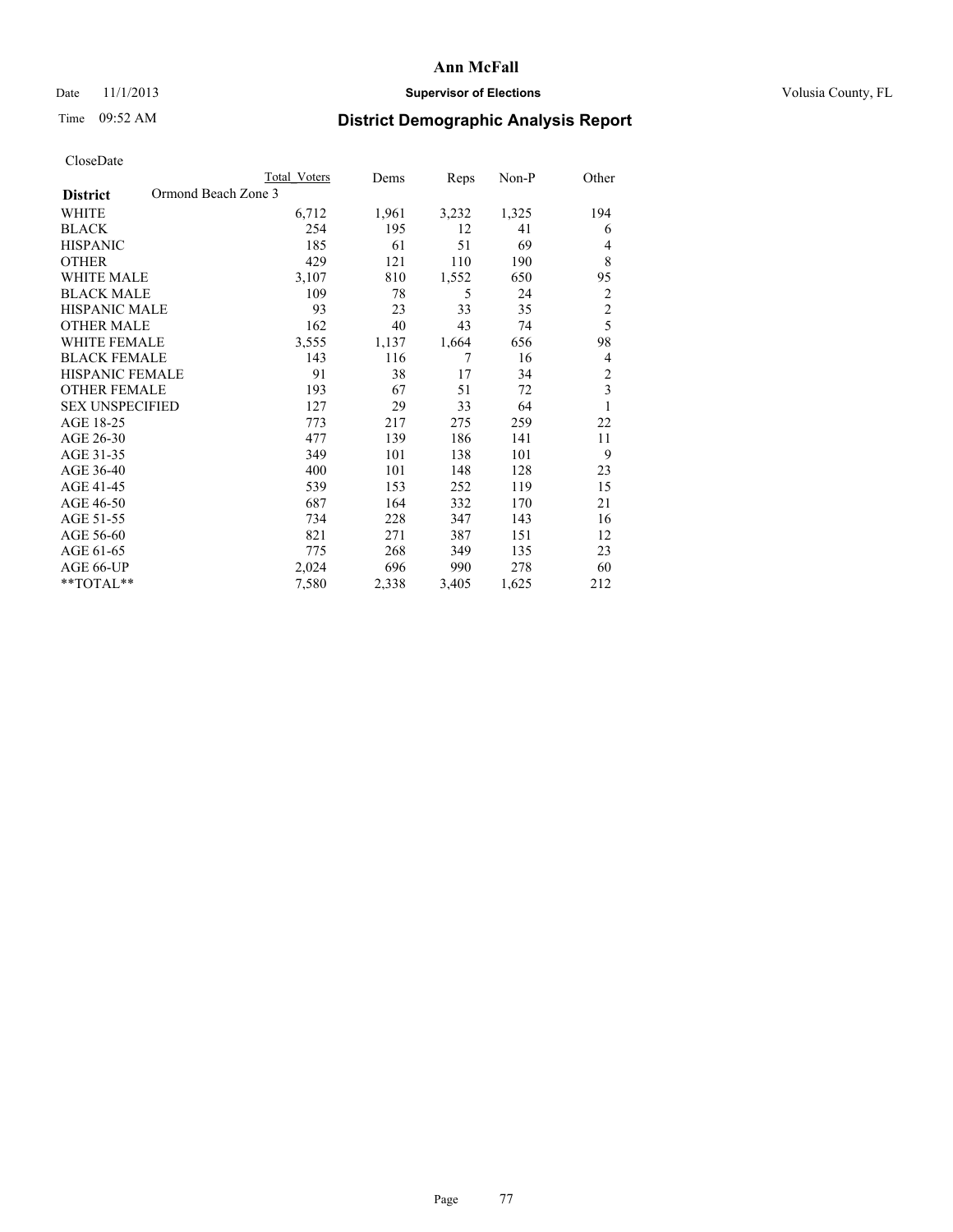# Date 11/1/2013 **Supervisor of Elections Supervisor of Elections** Volusia County, FL

# Time 09:52 AM **District Demographic Analysis Report**

|                        | Total Voters        | Dems  | Reps  | Non-P | Other          |
|------------------------|---------------------|-------|-------|-------|----------------|
| <b>District</b>        | Ormond Beach Zone 4 |       |       |       |                |
| WHITE                  | 6,423               | 2,181 | 2,526 | 1,477 | 239            |
| <b>BLACK</b>           | 184                 | 137   | 12    | 30    | 5              |
| <b>HISPANIC</b>        | 121                 | 65    | 18    | 36    | $\overline{c}$ |
| <b>OTHER</b>           | 313                 | 99    | 71    | 131   | 12             |
| <b>WHITE MALE</b>      | 2,829               | 830   | 1,156 | 710   | 133            |
| <b>BLACK MALE</b>      | 80                  | 58    | 4     | 16    | 2              |
| <b>HISPANIC MALE</b>   | 47                  | 23    | 10    | 12    | $\overline{2}$ |
| <b>OTHER MALE</b>      | 117                 | 38    | 22    | 50    | 7              |
| <b>WHITE FEMALE</b>    | 3,539               | 1,336 | 1,358 | 742   | 103            |
| <b>BLACK FEMALE</b>    | 103                 | 78    | 8     | 14    | 3              |
| HISPANIC FEMALE        | 71                  | 42    | 8     | 21    | $\mathbf{0}$   |
| <b>OTHER FEMALE</b>    | 130                 | 46    | 42    | 37    | 5              |
| <b>SEX UNSPECIFIED</b> | 125                 | 31    | 19    | 72    | 3              |
| AGE 18-25              | 499                 | 154   | 147   | 187   | 11             |
| AGE 26-30              | 356                 | 115   | 102   | 130   | 9              |
| AGE 31-35              | 276                 | 76    | 88    | 97    | 15             |
| AGE 36-40              | 305                 | 80    | 108   | 101   | 16             |
| AGE 41-45              | 359                 | 119   | 127   | 100   | 13             |
| AGE 46-50              | 474                 | 147   | 202   | 113   | 12             |
| AGE 51-55              | 632                 | 229   | 237   | 149   | 17             |
| AGE 56-60              | 668                 | 246   | 263   | 134   | 25             |
| AGE 61-65              | 643                 | 261   | 215   | 140   | 27             |
| AGE 66-UP              | 2,829               | 1,055 | 1,138 | 523   | 113            |
| **TOTAL**              | 7,041               | 2,482 | 2,627 | 1,674 | 258            |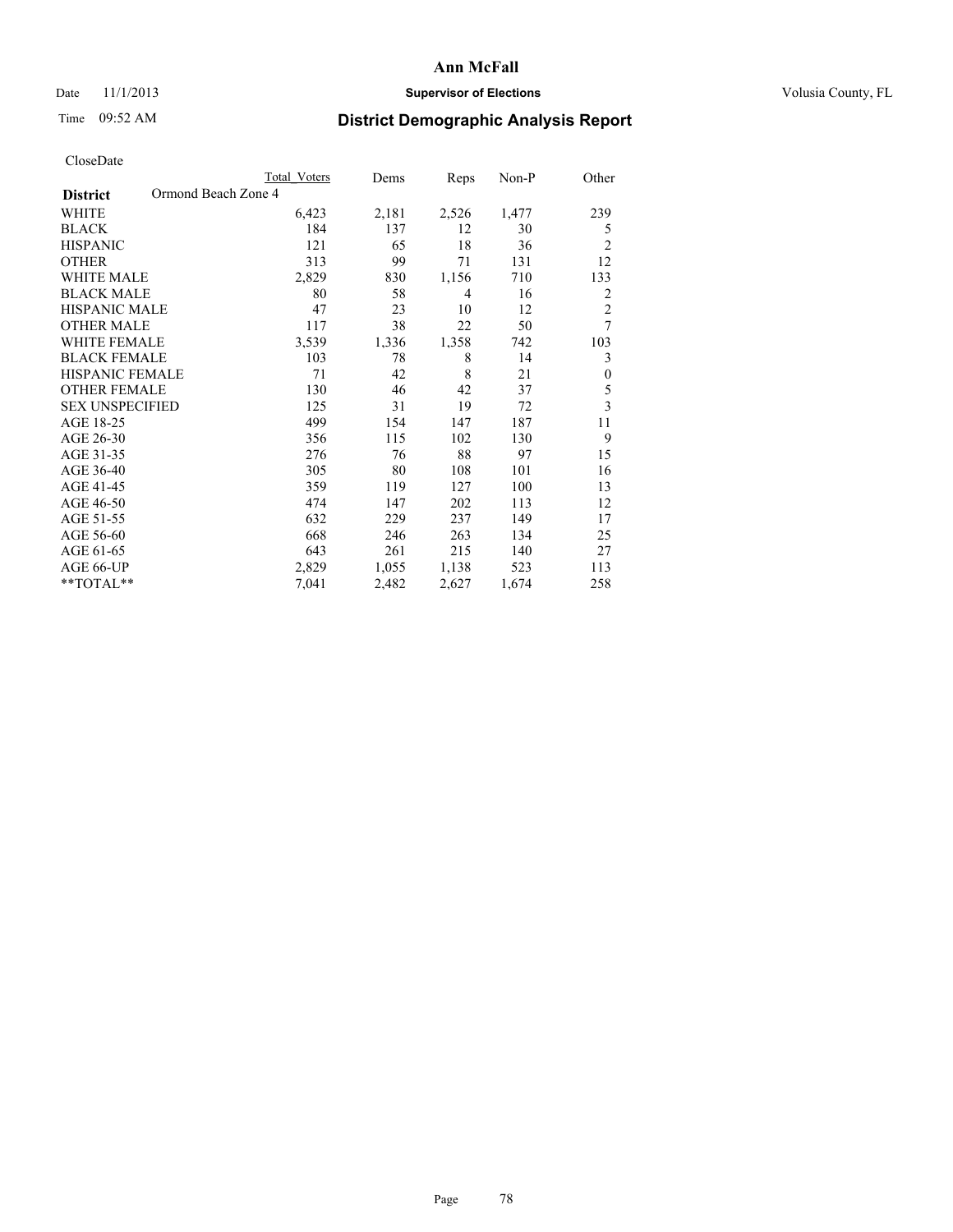# Date 11/1/2013 **Supervisor of Elections Supervisor of Elections** Volusia County, FL

# Time 09:52 AM **District Demographic Analysis Report**

|                        |         | <b>Total Voters</b> | Dems           | Reps           | Non-P          | Other          |
|------------------------|---------|---------------------|----------------|----------------|----------------|----------------|
| <b>District</b>        | Pierson |                     |                |                |                |                |
| WHITE                  |         | 540                 | 198            | 237            | 91             | 14             |
| <b>BLACK</b>           |         | 50                  | 43             | $\overline{2}$ | 5              | $\theta$       |
| <b>HISPANIC</b>        |         | 121                 | 58             | 5              | 54             | 4              |
| <b>OTHER</b>           |         | 20                  | 5              | 5              | 10             | $\theta$       |
| WHITE MALE             |         | 261                 | 92             | 120            | 38             | 11             |
| <b>BLACK MALE</b>      |         | 22                  | 18             | 1              | 3              | $\theta$       |
| <b>HISPANIC MALE</b>   |         | 51                  | 30             | 1              | 19             | 1              |
| <b>OTHER MALE</b>      |         | 9                   | 3              | $\overline{2}$ | 4              | $\theta$       |
| WHITE FEMALE           |         | 275                 | 105            | 115            | 52             | 3              |
| <b>BLACK FEMALE</b>    |         | 28                  | 25             | 1              | $\overline{2}$ | $\mathbf{0}$   |
| <b>HISPANIC FEMALE</b> |         | 69                  | 28             | 4              | 34             | 3              |
| <b>OTHER FEMALE</b>    |         | 5                   | $\overline{c}$ | $\overline{c}$ | 1              | $\theta$       |
| <b>SEX UNSPECIFIED</b> |         | 11                  | 1              | 3              | 7              | $\theta$       |
| AGE 18-25              |         | 103                 | 44             | 21             | 37             |                |
| AGE 26-30              |         | 56                  | 12             | 16             | 27             | 1              |
| AGE 31-35              |         | 51                  | 15             | 16             | 19             | 1              |
| AGE 36-40              |         | 48                  | 15             | 17             | 14             | $\overline{c}$ |
| AGE 41-45              |         | 49                  | 18             | 17             | 12             | $\overline{c}$ |
| AGE 46-50              |         | 58                  | 26             | 19             | 10             | 3              |
| AGE 51-55              |         | 68                  | 29             | 25             | 11             | 3              |
| AGE 56-60              |         | 91                  | 42             | 35             | 12             | $\overline{2}$ |
| AGE 61-65              |         | 45                  | 19             | 22             | 4              | $\mathbf{0}$   |
| AGE 66-UP              |         | 162                 | 84             | 61             | 14             | 3              |
| **TOTAL**              |         | 731                 | 304            | 249            | 160            | 18             |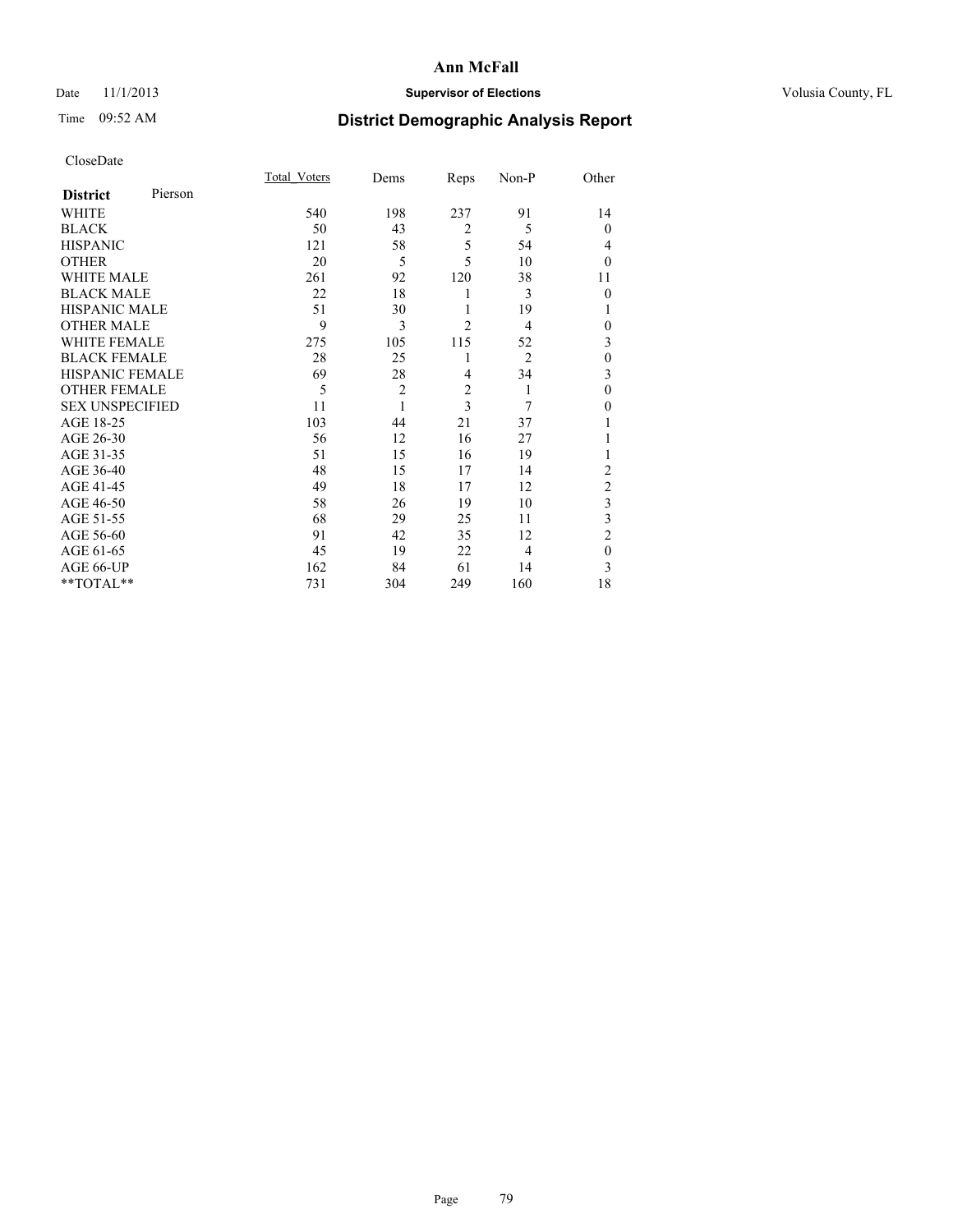# Date 11/1/2013 **Supervisor of Elections Supervisor of Elections** Volusia County, FL

# Time 09:52 AM **District Demographic Analysis Report**

|                        |             | Total Voters | Dems             | Reps             | Non-P          | Other          |
|------------------------|-------------|--------------|------------------|------------------|----------------|----------------|
| <b>District</b>        | Ponce Inlet |              |                  |                  |                |                |
| WHITE                  |             | 2,681        | 634              | 1,365            | 597            | 85             |
| <b>BLACK</b>           |             | 4            | 1                | 1                | $\overline{2}$ | $\theta$       |
| <b>HISPANIC</b>        |             | 40           | 11               | 19               | 10             | $\theta$       |
| <b>OTHER</b>           |             | 98           | 26               | 31               | 38             | 3              |
| WHITE MALE             |             | 1,280        | 258              | 670              | 309            | 43             |
| <b>BLACK MALE</b>      |             | 1            | $\boldsymbol{0}$ | $\boldsymbol{0}$ | 1              | $\overline{0}$ |
| <b>HISPANIC MALE</b>   |             | 16           | 6                | 6                | 4              | $\theta$       |
| <b>OTHER MALE</b>      |             | 34           | 7                | 14               | 10             | 3              |
| <b>WHITE FEMALE</b>    |             | 1,380        | 371              | 689              | 279            | 41             |
| <b>BLACK FEMALE</b>    |             | 3            |                  | 1                | 1              | $\theta$       |
| <b>HISPANIC FEMALE</b> |             | 24           | 5                | 13               | 6              | $\theta$       |
| <b>OTHER FEMALE</b>    |             | 47           | 15               | 13               | 19             | 0              |
| <b>SEX UNSPECIFIED</b> |             | 38           | 9                | 10               | 18             |                |
| AGE 18-25              |             | 140          | 29               | 48               | 55             | 8              |
| AGE 26-30              |             | 70           | 19               | 26               | 22             | 3              |
| AGE 31-35              |             | 78           | 16               | 29               | 31             | $\overline{c}$ |
| AGE 36-40              |             | 93           | 13               | 44               | 32             | 4              |
| AGE 41-45              |             | 107          | 19               | 51               | 35             | $\overline{c}$ |
| AGE 46-50              |             | 163          | 42               | 79               | 40             | $\overline{2}$ |
| AGE 51-55              |             | 247          | 47               | 137              | 60             | 3              |
| AGE 56-60              |             | 318          | 77               | 162              | 70             | 9              |
| AGE 61-65              |             | 387          | 94               | 175              | 99             | 19             |
| AGE 66-UP              |             | 1,220        | 316              | 665              | 203            | 36             |
| **TOTAL**              |             | 2,823        | 672              | 1,416            | 647            | 88             |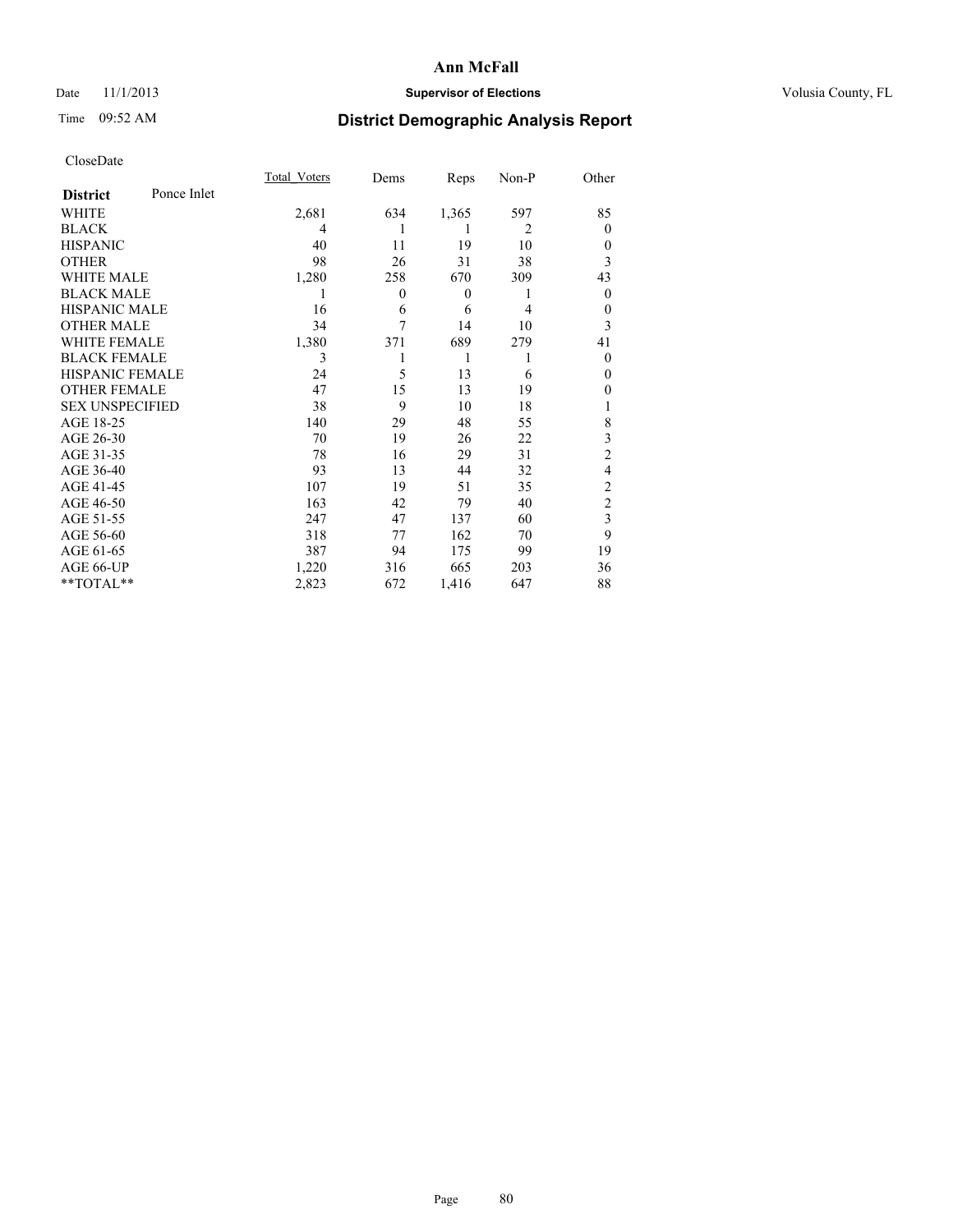## Date 11/1/2013 **Supervisor of Elections Supervisor of Elections** Volusia County, FL

# Time 09:52 AM **District Demographic Analysis Report**

|                                       | Total Voters | Dems  | Reps  | Non-P | Other          |
|---------------------------------------|--------------|-------|-------|-------|----------------|
| Port Orange Zone 1<br><b>District</b> |              |       |       |       |                |
| WHITE                                 | 7,718        | 2,891 | 2,428 | 2,115 | 284            |
| <b>BLACK</b>                          | 161          | 122   | 7     | 27    | 5              |
| <b>HISPANIC</b>                       | 208          | 89    | 32    | 82    | 5              |
| <b>OTHER</b>                          | 341          | 107   | 58    | 165   | 11             |
| <b>WHITE MALE</b>                     | 3,447        | 1,110 | 1,198 | 992   | 147            |
| <b>BLACK MALE</b>                     | 67           | 47    | 4     | 15    | 1              |
| <b>HISPANIC MALE</b>                  | 86           | 39    | 13    | 31    | 3              |
| <b>OTHER MALE</b>                     | 108          | 35    | 19    | 49    | 5              |
| <b>WHITE FEMALE</b>                   | 4,195        | 1,756 | 1,208 | 1,097 | 134            |
| <b>BLACK FEMALE</b>                   | 94           | 75    | 3     | 12    | 4              |
| HISPANIC FEMALE                       | 117          | 48    | 19    | 48    | $\overline{c}$ |
| <b>OTHER FEMALE</b>                   | 150          | 54    | 32    | 59    | 5              |
| <b>SEX UNSPECIFIED</b>                | 164          | 45    | 29    | 86    | $\overline{4}$ |
| AGE 18-25                             | 711          | 222   | 132   | 324   | 33             |
| AGE 26-30                             | 496          | 162   | 99    | 220   | 15             |
| AGE 31-35                             | 505          | 163   | 126   | 198   | 18             |
| AGE 36-40                             | 470          | 163   | 116   | 159   | 32             |
| AGE 41-45                             | 529          | 162   | 156   | 193   | 18             |
| AGE 46-50                             | 660          | 247   | 190   | 202   | 21             |
| AGE 51-55                             | 815          | 301   | 264   | 217   | 33             |
| AGE 56-60                             | 859          | 335   | 302   | 195   | 27             |
| AGE 61-65                             | 787          | 312   | 258   | 186   | 31             |
| AGE 66-UP                             | 2,596        | 1,142 | 882   | 495   | 77             |
| **TOTAL**                             | 8,428        | 3,209 | 2,525 | 2,389 | 305            |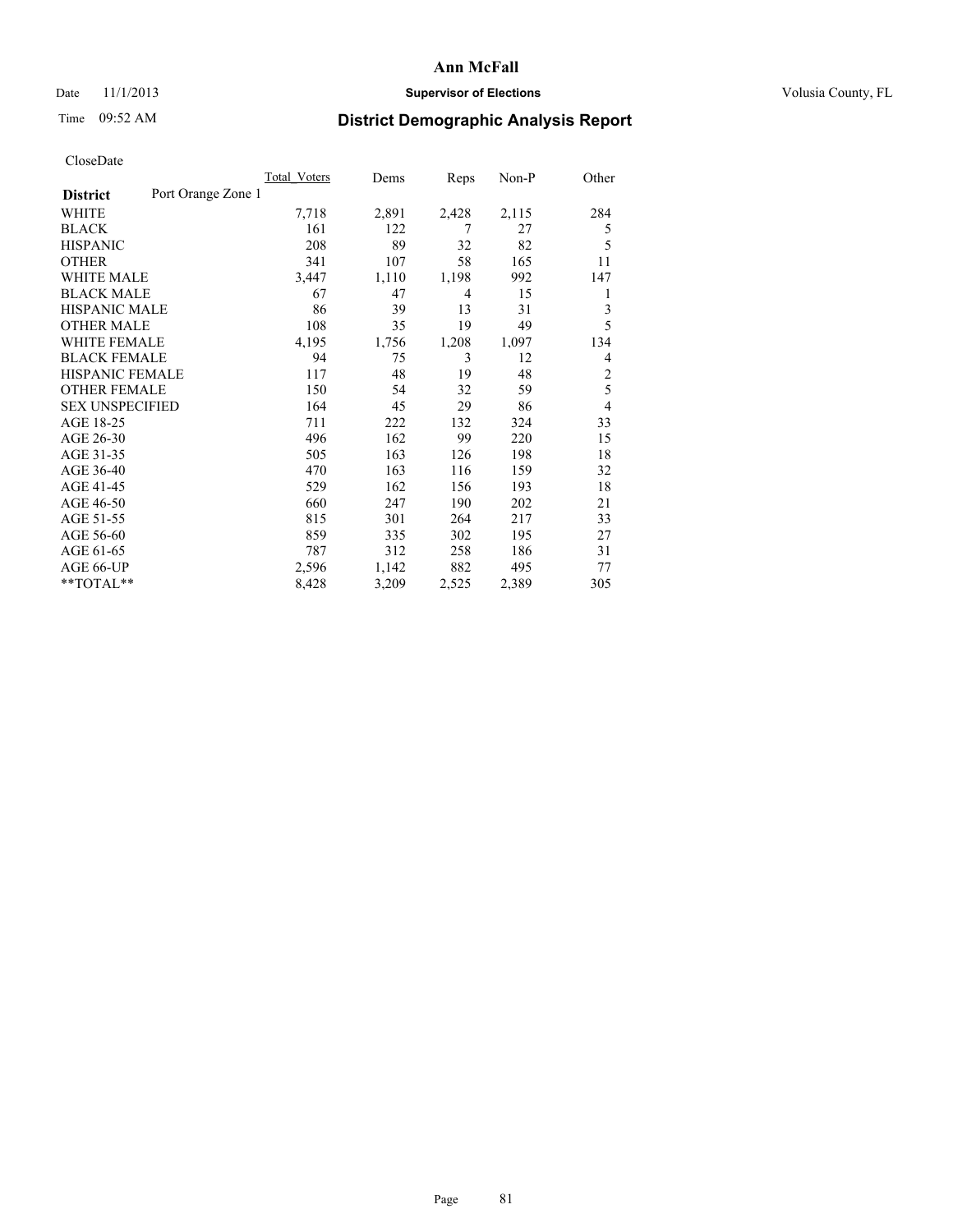# Date 11/1/2013 **Supervisor of Elections Supervisor of Elections** Volusia County, FL

# Time 09:52 AM **District Demographic Analysis Report**

|                        |                    | Total Voters | Dems  | Reps  | Non-P | Other          |
|------------------------|--------------------|--------------|-------|-------|-------|----------------|
| <b>District</b>        | Port Orange Zone 2 |              |       |       |       |                |
| WHITE                  |                    | 8,052        | 2,722 | 2,955 | 2,057 | 318            |
| <b>BLACK</b>           |                    | 354          | 271   | 15    | 61    | 7              |
| <b>HISPANIC</b>        |                    | 256          | 100   | 57    | 93    | 6              |
| <b>OTHER</b>           |                    | 467          | 145   | 102   | 210   | 10             |
| WHITE MALE             |                    | 3,621        | 1,059 | 1,421 | 984   | 157            |
| <b>BLACK MALE</b>      |                    | 126          | 91    | 7     | 24    | 4              |
| <b>HISPANIC MALE</b>   |                    | 127          | 46    | 33    | 44    | 4              |
| <b>OTHER MALE</b>      |                    | 178          | 50    | 38    | 84    | 6              |
| WHITE FEMALE           |                    | 4,337        | 1,632 | 1,503 | 1,047 | 155            |
| <b>BLACK FEMALE</b>    |                    | 224          | 176   | 8     | 37    | 3              |
| HISPANIC FEMALE        |                    | 127          | 54    | 23    | 48    | $\overline{c}$ |
| OTHER FEMALE           |                    | 195          | 76    | 46    | 70    | 3              |
| <b>SEX UNSPECIFIED</b> |                    | 194          | 54    | 50    | 83    | 7              |
| AGE 18-25              |                    | 805          | 243   | 213   | 318   | 31             |
| AGE 26-30              |                    | 654          | 199   | 196   | 232   | 27             |
| AGE 31-35              |                    | 578          | 181   | 159   | 215   | 23             |
| AGE 36-40              |                    | 486          | 154   | 159   | 157   | 16             |
| AGE 41-45              |                    | 551          | 167   | 196   | 163   | 25             |
| AGE 46-50              |                    | 692          | 227   | 245   | 196   | 24             |
| AGE 51-55              |                    | 812          | 298   | 304   | 188   | 22             |
| AGE 56-60              |                    | 804          | 294   | 286   | 196   | 28             |
| AGE 61-65              |                    | 870          | 336   | 303   | 212   | 19             |
| AGE 66-UP              |                    | 2,877        | 1,139 | 1,068 | 544   | 126            |
| **TOTAL**              |                    | 9,129        | 3,238 | 3,129 | 2,421 | 341            |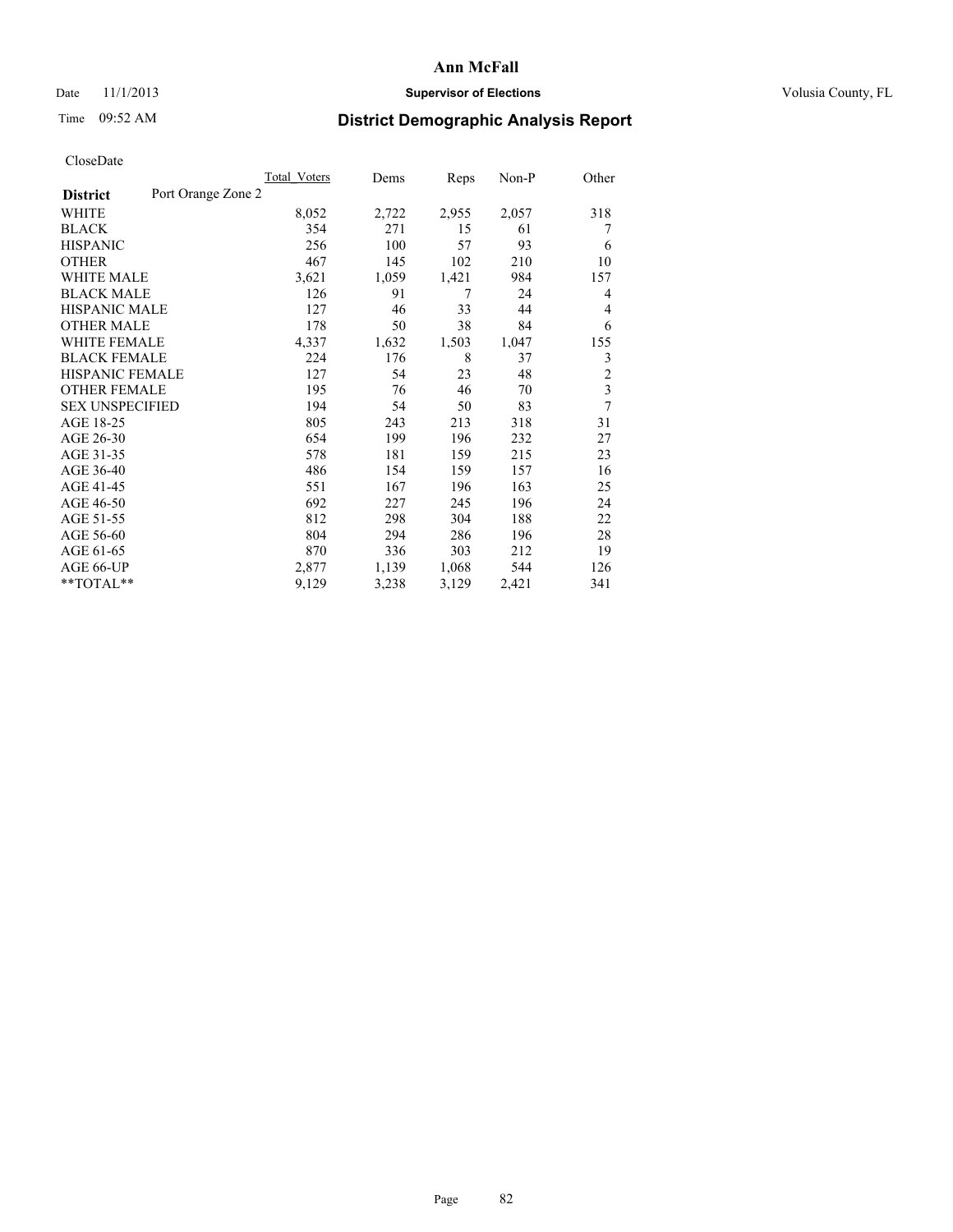## Date 11/1/2013 **Supervisor of Elections Supervisor of Elections** Volusia County, FL

# Time 09:52 AM **District Demographic Analysis Report**

| Total Voters | Dems               | Reps  | Non-P | Other |
|--------------|--------------------|-------|-------|-------|
|              |                    |       |       |       |
| 9,061        | 2,746              | 3,739 | 2,223 | 353   |
| 290          | 231                | 13    | 38    | 8     |
| 255          | 100                | 49    | 96    | 10    |
| 492          | 134                | 132   | 206   | 20    |
| 4,071        | 1,083              | 1,757 | 1,040 | 191   |
| 133          | 100                | 7     | 22    | 4     |
| 109          | 42                 | 19    | 44    | 4     |
| 182          | 53                 | 49    | 67    | 13    |
| 4,900        | 1,640              | 1,949 | 1,155 | 156   |
| 154          | 128                | 6     | 16    | 4     |
| 139          | 55                 | 29    | 49    | 6     |
| 203          | 61                 | 57    | 80    | 5     |
| 207          | 49                 | 60    | 90    | 8     |
| 794          | 234                | 253   | 280   | 27    |
| 636          | 190                | 197   | 230   | 19    |
| 603          | 180                | 196   | 206   | 21    |
| 569          | 162                | 217   | 164   | 26    |
| 675          | 217                | 253   | 192   | 13    |
| 766          | 205                | 334   | 203   | 24    |
| 833          | 244                | 365   | 201   | 23    |
| 858          | 313                | 318   | 196   | 31    |
| 914          | 329                | 342   | 205   | 38    |
| 3,450        | 1,137              | 1,458 | 686   | 169   |
| 10,098       | 3,211              | 3,933 | 2,563 | 391   |
|              | Port Orange Zone 3 |       |       |       |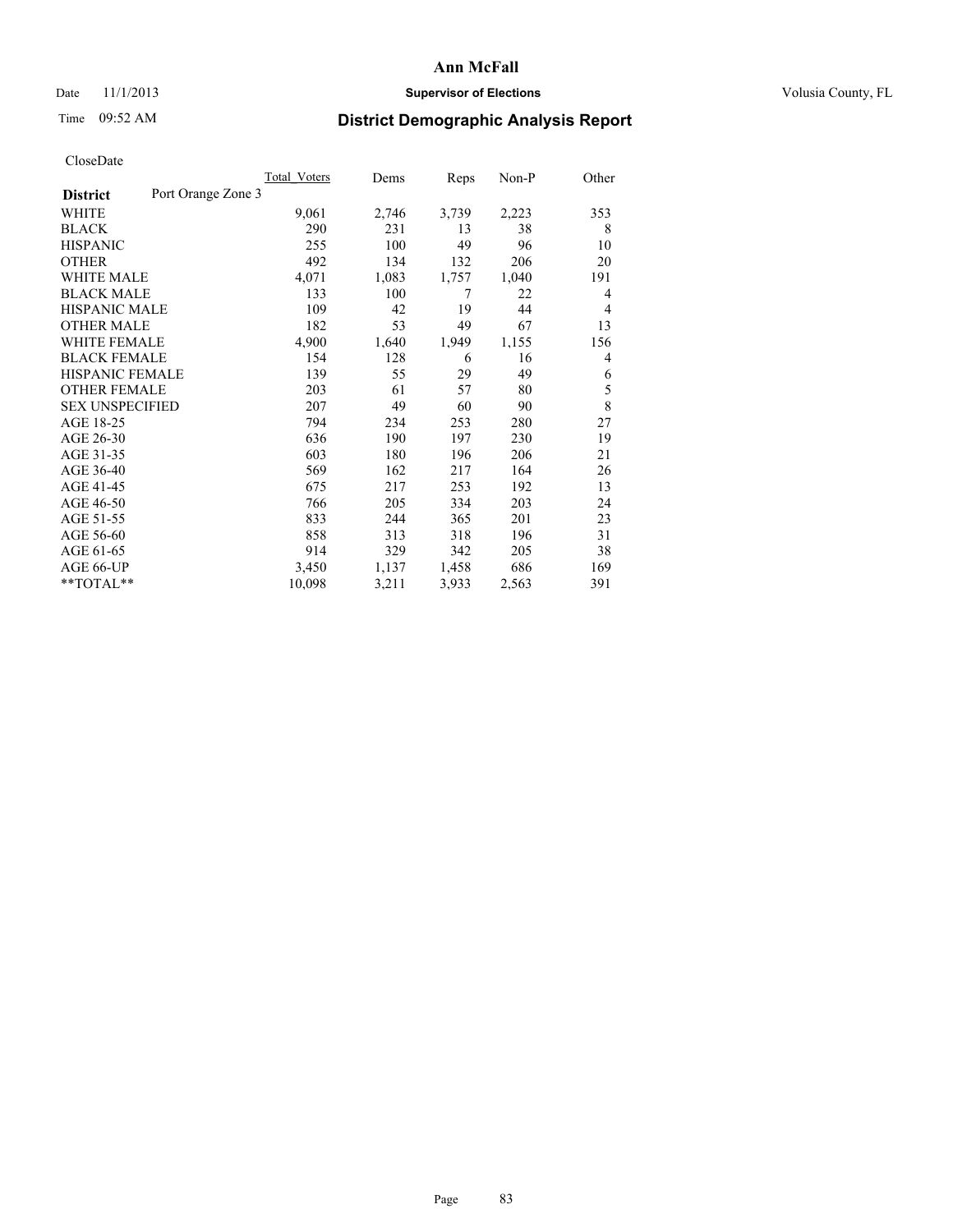# Date 11/1/2013 **Supervisor of Elections Supervisor of Elections** Volusia County, FL

# Time 09:52 AM **District Demographic Analysis Report**

|                        |                    | Total Voters | Dems  | Reps           | $Non-P$ | Other            |
|------------------------|--------------------|--------------|-------|----------------|---------|------------------|
| <b>District</b>        | Port Orange Zone 4 |              |       |                |         |                  |
| WHITE                  |                    | 9,104        | 2,772 | 3,942          | 2,098   | 292              |
| <b>BLACK</b>           |                    | 247          | 187   | 21             | 38      | 1                |
| <b>HISPANIC</b>        |                    | 254          | 92    | 75             | 81      | 6                |
| <b>OTHER</b>           |                    | 518          | 170   | 113            | 224     | 11               |
| WHITE MALE             |                    | 4,296        | 1,148 | 1,944          | 1,043   | 161              |
| <b>BLACK MALE</b>      |                    | 119          | 82    | 16             | 21      | $\boldsymbol{0}$ |
| <b>HISPANIC MALE</b>   |                    | 120          | 39    | 33             | 43      | 5                |
| <b>OTHER MALE</b>      |                    | 207          | 68    | 49             | 83      | 7                |
| <b>WHITE FEMALE</b>    |                    | 4,718        | 1,602 | 1,962          | 1,027   | 127              |
| <b>BLACK FEMALE</b>    |                    | 125          | 103   | $\overline{4}$ | 17      | 1                |
| HISPANIC FEMALE        |                    | 132          | 53    | 40             | 38      | 1                |
| <b>OTHER FEMALE</b>    |                    | 217          | 82    | 49             | 82      | 4                |
| <b>SEX UNSPECIFIED</b> |                    | 189          | 44    | 54             | 87      | $\overline{4}$   |
| AGE 18-25              |                    | 968          | 264   | 311            | 354     | 39               |
| AGE 26-30              |                    | 519          | 176   | 155            | 174     | 14               |
| AGE 31-35              |                    | 561          | 161   | 183            | 197     | 20               |
| AGE 36-40              |                    | 634          | 176   | 226            | 205     | 27               |
| AGE 41-45              |                    | 898          | 254   | 384            | 243     | 17               |
| AGE 46-50              |                    | 917          | 256   | 397            | 233     | 31               |
| AGE 51-55              |                    | 1,086        | 318   | 511            | 228     | 29               |
| AGE 56-60              |                    | 1,045        | 365   | 472            | 183     | 25               |
| AGE 61-65              |                    | 998          | 392   | 389            | 189     | 28               |
| AGE 66-UP              |                    | 2,496        | 859   | 1,122          | 435     | 80               |
| **TOTAL**              |                    | 10,123       | 3,221 | 4,151          | 2,441   | 310              |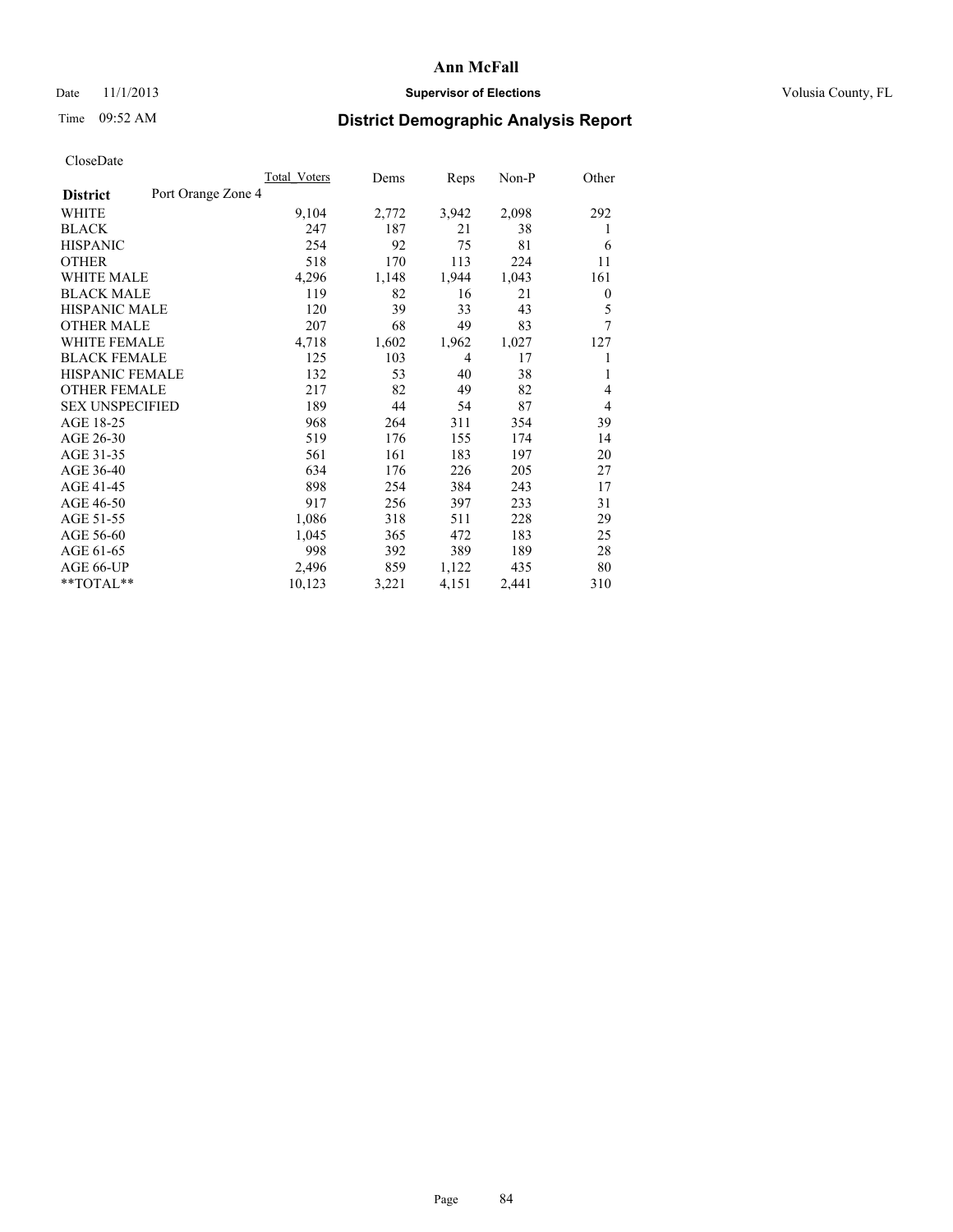# Date 11/1/2013 **Supervisor of Elections Supervisor of Elections** Volusia County, FL

# Time 09:52 AM **District Demographic Analysis Report**

|                        |               | <b>Total Voters</b> | Dems  | Reps  | $Non-P$ | Other          |
|------------------------|---------------|---------------------|-------|-------|---------|----------------|
| <b>District</b>        | South Daytona |                     |       |       |         |                |
| WHITE                  |               | 6,453               | 2,460 | 2,221 | 1,566   | 206            |
| <b>BLACK</b>           |               | 623                 | 506   | 17    | 94      | 6              |
| <b>HISPANIC</b>        |               | 184                 | 88    | 32    | 59      | 5              |
| <b>OTHER</b>           |               | 358                 | 134   | 62    | 158     | 4              |
| WHITE MALE             |               | 2,940               | 968   | 1,092 | 753     | 127            |
| <b>BLACK MALE</b>      |               | 244                 | 190   | 4     | 46      | 4              |
| <b>HISPANIC MALE</b>   |               | 90                  | 38    | 17    | 31      | 4              |
| <b>OTHER MALE</b>      |               | 103                 | 40    | 18    | 44      | 1              |
| WHITE FEMALE           |               | 3,469               | 1,472 | 1,118 | 800     | 79             |
| <b>BLACK FEMALE</b>    |               | 366                 | 307   | 12    | 45      | $\overline{c}$ |
| <b>HISPANIC FEMALE</b> |               | 89                  | 46    | 15    | 27      | 1              |
| <b>OTHER FEMALE</b>    |               | 162                 | 70    | 33    | 56      | 3              |
| <b>SEX UNSPECIFIED</b> |               | 155                 | 57    | 23    | 75      | $\mathbf{0}$   |
| AGE 18-25              |               | 696                 | 269   | 154   | 256     | 17             |
| AGE 26-30              |               | 562                 | 222   | 140   | 183     | 17             |
| AGE 31-35              |               | 476                 | 191   | 101   | 163     | 21             |
| AGE 36-40              |               | 415                 | 150   | 122   | 129     | 14             |
| AGE 41-45              |               | 561                 | 237   | 151   | 162     | 11             |
| AGE 46-50              |               | 654                 | 232   | 242   | 166     | 14             |
| AGE 51-55              |               | 772                 | 310   | 259   | 181     | 22             |
| AGE 56-60              |               | 760                 | 335   | 248   | 153     | 24             |
| AGE 61-65              |               | 766                 | 328   | 236   | 174     | 28             |
| AGE 66-UP              |               | 1,956               | 914   | 679   | 310     | 53             |
| **TOTAL**              |               | 7,618               | 3,188 | 2,332 | 1,877   | 221            |